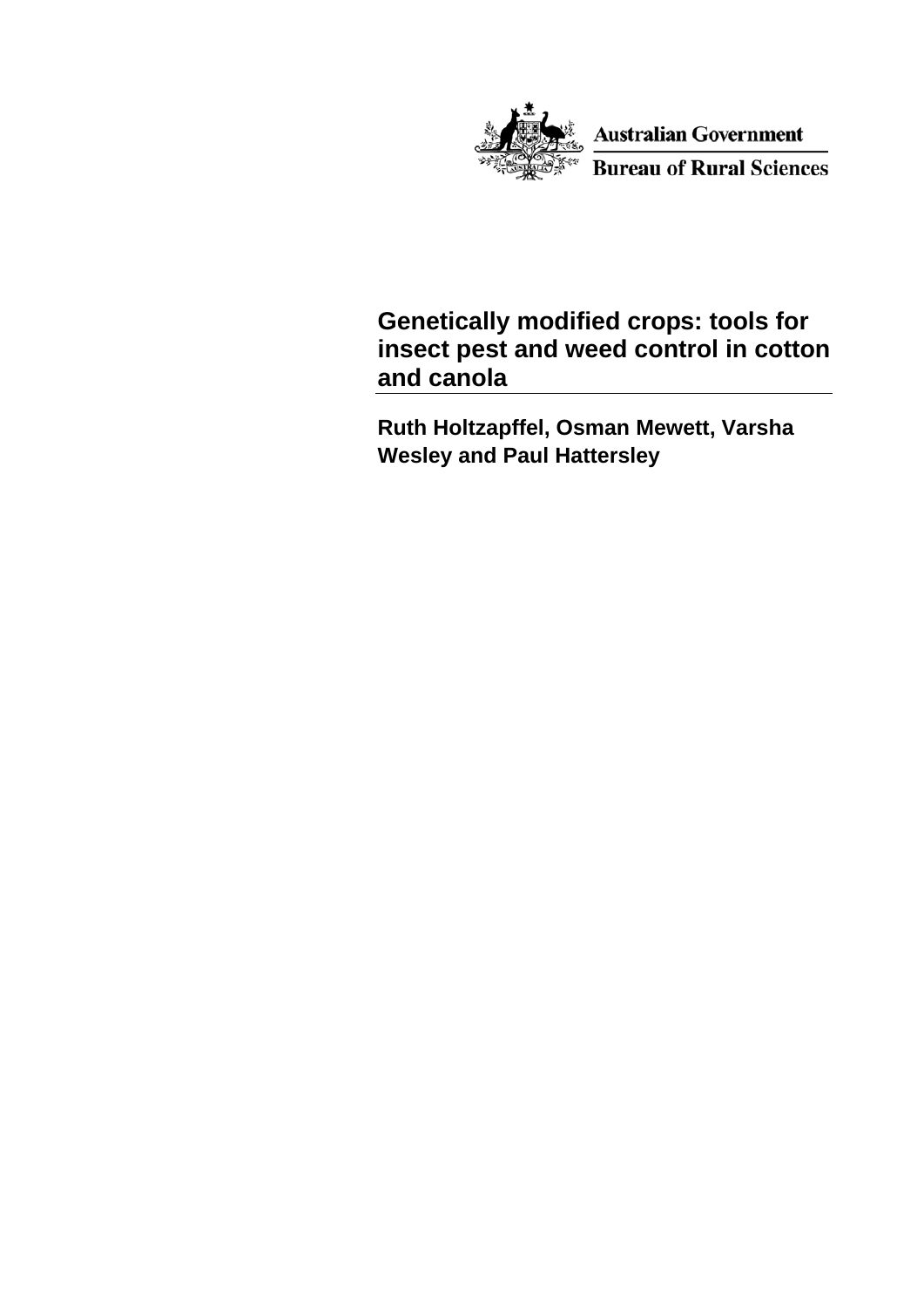#### © Commonwealth of Australia 2008

This work is copyright. Apart from any use as permitted under the Copyright Act 1968, no part may be reproduced by any process without prior written permission from the Commonwealth. Requests and inquiries concerning reproduction and rights should be addressed to the Commonwealth Copyright Administration, Attorney General's Department, Robert Garran Offices, National Circuit, Barton ACT 2600 or posted at <http://www.ag.gov.au/cca>

#### ISBN 1 921192 19 4

The Australian Government acting through the Bureau of Rural Sciences has exercised due care and skill in the preparation and compilation of the information and data set out in this publication. Notwithstanding, the Bureau of Rural Sciences, its employees and advisers disclaim all liability, including liability for negligence, for any loss, damage, injury, expense or cost incurred by any person as a result of accessing, using or relying upon any of the information or data set out in this publication to the maximum extent permitted by law.

Postal address: Bureau of Rural Sciences GPO Box 858 Canberra, ACT 2601

Copies available from: BRS Publication Sales GPO Box 858 Canberra ACT 2601 Ph: 1800 020 157 Fax: 02 6272 2330 Email: salesbrs@brs.gov.au Internet: [http://www.brs.gov.au](http://www.brs.gov.au/)

#### Preferred way to cite this report:

Holtzapffel R, Mewett O, Wesley V and Hattersley P 2008, *Genetically modified crops: tools for insect pest and weed control in cotton and canola*, Australian Government Bureau of Rural Sciences, Canberra.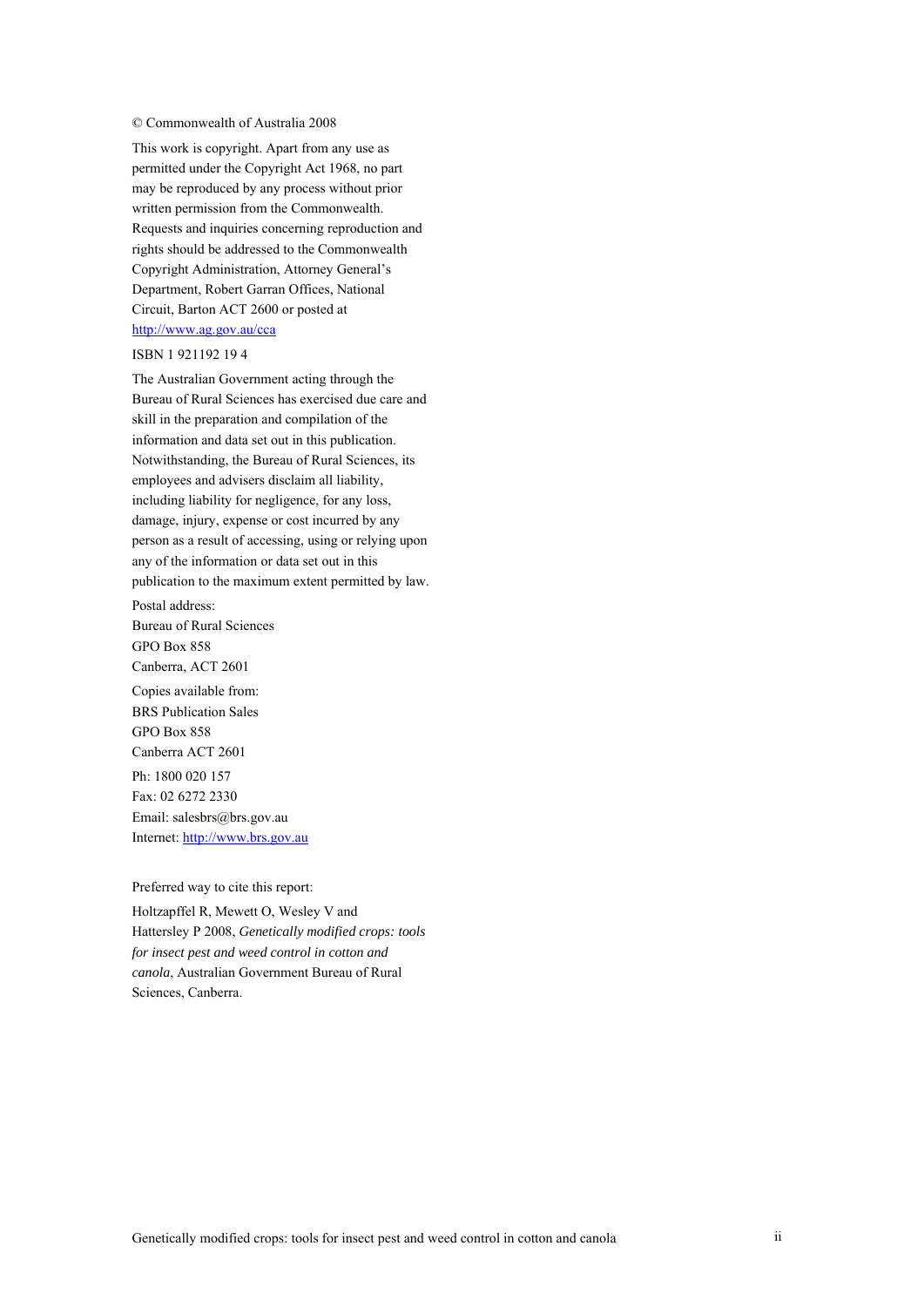# <span id="page-2-0"></span>**Foreword**

Agriculture has always been subject to the limitations imposed by insect pests and weeds. These stresses cause significant yield and quality losses to Australian crops and the cost of controlling them can be high. This report explores the role of genetically modified (GM) insect-resistant and herbicide-tolerant crops as tools for insect pest and weed control in Australia and overseas.

In the Australian cotton industry, which has been growing GM insect-resistant varieties for more than ten years, the agronomic and environmental benefits of this technology have been demonstrated. There have been reductions in insecticide use and pesticide residues in rivers. Together with the introduction of the Best Management Practices Program for cotton production, GM cotton has contributed to the increased sustainability of cotton farming. The majority of Australian growers have also reported economic benefits from growing GM cotton.

In a similar manner, the introduction of GM herbicide-tolerant canola varieties to Australia has the potential to increase yields, offer a greater choice of weed control options and reduce environmental impact by enabling farmers to use more environmentally-benign herbicides. This has been the experience in Canada.

There are also challenges associated with the adoption of GM crops. Managing the potential for insect pests to develop resistance to the active ingredient in GM insect-resistant crops is a major challenge. For herbicide-tolerant crops, the potential for weeds to become herbicideresistant and, in the case of canola, the potential for transfer of herbicide tolerance genes to conventional canola plants or related weeds, are significant management challenges. Such challenges can be met through Integrated Pest Management and Integrated Weed Management systems, designed to maintain the sustainability of GM crops as new pest and weed control tools.

Future developments in GM insect-resistant and herbicide-tolerant crops are likely to provide further valuable tools for Australian agriculture.

Behreider

Karen Schneider **Executive Director** Bureau of Rural Sciences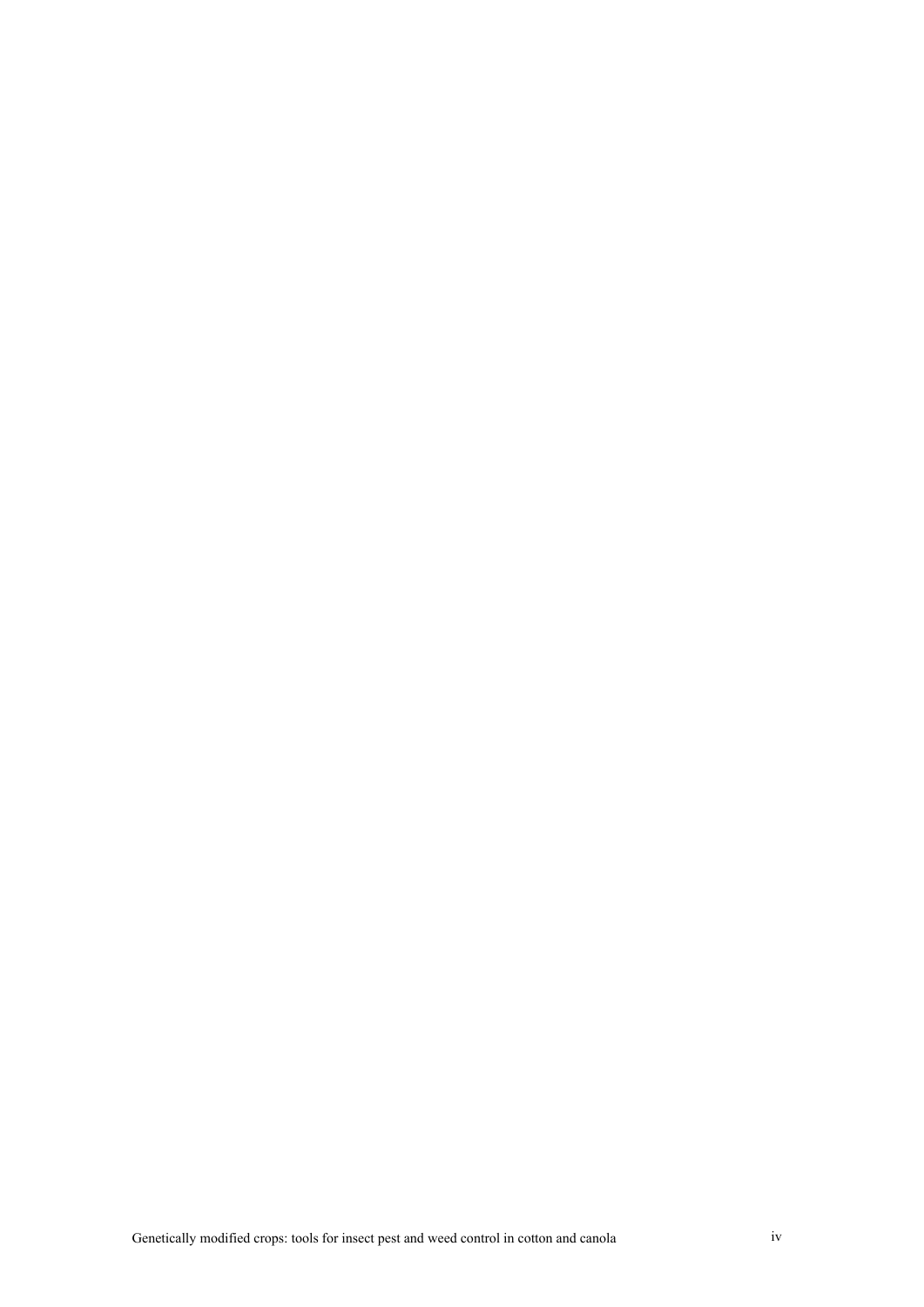<span id="page-4-0"></span>**Insect pests and weeds represent a high cost to Australian agriculture through reduced yield and the cost of control measures.**  Insect pests and weeds cause significant yield losses in Australian crops and the cost of controlling them can be large. Insects are responsible for approximately 10–20 per cent yield losses in major crops worldwide, and far more in developing countries. For example, cotton bollworm (*Helicoverpa*) caterpillars have the potential to destroy an entire cotton crop if not controlled. The total economic damage and control costs for *Helicoverpa* species in Australian agriculture were estimated in 1997 to be in the range of A\$159 million to A\$328 million annually, with the greatest proportion incurred by the cotton industry (A\$102 million–162 million) before the introduction of GM insect-resistant crops in 1996 Weeds are estimated to have caused an average loss of A\$3.9 billion annually over the five year period 1997–98 to 2001–02. Australian farmers consider weed control to be one of their highest priority land management issues. **Insect-resistant and herbicide-tolerant crops assist with the control of insect pests and weeds in Australian agriculture.**  Modern biotechnology has developed genetically modified (GM) herbicide-tolerant and insect-resistant crop plants as new tools to reduce the adverse impacts of insect pests and weeds on production. This report explores the significance of these crops for insect pest and weed control in Australia and overseas. GM crops have become important components of Integrated Pest Management (IPM) and Integrated Weed Management (IWM) systems, which involve the use of a variety of methods to control insect pests and weeds in crops rather than reliance on a single type of control (e.g. chemical application). Such systems have been developed to improve the sustainability of control methods, particularly through decreasing the risk of the pests or weeds developing resistance to chemical controls. **Genetically modified insect-resistant and herbicide-tolerant cotton are grown extensively in Australia.**  In Australia, GM insect-resistant and herbicide-tolerant cotton varieties are currently the only GM crops to have been grown extensively to date. They have made important contributions to the management of insect pests and weeds on Australian cotton farms since their introduction in 1996 and 2000 respectively. These new tools have also provided environmental benefits through reduced and/or altered use of some chemical inputs. These contributions are discussed in this study and the effects of GM crops in selected overseas countries are reported for

**GM herbicide-tolerant canola was approved by the Gene Technology Regulator in 2003 for commercial release. It is being commercially grown in Australia for the first time in 2008.** 

Non-GM herbicide-tolerant canola varieties are widely grown in Australia, particularly in Western Australia. GM herbicide-tolerant canola was approved for commercial release by the Gene Technology Regulator in 2003 following assessment of human health and environmental risks. However, they were not permitted to be grown in major canola-growing states because canolagrowing states imposed moratoria.

comparison. Some new developments are also outlined.

Following recent reviews of their moratoria, Victoria and New South Wales now allow commercial production of GM canola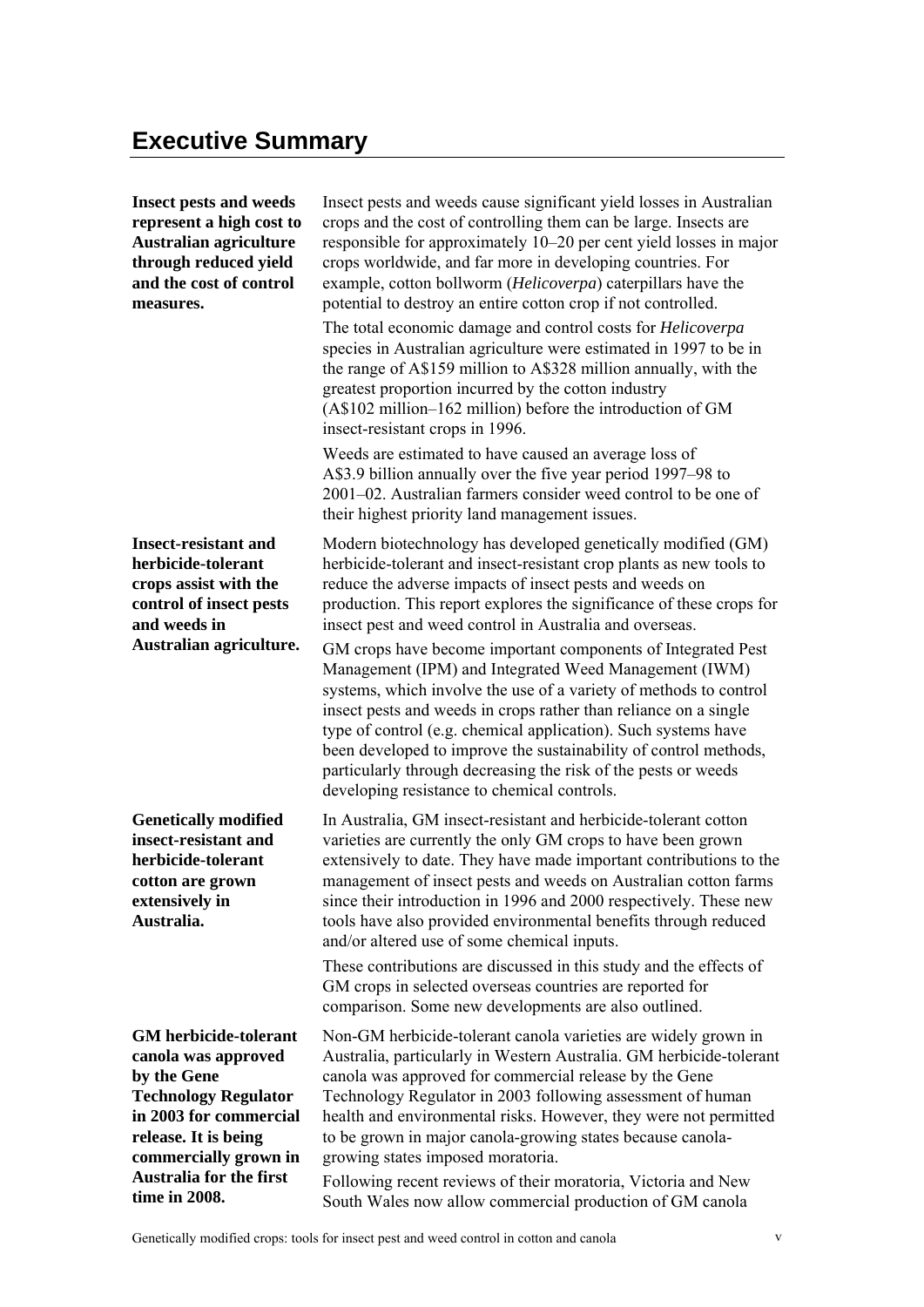**This report considers Canada's experience with GM canola and explores its possible effects in Australia.** 

**Insect-resistant GM cotton was first commercialised in Australia in 1996…** 

**…and GM herbicide-**

**GM insect-resistant cotton has contributed to decreased insecticide** 

**use…** 

from 2008, thus giving their farmers access to the benefits of these GM canolas. Limited seed stocks, however, means there will be a small GM crop in 2008 in Australia.

This report discusses the agronomic effects of non-GM herbicidetolerant canola in Australia and reviews the agronomic, environmental and economic performances of both GM and non-GM herbicide-tolerant canola in Canada. The report concludes by exploring the effects of introducing GM herbicide-tolerant canola into Australia and by giving a brief description of new canola crops being developed.

#### **Cotton**

A GM cotton variety genetically modified to contain a protein toxic to *Helicoverpa* caterpillar pests, Monsanto Australia's Ingard<sup>®</sup> cotton, was commercialised in 1996. In 2003, Bollgard II<sup>®</sup> cotton was grown commercially for the first time, replacing Ingard® varieties by 2004–05. These varieties are often referred to as Bt cotton varieties because the toxic proteins they produce are the product of inserted genes which come from a bacterium called *Bacillus thuringiensis*. Bollgard II® cotton contains two Bt protein types, compared with one in Ingard<sup>®</sup> cotton. This not only increases efficacy but also lowers the risk that the target insect pests will become resistant to the toxins.

**tolerant cotton in 2000.**  GM herbicide-tolerant cotton—tolerant to the herbicide glyphosate—was commercialised in Australia in 2000 (Monsanto Australia's Roundup Ready® cotton) and a second more effective version (Roundup Ready Flex®) in 2006. A different kind of GM herbicide-tolerant cotton (Bayer Cropscience's Liberty Link<sup>®</sup> cotton—tolerant to the herbicide glufosinate ammonium) became available in 2006.

### *GM insect-resistant cotton in Australia*

In 2006–07, GM varieties accounted for approximately 90 per cent of production and 95 per cent of Australian cotton farmers now choose to grow GM cotton (but not necessarily exclusively). The number of insecticide sprays on Bollgard II® fields has been reduced by up to 75 per cent compared with conventional cotton, and the amount of insecticide active ingredient used has been reduced by up to 85 per cent. The types of chemicals being sprayed have also changed.

Insect control tends to be more specific, allowing beneficial (predatory) insects to remain in the crops. Yield comparisons between 1996–97 and 2004–05 have shown that Bt cotton varieties yield at similar levels to conventional cotton.

**…and reduced environmental impacts.**  Since the introduction of Bollgard  $II^{\circledast}$  and the Best Management Practices Program for the cotton industry, there have been reduced levels of pesticide residues detected in rivers. Changes in insecticide use have reduced the estimated environmental impact of the industry. A 2006 Australian study estimated that, between 1997 and 2004, the environmental impact of insect-resistant cotton in Australia was 64 per cent lower than the impact of non-GM conventional cotton.

In order to sustain these benefits, the risk of insects becoming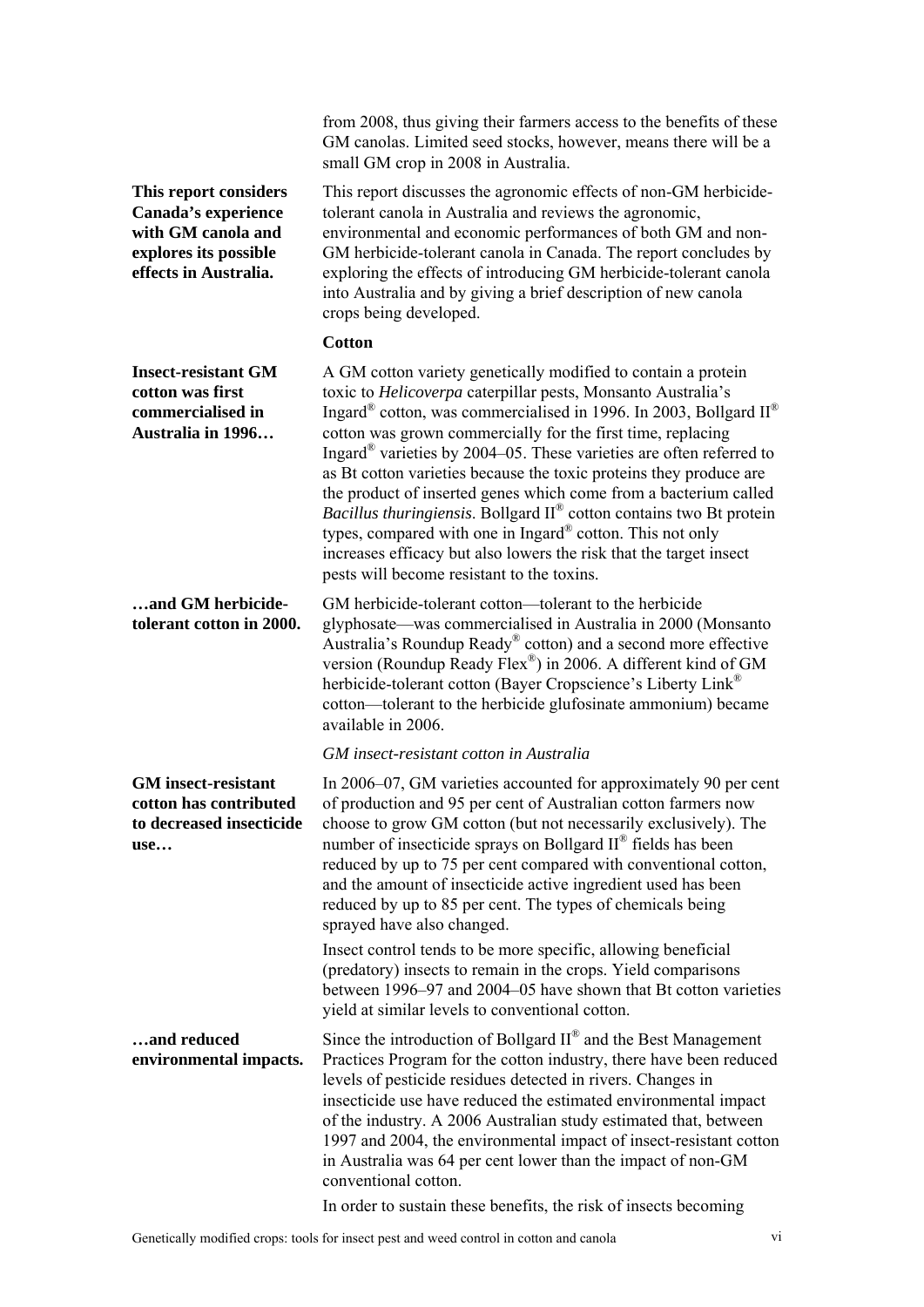|                                                                                                                                | resistant to Bt proteins needs to be managed. The cotton industry<br>has developed and implements an Insect Resistant Management<br>Strategy. Farmers are required to follow a Risk Management Plan<br>when growing Bt cotton. Through these measures, the efficacy of<br>Bt cotton varieties in Australia has been sustained to date.                                                                                                                                                                                                                                                                |
|--------------------------------------------------------------------------------------------------------------------------------|-------------------------------------------------------------------------------------------------------------------------------------------------------------------------------------------------------------------------------------------------------------------------------------------------------------------------------------------------------------------------------------------------------------------------------------------------------------------------------------------------------------------------------------------------------------------------------------------------------|
|                                                                                                                                | GM herbicide-tolerant cotton in Australia                                                                                                                                                                                                                                                                                                                                                                                                                                                                                                                                                             |
| <b>GM</b> herbicide-tolerant<br>cotton has contributed<br>to reduced use of<br>residual herbicides                             | The use of glyphosate in fields sown to glyphosate-tolerant cotton<br>is higher than in fields planted to conventional cotton. However,<br>the increase in glyphosate use is associated with a decrease in the<br>use of other (residual) herbicides in these fields. Compared with<br>residual herbicides, glyphosate is a non-residual, non-mobile<br>herbicide of lower environmental toxicity.                                                                                                                                                                                                    |
| and improved weed<br>control.                                                                                                  | Farmers growing glyphosate-tolerant cotton report better control of<br>weeds that are particularly difficult to control in conventional<br>cotton (e.g. nutgrasses and vines). Farmers have also decreased<br>their reliance on hand hoeing, which is used extensively in<br>conventional cotton.                                                                                                                                                                                                                                                                                                     |
| There is a risk of weeds<br>becoming resistant to<br>glyphosate, but growers<br>are required to take<br>preventative measures. | Increased use of glyphosate could increase the likelihood of weeds<br>becoming resistant to this valuable broad-spectrum herbicide. To<br>minimise the risk, growers of GM herbicide-tolerant cotton must<br>practise preventative resistance management strategies that have<br>been endorsed by a Herbicide Tolerant Crop Technical Panel. The<br>practices are detailed in an Integrated Weed Management Strategy<br>included in an approved Crop Management Plan.                                                                                                                                 |
|                                                                                                                                | To date, glyphosate-resistant weeds have not been recorded in<br>cotton fields in Australia, but farmers and others need to be<br>vigilant to enable early control should resistance be detected.                                                                                                                                                                                                                                                                                                                                                                                                     |
| <b>Volunteer cotton in</b><br>cotton fields has been a<br>problem, but can be<br>managed.                                      | Control of volunteer (rattoon) cotton in a field, following a<br>herbicide-tolerant cotton crop, has been a problem for farmers but<br>has been manageable through a range of measures such as root-<br>cutting or alternative herbicides. Introduction of glufosinate-<br>ammonium-tolerant cotton (Liberty Link® GM cotton) in 2006<br>introduced a further control option.                                                                                                                                                                                                                         |
| <b>Environmental impacts</b><br>are estimated to be less<br>than those of non-GM<br>cotton.                                    | A 2008 United Kingdom report estimates that for Australia in<br>2006, and based on the plantings of the different production<br>systems, total herbicide active ingredient use was 2.7 per cent<br>higher than the level expected if the whole crop had been planted<br>to non-GM cotton varieties. However, the environmental impact<br>was estimated to be 15.6 per cent lower, because residual<br>herbicides were used less. Reduced residual herbicide use on GM<br>herbicide-tolerant cotton has led to fewer incidents of residual<br>herbicide detection in rivers.                           |
| <b>GM</b> cotton has<br>economic and social<br>value too.                                                                      | The introduction of GM cotton varieties has also had economic<br>and social benefits. For instance, the incidence of Occupational<br>Health and Safety incidents has decreased as a result of reduced<br>insecticide spraying and the reduced need for hand weeding in<br>cotton fields. The altered use of chemicals by the industry has also<br>improved community perceptions of the cotton industry. Spending<br>on insecticides, herbicides and their application has decreased.<br>Most Australian farmers find GM cotton to be more profitable and<br>easier to grow than conventional cotton. |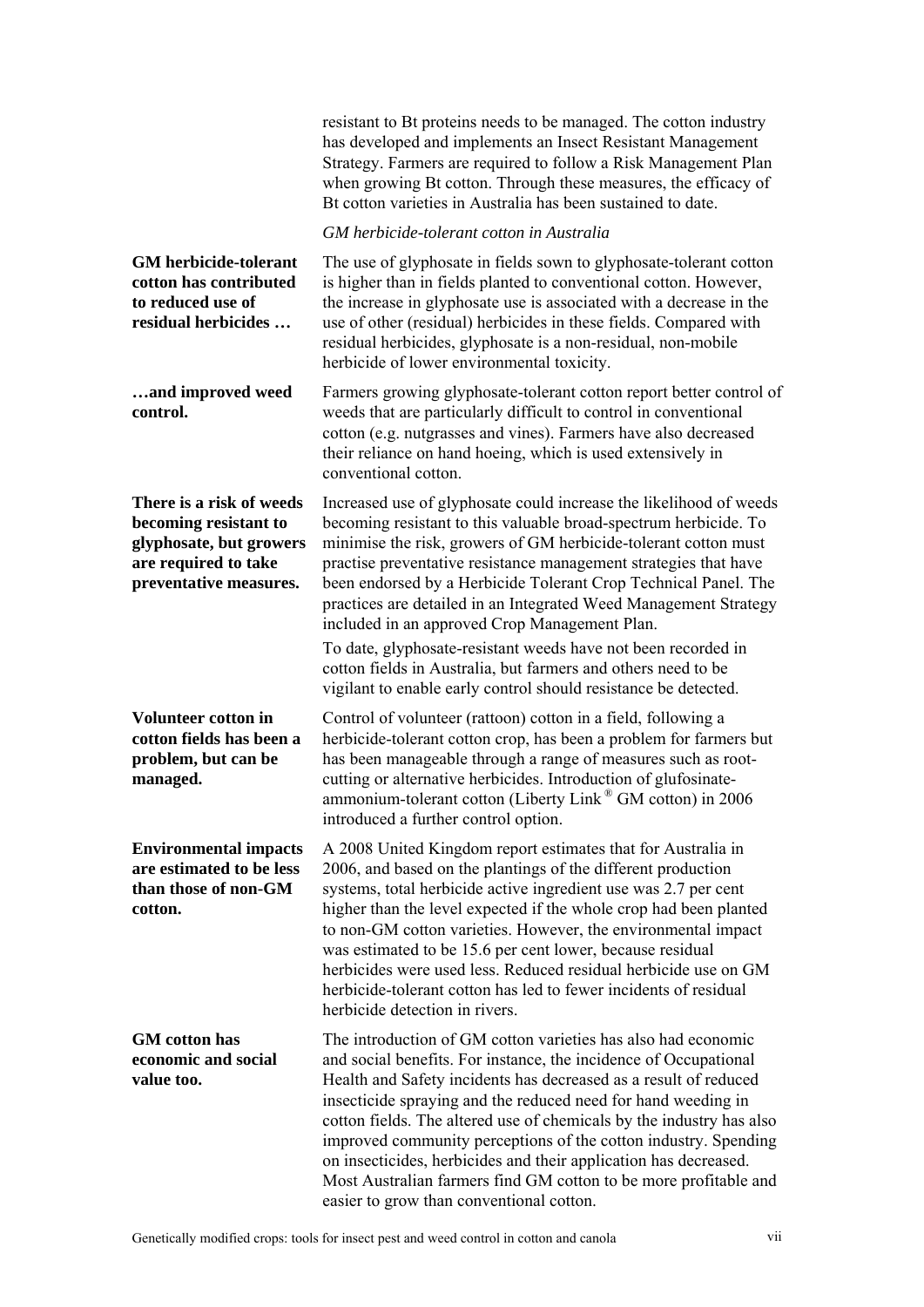#### *GM cotton overseas*

**The effects of GM cotton adoption overseas have also been examined.** 

**In the United States, although GM cotton is adopted at a lower level than Australia, it has also resulted in reductions in insecticide use, altered use of herbicides and increased profits.** 

**In the two Indian states examined, insectresistant cotton has increased yields, lowered insecticide use and increased profit.** 

**GM insect-resistant cotton in China has decreased insecticide use and increased profits for cotton farmers.** 

The report also summarises the effects of GM cotton adoption in the United States of America, India and China. These countries were selected because they have all adopted GM cotton, and are all major producers and either major cotton exporters (the United States and India) or major cotton importers (China). They are thus either important competitors or markets for Australian cotton.

Although Bt cotton, both single and double gene versions, were released in similar years in Australia and the United States, the level of adoption in the United States is much lower than in Australia. Only 57 per cent of cotton grown in the United States in 2006 contained a *Bt* gene(s) compared with about 90 per cent in Australia. This difference reflects the different insect pressures faced by farmers in the two countries.

Yield increases of around 10 per cent have been reported in the United States for Bollgard® (called Ingard® in Australia) and Bollgard  $II^{\circledast}$  cotton varieties in comparison with conventional varieties. Insecticide use in cotton crops in 2005 was approximately 60 per cent lower ten years after the introduction of Bollgard® cotton.

As in Australia, adoption of herbicide-tolerant cotton has increased glyphosate use on cotton in the United States while decreasing the use of other herbicides, with an overall decrease in estimated environmental impact. Varied estimates have also been made of the herbicides that would have been used, had GM herbicidetolerant cotton not replaced conventional cotton. One report estimates the savings in 2005 at 7.8 million kilograms of herbicide active ingredient due to growing glyphosate-tolerant cotton, and 215 000 kilograms due to glufosinate-ammonium cotton.

In 2004, economic benefits for United States growers of insect-resistant cotton were reported to be an average increase in profit of US\$100 per hectare.

The adoption of Bt cotton in India has been rapid, with an estimated 3.8 million farmers growing the crop in 2007 compared with 54 000 farmers growing in 2002. During this period, cotton yields are estimated to have increased from a low of 308 kilograms lint per hectare in 2001–2002 to 520 kilograms per hectare in 2006–2007, with up to 50 per cent of the yield increase attributable to Bt cotton.

Increased yields (ranging from 30 to 60 per cent) and increased profits (consistently reported by different studies) have been the main benefits from Bt cotton. A range of social benefits are also reported for India. For example, there has been an increased use of health services because more farmers can now afford them using the profits from growing Bt cotton.

Adoption of Bt cotton in China varies between provinces from 30–100 per cent. Reductions in pesticide use have been reported to vary between 60 per cent and 80 per cent. Net profit increases of up to 30 per cent are reported by Bt cotton growers while non-Bt cotton growers made losses. Bt cotton farmers reported fewer illnesses from spraying.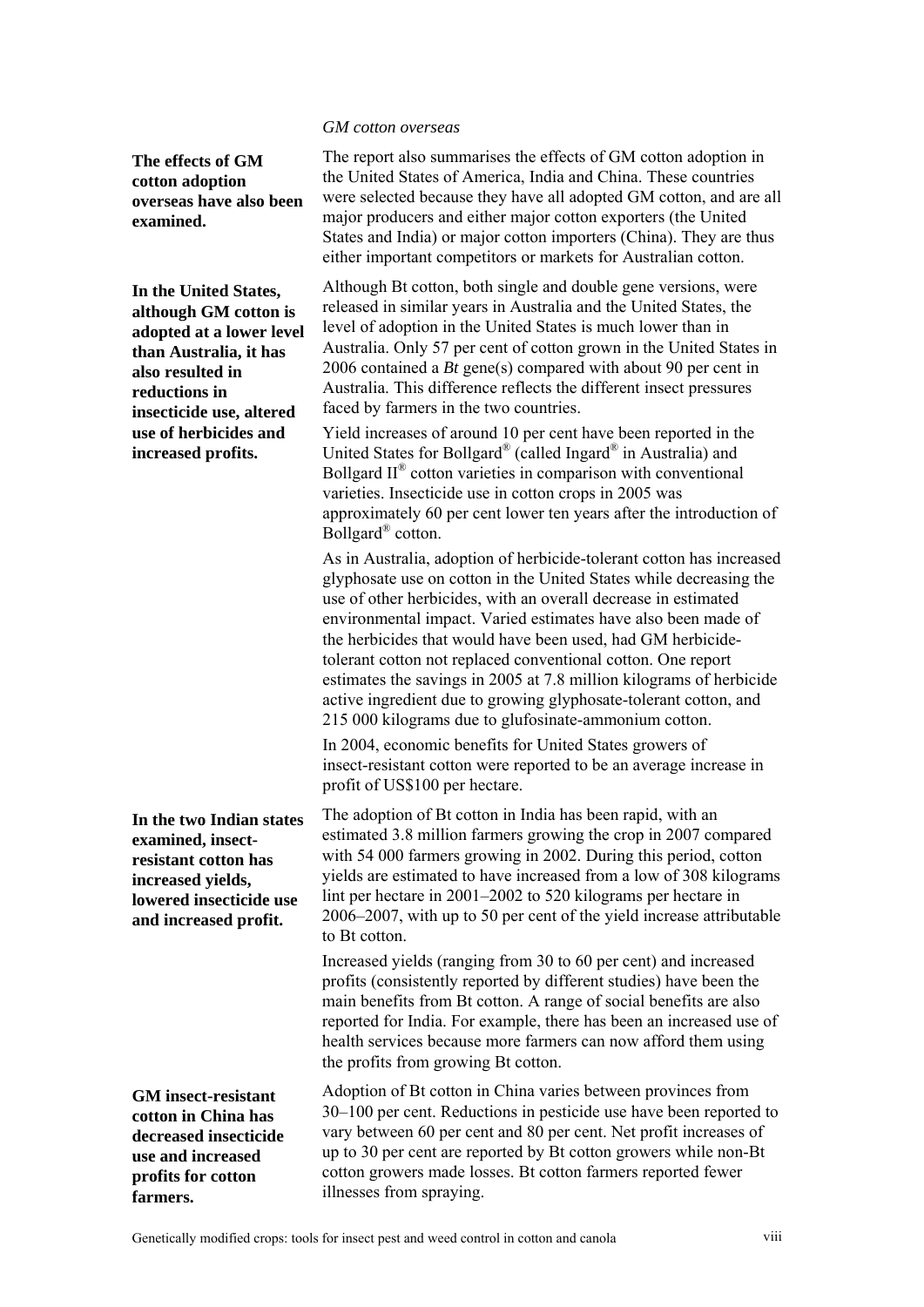### *GM cotton developments in Australia*

**There are a number of developments occurring in Australia that may affect cotton pest and weed control in the future.** 

new insecticidal proteins isolated from plant rather than bacterial species. Increasing the number of insecticidal proteins available in GM cotton varieties is expected to decrease the risk of the primary insect pests developing resistance to GM insect-resistant cotton, allowing these crops to remain a cost-effective insect pest control method and to provide continued environmental benefits from the reduced pesticide use. The Gene Technology Regulator has approved GM cotton for

New insect-resistant cotton varieties are being developed and have the potential to continue to improve pest control in the Australian cotton industry. Developments include GM cotton varieties modified to produce Bt proteins with new modes of action and

commercial release in northern Australia; previously it had been limited to regions south of latitude 22º South. GM cotton could provide a basis for successful establishment of a cotton industry in northern Australia, including northern Queensland, Western Australia and the Northern Territory. In the past, insect pressure contributed to crop failure in the Ord River Irrigation Area in northern Western Australia.

### **Canola**

### *Non-GM herbicide-tolerant canola in Australia*

Non-GM herbicide-tolerant canolas such as triazine-tolerant (TT) and imidazolinone-tolerant (IT) canola are widely grown in Australia. The introduction of TT canola to Australia in 1993 allowed rapid expansion of canola production areas, particularly in Western Australia, where TT canola can now account for more than 80 per cent of all canola grown. Although the mutation conferring herbicide tolerance in TT canola also affects the efficiency of photosynthesis, resulting in reduced yields, TT canola varieties perform better than conventional varieties in situations where weeds cannot be controlled by conventional means. IT canola has been adopted on a smaller scale, mainly where there is a prevalence of grass and broadleaf weeds.

Herbicide-tolerant canola has provided more effective weed control, particularly for weeds that are closely related to canola, such as wild radish. Herbicide-tolerant crops can also be sown early into dry soil to take advantage of the first rainfall of the season. In conventional canola systems, sowing may need to be delayed until after the first rainfall to allow weeds to germinate prior to spraying so as to reduce competition with the young canola seedlings as they emerge.

Non-GM herbicide-tolerant canola has helped expand the areas that can be sown to canola because of better weed control but has not resulted in consistent increases in yield per hectare. TT and IT canola have also led to the shift to no-till or conservation tillage systems, with associated environmental benefits such as reduced soil erosion and increased soil water retention. However, more frequent use of a particular herbicide increases the risk of emergence of resistant weeds. In Western Australia, triazine resistant weeds were first reported in 2001.

**Non-GM herbicidetolerant canola is widely grown in Australia, …** 

**…has improved weed control…** 

**…and contributed to the expansion of canola growing areas and adoption of no-till or conservation tillage.**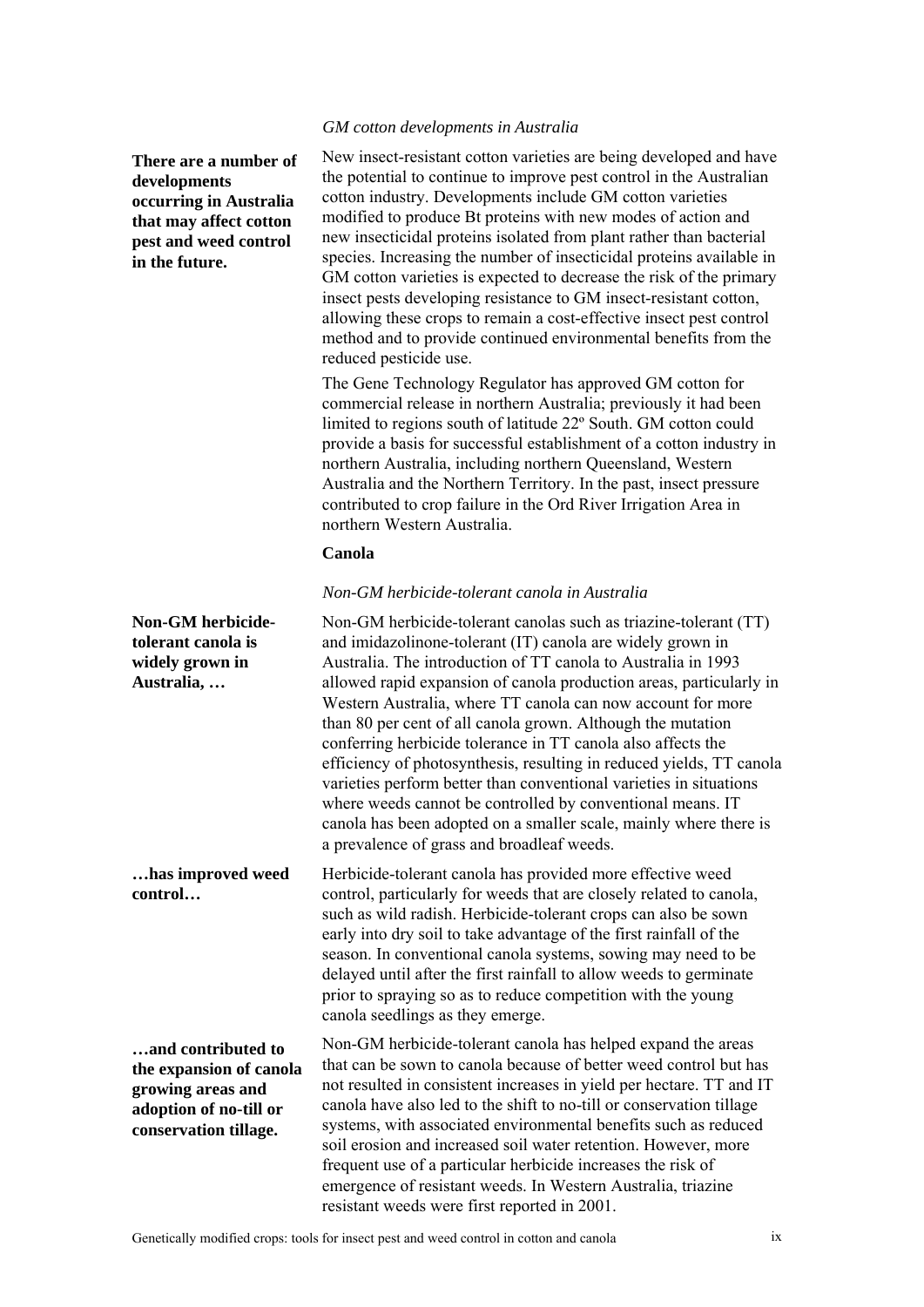### **Canada is an export competitor of Australia and grows a range of herbicide-tolerant varieties, both GM and non-GM.**

**Canadian farmers report agronomic, environmental and economic benefits from growing GM herbicidetolerant canola.** 

**Australian farmers have only recently had access to GM herbicide-tolerant canola.** 

**Benefits are expected, including increased yield, other agronomic benefits…** 

### *GM herbicide-tolerant canola in Canada*

Canada is the world's major exporter of canola and Australia's main export competitor. GM (glyphosate-, glufosinate ammoniumand bromoxynil-tolerant) and non-GM (imidazolinone-tolerant) herbicide-tolerant canolas were introduced into Canada within a relatively short period (between 1995 and 2000). TT canola was only ever a minor component of total canola production and is not now grown in Canada because it has been outperformed by other herbicide-tolerant canola varieties.

Of the approximately 5.9 million hectares of canola grown in Canada in 2007, about 87 per cent was sown to GM herbicidetolerant varieties. Adoption rates of these canola varieties have steadily increased over the years since first introduced in Canada.

In a survey conducted in 2001, 20 per cent of Canadian farmers reported increases in acreage, 81 per cent reported more effective weed control, and 26 per cent had introduced conservation tillage as a result of growing GM herbicide-tolerant canola.

Canadian research has indicated that there are no marked changes in volunteer weed problems associated with herbicide-tolerant canola crops, except in no-till systems when glyphosate alone is used to control canola volunteers.

Canadian farmers have also reported decreased herbicide use, changes in the types of herbicides applied, and lower fuel use as a result of decreased tillage and numbers of herbicide applications. Lower fuel use results in lowered greenhouse gas emissions.

For 2006, the reduction in the amount of herbicide used was estimated to be 1.29 million kilograms, a reduction of 22.6 per cent. The estimated environmental impact of herbicides was also significantly lower by 32 per cent.

The 2001 Canadian survey reported an average 41 per cent increase in profits for GM herbicide-tolerant canola compared with conventional, non-herbicide-tolerant canola. Canadian canola farmers continue to opt to grow GM canola varieties.

Canada has found ready markets for its GM canola in Japan, China, Mexico, USA, the United Arab Emirates and Pakistan. Although it had lost market share in the European Union up to 2004, the EU has resumed some import of GM-derived canola oil for biodiesel production in recent years.

#### *GM herbicide-tolerant canola in Australia*

While Australian farmers have had access to two non-GM herbicide-tolerant varieties, TT and IT canola, since 1993 and 2000, they have only recently had access to GM herbicide-tolerant canola varieties—and at low levels of supply. Australian canola growers have not had access to the benefits Canadian farmers have gained from the use of GM herbicide-tolerant canola.

The primary economic benefit of the introduction of GM herbicide-tolerant canola varieties into the Australian cropping system is likely to be an increase in yield, as lower yielding TT canola varieties are replaced. In particular, InVigor® (glufosinate ammonium-tolerant) hybrid canola contains a genetic system that makes hybrid breeding easier and, as a consequence, is expected to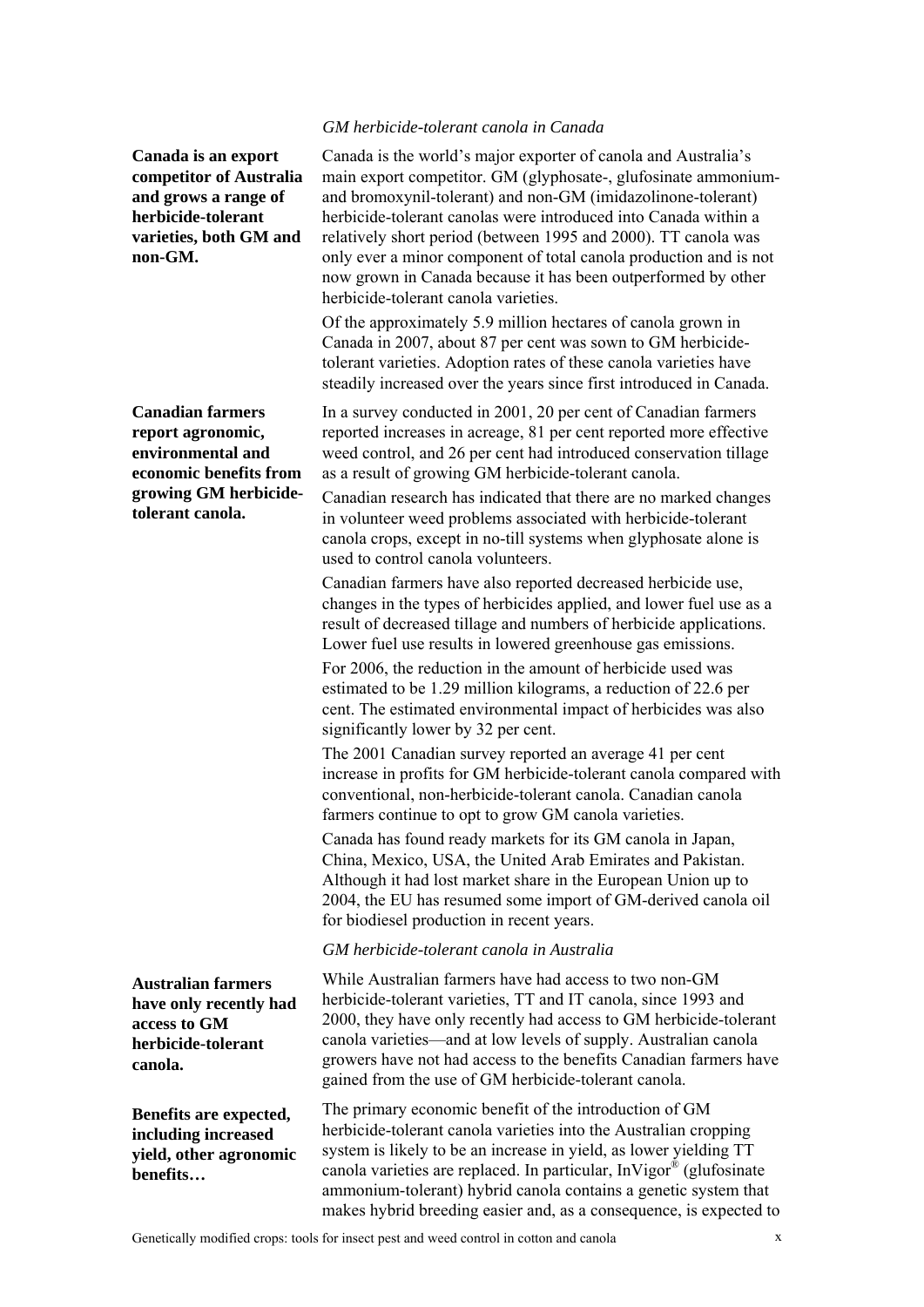|                                                                                                                | provide a significant yield advantage.                                                                                                                                                                                                                                                                                                                                                                                                                                                         |
|----------------------------------------------------------------------------------------------------------------|------------------------------------------------------------------------------------------------------------------------------------------------------------------------------------------------------------------------------------------------------------------------------------------------------------------------------------------------------------------------------------------------------------------------------------------------------------------------------------------------|
|                                                                                                                | Other agronomic benefits of GM herbicide-tolerant canola could<br>include increased options for in-crop weed control, allowing<br>rotations of herbicides with the potential to decrease the risk of<br>resistant weeds developing, and increased yield in subsequent<br>cereal crops, which currently can be adversely affected by triazine<br>carry-over from TT canola crops.                                                                                                               |
| and decreased<br>environmental impact.                                                                         | In many Australian regions, the environmental impacts of the<br>herbicide regimes suggested for Roundup Ready® (glyphosate-<br>tolerant) and $Inv®$ (glufosinate ammonium-tolerant) hybrid<br>canola varieties are estimated to be lower than for the current<br>typical herbicide regimes for conventional or TT canola. However,<br>farmers would also need to manage any increased risk of herbicide<br>resistance that may result from adoption of these new herbicide-<br>tolerant crops. |
| There is concern that<br>growing GM canola<br>will lead to herbicide-<br>resistant weeds and<br>gene transfer. | The main agronomic concerns with the introduction of GM<br>herbicide-tolerant canola into Australia are the risk of emergence<br>of herbicide resistance in weeds as a result of increased glyphosate<br>use, and the risk of transfer of herbicide-tolerance genes to related<br>weed species.                                                                                                                                                                                                |
|                                                                                                                | These concerns were considered by the Australian regulatory<br>agencies prior to the approvals for commercial release of<br>glyphosate-tolerant and glufosinate-ammonium tolerant canola<br>in Australia.                                                                                                                                                                                                                                                                                      |
| <b>Resistance to</b><br>glyphosate is a major<br>concern, but resistance<br>management plans                   | Glyphosate-resistant ryegrass is known from areas where<br>glyphosate is used to kill pasture plants prior to sowing a crop, and<br>in non-cropping situations, particularly where glyphosate is the<br>only means of chemical weed control.                                                                                                                                                                                                                                                   |
| reduce the risk of<br>herbicide resistance.                                                                    | Resistance can be prevented by applying Integrated Weed<br>Management practices, which aim to integrate as many different<br>weed control options (chemical and cultural) as possible, through<br>all phases of the crop rotation.                                                                                                                                                                                                                                                             |
|                                                                                                                | The Australian Glyphosate Sustainability Working Group has<br>developed strategies for reducing the risk of glyphosate-resistant<br>weeds. These strategies will be applied in crop rotations containing<br>glyphosate-tolerant canola, and they include herbicide resistance<br>management plans specifically prepared for the commercialisation<br>of this canola crop.                                                                                                                      |
| The risk of gene flow to<br>related weeds is low or<br>negligible, but there<br>will be gene flow              | Risks to the environment, including the risks arising from gene<br>flow to related weeds or conventional canola plants, have been<br>evaluated by the Gene Technology Regulator and assessed to be<br>very low or negligible.                                                                                                                                                                                                                                                                  |
| between canola plants.                                                                                         | Canola has a mixed mating system. It is predominantly self-fertile,<br>but plant-to-plant out-crossing within canola has been found to<br>vary from 12–47 per cent in Australian field experiments. Some<br>long-distance pollen travel is also likely to occur, but at very low<br>levels. Pollen movement has implications for the coexistence of<br>GM canola and non-GM canola or related crops.                                                                                           |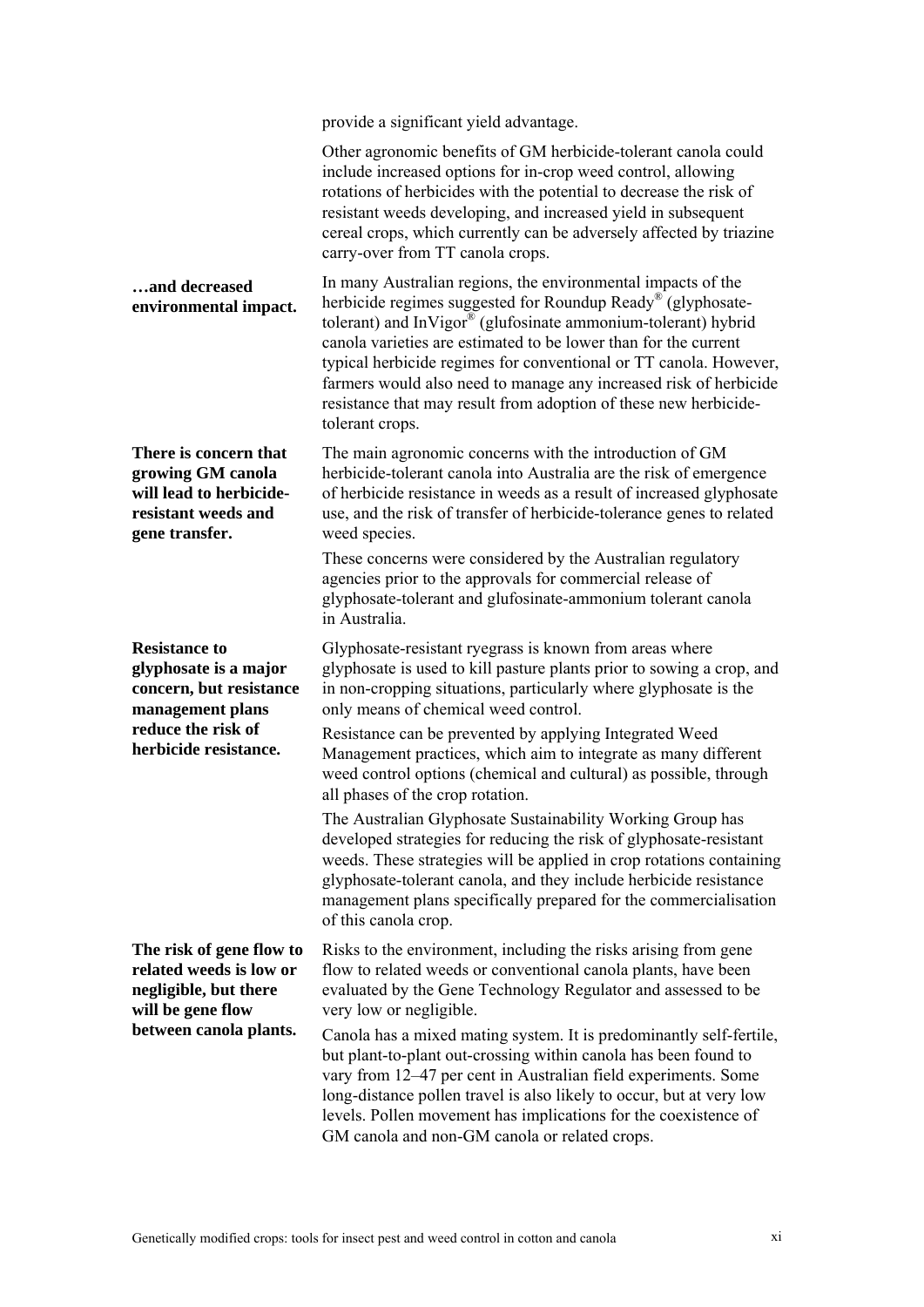**Gene flow to non-GM canola will be below agreed thresholds…** 

**…and will be further managed through Crop Management Plans.** 

**Volunteer canola in subsequent crops and gene stacking can be managed, as in Canada.** 

**GM canola is unlikely to be disadvantaged in Australian and world markets.** 

**The costs of identity preservation have been modelled by ABARE.** 

**Herbicide tolerance is important to canola growers and is being introduced into related Indian mustard.** 

Australian and United Kingdom studies indicate that applying outcrossing rates to a whole field basis (GM field adjacent to non-GM field) translates to cross-pollination at the crop level of 0–0.07 per cent (Australian study) and 0.1 per cent (United Kingdom study). These rates are both below the industry approved threshold of 0.9 per cent for the adventitious presence of Gene Technology Regulator-approved GM canola grain in non-GM canola grain.

Gene flow from GM herbicide-tolerant crops to conventional crops will also be managed through Crop Management Plans and industry Stewardship Principles. Crop Management Plans include measures to maintain product integrity and enable GM and non-GM coexistence, such as crop separation distances and harvesting practices.

Volunteers, whether non herbicide-tolerant, single gene herbicidetolerant or multiple herbicide-tolerant (GM and/or non-GM), can be controlled by the appropriate herbicides with alternative modes of action.

Unintentional stacking of multiple herbicide tolerance genes in volunteer canola plants or canola weed populations is potentially an issue. Stacking has been reported in Canada but few farmers target herbicide treatments or tillage operations specifically for volunteer canola; and a majority of farmers do not target volunteer canola more than they had in the past.

The issue of whether or not Australian export markets will be affected adversely if Australia adopts GM food crops has been studied by the Australian Bureau of Agricultural and Resource Economics (ABARE). ABARE has found that marketers of GM canola and of products based on livestock fed on GM materials, including GM canola, are unlikely to be disadvantaged in the Australian and world markets—GM canola has found markets throughout the world at prices similar to those received for conventional canola.

Identity preservation systems can be implemented if markets require segregated product (separated non-GM and GM canola grain). Segregation is already practised in Australia for commodities such as malting barley and durum wheat.

Systems to ensure that grain supplies meet particular standards for the adventitious (that is, unintended) presence of GM materials would be likely to incur associated costs. A price premium or production saving would be needed to offset such additional costs, and these would need to be larger than segregation costs.

The ABARE report concluded that co-mingling in the grain receival system, should identity preservation be implemented, is unlikely to introduce undesirable levels of adventitious presence of GM material in non-GM canola and other grains.

### *New traits for canola*

Australian plant breeders are working to adapt varieties of Indian mustard (*Brassica juncea*) to Australian conditions. These Indian mustard plants produce an oil equivalent to that of conventional canola (*Brassica napus*) but have a higher tolerance to heat and drought conditions. Non-GM herbicide-tolerant varieties of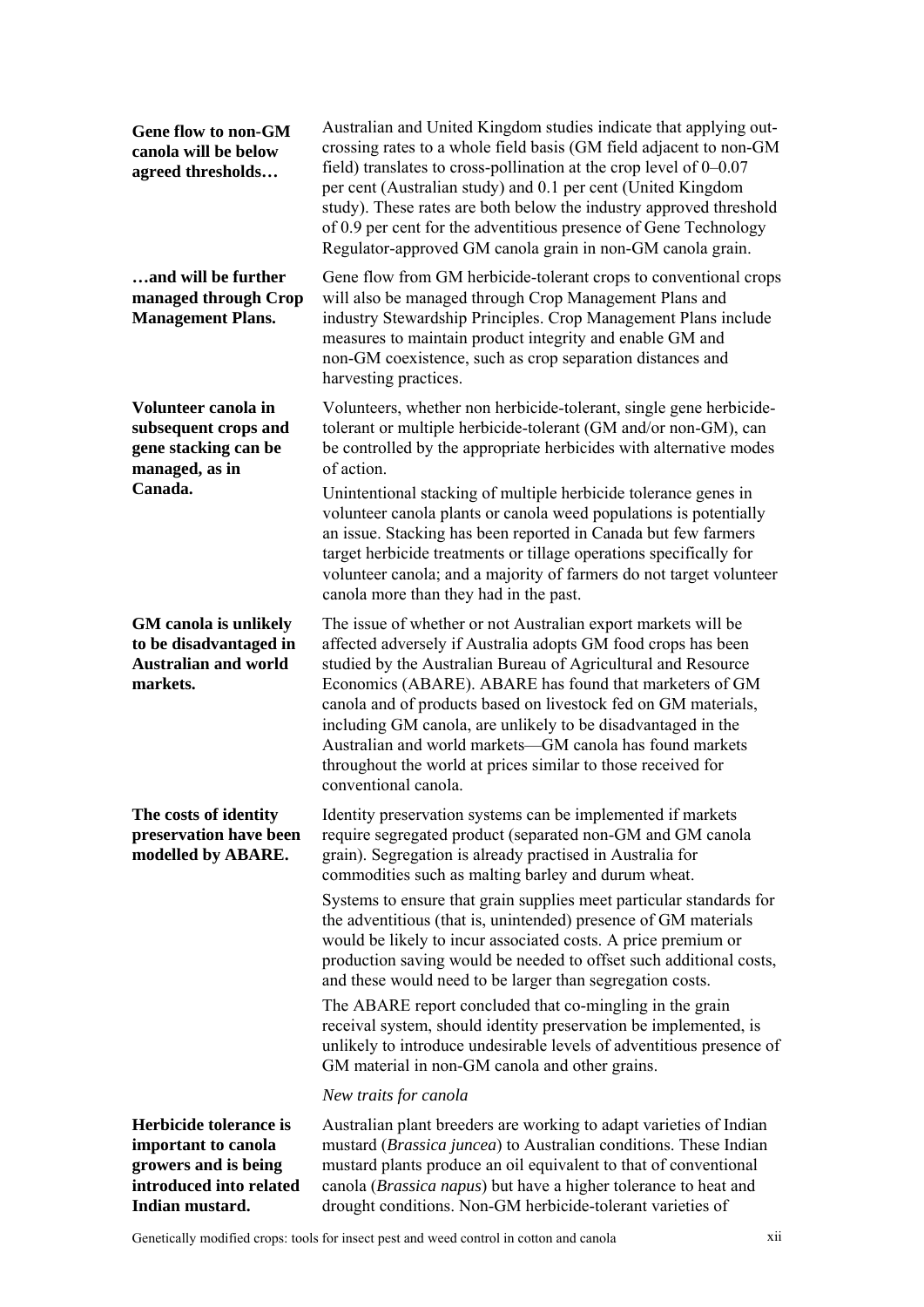*B. juncea* are expected to be available in 2009 and trials with GM herbicide-tolerant varieties are also underway.

**In the future, new traits in canola may be introduced in combination with herbicide tolerance.** 

There is a trend in canola breeding towards developing traits with consumer benefits. These include plants that produce healthier oils such as omega-3 oils. Varieties with some of these traits may be developed through conventional breeding, while others may require genetic modification. It is likely that at least some of the varieties released will also contain herbicide tolerance traits (either GM or non-GM).

### **Conclusion**

Control of insect pests and weeds is a significant cost for Australian agriculture. GM insect-resistant and herbicide-tolerant crops are new tools for the farmer that can be used as part of Integrated Pest Management or Integrated Weed Management systems to maintain the sustainability of insect and weed control in Australia.

These GM crops provide improved insect pest and weed control, resulting in agronomic and economic benefits for growers. They also have benefits for the environment through altering the types and amounts of insecticides and herbicides applied to crops, reducing the impacts of pesticides, increasing the adoption of notill farming, and decreasing fuel use.

The adoption of both GM insect-resistant cotton and the Best Practice Management Program by the Australian cotton industry have reduced insecticide use and the level of community concern about the use of chemicals within the cotton industry. The adoption of GM herbicide-tolerant cotton has improved weed control and reduced the level of residual herbicide use.

GM insect-resistant traits in cotton can provide a basis for extension of cotton-growing to more northern regions. GM insectresistance technology continues to be developed and new insecticidal modes of action for GM cotton are being trialled in Australia.

If GM herbicide-tolerant canola varieties were widely introduced to Australia, the primary benefit is likely to be increased yield. Lower yielding triazine-tolerant varieties can be replaced by GM varieties. Other benefits are likely to be increased options for in-crop weed control, likely increased yield in subsequent crops (in cases where triazine carry-over from triazine-tolerant canola crops may have had an adverse impact previously) and reduced environmental impact from herbicides.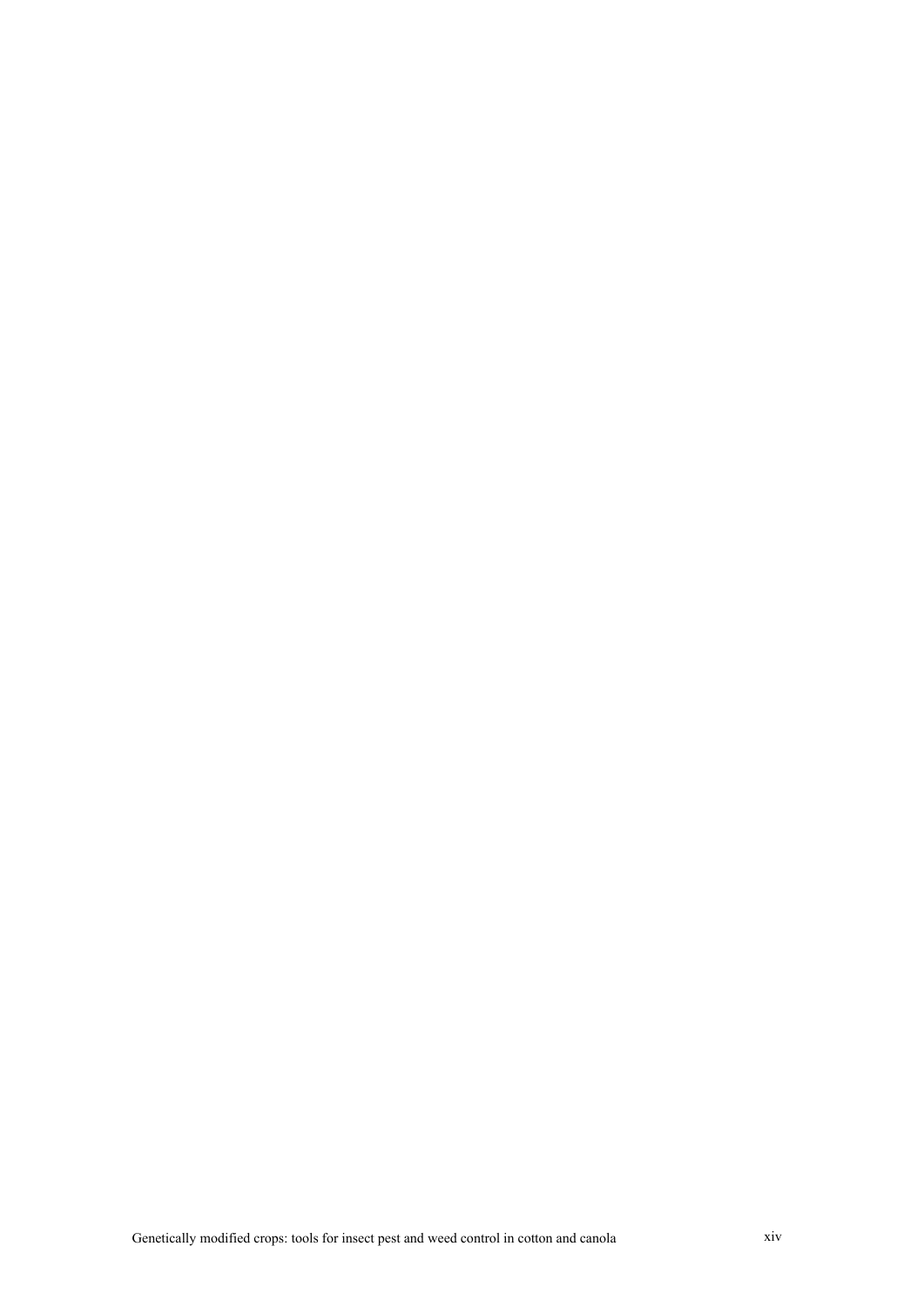# <span id="page-14-0"></span>**Contents**

| <b>Chapter 1</b> |                                                                |  |
|------------------|----------------------------------------------------------------|--|
| Section 1.1      |                                                                |  |
| Section 1.2      |                                                                |  |
| Section 1.3      |                                                                |  |
| Section 1.4      |                                                                |  |
| 1.4.1            |                                                                |  |
| 1.4.2            |                                                                |  |
| 1.4.3            |                                                                |  |
| Section 1.5      |                                                                |  |
| Section 1.6      |                                                                |  |
| <b>Chapter 2</b> |                                                                |  |
| Section 2.1      |                                                                |  |
| 2.1.1            |                                                                |  |
| 2.1.2            |                                                                |  |
| 2.1.3            |                                                                |  |
| 2.1.4            |                                                                |  |
| Section 2.2      |                                                                |  |
| 2.2.1            |                                                                |  |
| 2.2.2            |                                                                |  |
| Section 2.3      |                                                                |  |
| <b>Chapter 3</b> |                                                                |  |
| Section 3.1      |                                                                |  |
| 3.1.1            |                                                                |  |
| Section 3.2      |                                                                |  |
| Section 3.3      |                                                                |  |
| 3.3.1            |                                                                |  |
| 3.3.2            |                                                                |  |
| 3.3.3            |                                                                |  |
| Section 3.4      | Possible effects of introducing GM HT canola into Australia 52 |  |
| 3.4.1            |                                                                |  |
| 3.4.2            |                                                                |  |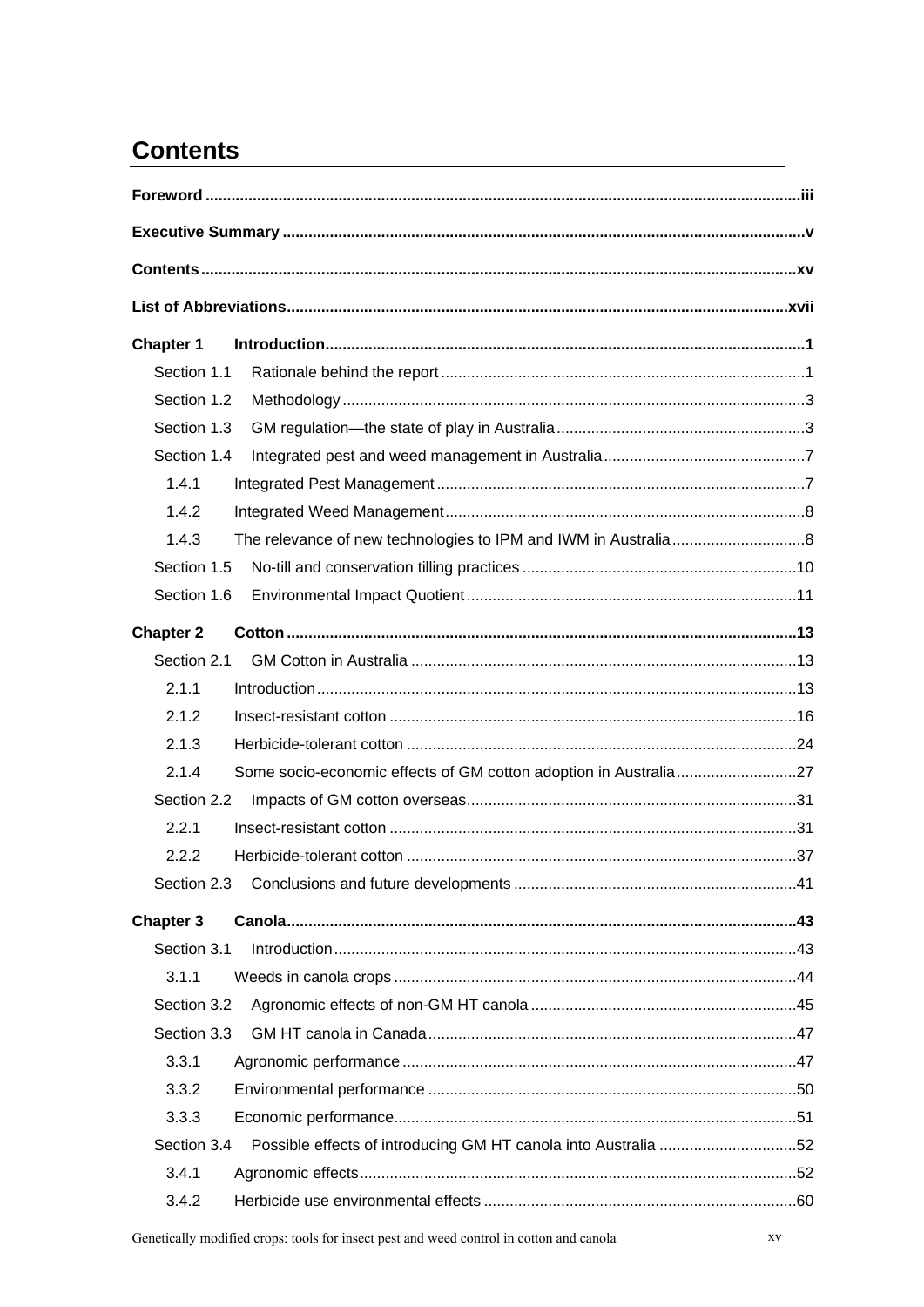| Suggested herbicide regimes for TT canola crops in Western Australia and conventional |  |
|---------------------------------------------------------------------------------------|--|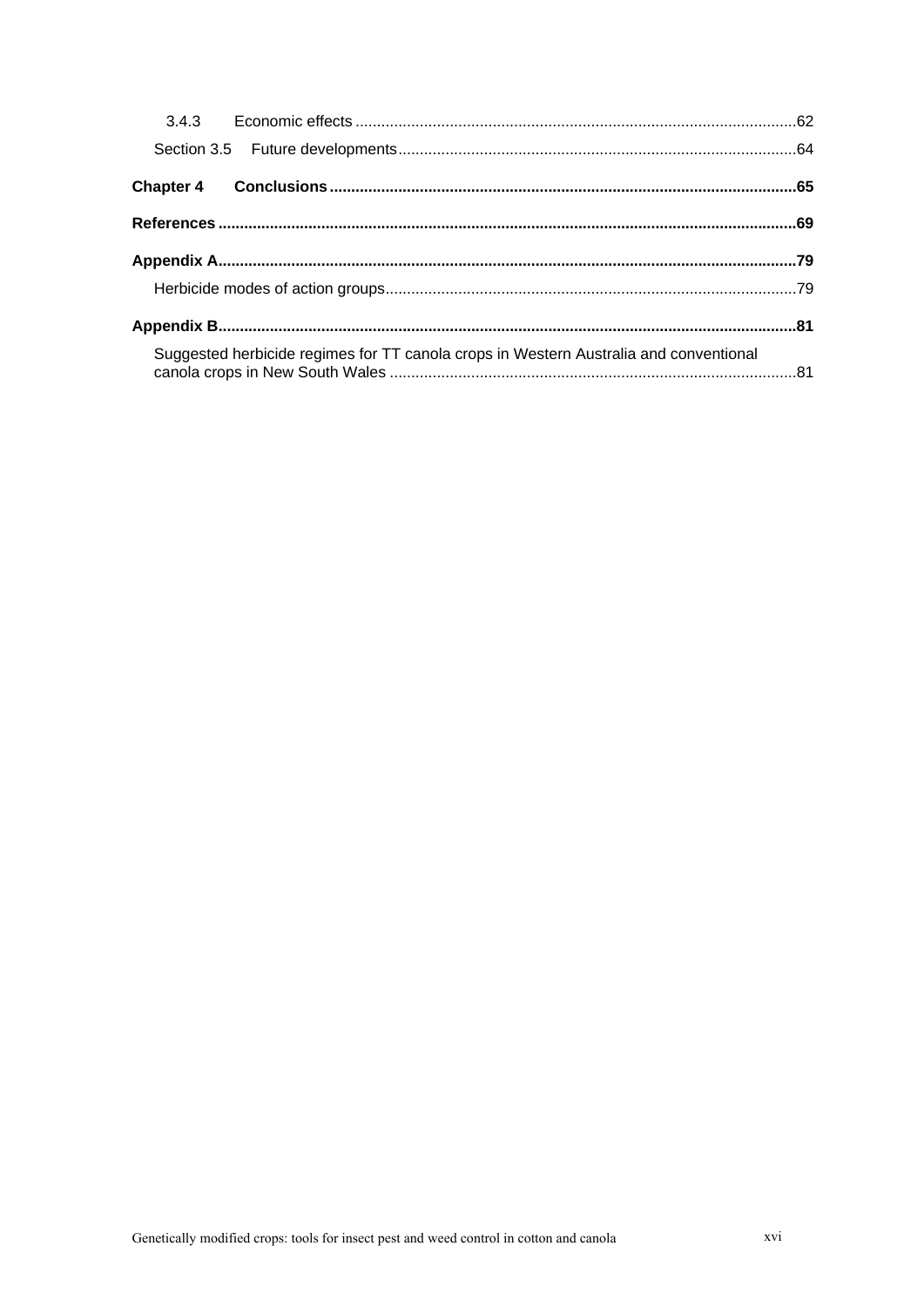# <span id="page-16-0"></span>**List of Abbreviations**

| a.i.           | Active ingredient                                            |
|----------------|--------------------------------------------------------------|
| <b>AAS</b>     | Australian Academy of Science                                |
| <b>ABARE</b>   | Australian Bureau of Agricultural and Resource Economics     |
| <b>ABC</b>     | <b>Australian Broadcasting Corporation</b>                   |
| <b>ABS</b>     | <b>Australian Bureau of Statistics</b>                       |
| <b>APVMA</b>   | Australian Pesticides and Veterinary Medicines Authority     |
| <b>BMP</b>     | <b>Best Management Practices</b>                             |
| <b>Bt</b>      | <b>Bacillus thuringiensis</b>                                |
| <b>CCA</b>     | Cotton Consultants Australia                                 |
| <b>CCC</b>     | Canola Council Canada                                        |
| <b>CFIA</b>    | Canadian Food Inspection Agency                              |
| $\mathbf{CMP}$ | Crop Management Plan                                         |
| <b>CRC</b>     | Cooperative Research Centre                                  |
| <b>CRDC</b>    | <b>Cotton Research and Development Corporation</b>           |
| <b>CSIRO</b>   | Commonwealth Scientific and Industrial Research Organisation |
| <b>DAFF</b>    | Department of Agriculture, Fisheries and Forestry            |
| EI             | Environmental impact                                         |
| EIQ            | <b>Environmental Impact Quotient</b>                         |
| <b>EPSP</b>    | 5-enolpyruvylshikimate-3-phosphate                           |
| <b>FSANZ</b>   | Food Standards Australia New Zealand                         |
| <b>GM</b>      | Genetically modified                                         |
| <b>GMO</b>     | Genetically modified organism                                |
| <b>GRDC</b>    | Grains Research and Development Corporation                  |
| ha             | Hectare                                                      |
| <b>HT</b>      | Herbicide-tolerant                                           |
| <b>IPM</b>     | <b>Integrated Pest Management</b>                            |
| <b>IR</b>      | Insect-resistant                                             |
| <b>IRMS</b>    | <b>Insecticide Resistance Management Strategy</b>            |
| <b>IT</b>      | Imidazolinone-tolerant                                       |
| <b>IWM</b>     | <b>Integrated Weed Management</b>                            |
| kg             | Kilogram(s)                                                  |
| <b>NCCA</b>    | National Cotton Council of America                           |
| <b>NSW</b>     | New South Wales                                              |
| <b>OGTR</b>    | Office of the Gene Technology Regulator                      |
| <b>RMP</b>     | Resistance Management Plan                                   |

Genetically modified crops: tools for insect pest and weed control in cotton and canola xvii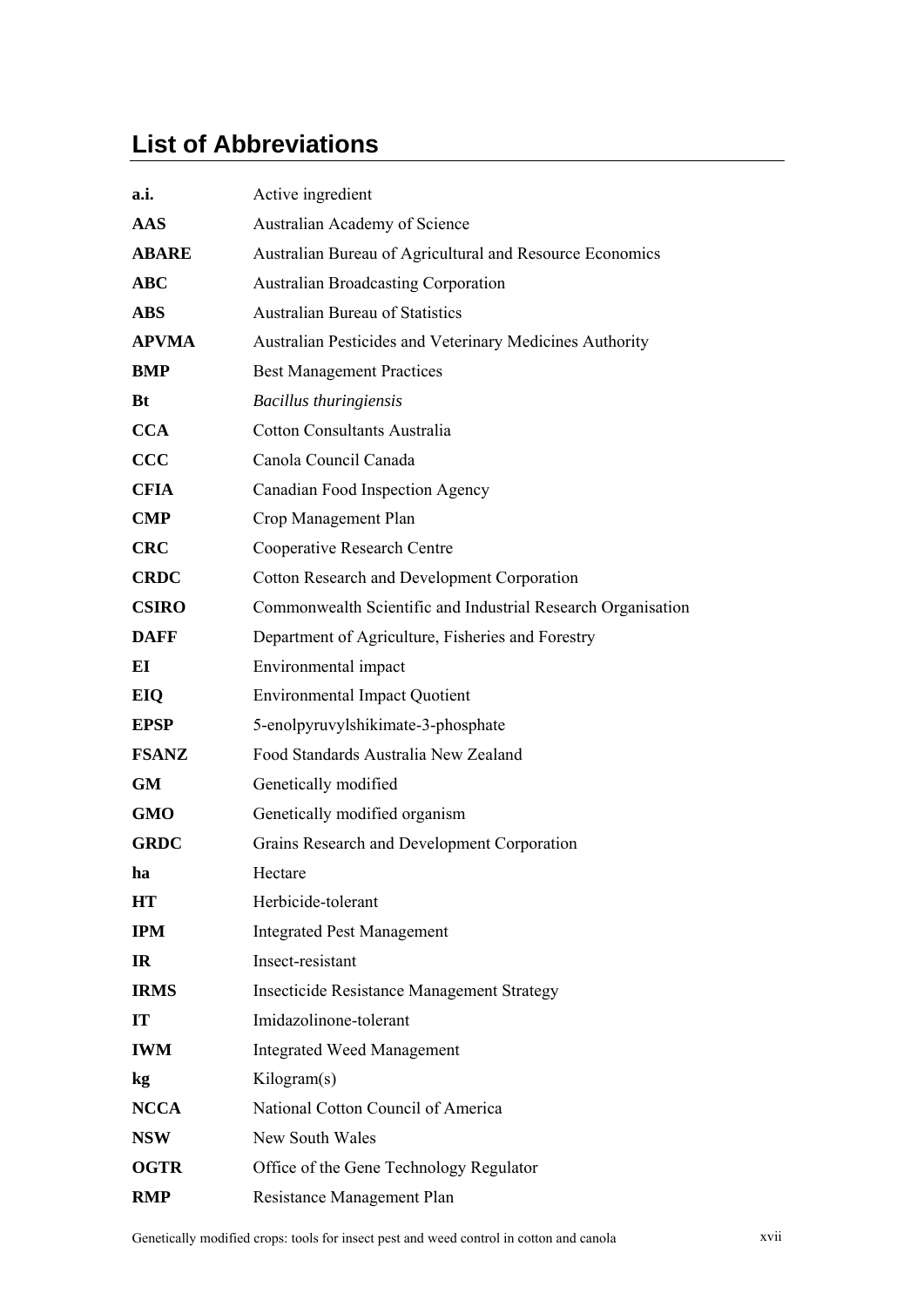| <b>TGA</b>        | Therapeutic Goods Administration                     |
|-------------------|------------------------------------------------------|
| <b>TIMS</b>       | Transgenic and Insect Management Strategy            |
| TT                | Triazine-tolerant                                    |
| <b>USDA</b>       | United States Department of Agriculture              |
| <b>USDA-APHIS</b> | USDA Animal and Plant Health Inspection Service      |
| <b>USDA-FAS</b>   | <b>USDA</b> Foreign Agricultural Service             |
| <b>USDA-NASS</b>  | <b>USDA National Agricultural Statistics Service</b> |
|                   |                                                      |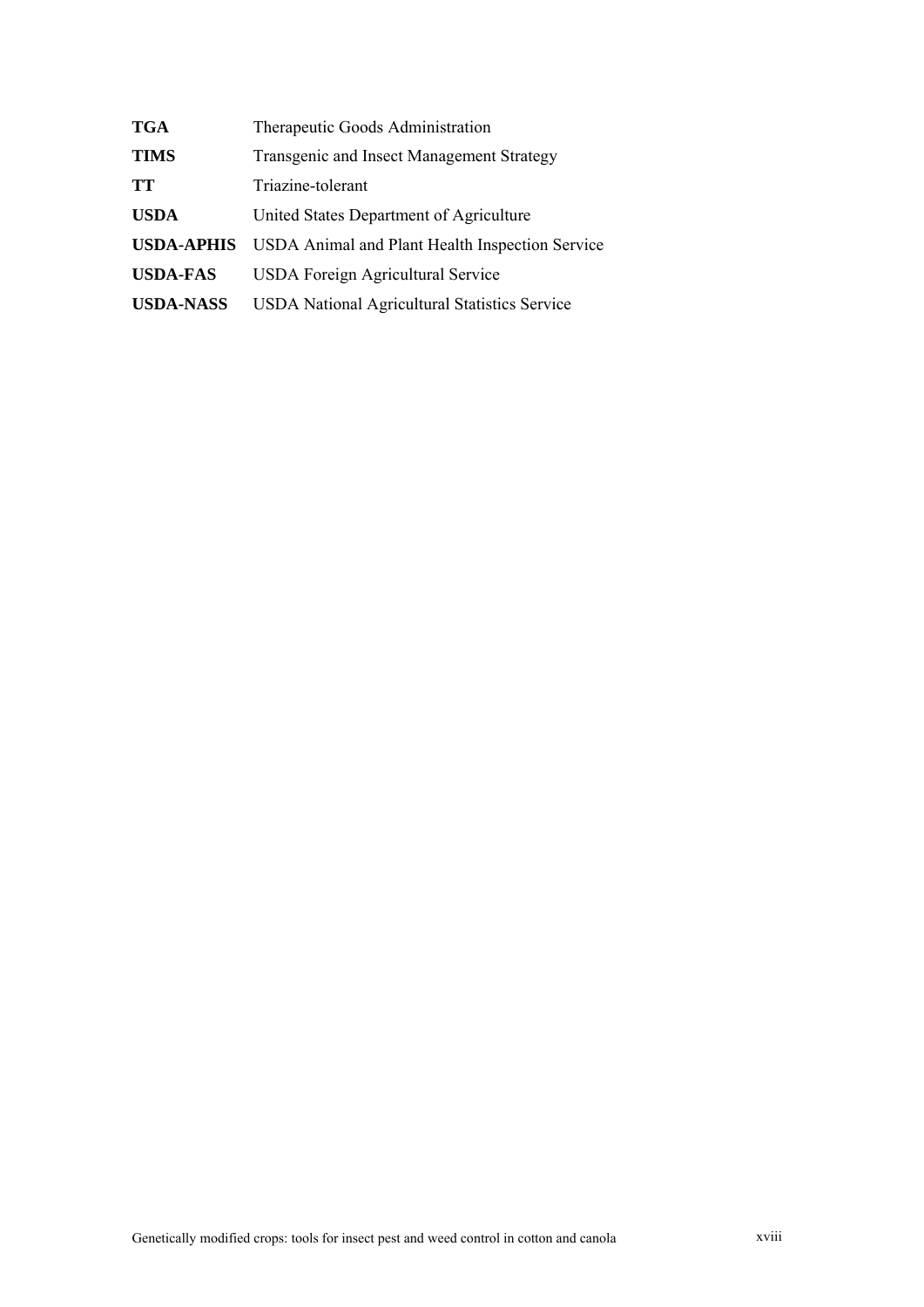# <span id="page-18-0"></span>**Chapter 1 Introduction**

This report is the result of a study funded by the Department of Agriculture, Fisheries and Forestry under the National Biotechnology Strategy. It investigates the agronomic, environmental and socio-economic effects of genetically modified (GM) crops used for insect pest and weed control in cotton and canola. The study includes GM crops currently commercialised in Australia, namely insect-resistant (IR) and herbicide-tolerant (HT) cotton, as well as GM crops with potential for release in Australia in the near future (five to ten years), particularly GM HT canola.

This report is structured as follows:

- Introduction and outline of the main issues (Chapter 1).
- Description of the agronomic and environmental effects resulting from the adoption of HT and IR cotton (Chapter 2) and HT canola (Chapter 3) in Australia.
- Chapters 2 and 3 also include descriptions of the effects of adopting these crops in overseas countries, as well as discussion of potential developments in this area that will be of relevance to Australian agriculture over the next  $10-15$  years. There is also some reference to economic and social effects of adopting HT and IR crops.

Definitions of the term GM vary. In this report the term refers to plants that have been modified through laboratory gene technology methods, as defined in the *Gene Technology Act 2000* (Cwlth), to exhibit new traits.

## **Section 1.1 Rationale behind the report**

The impact of insect pests and weeds on Australian agriculture is enormous. For example, weeds are estimated to have caused a A\$3.9 billion average loss of net benefits annually over the five year period 1997–98 to 2001–02 (Sinden et al. 2004). Australian farmers consider weed control to be one of their highest priority land degradation issues. Weeds also harm natural environments by competing with native species and reducing biodiversity.

It is estimated that insect herbivores are responsible for a 10–20 per cent loss of yield in major crops worldwide (Ferry et al. 2004) and far more in developing countries. For example, *Helicoverpa* caterpillars have the potential to completely destroy a cotton crop if not properly managed (CSIRO 2003). The total economic damage and control costs for *Helicoverpa* species in Australian agriculture was estimated in 1997 to be in the range of A\$159 million to A\$328 million annually (Adamson et al. 1997). Of this, the estimated range of total economic damage and control costs in cotton was A\$102 million to A\$162 million (Adamson et al. 1997); note these estimates were before GM insect-resistant cotton was introduced into Australia. Without control, *Helicoverpa* damage was estimated to cost up to A\$818 million annually, with the proportion of costs incurred by each agricultural sector shown in Figure 1.1.

Modern biotechnology has developed new tools that aim to reduce the impact of insect pests and weeds on agricultural production and provide environmental benefits through reduced and/or altered use of some chemical inputs. These tools include GM HT and IR crop plants.

GM HT and IR crops plants are one part of an integrated approach that is needed to control and manage insect pests and weeds successfully. Integrated Pest Management (IPM) and Integrated Weed Management (IWM) systems have been developed to increase the effectiveness of pest and weed control by providing guidelines on how a range of methods can be utilised to achieve good control rather than relying on single methods.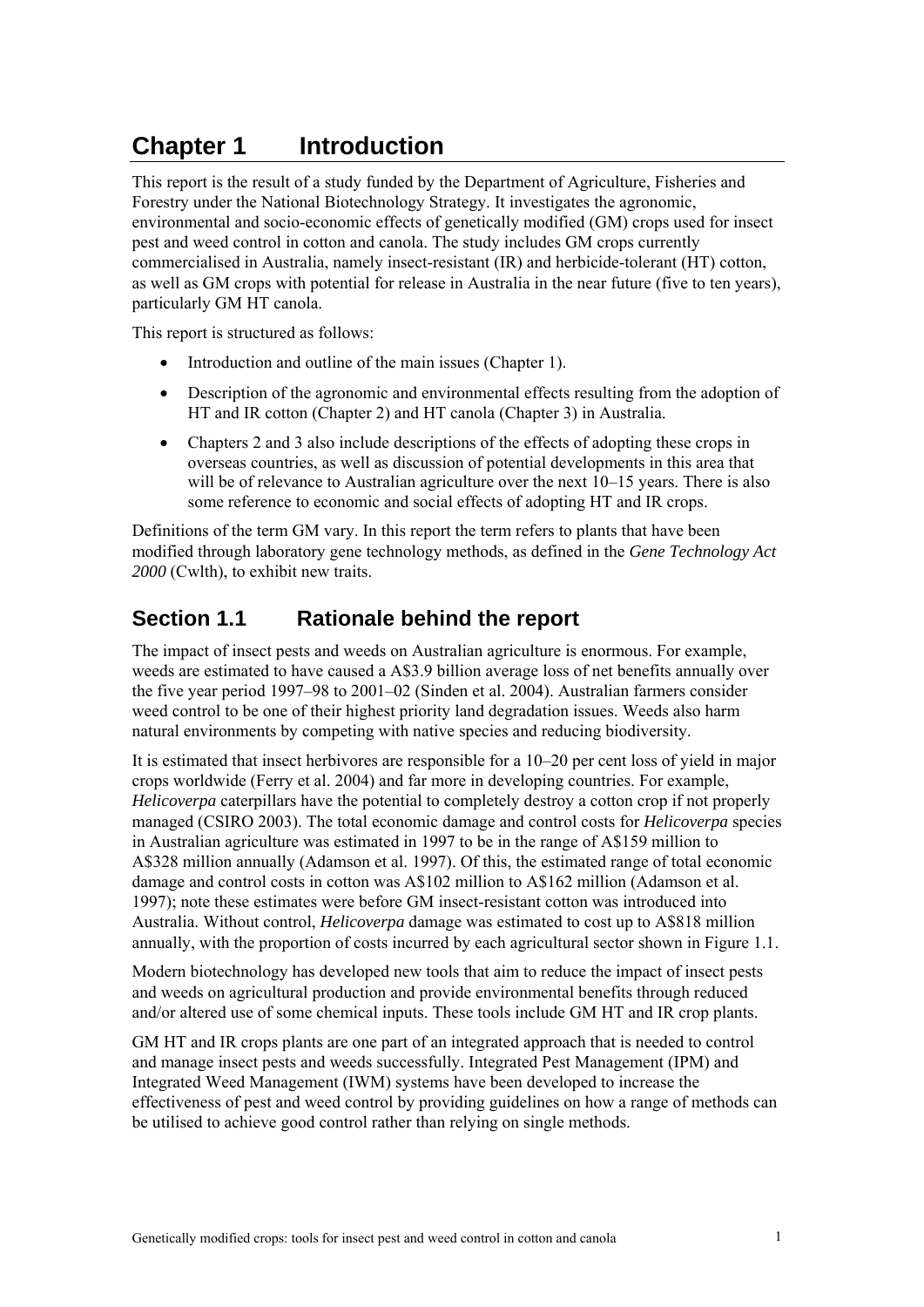GM crops provide new additional tools for integrated pest and weed management. Understanding the farm management issues associated with the deployment of these crops is important to the wider debate on the adoption of this technology.



### **Figure 1.1 Relative distribution of costs of** *Helicoverpa* **for each agricultural sector (including cost of control and economic losses from 5 per cent residual pest damage)**

Source: Data from Adamson et al. (1997)

The adoption of GM IR and HT crops also has implications for the environment. Insecticide and herbicide control regimes for such crops differ from those for conventional non-GM crops and non-GM HT crops. These differences are both quantitative (amount of active ingredient of pesticide applied) and qualitative (for example, the kind of pesticide environmental impact). Environmental impacts extend to ecological effects on river systems, changes in tillage systems and soil erosion and changes in the amount of fuel used to apply pesticides.

There are also socio-economic impacts on farmers, producers, agricultural suppliers, processors, wholesalers/retailers, the wider rural and regional communities and consumers. These effects result from changes in agricultural productivity, production methods and/or the size of the agricultural workforce. There can also be health benefits for farmers and regional communities, due to the altered use of insecticides and herbicides, and also lifestyle changes for farmers that result from the reduced time spent on chemical spraying.

This report aims to document the GM crops currently grown in Australia for insect pest and weed control and identify those GM crops under development or being grown overseas with the potential for commercial release in Australia in the near future. The report also provides a qualitative forecast of the contribution that these GM crops could make to weed and insect pest control in Australian agriculture in the future.

While this study considers such GM crops as tools for insect pest and weed control, it is worth highlighting that Australian biotechnology research also includes development of disease-resistant crop plants and other types of pest-resistant crop plants; for example: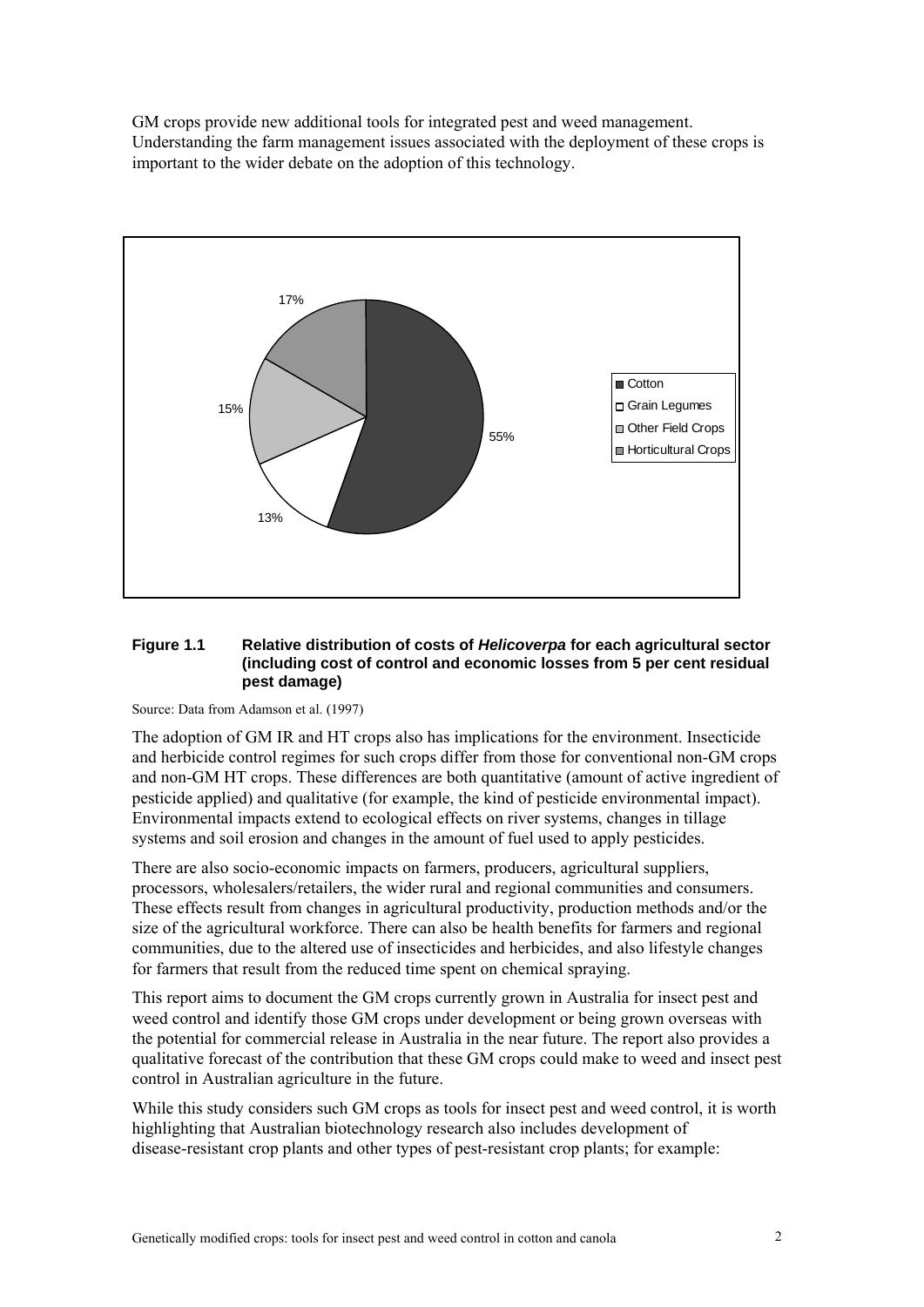- <span id="page-20-0"></span>• fungal-resistant cotton (OGTR 2006d)
- white clover resistant to the *Alfalfa Mosaic Virus* (OGTR 2004)
- barley resistant to the *Barley Yellow Dwarf Virus* (Wang et al. 2000)
- wheat resistant to the *Barley Yellow Dwarf Virus* <sup>[1](#page-20-0)</sup>
- flax and wheat resistant to stem, leaf and stripe rust  $2$
- wheat resistant to the *Fusarium* fungus<sup>[3](#page-20-0)</sup>
- $\bullet$  wheat resistant to cereal cyst nematodes  $4$ .

Australia remains relatively free from many of the harmful diseases and pests that affect agricultural industries overseas, but potential incursions are a continual threat to the profitability and sustainability of Australia's agricultural industries. As medium- to long-term responses, GM crops offer significant options for control and management of new disease and pest incursions should they occur.

## **Section 1.2 Methodology**

The study is a desktop review of existing information on IR and HT GM crops in Australia and overseas. The review was undertaken in consultation with an advisory group that included expert representatives from the Australian cotton industry, the Cooperative Research Centre (CRC) for Australian Weed Management, the Institute of Rural Futures at the University of New England, and the Grains Research and Development Corporation (GRDC). The role of the advisory group was to aid in the development of the project's methodology and content, facilitate access to information, identify appropriate contacts and review draft versions of this report.

## **Section 1.3 GM regulation—the state of play in Australia**

In Australia, dealings with GM organisms (GMOs) are regulated under the *Gene Technology Act 2000* (Cwlth) by the Gene Technology Regulator (the Regulator) supported by the Office of the Gene Technology Regulator (OGTR). The aim of the regulatory framework is to protect human health and safety and the environment by identifying and managing potential risks posed by the use of this technology. The OGTR has developed a risk analysis framework describing the approach to risk assessment and risk management for genetically modified organisms. More information on the regulatory scheme is available at www.ogtr.gov.au.

The Regulator liaises with other regulatory agencies, including Food Standards Australia New Zealand (FSANZ), the Australian Pesticides and Veterinary Medicines Authority (APVMA) and the Therapeutic Goods Administration (TGA) to coordinate the regulation of GMOs for intentional release into the environment.

The regulatory role of the APVMA in regard to GM HT and IR crops includes consideration of the following:

- the risk to human safety via application of the relevant chemical or areas where the chemical has been applied
- the risk to human safety via exposure to food containing residues of the chemical

-

<sup>&</sup>lt;sup>1</sup> www.csiro.au/files/files/p2jg.pdf accessed 23 August 2007.

<sup>&</sup>lt;sup>2</sup> www.csiro.au/files/files/pbb8.pdf accessed 23 August 2007

<sup>3</sup> www.csiro.au/files/files/pb2k.pdf accessed 23 August 2007

<sup>4</sup> www.csiro.au/science/psu5.html accessed 23 August 2007.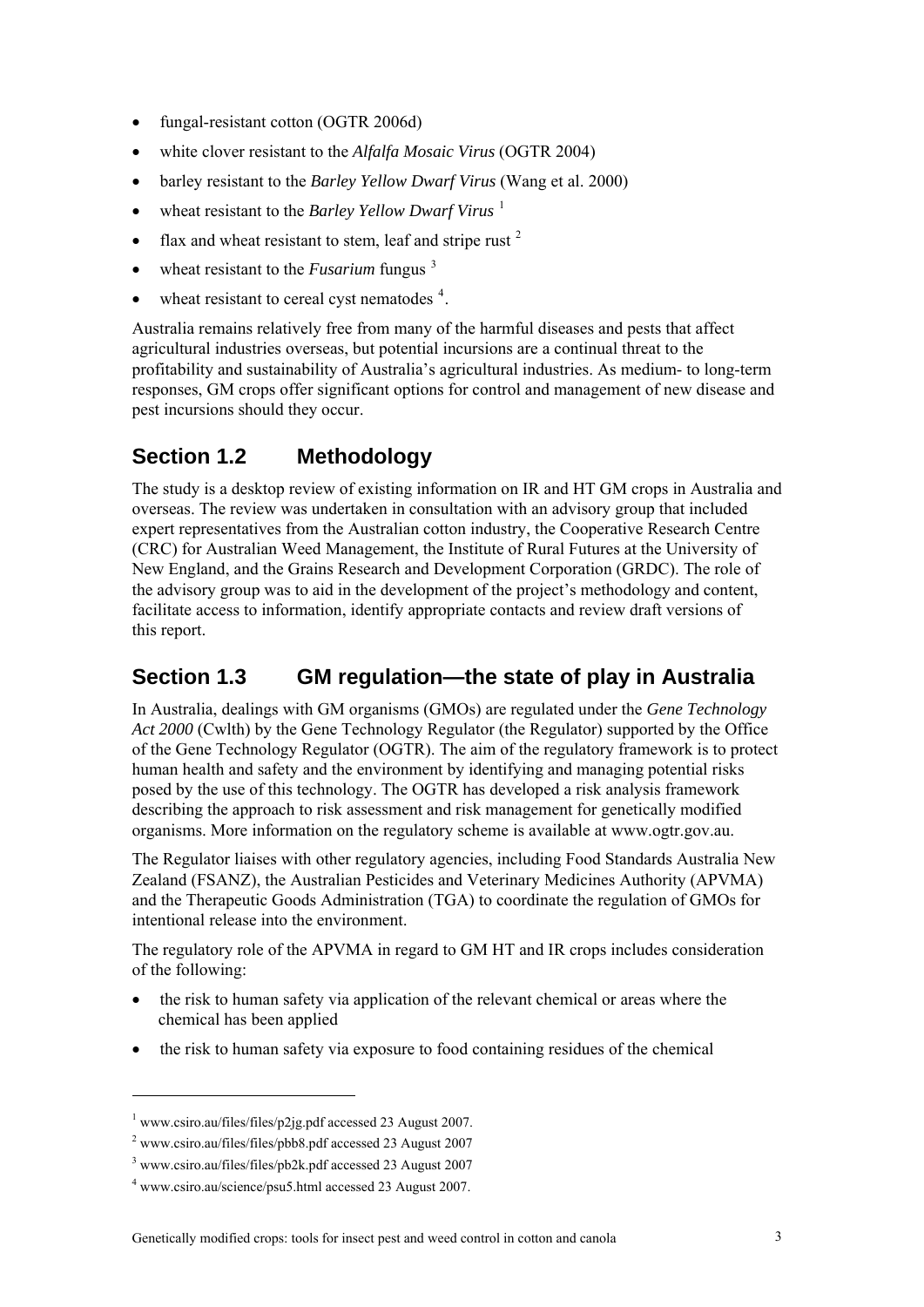- the risk to the environment from exposure to the chemical
- the risk of prejudicing Australia's trade with other countries
- that the product will be efficacious according to the APVMA's requirements.

Aspects of consideration of the criteria may overlap with those of other agencies; however, APVMA consideration specifically relates to the chemical use associated with the GMO and/or any chemical resistance management issues that may occur through use of the GMO.

Food Standards Australia New Zealand (FSANZ) is an independent statutory agency established by the *Food Standards Australia New Zealand Act 1991* (Cwlth) to set food standards for Australia and New Zealand. The agency works within an integrated food regulatory system involving the governments of Australia and the New Zealand government.

As of July 2008, FSANZ had approved 35 foods produced using gene technology from seven GM crops: soybean, canola, corn, potato, sugarbeet, cotton and lucerne (FSANZ 2008). Most of the GM food products currently approved in Australia come from GM crops which have been grown and processed overseas. Labelling of these GM products is required to indicate that it contains GM ingredients unless the GM food or food ingredient is exempt from labelling in the FSANZ Standard 1.5.2 *Food Produced Using Gene Technology* (FSANZ 2003). The purpose of labelling is for consumer choice; not for food safety reasons. The following are not required to be labelled:

- highly refined foods where the effect of the refining process is to remove novel deoxyribonucleic acid (DNA) and/or novel protein
- processing aids or food additives where novel DNA and/or novel protein is not present in the final food
- flavourings which are present in the food in a concentration of no more than  $1g/kg$ (0.1 per cent) in the final food as consumed
- foods or ingredients in which the genetically modified food is unintentionally present in a quantity of no more than 10g/kg (1 per cent) per ingredient. This tolerance level only applies where the manufacturer has sought to source non-genetically modified foods or ingredients
- food intended for immediate consumption that is prepared and sold from food premises and/or vending vehicles, including restaurants, take-away outlets, caterers or self-catering institutions where consumers can request information on the GM status of their foods from the vendor (FSANZ 2003).

Until recently, there has been only one broadacre GM crop grown commercially in Australia: cotton, which has been modified for insect resistance, herbicide tolerance or a combination of the two. HT canola was the next broadacre crop expected to be grown commercially in Australia with licences granted by the Regulator in 2003. The enactment of state and territory moratorium legislation, introduced in all major canola growing states in 2003, has prevented commercial plantings of GM canola varieties (Table 1.1) until recently. The legislation was introduced for marketing and trade reasons, not because of health and safety issues which, as outlined above, are assessed by Federal agencies under national agreements. In July 2007, four states (Victoria, South Australia, New South Wales and Tasmania) commenced reviews of their moratoria on GM crops. Following the reviews in Victoria, New South Wales and South Australia, GM canola has been approved for commercial production in Victoria and New South Wales from the 2008 season. Limited seed stocks means there will be a small GM crop in 2008. South Australia decided in February 2008 to maintain its moratorium.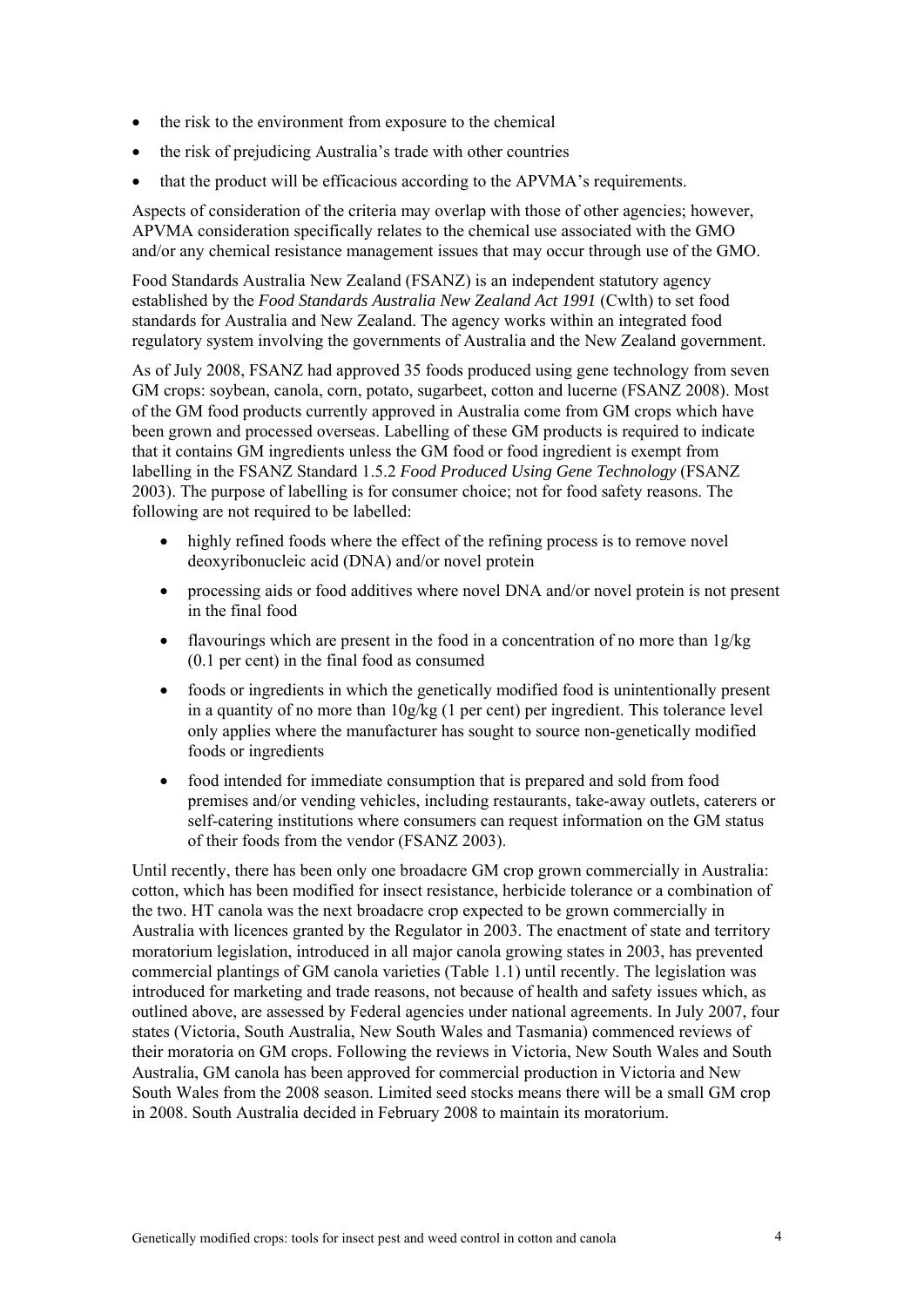| <b>Jurisdiction</b>              | Legislation                                                        | Moratorium on GM canola/crops                                                                                                                                                                                                                                                                                                                                                                                                                                                       | <b>Sunset/Expiry or Review Date</b>                                                                                                                                                                                                                                                                                                                                                                |
|----------------------------------|--------------------------------------------------------------------|-------------------------------------------------------------------------------------------------------------------------------------------------------------------------------------------------------------------------------------------------------------------------------------------------------------------------------------------------------------------------------------------------------------------------------------------------------------------------------------|----------------------------------------------------------------------------------------------------------------------------------------------------------------------------------------------------------------------------------------------------------------------------------------------------------------------------------------------------------------------------------------------------|
| <b>New South</b><br><b>Wales</b> | Gene Technology (GM<br>Crop Moratorium) Act<br>2003 (NSW)          | The Act allows the Minister to make Orders prohibiting the<br>growing of GM food crops. Until March 2008, Orders were in<br>place prohibiting the cultivation of GM glyphosate- and glufosinate<br>ammonium-tolerant canola varieties; however the Act was<br>amended on 7 December 2007 to establish a Gene Technology<br>Expert Committee to assess and advise the Minister on an<br>industry's capacity to manage marketing and trade matters<br>associated with a GM food crop. | Section 43 of the Act provides that the Act expires on<br>1 July 2011.<br>After 7 December 2007, if the Minister is satisfied that<br>appropriate criteria have been met, the Minister can<br>approve commercial cultivation of a crop in New South<br>Wales. Commercial cultivation of GM canola was<br>approved in March 2008.                                                                   |
| <b>Victoria</b>                  | <b>Control of Genetically</b><br>Modified Crops Act<br>2004 (Vic)  | The Act allows the Minister to make Orders prohibiting the<br>growing of GM crops. An Order was in place prohibiting the<br>cultivation of GM glyphosate- and glufosinate ammonium-tolerant<br>canola varieties until February 2008.                                                                                                                                                                                                                                                | No expiry or review provisions within the Act itself.<br>Order was set to expire 29 February 2008 (s3 of order).<br>The Victorian government decided in November 2007 to<br>allow the GM canola Order to expire.                                                                                                                                                                                   |
| <b>South</b><br><b>Australia</b> | Genetically Modified<br>Crops Management Act<br>2004 (SA)          | The Act provides for a moratorium on the commercial cultivation<br>of all GM food crops. The whole state is designated by Regulation<br>as an area in which the cultivation of genetically modified food<br>crops is prohibited. The Act allows for exemptions to be given for<br>field trials under specific conditions.                                                                                                                                                           | Minister was required to conduct a review of the Act<br>within four years (i.e. by 29 April 2008) of its<br>commencement (s29).<br>Under Schedule 1, $s1(2)$ of the Act, the Regulation was to<br>expire on 29 April 2008. A review announced in June<br>2007 recommended the Regulation be allowed to expire,<br>but the Government decided in February 2008 to maintain<br>its ban on GM canola. |
| <b>Tasmania</b>                  | <b>Genetically Modified</b><br>Organisms Control Act<br>2004 (Tas) | The Act provides for a moratorium on the commercial cultivation<br>of all GM crops (including GM canola) in designated areas.<br>A Ministerial Order designated the entire state.                                                                                                                                                                                                                                                                                                   | Section 36 provides that the Act expires on 16 November<br>2009.<br>In August 2008, a Tasmanian Government Joint Select<br>Committee report recommended that the prohibition on<br>the release of GM food crops to the Tasmanian<br>environment for commercial purposes should be extended<br>and reviewed after five years (extending the moratorium<br>until 2014).                              |

### **Table 1.1 Gene technology moratorium legislation[5](#page-22-0) (continued over page)**

<span id="page-22-0"></span><sup>&</sup>lt;sup>5</sup> Moratorium legislation has been introduced for marketing and trade reasons only. Issues relating to human health and safety and environment are assessed and managed by OGTR. Food safety is regulated by Food Standards Australia New Zealand.

Genetically modified crops: tools for insect pest and weed control in cotton and canola 5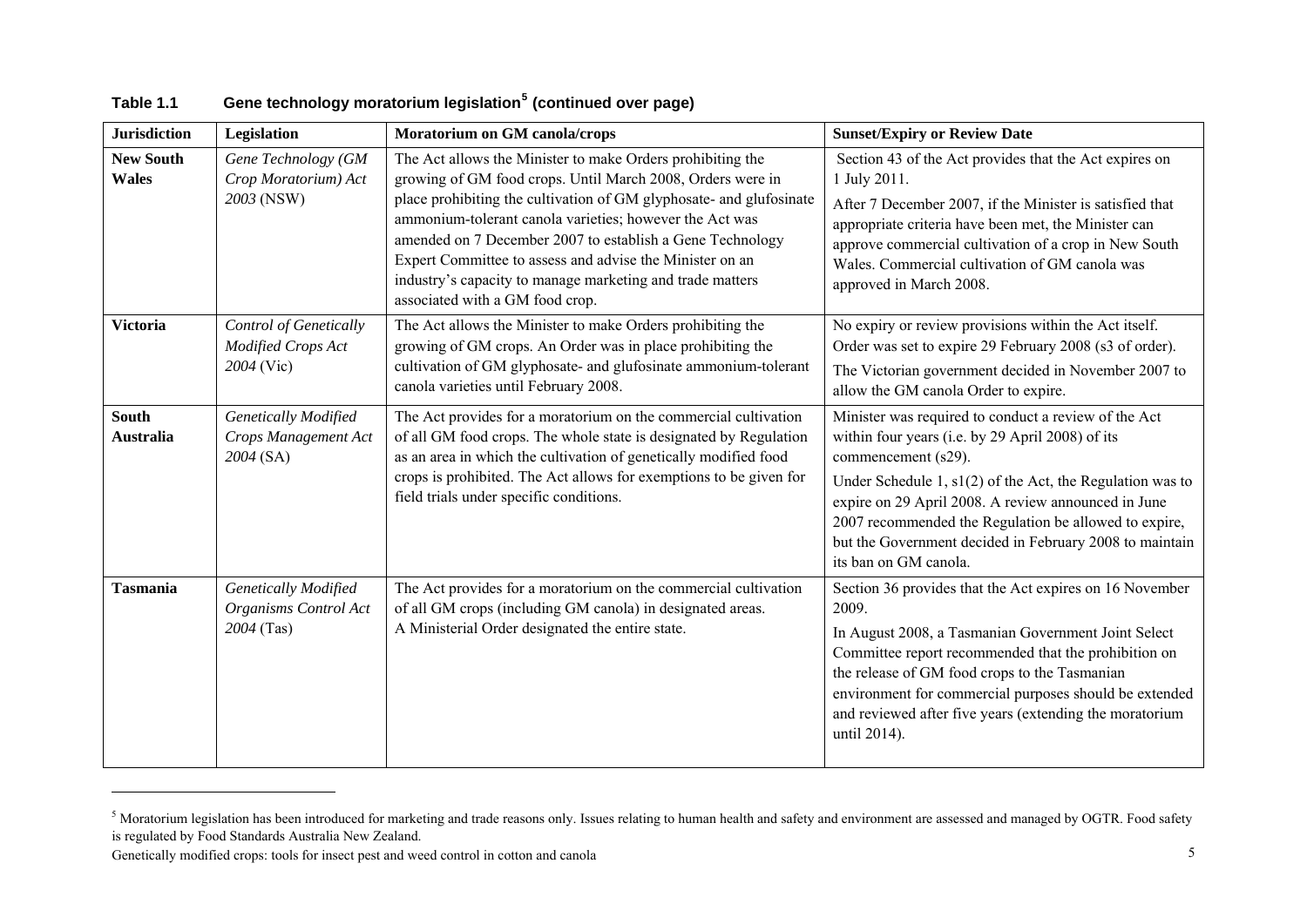| <b>Jurisdiction</b>                              | Legislation                                                     | Moratorium on GM canola/crops                                                                                                                                                                                                                                                                  | <b>Sunset/Expiry or Review Date</b>                                                                                                                                                                          |
|--------------------------------------------------|-----------------------------------------------------------------|------------------------------------------------------------------------------------------------------------------------------------------------------------------------------------------------------------------------------------------------------------------------------------------------|--------------------------------------------------------------------------------------------------------------------------------------------------------------------------------------------------------------|
| Western<br><b>Australia</b>                      | <b>Genetically Modified</b><br>Crop Free Areas Act<br>2003 (WA) | The Act provides for a moratorium on the commercial cultivation<br>of all GM crops (including GM canola) in designated areas.<br>Minister for Agriculture designated the whole state by Order on<br>22 March 2004.                                                                             | Section 19 of the Act requires the Minister to carry out a<br>review after the expiration of five years (i.e. after<br>24 Dec 2008). Report to be tabled in both houses of<br>Parliament before 24 Dec 2009. |
| <b>Australian</b><br>Capital<br><b>Territory</b> | Gene Technology (GM<br>Crop Moratorium) Act<br>2004 (ACT)       | The Act allows the Minister to make Orders prohibiting the<br>growing of GM Crops. Orders have been given prohibiting the<br>cultivation of GM glyphosate- and glufosinate ammonium-tolerant<br>canola varieties. Section 39 enables the Minister to set an expiry<br>date after 17 June 2006. | Section 39 provides that the Act expires on a date fixed<br>by the Minister by written notice not earlier than<br>17 June 2006. The Act and moratorium remain in force.                                      |
| <b>Northern</b><br><b>Territory</b>              | No legislation                                                  | None                                                                                                                                                                                                                                                                                           | N/A                                                                                                                                                                                                          |
| <b>Oueensland</b>                                | No legislation                                                  | None                                                                                                                                                                                                                                                                                           | N/A                                                                                                                                                                                                          |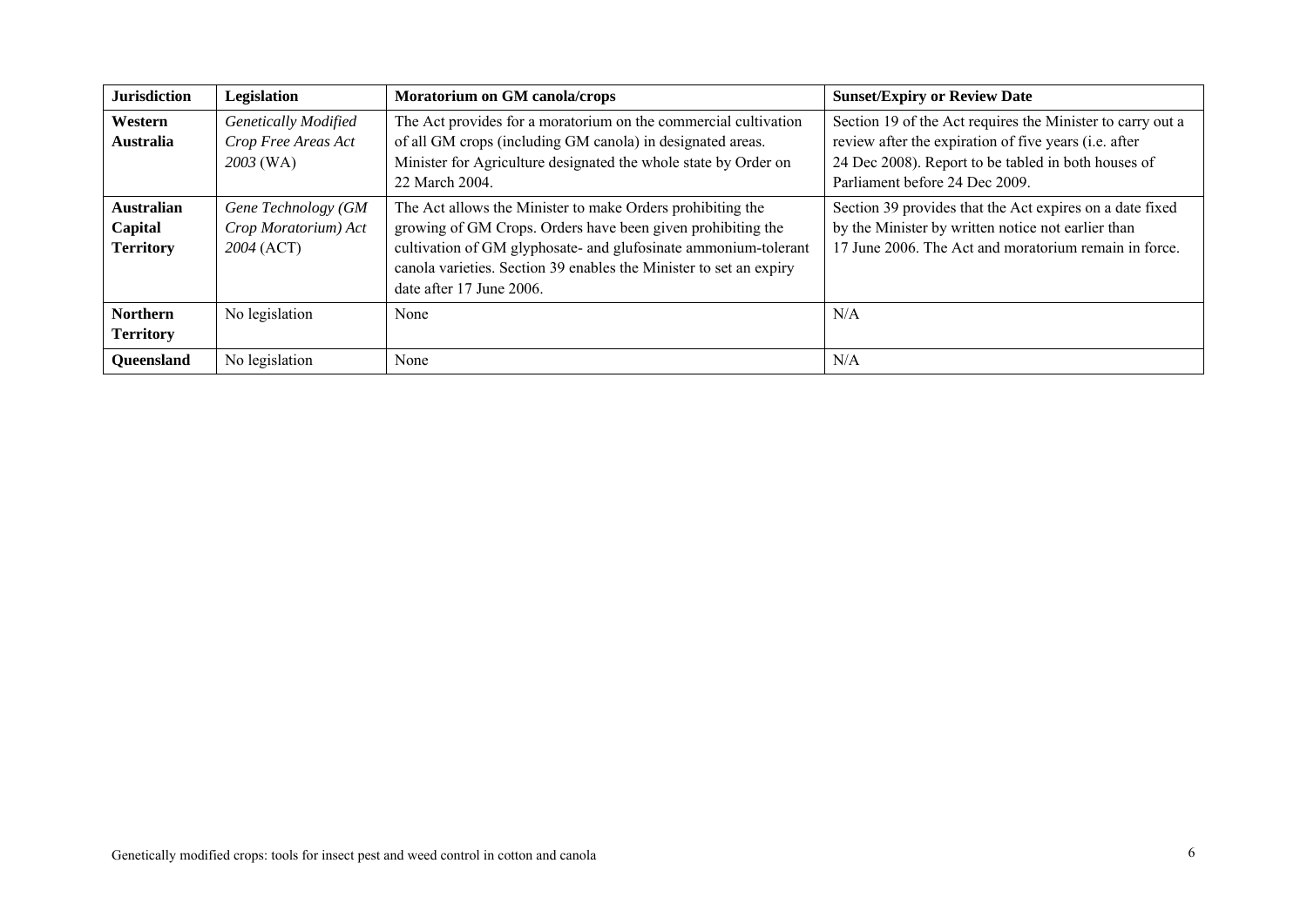## <span id="page-24-0"></span>**Section 1.4 Integrated pest and weed management in Australia**

### **1.4.1 Integrated Pest Management**

Integrated Pest Management (IPM) strategies aim to manage pest populations using several means of control, with the benefits of avoiding development of pest resistance or the disruption of natural enemies of the pests (i.e. beneficial insects) which arise from reliance on and overuse of insecticides. The latter can in turn lead to outbreaks of secondary pests (Farrell and Johnson 2005). IPM seeks to maintain or increase profitability (i.e. yield and/or quality) while reducing synthetic pesticide use.

Resistance to insecticides is less likely to occur when a range of measures are used against a pest. Adopting an IPM strategy means managing pests throughout the whole year; not just during the growing season. Where possible, IPM encourages different pest control techniques to be used together, with the expectation that the combination of several complementary techniques will be more effective than their use in isolation (AAS 2001; Farrell and Johnson 2005).

The tools and strategies for managing pests using IPM techniques can be grouped under seven main objectives (Farrell and Johnson 2005):

- **Growing a healthy crop**—a healthy crop will have a high yield potential and capacity to compensate for pest damage.
- **Keeping track of insects and damage**—monitoring the crop to determine: the presence of pests; the level of infestation; the damage pests are causing; the level of beneficial insects; expected response to control options; environmental conditions; and the growth stage of the crop.
- **Preserving beneficial insects**—beneficial insects can help to control insect pests and reduce the need for chemical controls.
- **Preventing insecticide resistance**—rotating between chemical groups with different modes of action limits the time period during which an insecticide is used, thus restricting the number of generations of a pest that can be selected in or between seasons. Limiting the number of insecticide applications in a season restricts the number of selection events.
- **Managing crop and weed hosts**—weeds and volunteer crops provide over-winter hosts for pests, diseases and beneficial insects. The pest and disease problems that can be caused by weeds and volunteers will generally outweigh the value of weeds as refuges for beneficial insects. Some rotation crops can also act as hosts for insect pests and diseases or beneficial insects.
- Using trap crops effectively—trap crops can concentrate pests into a manageable area by providing them with an area of preferred host crop and they can be utilised at different times throughout the year to control a wide range of pests. Timely destruction of trap crops is expected to prevent their becoming nurseries for future pests. Trap crops can reduce the size of the pest population and thus reduce the amount of insecticide needed to control the pests and lower the risk of pests developing resistance to existing insecticides.
- **Communication and training**—good communication with neighbouring primary producers is essential to developing a successful IPM strategy.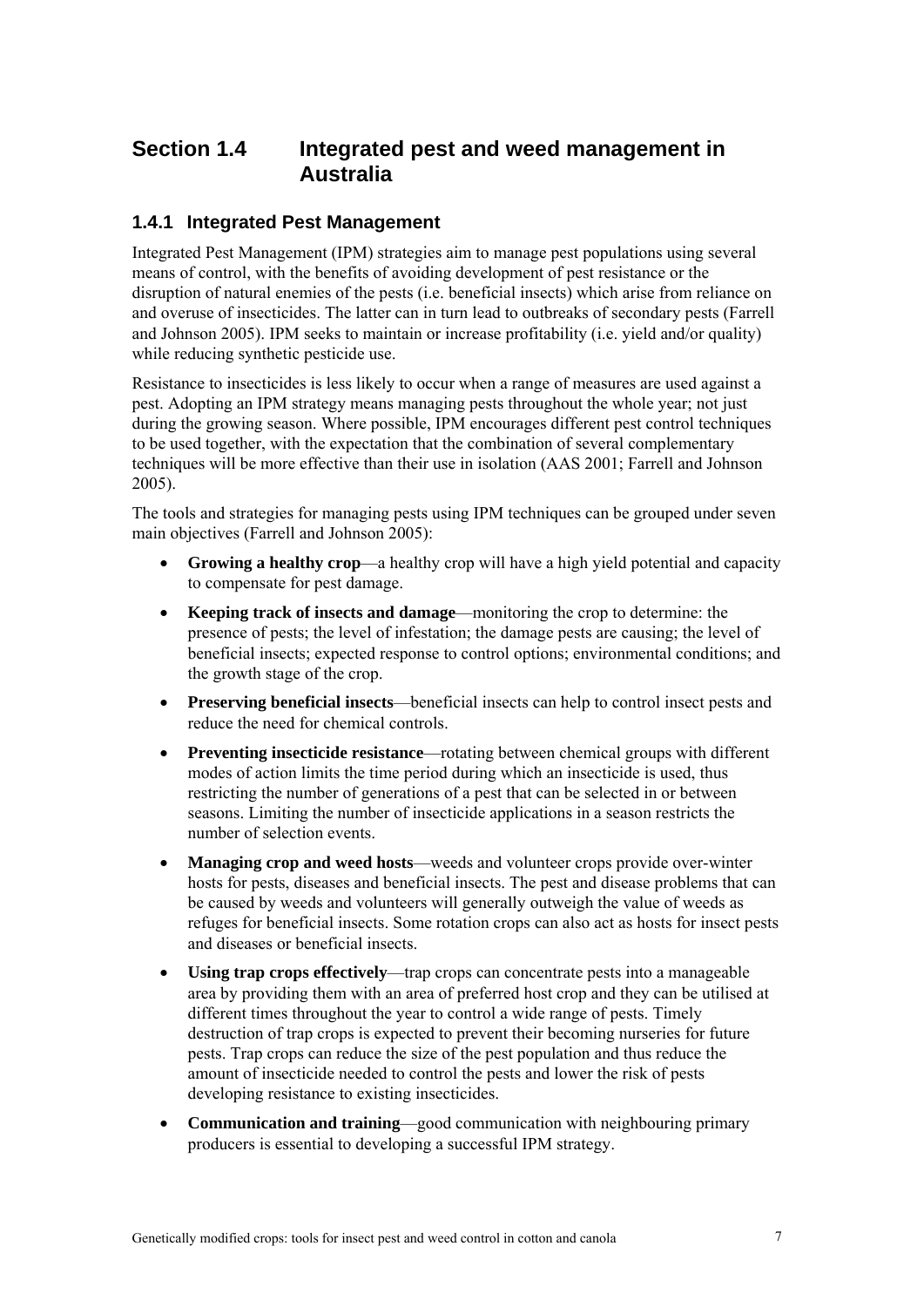### <span id="page-25-0"></span>**1.4.2 Integrated Weed Management**

By 2006, 33 different species of weeds in Australia were reported to have developed resistance to herbicides commonly used in Australian farming systems (CRC for Australian Weed Management 2006). In order to deal with the increasing problem of herbicide-resistant weeds, future weed control will have to rely more heavily on stopping weeds setting seed.

Integrated weed management (IWM) aims to increase the effectiveness of weed control. The main principle is to prevent weeds setting seed. Growers need to: be aware of the local weed spectrum and understand the interactions between weeds and their farming system; scout regularly to examine the weed problem and the success or failure of recent practices; evaluate the weed management system and develop economic and sustainable solutions; and, implement alternative management strategies to deal with any problems (Farrell and Johnson 2005).

Undertaking IWM is important for extending the life-span of current herbicides given that herbicides take a very long time to develop and discovery of new effective active ingredients cannot be guaranteed. By utilising a range of weed management systems in combination, IWM aims to ensure control of weeds by at least one component of the system, and advocates avoiding reliance solely on herbicides as a weed management option.

The use of IWM techniques throughout the entire cropping system, including rotation crops and fallows, should reduce: reliance on herbicides; the risk of selecting for herbicide-resistant weeds; the rate of shift in the weed spectrum towards herbicide-resistant weeds; the risk of herbicides accumulating in the soil and riverine systems; future weed control costs by reducing the number of weed seeds in the soil seed bank; and, weed competition with crop productivity (Farrell and Johnson 2005). A recently published IWM manual provides more details on IWM for Australian cropping systems (McGillion and Storrie 2006).

### **1.4.3 The relevance of new technologies to IPM and IWM in Australia**

### **Integrated Pest Management**

The traditional reliance on insecticides to control insect pests in cropping systems brings with it significant liabilities such as spray drift, chemical residues and the development of insect pest resistance. GM IR crop plants provide a foundation for more sustainable IPM practices, by integrating a range of non-chemical tactics and reducing the reliance on insecticides (Fitt 2000).

For example, the adoption of GM IR cotton varieties by the Australian cotton industry has resulted in a significant reduction in the application of broad spectrum insecticides used to control the cotton bollworm (*Helicoverpa* species) and other caterpillar pests (see Chapter 2 for more detail). This in turn has decreased adverse impacts on beneficial insect populations allowing these insects to survive and multiply (Fitt 2000).

The insecticidal toxins used in the currently available GM cotton varieties are highly specific to lepidopteran (butterfly and moth) species (e.g. bollworms) and have been shown to have little effect on non-target species including non-lepidopteran pests (e.g. mites, aphids) and beneficial insects (e.g. parasitic wasps) (Fitt 2000). The advantage of maintaining high populations of beneficial insects in cotton crops is that they provide a natural control for some secondary pests of cotton, particularly mites and aphids. The reduced use of broad spectrum insecticides allows increased emphasis on managing the populations of beneficial insects and Fitt (2000) suggests that management of beneficial insect populations should be an explicit consideration in future IPM decisions.

Combining the GM insecticidal traits with naturally occurring insect resistance traits in some cotton varieties could enhance the stability of IPM systems by providing simultaneous control of multiple insect pests. For example, transferring the insecticidal gene(s) present in the GM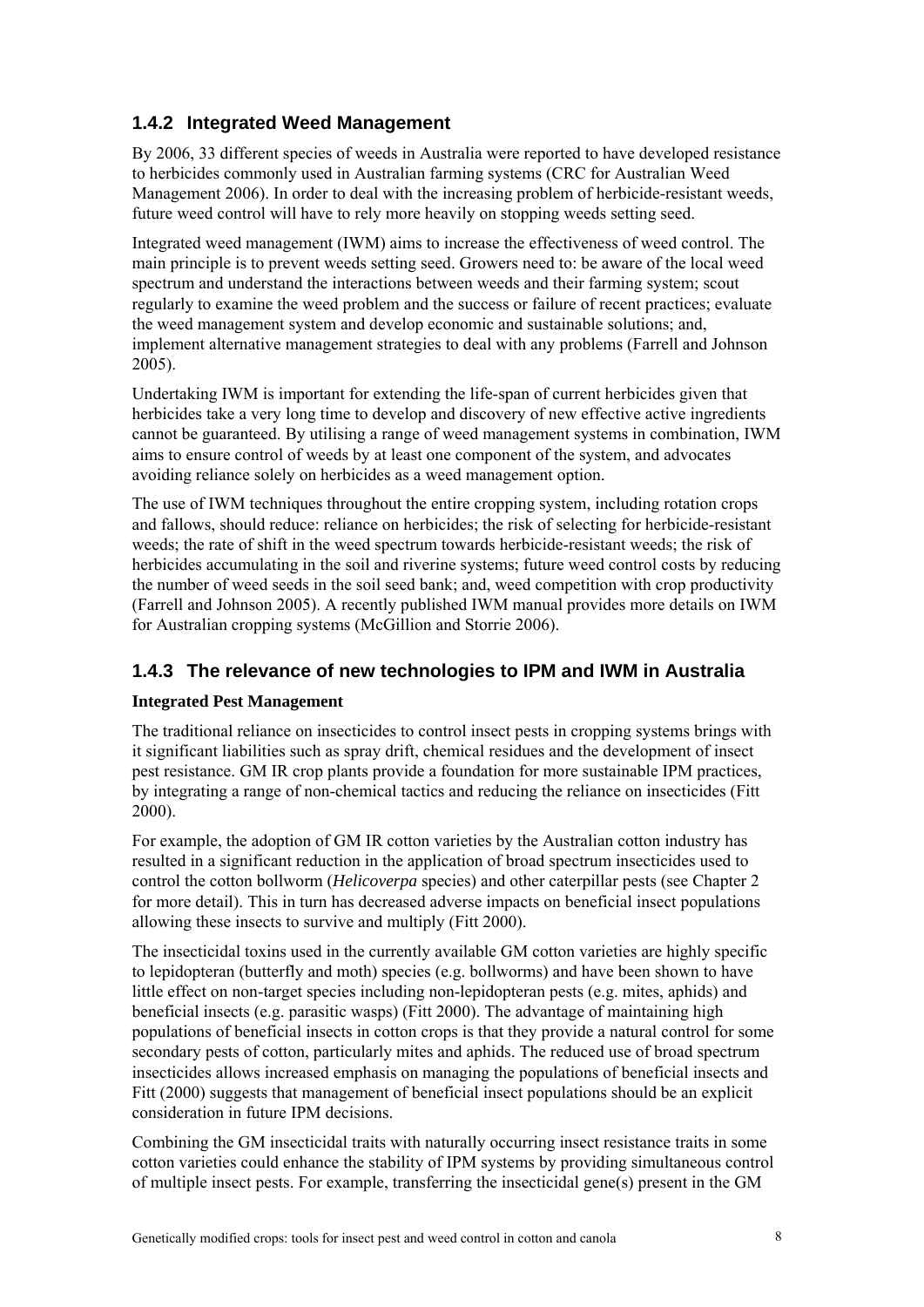<span id="page-26-0"></span>IR cotton plants into okra-leaf varieties $<sup>6</sup>$  $<sup>6</sup>$  $<sup>6</sup>$  of cotton will provide enhanced protection against</sup> both the bollworm and mites (Fitt 1994; 2000), further reducing the need to apply chemical pesticides for the control of these pests.

### **Integrated Weed Management**

The adoption of IWM practices by Australian cotton farmers over the last ten years has resulted in an overall improvement in weed control according to surveys conducted by Charles et al. (2004). Charles et al. (2004) conducted surveys of irrigated cotton fields in the Gwydir and Macintyre valleys in 1992, 1996 and 2001. Over this period there was an average reduction in weed density from 1.84 weeds/ $m^2$  to 0.51 weeds/ $m^2$ . Using the weed wild radish in southern New South Wales as a case study, modelling by Jones (2004) shows that adopting IWM control practices could result in substantial economic benefits as well as increasing the probability of there being a reduction in the weed seed banks.

HT crops represent a relatively new weed control technology that can be used as part of an IWM program. Both conventionally bred and GM HT crops are now available for farmers to use. Conventionally bred triazine-tolerant (TT) and imidazolinone-tolerant (IT) canola varieties have been used since 1997 and 2001 respectively (Chapter 3) and IT wheat has also been developed. GM glyphosate-tolerant cotton and canola and GM glufosinate ammoniumtolerant cotton and canola are grown commercially in a number of countries (see Chapters 2 and 3 for more details).

GM HT crops should not be considered a 'silver bullet', but rather one component of IWM. An over-reliance on non-selective<sup>[7](#page-26-0)</sup> herbicides and GM HT crops to the exclusion of other weed management practices could lead to: the development of herbicide-resistant weeds; a shift in the weed spectrum to weed species that are more tolerant to a given herbicide; and, a shift to weed species that emerge after a post-emergence herbicide has been used (Knezevic 2002).

The adoption of GM glyphosate-tolerant cotton in Australia has led to a shift in the weed spectrum towards glyphosate-tolerant species (Charles et al. 2004). Shifts in the weed spectrum were also reported in experimental rotations with GM HT cotton varieties (bromoxynil-tolerant and glyphosate-tolerant) in the United States of America (USA) (Reddy 2004). Managing such shifts requires the adoption of an IWM system that focuses on using a number of different methods to reduce the weed seed bank. Reddy (2004) notes that rotation between bromoxynil and glyphosate-tolerant cotton varieties prevented the weed shift and resulted in better weed control. In addition to tolerating glyphosate, many of the weeds noted by Charles et al. (2004), which persisted in fields sown to glyphosate-tolerant crops, were also well adapted to minimum tillage as they have small seeds and biennial or perennial lifecycles. Although no case of glyphosate-resistant weeds has yet emerged in an Australian cotton field, Charles et al. (2004) believe that it is likely such resistance will eventually occur. Early detection, control and eradication would be important in this scenario.

Before the introduction of GM HT cotton in Australia, weed management practices were characterised by an integrated approach involving frequent use of herbicides that persist in the soil (residual herbicides), inter-row cultivation and hand-hoeing (Werth et al. 2006a). Since 2000, the extensive adoption of GM glyphosate-tolerant cotton varieties has resulted in an alteration in weed management practices towards heavy reliance on glyphosate. Werth et al. (2006a) argue that should growers choose to use glyphosate in place of, rather than in addition

1

Genetically modified crops: tools for insect pest and weed control in cotton and canola 9

 $6$  Okra-leaf varieties of cotton have a different shaped leaf and greater resistance to mites.

 $<sup>7</sup>$  A selective herbicide will be effective against either grass weeds or broadleaf weeds while a non-selective</sup> herbicide will kill all plants. Non-selective herbicides cannot be used for in-crop weed control unless the crop is bred to be tolerant to that herbicide (e.g. glyphosate can be used for in-crop weed control on glyphosate-tolerant crops).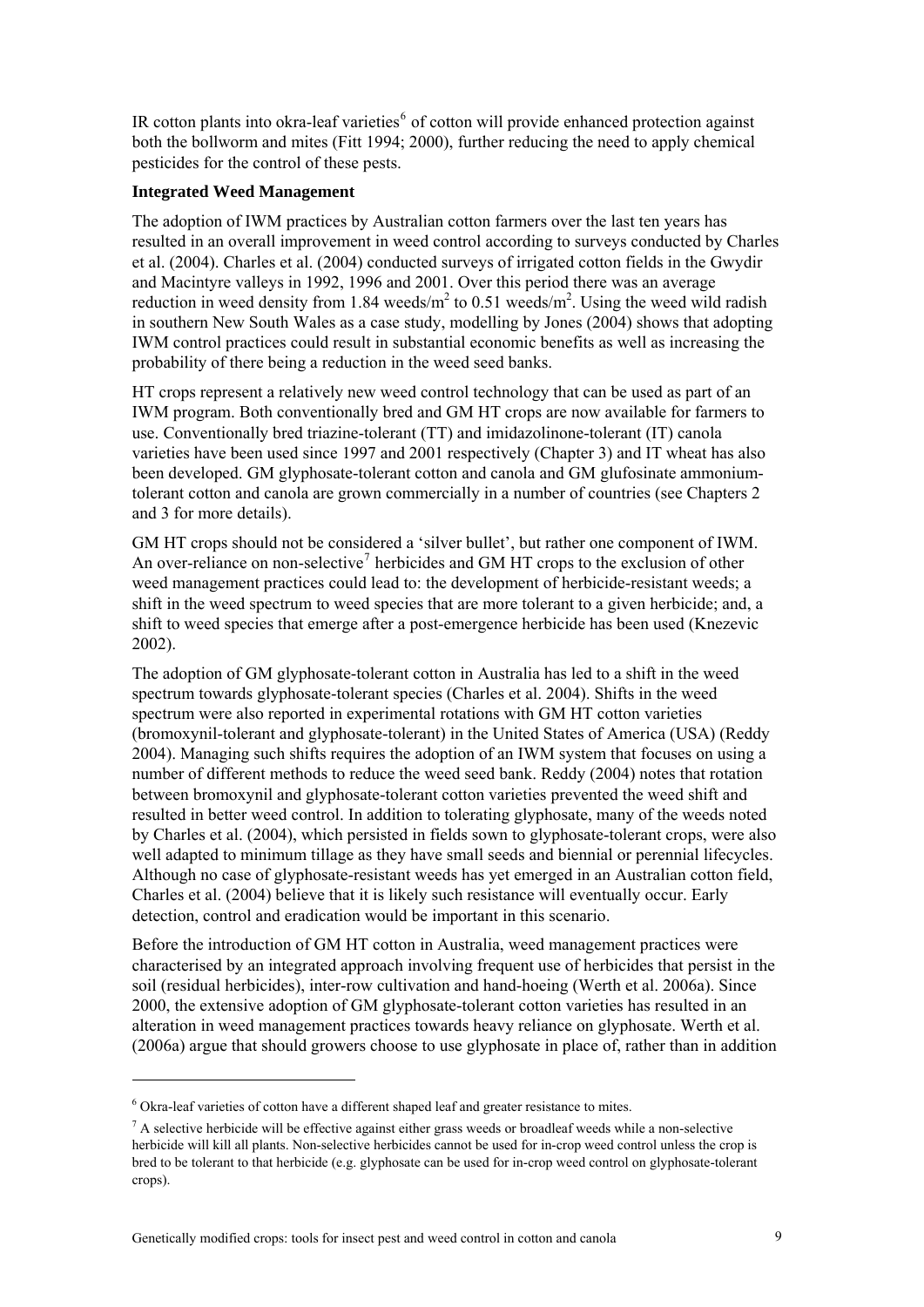<span id="page-27-0"></span>to, other weed management practices, the whole cotton industry could be at risk of the evolution of glyphosate-resistant weeds. These authors conclude that the best way to prevent glyphosate resistance from developing is to adopt an IWM strategy encompassing a variety of weed management options. This would include the availability of a range of HT varieties for a given crop, as well as non-chemical means of control.

The product 'label' accompanying herbicide products provides directions for use of herbicides and other information specified by the APVMA. Directions for use must be followed and are legally enforceable. The product label for the glyphosate herbicide registered by the APVMA for use on glyphosate-tolerant cotton (Monsanto Australia's Roundup Ready® herbicide) stipulates that growers of glyphosate-tolerant cotton (Roundup Ready<sup>®</sup> and Roundup Ready Flex<sup>®</sup> cottons) must practise preventative weed resistance management strategies that have been endorsed by the Australian cotton industry's Transgenic and Insect Management Strategy (TIMS) Herbicide-Tolerant Crop Technical Panel (APVMA 2006). Liberty Link ® GM cotton (tolerant to the herbicide glufosinate ammonium) was released in 2006 and provides a new chemical rotation option for growers.

Using HT crops (GM or non-GM) as part of an IWM program can have a number of advantages including: a broader spectrum of weed control; reduced crop injury; less herbicide carryover; use of herbicides with reduced environmental impact; rotation with new herbicide modes of action for resistance management; and, crop management flexibility, particularly in no-till systems (Knezevic 2002). The ability to control weed species that are closely related to the crop is especially important (Section 3.2).

## **Section 1.5 No-till and conservation tilling practices**

In the last 20 years, there has been increasing awareness and adoption of no-till and conservation tillage techniques that aim to reduce the negative effects of cultivation on soil erosion and moisture conservation (D'Emden et al. 2006). No-till and conservation tilling techniques can be facilitated by the adoption of HT crops that allow in-crop weed control using non-selective herbicides such as triazines, glyphosate or glufosinate ammonium (Crossan and Kennedy 2004; Tribe and Kalla 2005; Day 2006). Reduced soil cultivation can also assist in conserving soil structure and increasing the retention of carbon and nitrogen within the soil (thus reducing greenhouse gas emissions) (Crossan and Kennedy 2004; Lyon et al. 2004; Tribe and Kalla 2005). By decreasing tillage and increasing stubble retention, conservation tillage systems also lead to better timing of sowing, lower fuel costs and higher long-term productivity (D'Emden et al. 2006).

While HT crops support a conservation tillage system, weed pressures tend to increase when tillage is reduced, leading to a heavier reliance on herbicides. Furthermore, the increased use of a single herbicide will increase the likelihood of weeds developing resistance to that herbicide (D'Emden et al. 2006).

The land under no-till cultivation in Australia is expected to increase. Growers therefore need to be aware of herbicide resistance issues associated with this practice, including glyphosate resistance issues. Increased no-till adoption is predicted as a result of many factors. Based on a survey of 384 farmers from across Australia in 2003, the primary reasons are the benefits of soil conservation and better timing of sowing in relation to rainfall (D'Emden and Llewellyn 2004; D'Emden et al. 2006). The analysis also found that costs of herbicides (particularly glyphosate) in relation to diesel prices were also factors in determining adoption rates (D'Emden et al. 2006).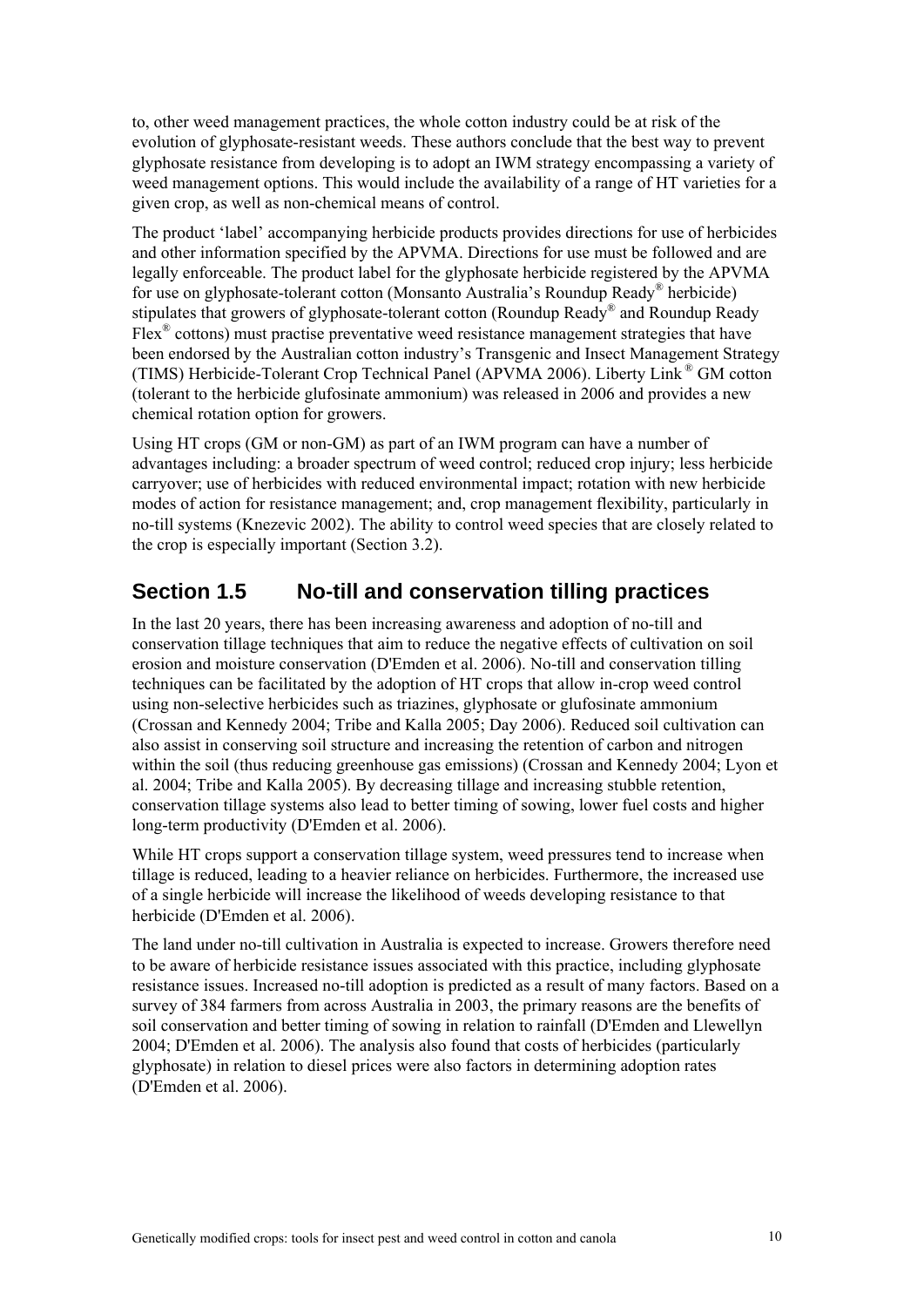# <span id="page-28-0"></span>**Section 1.6 Environmental Impact Quotient**

As discussed above, an IPM strategy uses a combination of methods to manage pests without solely relying on chemical pesticides. However, it is important to consider not only the efficacy and cost of a pesticide, but also its potential environmental impact.

One method of estimating the environmental impact of different pesticide regimes in conventional and GM crop varieties is based on a measure known as the Environmental Impact Quotient (EIQ), developed by Kovach et al. (1992). The EIQ for individual agricultural pesticides is estimated using existing toxicological and environmental effects data. The EIQ is then used to assign a value (EI value per ha) that reflects the level of impact on the environment, determined by multiplying the EIQ by the amount (weight) of active ingredient of pesticide applied per ha.

EI values for the various pesticides used in a cropping strategy in a season can be summed, taking into account the number of applications of each pesticide in the regime and application rates. Thus, the environmental impact per ha for the pesticide regimes of different cropping strategies can be estimated and compared over a season by comparing the respective total seasonal EI values per ha of the total pesticides applied per season in each strategy (Kovach et al. 2004).

Individual EI values and total EI values are only indicators, and it is important to note that the EIQ does not take into account all environmental issues and/or effects (Brookes and Barfoot 2005; Knox et al. 2006). Any method of estimating or measuring environmental impact will inevitably have to be based on the data that exist or are obtainable and also on decisions about the relative importance and weightings given to various 'environmental' effects. The EIQ includes farmworker and consumer components as well as ecological components, and so human effects are given more weight than ecological effects in the EIQ in contrast to some other environmental impact indicators.

Other indicators give weight to different effects, for example an Australian measure developed by the Commonwealth Scientific and Industrial Research Organisation<sup>[8](#page-28-0)</sup>, the Pesticide Impact Rating Index, has a focus on aquatic toxicity effects and also on fauna relative to flora. We are aware only of data using the EIQ to compare broad environmental impacts of GM crops, as reported in this study.

1

<sup>8</sup> http://www.clw.csiro.au/research/biogeochemistry/assessment/projects/piri.html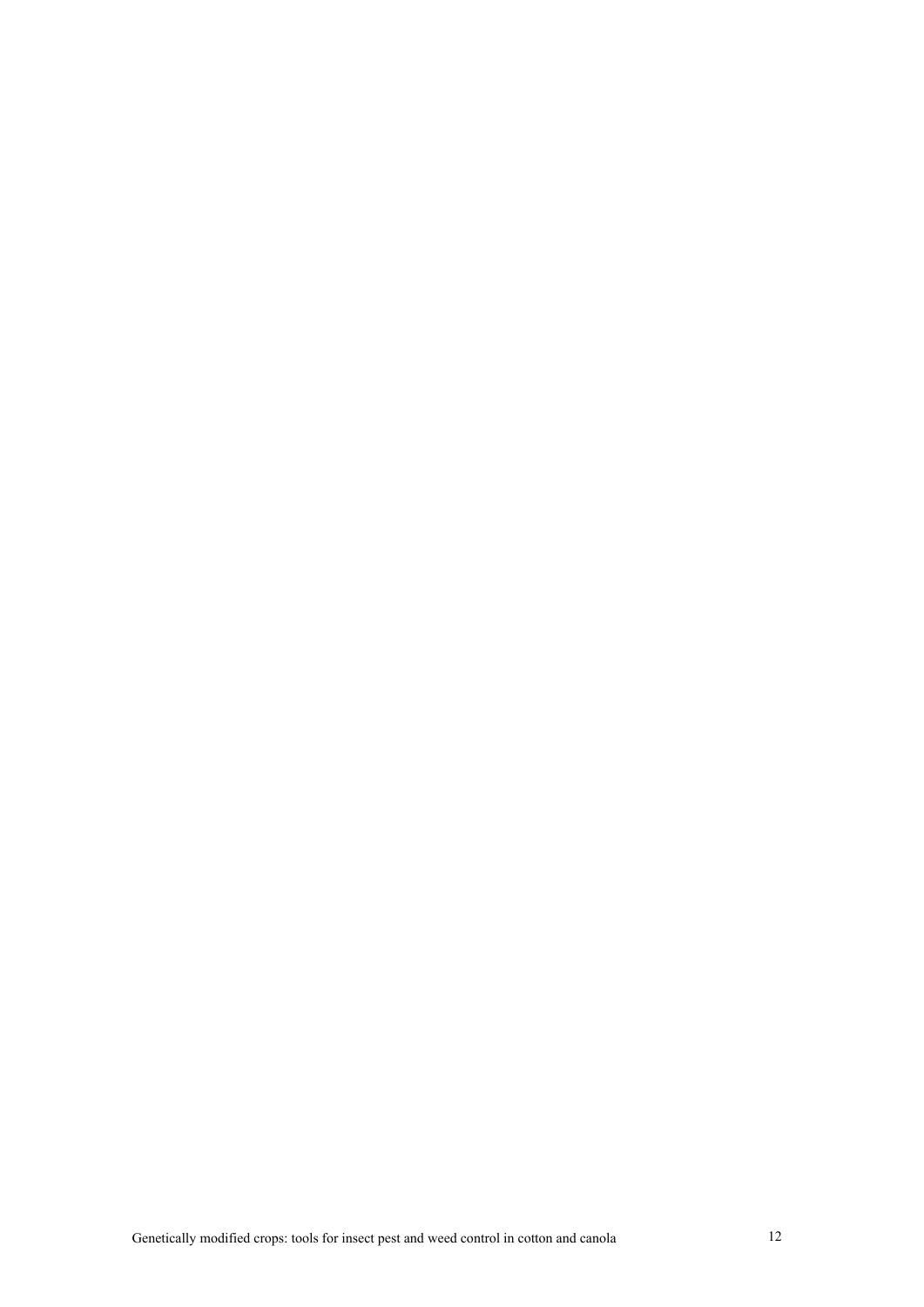# <span id="page-30-0"></span>**Section 2.1 GM Cotton in Australia**

### **2.1.1 Introduction**

Cottonseed was brought to Australia in 1788 by the First Fleet. Depending on water availability, the Australian cotton industry can generate about one billion dollars per year in export revenue, making it one of Australia's largest rural export earners and underpinning the viability of many rural communities (Cotton Australia 2006b; d).

On a global scale Australia is a relatively small cotton producer. For instance, in the 2004–05 growing season, Australia produced 2.2 million cotton bales in comparison to 28 million bales in China and 22 million bales in the USA (Cotton Australia 2006c)—a 'cotton bale' weighs 227 kg. Nevertheless, Australia is the third largest cotton exporter behind the USA and India (USDA-FAS 2006).

In the 2006–2007 season (a drought year), Australia grew about 100 000 ha of cotton, 90 per cent of which was GM. By comparison, in 2007, about 15 million ha worldwide were planted to cotton crops which have been genetically modified with *Bt* genes expressing toxins effective against lepidopteran pests (James 2007).

Two-thirds of Australian cotton is produced in New South Wales, with the rest produced in Queensland. The major production area in NSW is in the Gwydir River, Namoi River and Macquarie River valleys, although cotton is also grown near the Barwon and Darling Rivers in the west and the Lachlan and Murrumbidgee Rivers in the south of the state. In Queensland, most of the cotton is grown in the south of the state in the Darling Downs, St George, Dirranbandi and Macintyre valley regions. It is also grown near Emerald, Theodore and Biloela in central Queensland (Cotton Australia 2006c).

GM IR cotton varieties were first commercially released in 1996. These IR cotton varieties contain one or two insecticidal gene(s) from the bacterium *Bacillus thuringiensis* subspecies *kurstaki* (*Btk*). *Bacillus thuringiensis* is a naturally occurring soil organism and its protein toxins are naturally present as crystalline inclusions in its spores. Hence, Bt toxins are also known as 'Cry' proteins. Bt toxin and spore formulations have been used in biological insecticide foliar sprays for over 50 years (Cotton Australia 2006c), including as crop production inputs by organic farmers (Biological Farmers of Australia 2006). These biological insecticides are approved by the APVMA.

The Bt protein(s) produced in GM Bt cotton are toxic to the caterpillars of *Helicoverpa* species, which are major cotton pests around the world. Ingestion of these proteins disrupts the caterpillar's digestive system, resulting in death. The toxins are specific to lepidopteran (butterfly and moth) insects and so highly targeted to the target pests compared with broad spectrum synthetic insecticides. Most non-target species, including all mammals, are not affected by the proteins.

Many different Bt toxins, effective against other insect groups, have also been identified (Ferry et al. 2004). For example, the Cry proteins produced by *B. thuringiensis* subspecies *israelensis* (*Bti*) have been used in conventional Bt spray products to control dipteran (fly) pests such as mosquitoes (Poncet et al. 1995).

The first Bt cotton commercially available in Australia, Ingard® cotton (expressing only the *cry1Ac* gene), was grown from 1996–97 to 2003–04. It was phased out of commercial production in 2004–05 and replaced with Bollgard II® cotton varieties expressing two *Bt* genes (*cry1Ac* and *cry2Ab*). The rationale for using two *Bt* genes is that target insects are much less likely to develop resistance to both proteins simultaneously than to develop resistance to one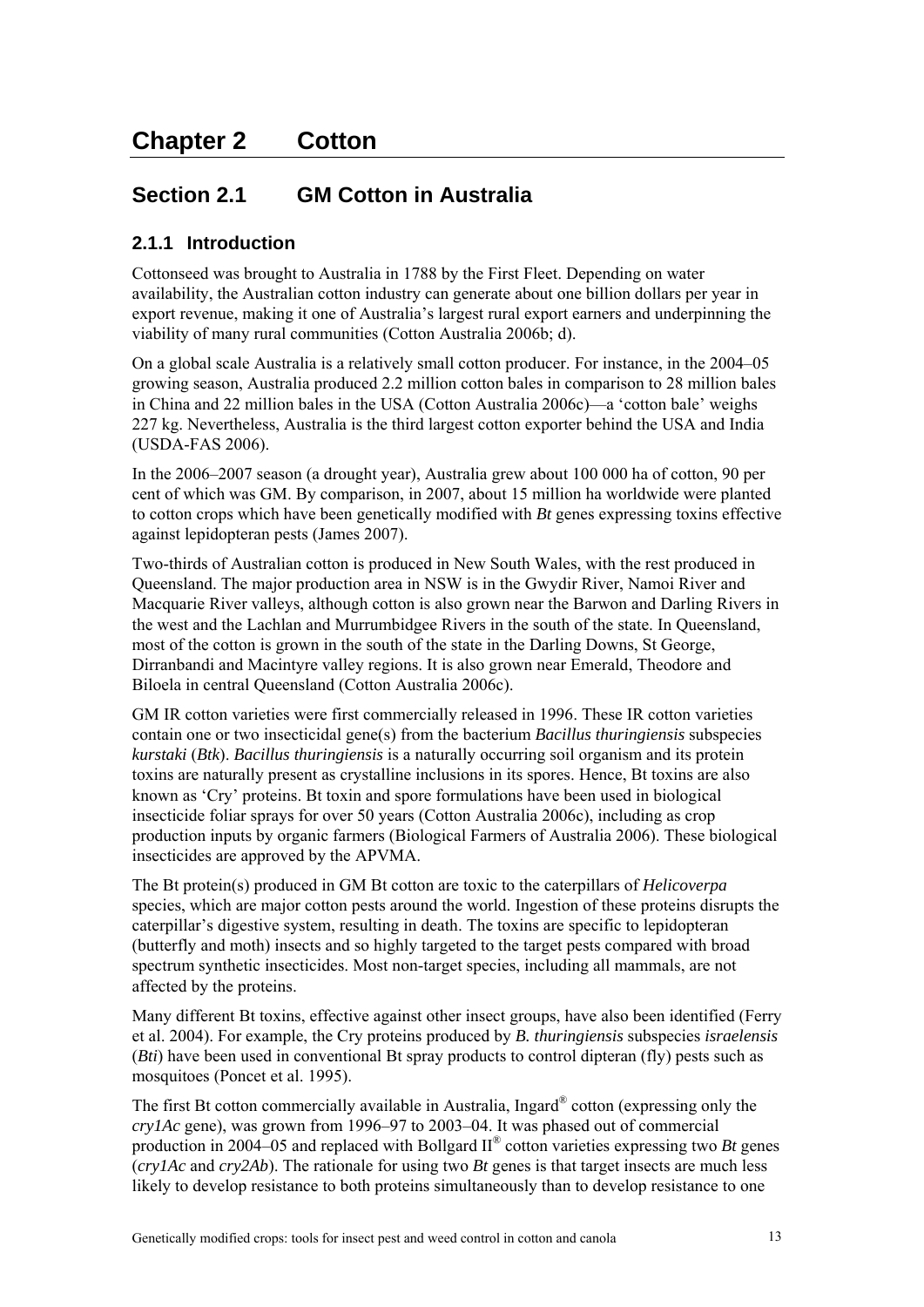<span id="page-31-0"></span>toxin protein. In the future, inserting a third *Bt* gene should further reduce the risk of insects developing resistance to the Bt proteins. Alternating different combinations of *Bt* genes each season could also decrease the risk of target insects developing resistance. In addition, other measures are put in place in IPM systems, such as providing 'refuges' or trap crops for target pests and mechanical destruction of the pupae which over-winter in the soil.

Weeds cause a range of problems for cotton farmers. They directly reduce yield by competing for sunlight, water and nutrients; reduce quality by way of contaminating the cotton lint (e.g. weed seeds getting caught in the lint); hamper water flow through irrigation channels, reducing water use efficiency and causing water-logging; or act as refuges for insect pests or disease-causing pathogens (Charles 1991).

As already indicated, in addition to insect pest resistance, cotton in Australia has also been genetically modified to be tolerant to herbicides. Herbicide tolerance traits are another tool in the weed management 'toolbox' for farmers. Australian cotton farmers currently have access to three different types of GM HT plants, tolerant to two different herbicides (glyphosate and glufosinate-ammonium). Varieties have also been bred to combine both the IR and HT traits (e.g. Bollgard  $II^{\circledR}/$ Roundup Ready $^{\circledR}$  cotton).

Roundup Ready<sup>®</sup> and Roundup Ready Flex<sup>®</sup> cotton varieties are tolerant to the herbicide glyphosate by virtue of containing either one or two copies respectively of the *cp4 epsps* gene from the soil bacterium *Agrobacterium* sp. strain CP4. This gene encodes the enzyme CP4 5-enolpyruvylshikimate-3-phosphate (EPSP) Synthase. Plants contain a native<sup>[9](#page-31-0)</sup> epsps gene that encodes an enzyme essential for amino acid synthesis (EPSPS) and is not present in animals. Glyphosate works as a herbicide by inhibiting the action of the native EPSPS enzyme resulting in the death of the plant. Both roots and shoots are killed because, after contact, glyphosate is translocated throughout the plant via the plant's vascular system.

The enzyme produced from the *cp4 epsps* gene in GM cotton is insensitive to the effect of glyphosate, so plants containing this version of the enzyme are still able to function and continue amino acid synthesis despite herbicide application. Therefore, glyphosate can be sprayed on GM HT varieties to control weeds that emerge, without killing the crop (OGTR 2003c).

Roundup Ready® varieties contain only one copy of the *cp4 epsps* gene and can tolerate glyphosate applications only up to the four-leaf stage (before reproductive tissues have formed), after which application can cause crop damage and yield loss. Roundup Ready Flex<sup>®</sup> varieties, which contain two copies of the gene, have increased and prolonged expression of the EPSPS enzyme and are tolerant to glyphosate during later stages of growth. This widening of the glyphosate application window gives growers increased flexibility in the timing of herbicide applications and assists them in adoption and development of IWM strategies (OGTR 2006b).

Bayer CropScience's Liberty Link<sup>®</sup> cotton varieties are tolerant to the herbicide glufosinate ammonium as a result of containing a copy of the *bar* gene, derived from the soil bacterium *Streptomyces hygroscopicus*. The *bar* gene encodes the enzyme phosphinothricin acetyltransferase (PAT), which acts to convert glufosinate ammonium into its inactive form, thus rendering the plant tolerant to the herbicide. The glufosinate ammonium herbicide is toxic to conventional cotton varieties. Liberty Link® cotton plants exhibit tolerance to application of glufosinate ammonium at all stages of their development cycle (OGTR 2006c).

Table 2.1 summarises the full range of GM cotton varieties currently available to Australian farmers. Until recently, GM cotton varieties were available for use only in the area of Australia south of Latitude 22º South. This was a precautionary measure until further research was undertaken to determine whether Bt cotton plants had a higher weediness potential in the

Genetically modified crops: tools for insect pest and weed control in cotton and canola 14

1

<sup>&</sup>lt;sup>9</sup> Here, the word 'native' refers to genes and regulatory sequences that are naturally present in the parent organism.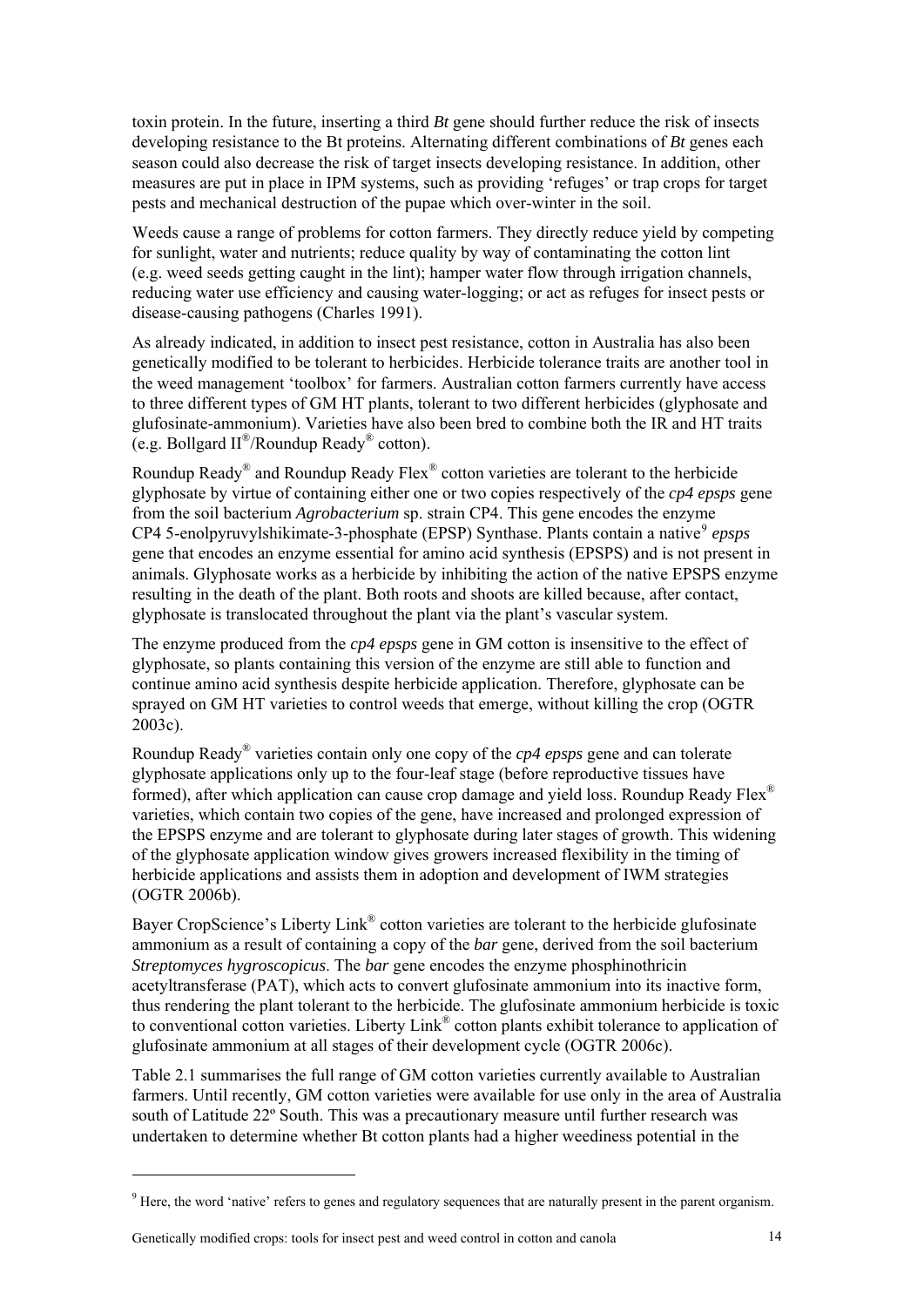northern part of Australia. In 2006, the Gene Technology Regulator considered recently published data on the weediness potential of GM cotton in northern Australia and concluded that the risk of weediness was negligible. A licence to grow GM Bollgard II®, Roundup Ready Flex<sup>®</sup> and Roundup Ready Flex<sup>®</sup>/Bollgard II<sup>®</sup> cotton varieties in northern Australia was issued in 2006 (OGTR 2006f). The licence for Liberty Link® cotton also allows this variety to be grown in northern Australia (OGTR 2006c).

Since its introduction, uptake of GM cotton in Australia has been rapid, as indicated by Figure 2.1, which shows the estimated percentage of area planted to conventional and GM cotton since the GM varieties were introduced in 1996–97. These figures include Roundup Ready® cotton from 2000–01. When Ingard® cotton was first introduced, the APVMA placed a 30 per cent cap on the area permitted to be planted with Bt cotton in order to decrease the risk of the target insects developing resistance to the Cry1Ac protein. Following the replacement of Ingard<sup>®</sup> with Bollgard  $II^®$  in the 2004–05 season, the cap was removed. However, all other resistance management procedures (see Section 2.1.3) must continue to be followed (Fitt et al. 2004).

In the 2006–2007 season, 92 per cent of Australia's cotton growers planted transgenic varieties (Monsanto Australia 2006).

| <b>Modified trait</b>                                                         | <b>Trade name</b>                                                    | Date approved for commercial release by<br>the Gene Technology Regulator<br>(application number) |
|-------------------------------------------------------------------------------|----------------------------------------------------------------------|--------------------------------------------------------------------------------------------------|
| Insect resistance $(Bt)$                                                      | Bollgard $II^{\otimes}$                                              | 23 September 2002 and 26 October 2006<br>(DIR 012/2002 and DIR 066/2006)                         |
| Herbicide tolerance (glyphosate)                                              | Roundup Ready <sup>®</sup>                                           | 14 September 2000 and 20 June 2003 (GR -<br>9* and DIR 023/2002)                                 |
| Herbicide tolerance (glyphosate)<br>and insect resistance $(Bt)$              | Roundup Ready <sup>®</sup> /<br>Bollgard $II^{\otimes}$              | 23 September 2002 (DIR 012/2002)                                                                 |
| Prolonged herbicide tolerance<br>(glyphosate)                                 | Roundup Ready<br>$Flex^{\otimes}$                                    | 16 February 2006 and 26 October 2006 (DIR)<br>059/2005 and DIR 066/2006)                         |
| Prolonged herbicide tolerance<br>(glyphosate) and insect<br>resistance $(Bt)$ | Roundup Ready<br>$Flex^{\mathcal{R}}$ / Bollgard<br>$II^{\circledR}$ | 16 February 2006 and 26 October 2006 (DIR)<br>059/2005 and DIR 066/2006)                         |
| Herbicide tolerance (glufosinate<br>ammonium)                                 | Liberty Link®                                                        | 8 August 2006 (DIR 062/2005)                                                                     |

| Table 2.1 | <b>GM cotton varieties currently available to Australian farmers</b> |
|-----------|----------------------------------------------------------------------|
|-----------|----------------------------------------------------------------------|

Notes: \* GR–9 was approved by the Health Minister under the voluntary system that preceded the *Gene Technology Act 2000* (Cwlth).

Source: OGTR (2006a).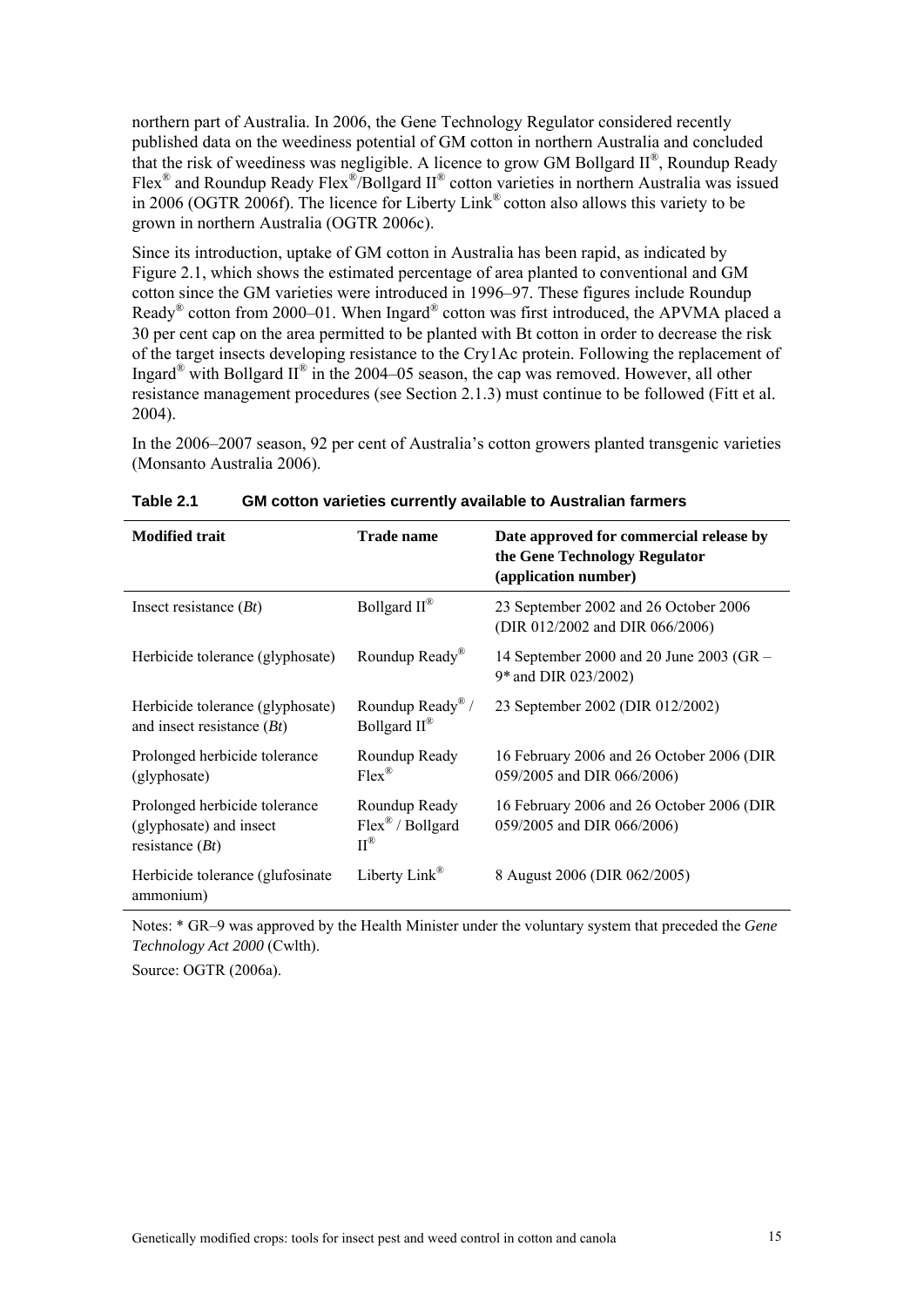<span id="page-33-0"></span>

### **Figure 2.1 Per cent area of conventional and GM cotton grown in Australia since the 1996–97 growing season**

Notes: RR, Roundup Ready® cotton varieties; Bt, Bt cotton varieties (Ingard® or Bollgard  $II^{\circledR}$ ); RR/Bt, varieties with combined Roundup Ready<sup>®</sup> and Bt traits.

Source: Graphed from data supplied by the CRDC, based on Cotton Consultants Australia (CCA) market audits for 96–97 to 05–06.

### **2.1.2 Insect-resistant cotton**

### **Agronomic Performance**

### *Yield*

Cotton is susceptible to damage by many insect pests which can cause serious crop losses. The main pests are caterpillar species of *Helicoverpa*, aphids, thrips, mirids and whitefly (Cotton Australia 2006a). In the 1960s, large areas of cotton were established in Western Australia's Ord River Irrigation Area (ORIA) but the industry there collapsed in the face of intense insect pressure and the development of resistance to insecticides (AAS 2001).

Insect resistance to major insecticides such as DDT, synthetic pyrethroids and organophosphates began to appear both in the ORIA and later in cotton growing regions in NSW and Queensland (Fitt 1994). In contrast, good yields are now achievable with minimal insecticide usage when genetically modified Bollgard II® varieties are used in combination with locally developed IPM (Yeates et al. 2006).

The introduction of GM cotton into Australia has had significant agronomic benefits for farmers. Decreases in insecticide use and changes in the quantity and type of herbicides applied (see Section 2.1.3) have together resulted in benefits in terms of better crop yields and lower input costs.

Australian cotton yield from the 1960–61 until the 2005–06 growing seasons is shown in Figure 2.2. This figure shows an overall increase in cotton yield from the 1960–61 growing season to the present day. An analysis of the rate of yield increase between the decades 1986–87 to 1995–96 and 1996–97 to 2005–06 in Australia reveals that in the last ten years yield has increased at a rate 3.6 times faster than the decade before it (USDA-FAS 2006). This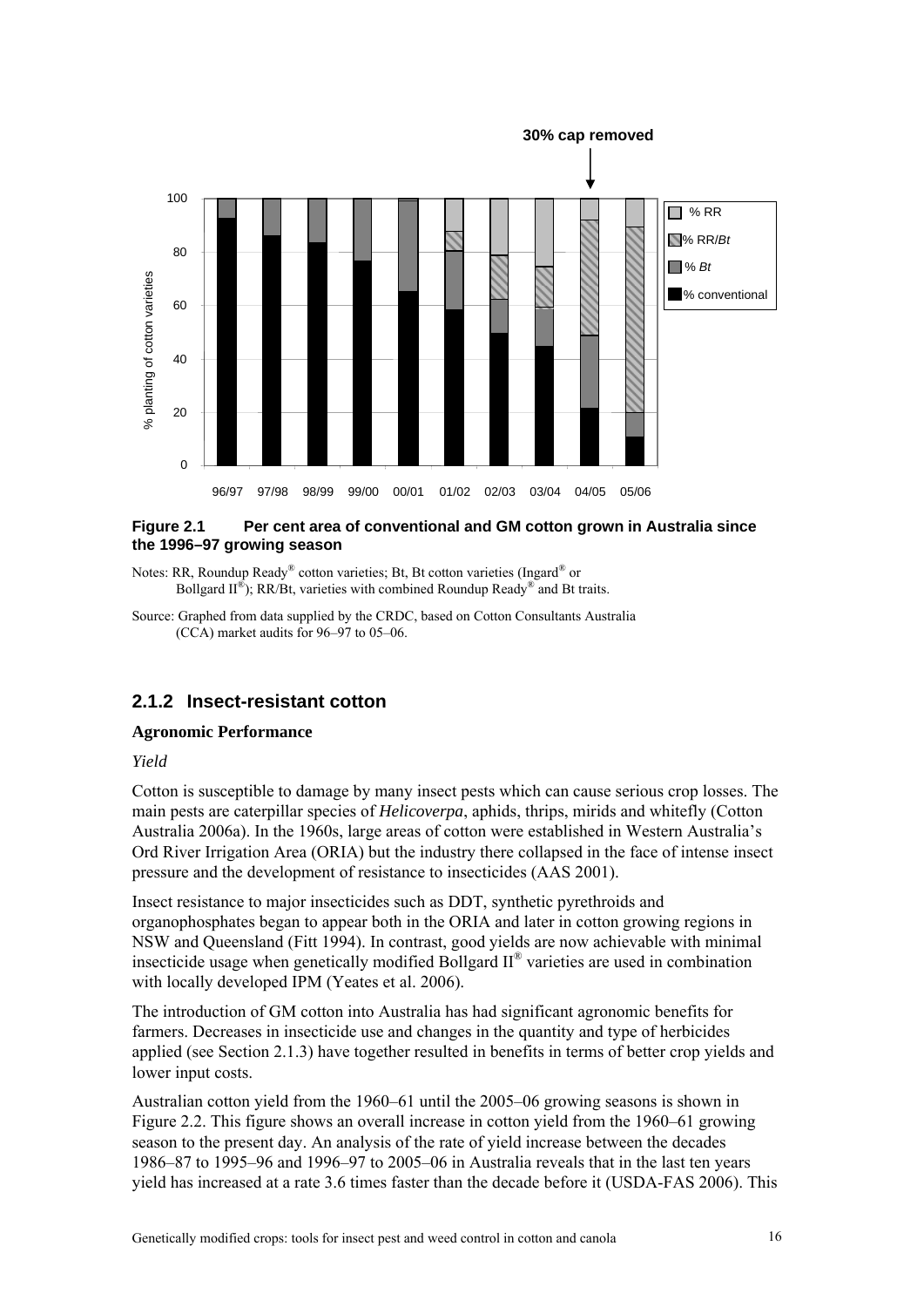rate of yield increase cannot be attributed solely to the adoption of GM cotton varieties as the last decade has also seen the development of improved breeding programs and the adoption of a Best Management Practices (BMP) Program by the Australian cotton industry. This program is a voluntary farm management system designed to ensure that cotton is produced with best practice across a range of focus areas: land and water use, chemical use and integrated pest management, soil health, biodiversity, climate change and energy, technology and human resources.

Nevertheless, GM varieties have been an important contributor to improved management practices and have allowed farmers to reduce the quantities of insecticides applied per hectare. Fitt (2000) regards transgenic IR cottons as perhaps the most significant step forward in cotton pest management.



**Figure 2.2 Australian cotton yield since 1960–61** 

Source: Graphed from data reported by USDA-FAS (2006). Data points indicate yields for individual years. The line represents the 5 year average yield for each of the previous 5 years commencing from the 1965–66 data point.

As shown in Figure 2.3, the comparative yields of Bt and non-Bt cotton varieties from 1996–97 to 2004–05 varies between seasons. For example, in 2004–05, the average yield was 10 bales of cotton per ha for both Bt and non-Bt cotton varieties, whereas in 2003–04 conventional cotton averaged 7.73 bales per ha while Bollgard  $II^{\circ}$  averaged 8.27 bales per ha (Doyle et al. 2005). Variation in performance probably reflects changes in insect pressure each season and differences in the varieties planted by farmers.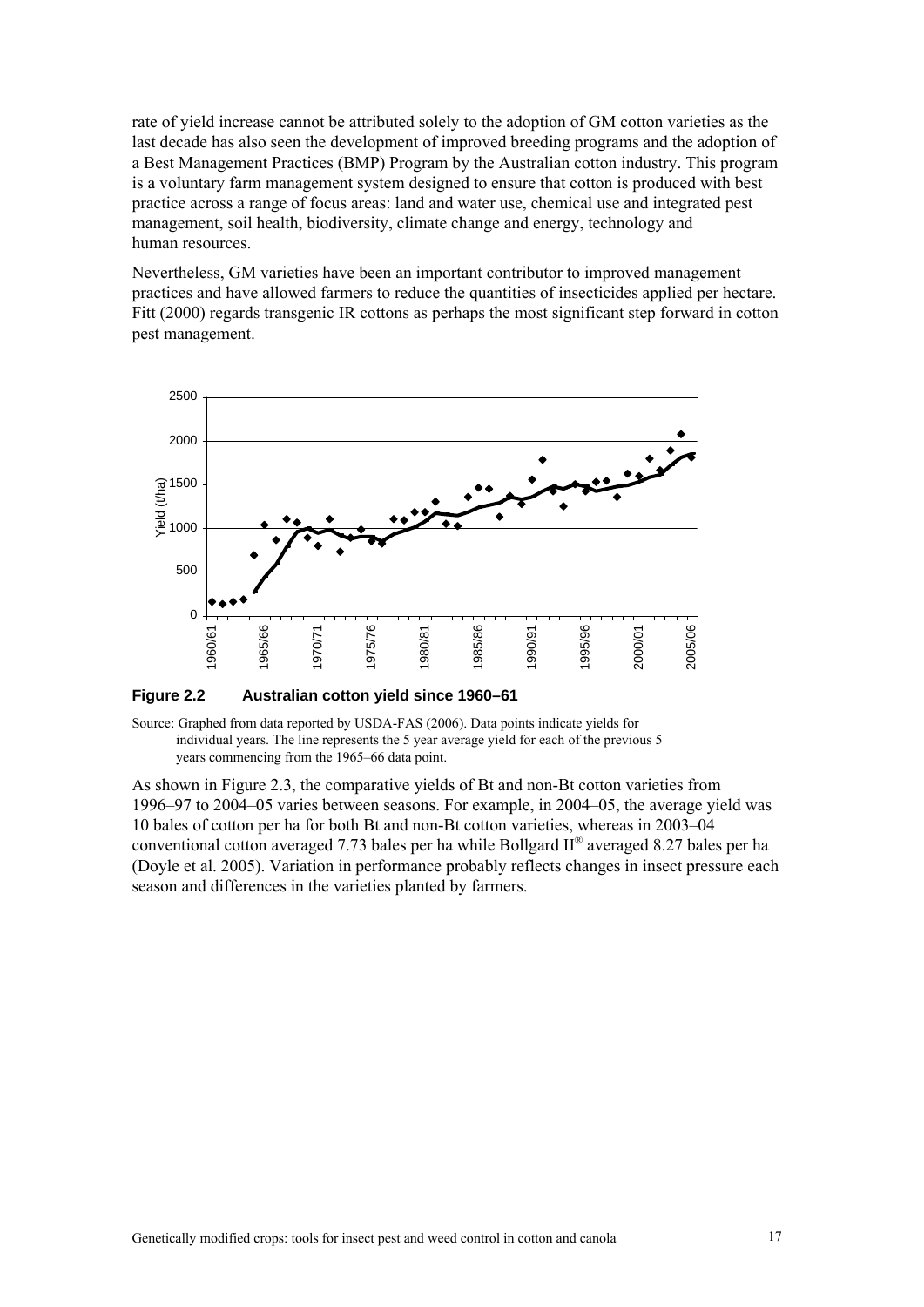

**Figure 2.3 GM Bt Ingard® and/or Bollgard II® cotton yield expressed as a percentage of conventional cotton yield** 

Source: Browne et al. (2006) calculated from Cotton Consultants Australia data.

Improved weed control will also have contributed to yield increases in recent years, and in recent seasons most cotton grown is both IR and HT. It would be difficult to ascertain the relative contributions to yield of changed insect control, changed weed control, environmental factors (for example, insect pressure and temperatures) when comparing variety performance.

Unlike in other countries (see Section 2.2), yield and quality of Bt cotton varieties in Australia have not differed significantly from those of conventional cotton. However, insecticide use on Bollgard  $II^{\circ}$  cotton in Australia is dramatically less compared with conventional cotton (see 'Environmental performance' below, and Table 2.2). The major agronomic impacts of growing IR cotton have been to improve pest management. *Helicoverpa* pests are no longer the primary pests of cotton, with Bollgard II® cotton now providing near season-long control.

### *Insecticide use*

Table 2.2 compares the number of insecticide sprays applied to conventional and Bollgard  $II^{\circledR}$ cotton during the 2004–05 growing season and indicates the percentage of these sprays that targeted each of the pest groups that affect cotton (Doyle et al. 2005). In the 2004–05 season, Bollgard  $II^{\circledast}$  varieties received an average of three insecticidal sprays, in comparison to conventional cotton which required an average of 11.4 sprays (Table 2.2) (Doyle et al. 2005). This is a reduction of about 75 per cent in the number of sprays. Because Bollgard  $II^{\circledast}$  cotton provides excellent control of the two *Helicoverpa* species that attack Australian cotton, very few sprays are now used to control these pests. In contrast, over 90 per cent of the insecticide applications to conventional cotton are used to control these pests (Pyke and Doyle 2006).

However, in Bollgard II® crops, the elimination of sprays for *Helicoverpa* has elevated some sucking pests (normally controlled by sprays for *Helicoverpa*) from secondary to primary insect pest status.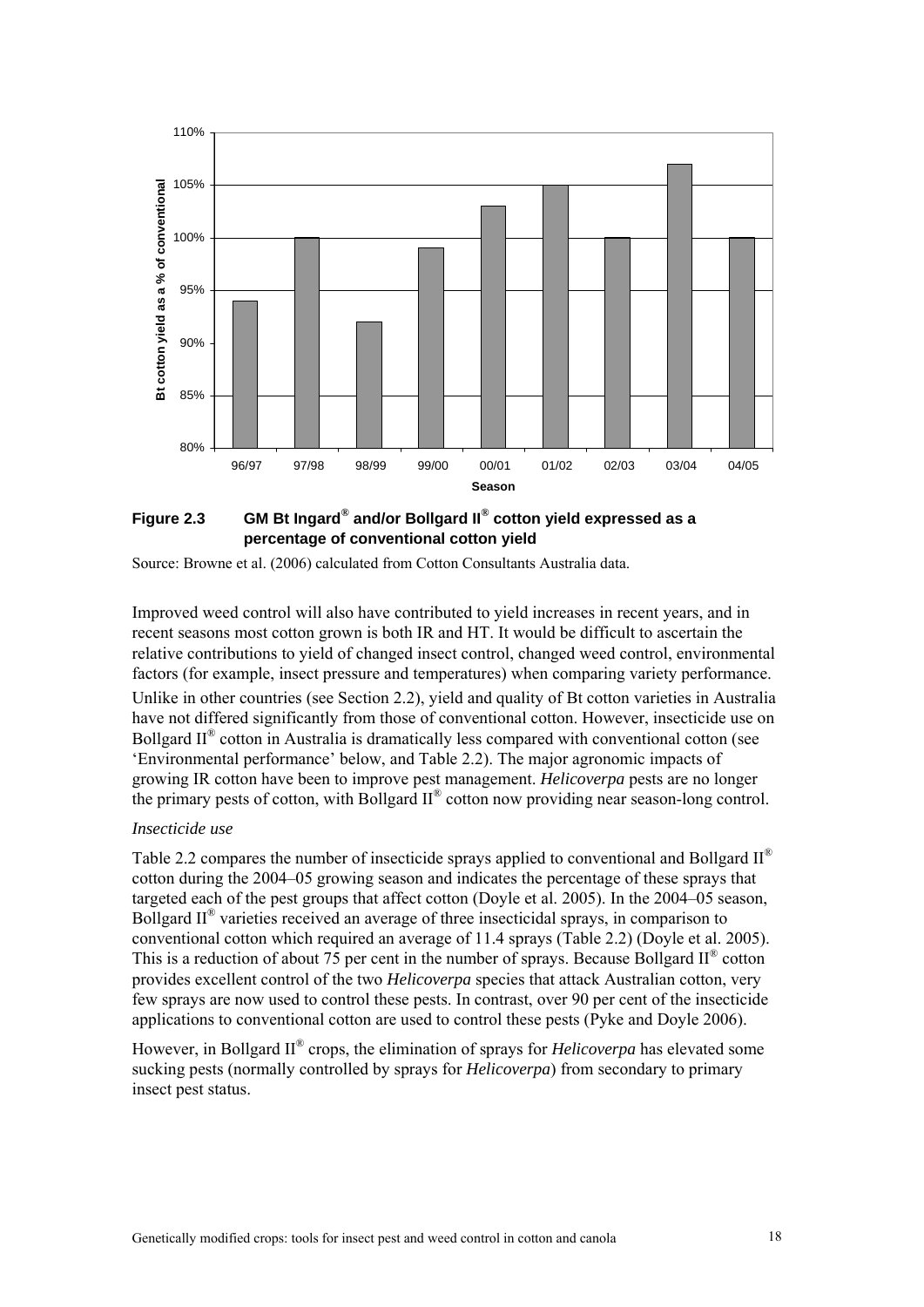| <b>Pest</b>                                                        | <b>Helicoverpa</b> | <b>Mirids</b> | <b>Aphids</b> | Green<br>vegetable bug | <b>Mites</b> | <b>Thrips</b> | <b>Other</b> |
|--------------------------------------------------------------------|--------------------|---------------|---------------|------------------------|--------------|---------------|--------------|
| Conventional (%)<br>(total no. sprays 11.4)                        | 93.0%              | $0.9\%$       | $4.2\%$       | $0.9\%$                | $0.2\%$      | $1.2\%$       | $0.4\%$      |
| Bollgard $\mathbf{II}^{\mathcal{B}}$ (%)<br>(total no. sprays 3.0) | $3.0\%$            | 55.0%         | 21 0\%        | $12.0\%$               | $4.0\%$      | $3.0\%$       | $2.0\%$      |

#### **Table 2.2 The percentage of insecticides/miticides by target pest in conventional and Bollgard II® crops in 2004–05**

Source: Doyle et al. (2005).

Mirids can now be classed as a primary pest in Bollgard  $II^{\circledast}$  cotton as they are the most commonly sprayed pest and usually the first pest to require insecticide treatment during the fruiting phase of the crop. Thrips have become more abundant late in the growing season; aphids require a similar level of control as before; and although mites have become more common, they are maintained at low levels by other beneficial insects. Bollgard II® assists in maintaining a successful IPM strategy, as beneficial insects are generally much more abundant in Bollgard II® fields, provided that broad spectrum insecticides are not being used for the control of other pests (Pyke and Doyle 2006). The total amount of insecticide used is reduced.

A comparison has been made of the six most commonly used insecticides or miticides, their primary target pests and relative use on Bollgard  $II^{\circledR}$  (Pyke and Doyle 2006). These data, reproduced in Table 2.3, identify in more detail the differences in target pest and chemical use between Bollgard II<sup>®</sup> and conventional cotton.

| <b>Conventional</b>      | <b>Primary pest target</b>                                    | <b>Bollgard II®</b>        | <b>Primary pest target</b>                                                    |
|--------------------------|---------------------------------------------------------------|----------------------------|-------------------------------------------------------------------------------|
| <b>Endosulfan</b>        | Helicoverpa                                                   | <b>Fipronil</b>            | Mirids                                                                        |
|                          | $(8.6$ -fold higher use on<br>conventional cotton)            | $(Regent^{\mathcal{B}})$   | $(1.3$ -fold higher use on<br>Bollgard $II^{\otimes}$ cotton)                 |
| <b>Emamectin</b>         | Helicoverpa                                                   | <b>Dimethoate</b>          | Mirids, aphids                                                                |
| $(Affirm^{\otimes})$     | (Not used on Bollgard $II^{\otimes}$<br><i>cotton</i> )       |                            | $(1.5$ -fold higher use on<br>Bollgard $II^{\circledR}$ cotton)               |
| <b>Indoxacarb</b>        | Helicoverpa                                                   | Acitamiprid                | Aphids, mirids                                                                |
| (Steward <sup>®</sup> )  | (40-fold higher use on<br>conventional cotton)                | $(Introder^{\mathcal{B}})$ | $(1.9-fold higher use on$<br>conventional cotton)                             |
| Amitraz                  | Helicoverpa                                                   | <b>Abamectin</b>           | Mites                                                                         |
|                          | (40-fold higher use on<br>conventional cotton)                |                            | (4-fold higher use on conventional cotton)                                    |
| <b>Fipronil</b>          | Mirids                                                        | <b>Endosulfan</b>          | Green veg bug, aphids, mirids                                                 |
| $(Regent^{\mathcal{B}})$ | $(1.3$ -fold higher use on<br>Bollgard $II^{\otimes}$ cotton) |                            | (8.6-fold higher use on conventional<br>cotton, and different primary target) |
| <b>Spinosad</b>          | Helicoverpa                                                   | <b>Deltamethrin</b>        | Mirids                                                                        |
| $(Tracer^{\mathcal{B}})$ | (Not used on Bollgard $II^{\otimes}$<br>cotton)               |                            | $(3.5$ -fold higher use on<br>conventional cotton)                            |

#### **Table 2.3 The six insecticides or miticides most commonly used on conventional and Bollgard II® cotton, their primary target pests and relative usage on**  conventional and Bollgard II® cotton in the 2004-05 growing season

Source: Table adapted from Pyke and Doyle (2006).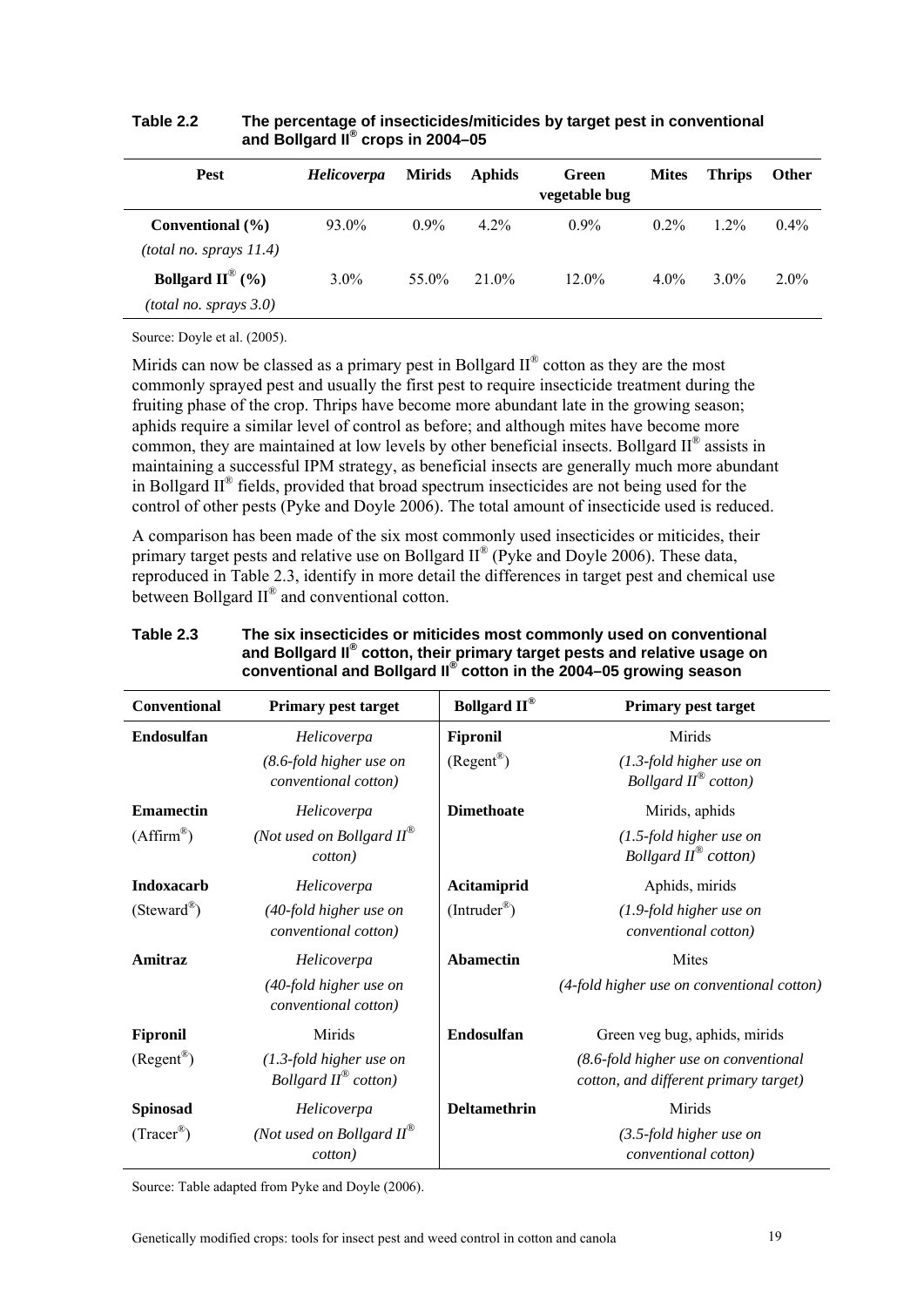Table 2.3 reinforces the data shown in Table 2.2 showing that *Helicoverpa* and mirids are the pests most requiring spraying in conventional and Bollgard II® cotton respectively. Pyke and Doyle (2006) comment that for pest management purposes they could almost be considered different crops. However, these authors believe that the IPM principles that have been adopted for conventional cotton will remain the same for Bollgard  $II^{\circledR}$ .

Monsanto Australia and the Cotton Catchment Communities Cooperative Research Centre in Narrabri, New South Wales, established a collaborative research program to determine the threshold level of insect pressure needed to warrant the use of insecticide sprays for *Helicoverpa* in Bollgard II<sup>®</sup> cotton (Australian Cotton Outlook 2006). The outcomes of this research program are used to assist Bt cotton growers to decide when it is cost-effective to apply insecticides targeting *Helicoverpa*.

#### *Insect resistance to Bt toxin*

The development of insect resistance to the insecticidal Bt toxins (Cry proteins) is the greatest potential limit to the continued efficacy of Bollgard II® cotton. Since future GM cotton varieties may also rely on the two *cry* genes used in Bollgard II®, protecting the efficacy of Bollgard  $II^{\otimes}$  also means protecting the future of this technology in Australian farming systems (Farrell and Johnson 2005).

There are two *Helicoverpa* species of concern to Australian cotton farmers: *H. armigera* and *H. punctigera*. Of these, *H. armigera* has consistently developed resistance to a number of insecticides while *H. punctigera* has not (Fitt 2003). The resistance profile of *H. armigera* is presented in Table 2.4. A gene present in the *H. armigera* population confers a high level of resistance to the Cry1Ac protein. It occurs at a frequency of less than one individual in a million and appears to have a high fitness cost (individuals with this gene are less fit than those without it). Another gene in *H. armigera* confers a high level of resistance to the Cry2Ab protein and occurs at a higher frequency (current estimates are that four in a thousand individuals carry the resistant version of the gene) (Farrell 2006).

| Widespread, high levels of                                              | Widespread, low/moderate                                                                                              | <b>Occasional detection of</b>      |
|-------------------------------------------------------------------------|-----------------------------------------------------------------------------------------------------------------------|-------------------------------------|
| resistance                                                              | levels of resistance                                                                                                  | low levels of resistance            |
| Synthetic pyrethroids<br>Methomyl (carbamate)<br>Thiodicarb (carbamate) | Profenofos, chlorpyrifos,<br>chlorpyrifos methyl<br>(organophosphates)<br>Endosulfan (organochloride)<br>Chlorfenapyr | Indoxacarb<br>Spinosad<br>Emamectin |

| Table 2.4 | Resistance profile of Helicoverpa armigera |
|-----------|--------------------------------------------|
|-----------|--------------------------------------------|

Source: Farrell (2006).

To prevent resistance developing to Bollgard II®, the Australian cotton industry's TIMS Committee has designed a pre-emptive management strategy that aims to prevent field-scale changes in resistance. The Insect Resistance Management Strategy (IRMS) is revised annually, taking into account factors such as the amount of Bt cotton grown, results of insect resistance monitoring in all growing areas in the previous season, insect pressures and insect control efficacy.

In addition, Monsanto Australia requires growers to be trained in and follow a Risk Management Plan (RMP). The RMP for Bollgard  $II^{\otimes}$  cotton requires growers to undertake various measures to ensure resistance to the Bt proteins is effectively managed. These measures include requiring the grower to plant refuge crops of minimum sizes, types and distances from the Bollgard II® crop, fixed planting windows, post-harvest crop destruction, control of volunteer and rattoon cotton, pupae destruction and trap cropping (APVMA 2003).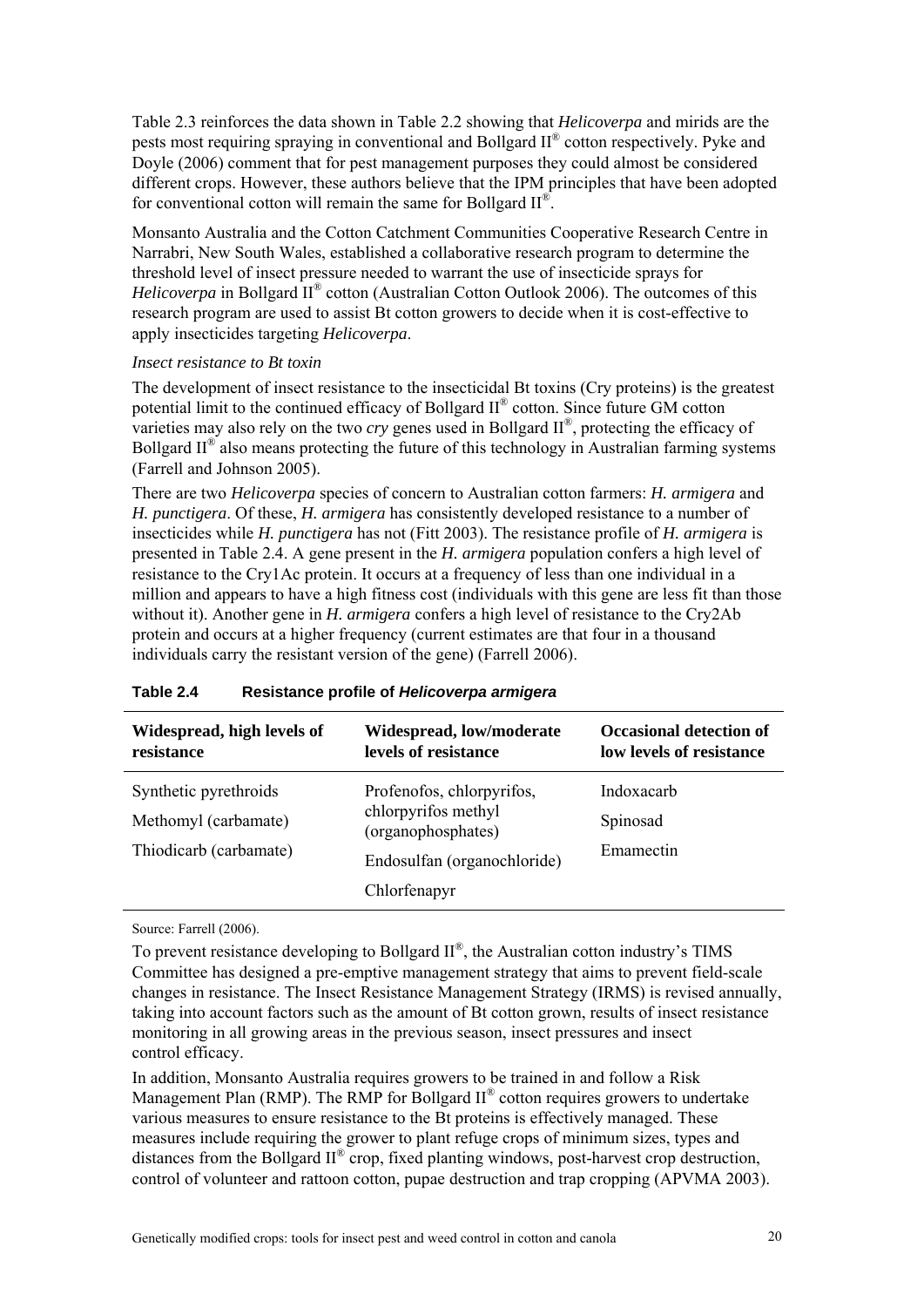<span id="page-38-0"></span>Planting windows are specified to reduce the length of the cotton season and thus reduce the length of time over which *Helicoverpa* are exposed to the Bt proteins. Pupae destruction involves cultivating the field following harvest to destroy *Helicoverpa* pupae that are over-wintering in the soil beneath the crop. Although this practice is incompatible with no-till farming, it is necessary to limit populations of moths that may be resistant to the Cry proteins emerging the following season (CRDC 2006).

A major element of the Bollgard  $II^{\circledR}$  RMP is the mandatory growing of refuge crops. As discussed in Section 2.1.4, this is also a significant economic consideration for cotton farmers. The use of refuge crops aims to provide locations where a significant number of susceptible insects that have not been exposed to the Bt protein can multiply. It is anticipated that these susceptible insects will breed with those from a nearby cotton crop that may be resistant to the toxins, thus reducing the chance that two resistant insects will meet and reproduce. Since resistant insects comprise only a minority of the overall breeding population, it is hypothesised that resistance genes will be constantly swamped by susceptible genes, maintaining the susceptibility of the insect population as a whole to Bt toxins.

The offspring from the mating of one resistant and one susceptible insect will each contain one susceptible and one resistant form of the gene (these offspring are called heterozygotes). The level of toxin expressed in Bollgard II® has been sufficient to kill heterozygotes in all the cases of resistance found to date (Farrell and Johnson 2005). In this way, the refuges manage the level of resistant insects within a population (Farrell and Johnson 2005).

Cotton growers can choose one of a number of refuge strategies, each based on their ability to support a large population of *Helicoverpa* moths. The size of the refuge depends on the choice of refuge strategy (Table 2.5). For instance, conventional cotton may be grown and sprayed with non-*Bt* insecticides, in which case the area of the refuge must equal the area of Bollgard  $II^{\otimes}$  cotton. Alternatively an area of conventional cotton 10 per cent of the size of the Bollgard  $II^{\circledR}$  area may be grown without spraying.

| Refuge strategy                          | Required refuge, as per cent of Bollgard $II^{\omega}$ area |
|------------------------------------------|-------------------------------------------------------------|
| Irrigated sprayed conventional cotton    | 100%                                                        |
| Irrigated, unsprayed conventional cotton | 10%                                                         |
| Irrigated, unsprayed Pigeon pea          | $5\%$                                                       |
| Irrigated, unsprayed Sorghum             | 15%                                                         |
| Irrigated, unsprayed Maize               | 20%                                                         |

## **Table 2.5 Irrigated Bollgard II® cotton refuge options**

Note: All the refuge crops (except unsprayed cotton) can be sprayed with non-*Bt* sprays.

Source: Pyke and Doyle (2006).

<u>.</u>

A Cotton Pest Management Guide, reporting the level of resistance to the Bt proteins in the *Helicoverpa* population is prepared annually (Farrell 2006). Bt resistance monitoring is continually reported for the regional cotton growing areas on the Cotton Catchment Communities Cooperative Research Centre website<sup>[10](#page-38-0)</sup>. The most recent monitoring (end of season, February 2008) concludes that in all the sampled regions, the data do not indicate any major changes from previous seasons in survival rates to discriminating doses of Cry1Ac or Cry2Ab. To date, the cotton industry's IRMS and Monsanto Australia's RMP have maintained the efficacy of Bt cotton varieties.

<sup>10</sup> www.cottoncrc.org.au/content/Industry/Publications/PestsandBeneficials/InsectResistanceManagement.aspx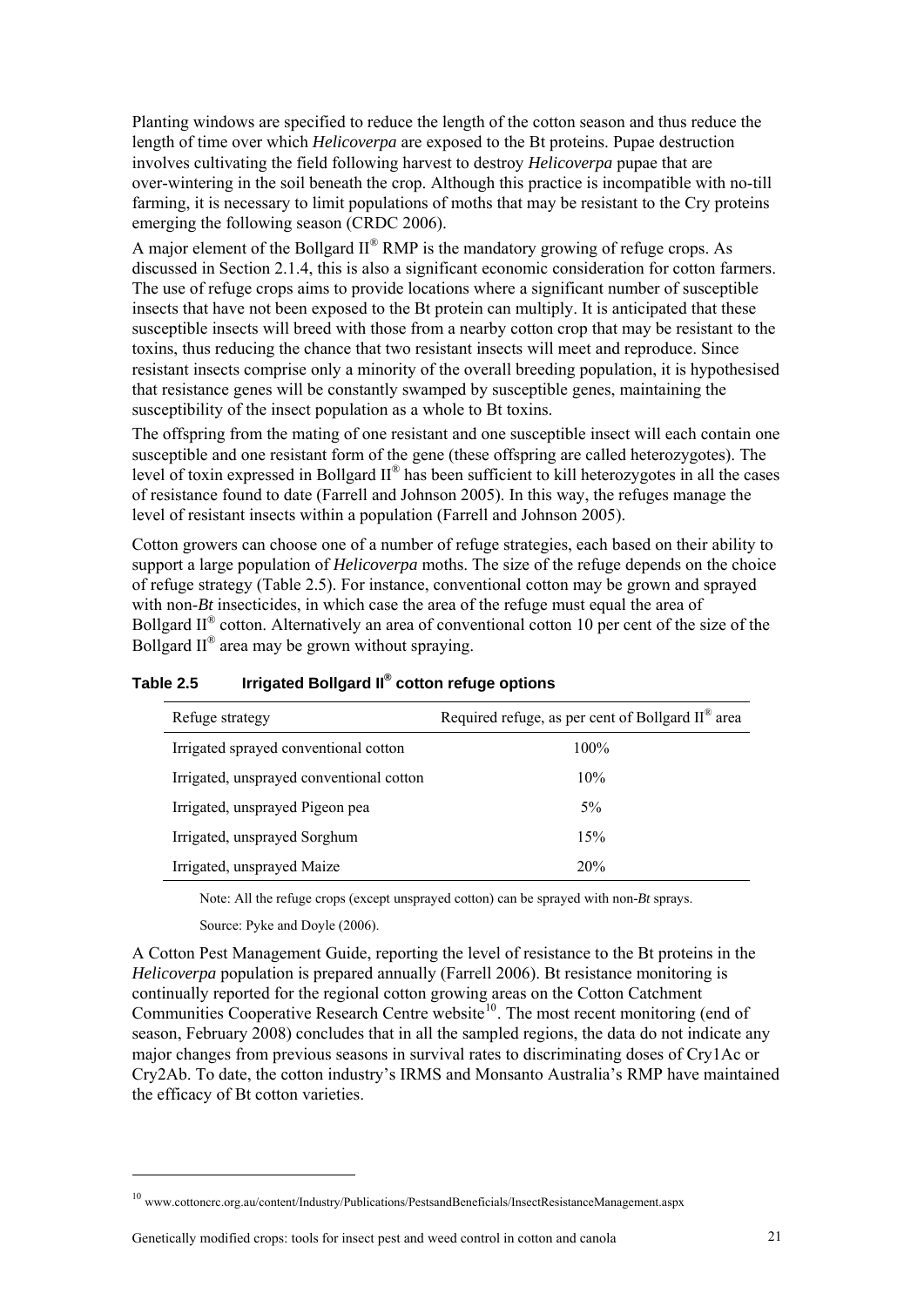#### **Environmental Performance**

In 1991, the cotton industry, through the Australian Cotton Foundation, commissioned an audit of the environmental impacts of cotton in Australia. At the time, the industry was a focus of public, media and environmentalist attention for its use of pesticides, including incidents where fish kills were attributed to pesticides in rivers (CRDC 2005). The auditors made 69 environmental and occupational health and safety recommendations. These were all implemented by the time of the second environmental audit in 2003 (GHD 2003).

Problems with insecticide residues persisted and cattle farmers reported endosulfan residues accumulating in beef which began to affect beef exports in the late 1990s (Gunningham n.d.). The introduction of the BMP Program, use of the GM cotton variety Ingard®, and improved IPM practices (see Section 1.4) were identified as important for improving the environmental performance of the cotton industry, particularly the decrease in detections of pesticide residues in drinking water (GHD 2003).



**Figure 2.4 Average quantities of insecticides used in Australian cotton crops from 1995–2005**

Notes: The introduction of Bollgard II<sup>®</sup> coincided with a drought year in which the area of cotton grown was also reduced.

The figure shows the trend in total quantities of insecticides and miticides applied per ha over a ten year period from 1995 to 2005. The reduction in insecticide use is due to improvement in IPM strategies including adoption of Bt cotton varieties and Best Management Practices by the cotton industry. Source: Browne et al. (2006) calculated from CCA 2004 and 2005 market audits.

Over the last 10 years, adoption of Bt cotton varieties more compatible with the principles of IPM have allowed Australian cotton growers to reduce the amount of insecticide used per ha by 70–85 per cent compared to conventional cotton. The number of insecticide sprays used has been reduced by about 75 per cent (Browne et al. 2006) (Figure 2.4 and Table 2.2). Importantly, Bt cotton and the pursuit of IPM practices have also resulted in changes to the types of insecticides applied to cotton fields with an emphasis on 'softer' insecticides that allow beneficial insects to survive.

As Figure 2.4 shows, the amount of insecticide used on all types of cotton decreased between 1995–96 and 2004–05. The decrease was a result of introducing GM IR cotton varieties and the availability of new insecticide combinations (Spinosad, indoxacarb and emamectin, and a number of other 'new' insecticides), used in an IPM context. The use of Bt cottons and the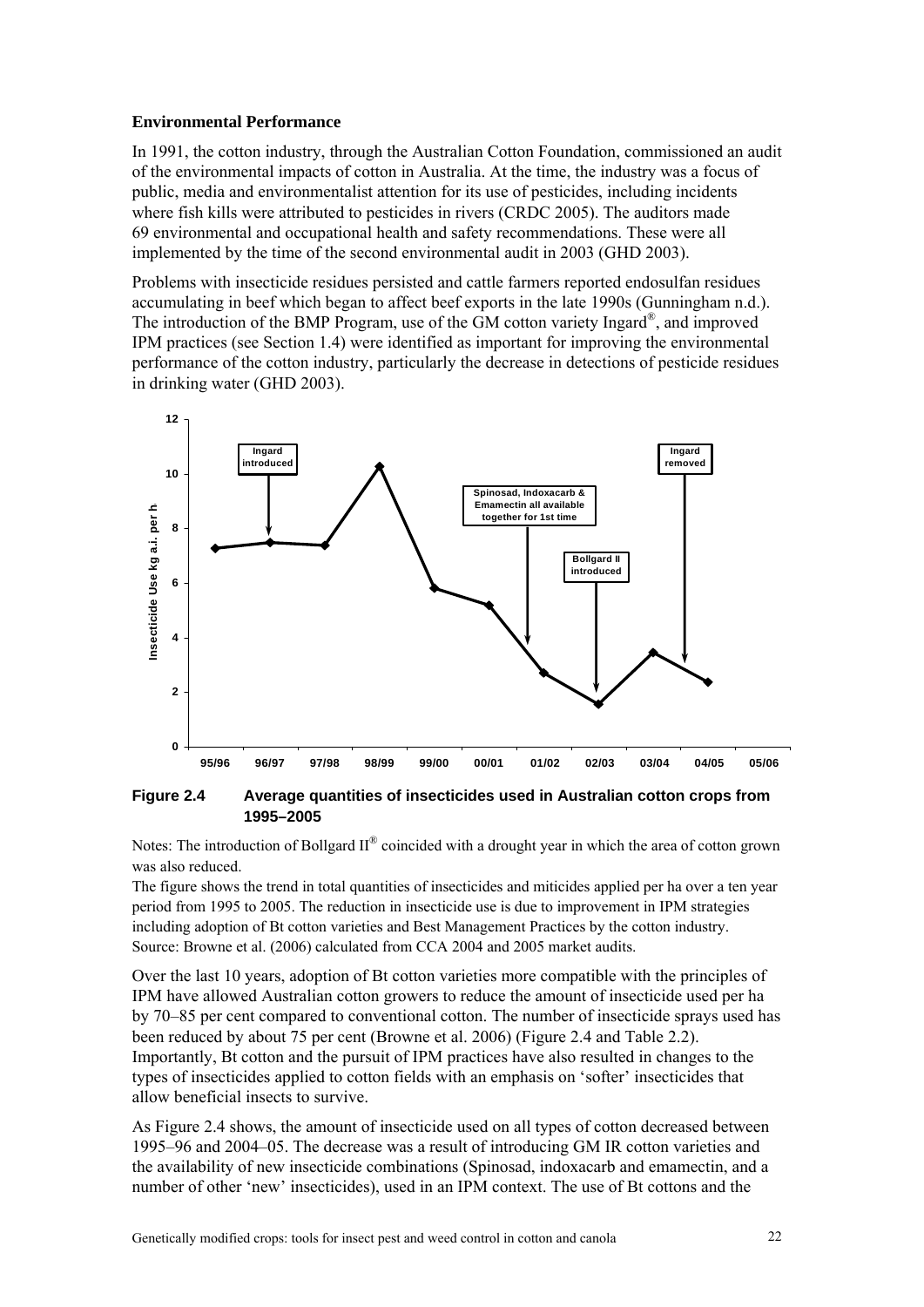new insecticides have together enabled pest control that is more target pest-specific. This is less disruptive to populations of beneficial insects than broad spectrum sprays such as the older organophosphate, carbamate and pyrethroid insecticides (Fitt et al. 2004).

Insecticides with good target species specificity are important tools for IPM. In addition, the new insecticides, coupled with the use of Bt cottons, have lower mammalian toxicity risks and are used at significantly lower rates of active ingredient per ha than the insecticides they replaced (e.g. endosulfan, synthetic pyrethroids and amitraz). Their availability has made a large contribution to the reduction in chemical load, including when used on conventional cotton varieties.

The introduction of the cotton BMP program in 1998 (Browne et al. 2006) improved the environmental performance of the whole cotton industry. In the early 1990s, pesticide contamination off-farm was a major issue for the industry. As a result of the adoption of GM IR cotton varieties in 1996–1997 and the BMP program in 1998–1999, there is now negligible detection of pesticides in rivers (Browne et al. 2006). Figure 2.5 illustrates the reduction in insecticide endosulfan contamination of four north-western NSW rivers between 1991 and 2005.



#### **Figure 2.5 Percentage of river water samples containing the insecticide endosulfan (four north-western NSW rivers combined)**

Source: Browne et al. (2006); NSW Department of Natural Resources.

Insecticides vary in their impact on the environment. Understanding the overall impact of adoption of Bt technology requires consideration of all the insecticides used in a season on the crop. Knox et al. (2006) assessed and compared the environmental impact of insecticides applied to Bt and conventional cotton varieties from 1997–98 to 2003–04 using the method of Kovach et al. (2004).

Table 2.6 compares mean seasonal EI values per ha for conventional, Ingard<sup>®</sup> and Bollgard  $II^{\circledR}$ cotton grown in Australia (see Section 1.6 for more detail on EI values). The Bt protein(s) expressed by Ingard<sup>®</sup> and Bollgard  $II^®$  varieties were included in the analysis. To determine the EI of the insecticidal Bt protein(s) expressed in the Bt cotton varieties, Knox et al. (2006) used data for expression levels and toxicity from both overseas and Australian experiments. They acknowledge the difficulties posed in determining a level of exposure for a whole season when the expression of *Bt* genes and the Bt protein levels vary throughout the season, in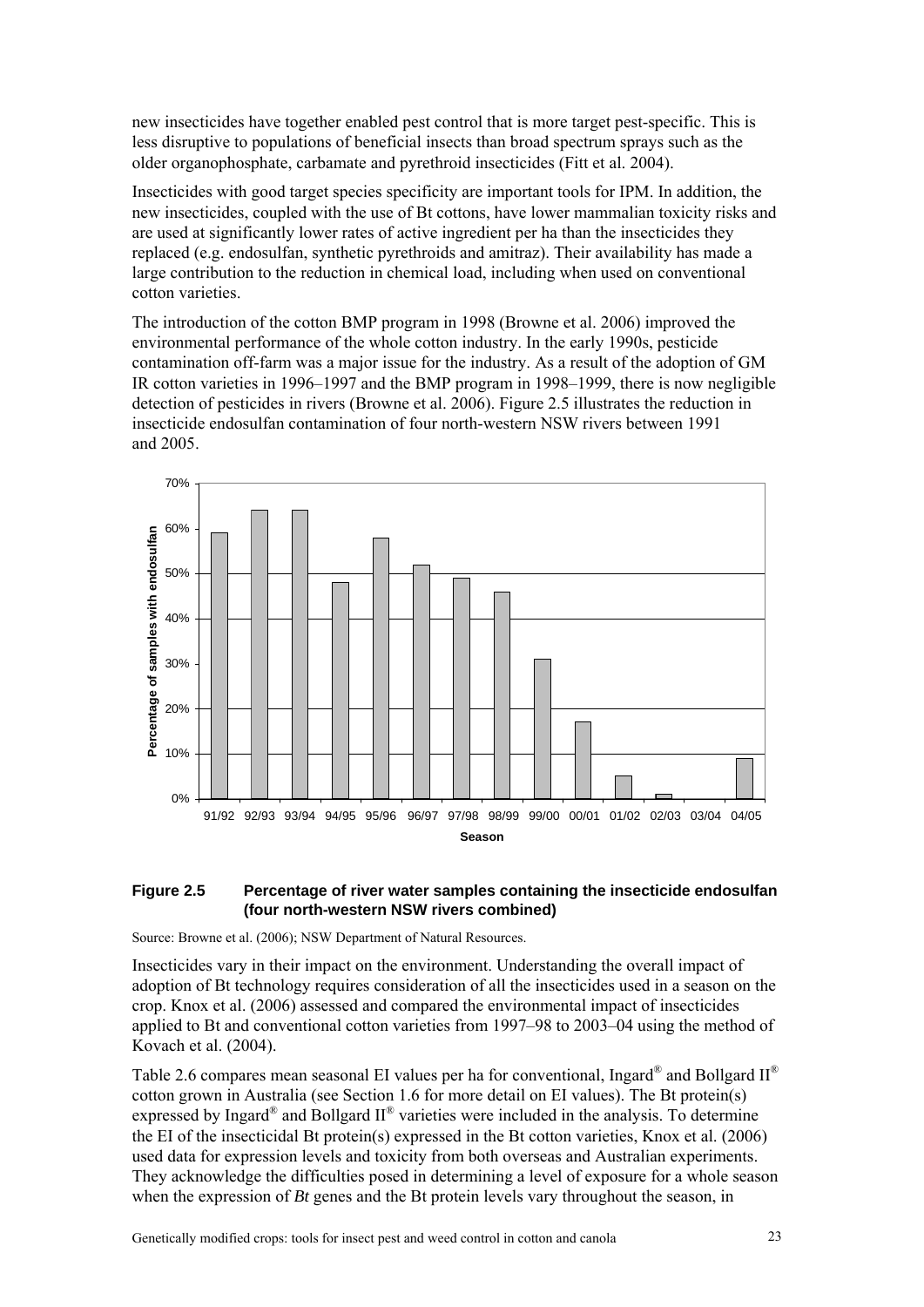different parts of the plant and between different fields and even within fields. To avoid underestimating the impact of the Cry protein(s) Knox et al. (2006) selected the highest expression level and used the end-of-season biomass to calculate the amount of Bt protein produced per ha in a given season. This inclusion increased the EI values for Bt cotton by only 2 per cent.

The variability of the total seasonal EI values presented in Table 2.6 demonstrates seasonal differences and changes in insect pressure, chemical usage and the level of IPM adoption. However, what is clearly demonstrated across all seasons is that the EI values for Bt cotton were lower than for conventional cotton. These data suggest a significantly reduced level of environmental impact from Bt cotton (both Ingard<sup>®</sup> and Bollgard  $II^{\circledast}$ ) when compared with the chemical use required for conventional cotton. For example, the EI value for Bollgard  $II^{\circledR}$ cotton in 2003–04 was only 13 per cent and that of Ingard® only 48 per cent of the EI value for conventional non-GM cotton. As noted above, these comparisons include taking into account an estimate of the Bt levels in cotton plants (Knox et al. 2006).

#### **Table 2.6 Comparison of mean seasonal EI values for the amount of insecticide used per ha of conventional, Ingard® and Bollgard II® cotton (EI value per ha)**

|                                 | 1997–98     | 1998–99 | 1999–00 | 2000-01 | $2001 - 02$ $2002 - 03$ |      | 2003-04 |
|---------------------------------|-------------|---------|---------|---------|-------------------------|------|---------|
| <b>Conventional</b>             | 266.3       | 425.0   | 282.1   | 2934    | 133.9                   | 834  | 186.3   |
| Ingard®                         | 219.7 307.5 |         | 202.3   | 133.2   | 54.1                    | 24 1 | 89.5    |
| <b>Bollgard II</b> <sup>®</sup> |             |         |         |         |                         | 311  | 24.5    |

Source: Knox et al. (2006)

## **2.1.3 Herbicide-tolerant cotton**

### **Agronomic performance**

### *Herbicide use and improved weed control*

Approximately 80 per cent (280 000 ha) of the 2005–06 Australian cotton crop was planted to glyphosate-tolerant varieties including Roundup Ready®/Bollgard II® varieties (Figure 2.1). Uptake varied considerably between cotton growing regions. Factors that influence weed management decisions in cotton include: different weed spectra; spray drift issues; weeds with existing tolerance to particular herbicides; cultivation practises (e.g. the use of reduced tillage or no-till); crop rotations; overall cost of weed control; the logistics of spraying versus cultivation; and crop seedling vigour (Doyle 2005).

A Roundup Ready<sup>®</sup> (RR) cotton-only approach is constrained by the short window of opportunity for applying glyphosate (Doyle 2005). Glyphosate must be applied before the RR cotton plants begin to develop reproductive tissue (after the first four true-leaves have appeared). This can cause problems when wet weather or windy conditions prevent spraying during the available window and also in fields where late germinating weeds require control (Charles and Taylor 2006). The majority of growers surveyed by Werth et al. (2006b) agreed that the window for over-the-top application of glyphosate on RR cotton was too narrow.

Werth et al. (2006b) also reported that 21 per cent fewer growers applied full pre-emergence residual herbicide programs in fields planted to glyphosate-tolerant cotton. These results confirmed the survey results reported earlier by Doyle (2005), that the adoption of these varieties resulted in growers using a reduced residual herbicide program. Both Werth et al. (2006b) and Doyle (2005) reported that when Roundup Ready<sup>®</sup> cotton was grown in weedy fields with no residual herbicide applications at all, weed control proved to be worse than for conventional herbicide application programs.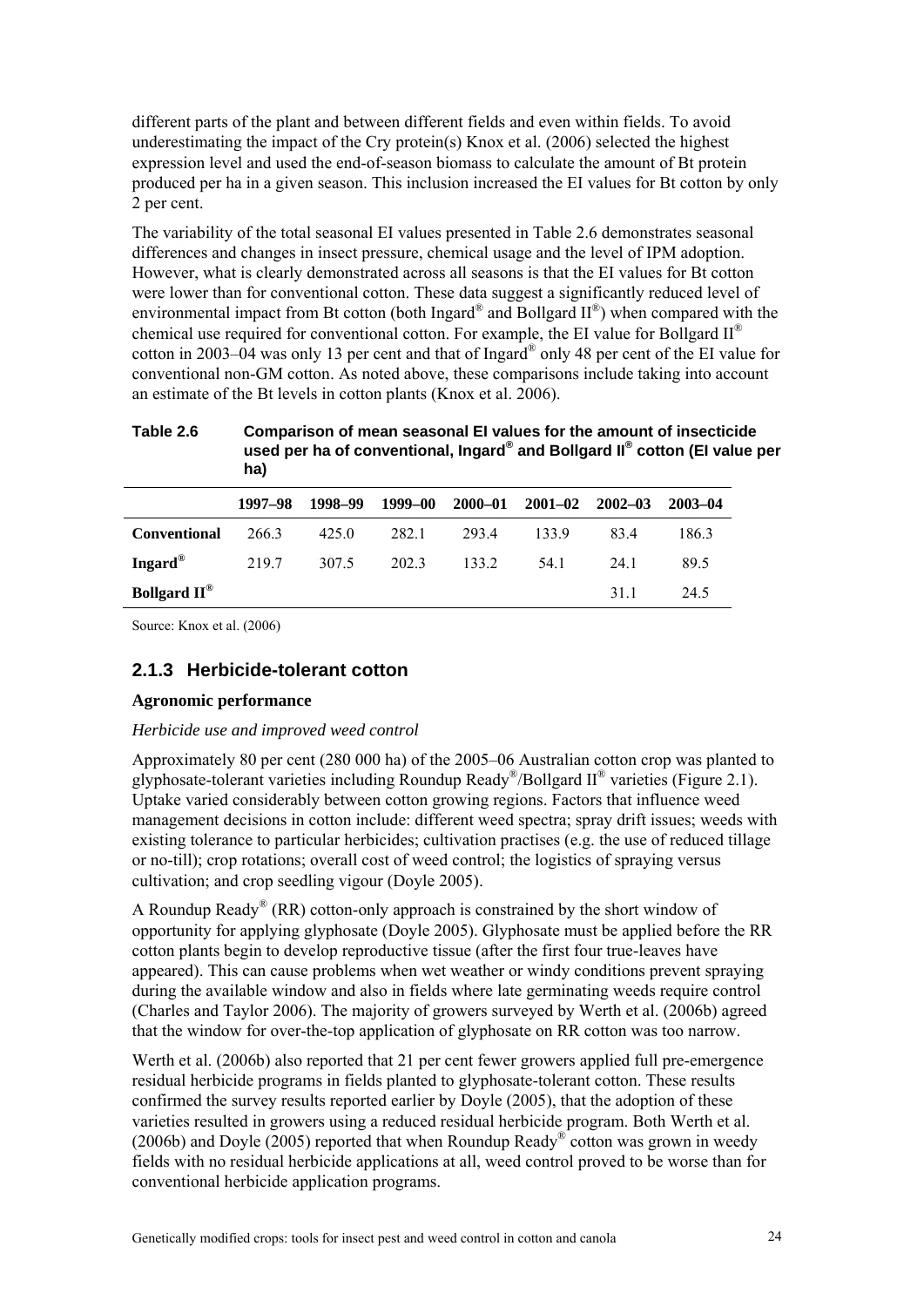There are two broad classes of herbicides used by cotton farmers: residual and non-residual. Residual herbicides, such as some triazines, imidazolinones, bipyridiliums and sulfonylurea herbicides, are classed as 'residual' because of their longevity in soil and consequent longerterm action. Non-residual herbicides such as glyphosate and glufosinate ammonium are shortlived in the environment as they either degrade rapidly or are quickly inactivated by soil contact. Because residual herbicides are active over a longer period of time, they present a higher risk of damaging crops (particularly grain crops) in subsequent rotations, for example by reducing yield, and they can also impact on natural ecosystems (Crossan and Kennedy 2004).

Werth et al. (2006b) report from a cotton grower survey in four cotton growing regions in 2003 that glyphosate use alone was higher in glyphosate-tolerant cotton fields (2.3 to 3.2 kg a.i. per ha) than in fields planted with conventional cotton (0.5 to 0.8 kg a.i. per ha). However, there was a reduction in the use of residual herbicides (see Environmental Performance below; Table 2.7), with less applied pre-planting and at planting. The reduction in herbicides applied other than glyphosate was variable between regions, with a reduction in the average amount used across all regions from 3.38 kg a.i. per ha for conventional cotton to 2.55 kg a.i. per ha for glyphosate-tolerant cotton (Doyle 2005; Werth et al. 2006b). Overall herbicide use when growing GM glyphosate-tolerant HT cotton varieties was higher (Table 2.7) compared with conventional cotton. There remains a need to apply some residual herbicide in cotton crops because some weeds are naturally tolerant to the herbicide glyphosate, such as red pigweed and sow thistle.

The introduction of glyphosate-tolerant cotton has caused changes in the herbicides that are used and the weed management strategies adopted. Overall, farmers have benefited from improved control of weeds that are difficult to control in conventional cotton (e.g. the nutgrasses, *Cyperus rotundus* and *C. bifax*, and vines such as *Ipomoea lonchophylla* and *I. plebia*) and from some reductions in the use of pre-planting herbicides, inter-row cultivation and hand-hoeing (Charles and Taylor 2006; Werth et al. 2006b). Environmental performance is discussed below.

Subsequent to the experience with Roundup Ready® cotton (above), Roundup Ready Flex<sup>®</sup> cotton was approved for commercial release by the Gene Technology Regulator in 2006 (OGTR 2006b). Adoption of this variety from the 2006–07 growing season has helped to alleviate most of the issues with the Roundup Ready® varieties described above due to the longer spraying window permitted with this variety. Roundup Ready Flex<sup>®</sup> cotton has given farmers an increased opportunity to spray in optimal spraying conditions.

#### *Herbicide resistance*

Reliance on glyphosate could result in the emergence of glyphosate-resistant weeds, which would compete with crop plants, incur costs in their control, and could spread to other farms. The adoption of Roundup Ready Flex<sup>®</sup> with its increased application window potentially increases the threat of glyphosate-resistant weeds if not managed correctly, particularly where other weed control measures are reduced. These potential problems can be avoided through the use of IWM strategies which involve continuing the use of certain residual herbicides (Farrell and Johnson 2005). IWM involves growers recording their field histories and the dominant weeds species in a given field, and managing weeds and herbicide use accordingly.

Preston and Roush (1998) suggest that it is the application frequency, rather than the volume of active ingredient applied, which is likely to result in increased resistance. Although glyphosate use has increased with the adoption of glyphosate-tolerant cotton, it has added only two additional glyphosate applications per season with a marginal reduction in other nonherbicide weed management practices (Werth et al. 2006b).

The APVMA includes advisory resistance management statements on labels of Roundup Ready<sup>®</sup> herbicide for use on Roundup Ready<sup>®</sup> and Roundup Ready Flex<sup>®</sup> cotton products. An example advisory statement is as follows: "Growers of Roundup Ready Flex<sup>®</sup> Cotton must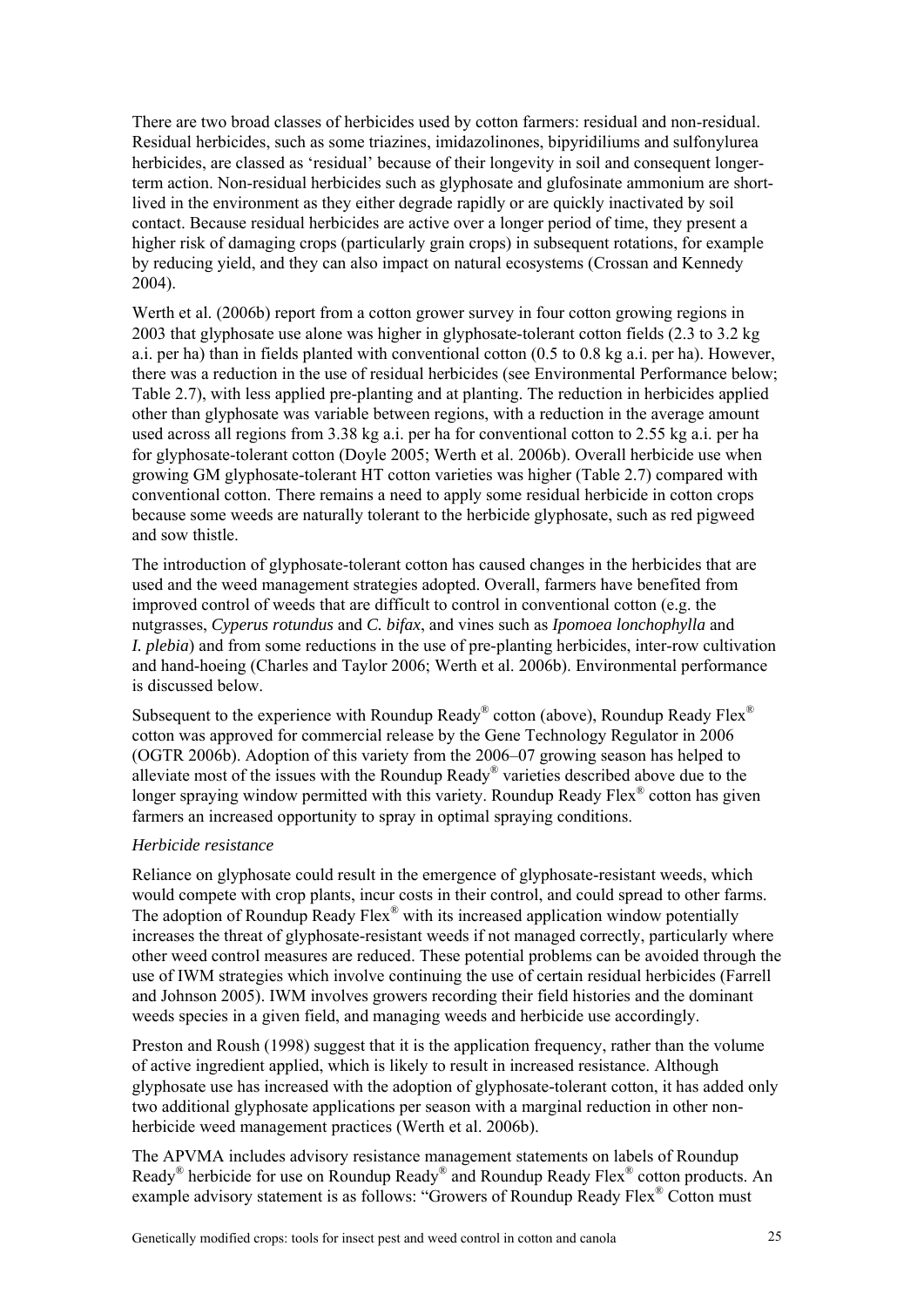practise preventative resistance management strategies that have been endorsed by the TIMS Herbicide Tolerant Crop Technical Panel. Practices are detailed in the Roundup Ready Flex<sup>®</sup> Cotton Integrated Weed Management Strategy included in the relevant Monsanto Crop Management Plan approved for the area in which the Roundup Ready Flex<sup>®</sup> Cotton is being grown. Growers must follow the Crop Management Plan approved for their area." (Approval no. 54112) (APVMA 2006).

To date, glyphosate-resistant weeds have not been recorded in cotton fields in Australia (Preston 2007), but farmers and others need to be vigilant to enable early control should resistance be detected.

#### *Volunteer HT cotton*

A second issue reported with the use of glyphosate-tolerant varieties is the control of both volunteer and rattoon (regrowth) plants (Doyle 2005). Control options for volunteer and rattoon cotton in subsequent crops or fallow include cultivation and/or use of alternative herbicides such as bipyridiliums including in mixes or as a 'double-knock' (sequential applications of knockdown herbicides with different modes of action). Growers reported that such control can be expensive and difficult. The most effective means of controlling rattoon cotton is through effective root-cutting of cotton stalks, followed by mechanical cutting of the root stump to prevent regrowth from occurring (NSW Department of Primary Industries 2007).

The availability of glufosinate ammonium-tolerant cotton varieties for the 2006–07 growing season provided Australian cotton farmers with an alternative weed control method to glyphosate. The ability to rotate herbicide chemistry allows better weed management and the capacity to delay or manage, or possibly prevent, the development of herbicide-resistant weeds. It also provides an 'over the top' control option for glyphosate-tolerant rattoon and volunteer plants in a subsequent cotton crop.

#### **Environmental performance**

Glyphosate is inactivated once it has bound to soil particles and for this reason it is classed as a non-residual herbicide and is not used as a pre-emergence herbicide (APVMA 1997). Compared to other herbicides commonly used in cotton production, it has lower human and aquatic toxicity and soil mobility.

Quantitative data on herbicide use from the records of surveyed growers are summarised in Table 2.7 (Werth et al. 2006b). These data show that average use of glyphosate was higher (up to six-fold higher, but averaging 4.6-fold higher) in fields planted to glyphosate-tolerant cotton than in fields planted to conventional cotton varieties. However, in three of the four regions surveyed, there was a decrease in the amount of other, residual herbicides used in these fields. In the fourth region (Macintyre), there was an increase. The regional average reduction was from 3.38 to 2.55 kg a.i./ha. The higher reduction (more than 50 per cent) in the use of residual herbicides recorded in the Darling Downs was due to a number of growers using glyphosate as the only herbicide (Werth et al. 2006b); some of these growers said they would use some residual herbicides in the future.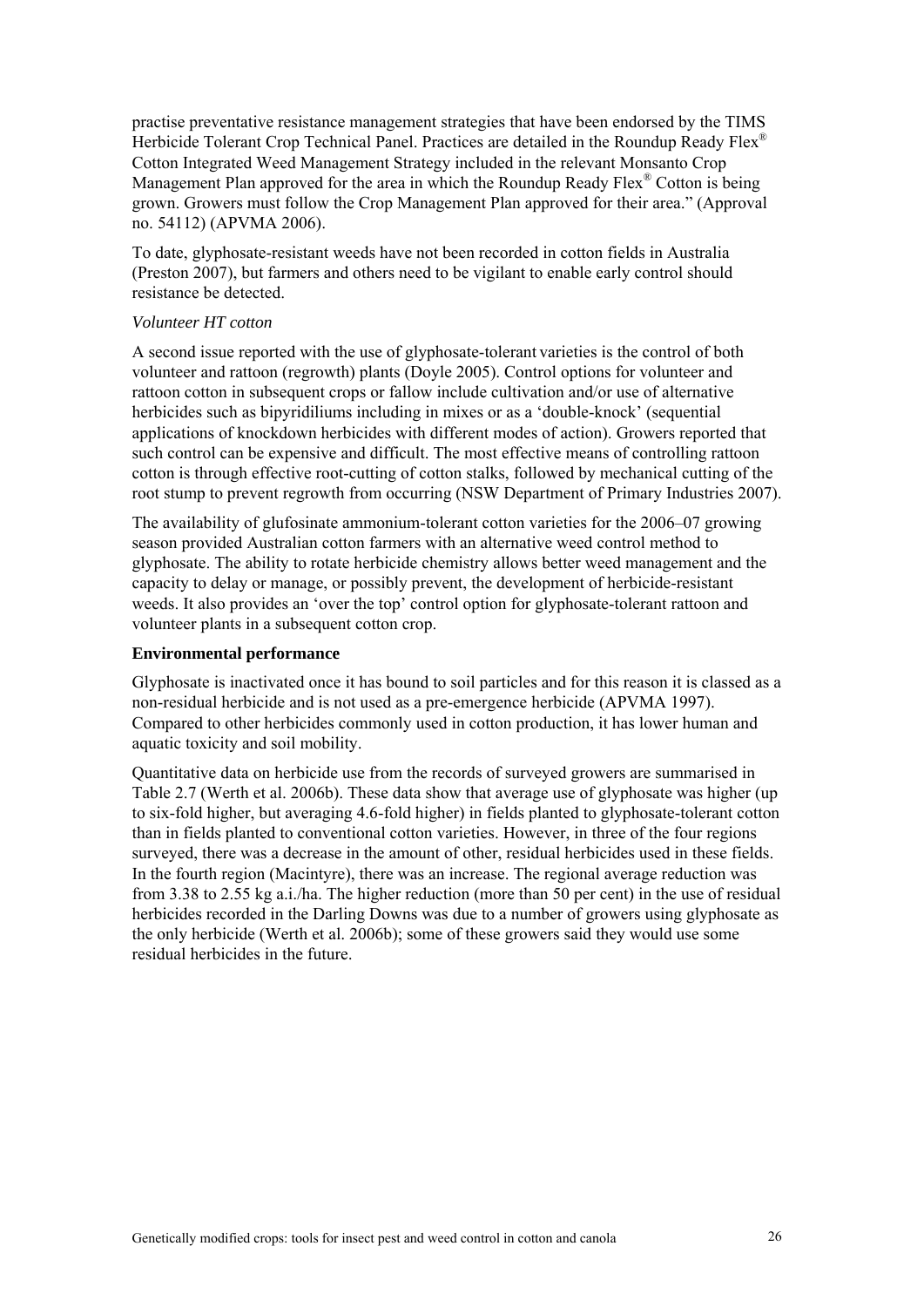| <b>Region</b>    | Glyphosate use in<br>glyphosate-<br>tolerant cotton a, b<br>(kg a.i/ha) | <b>Glyphosate use</b><br>in conventional<br>cotton<br>(kg a.i/ha) | <b>Herbicides other</b><br>than glyphosate used<br>in glyphosate-<br>tolerant cotton<br>(kg a.i/ha) | <b>Herbicides other</b><br>than glyphosate used<br>in conventional<br>cotton<br>(kg a.i./ha) |  |
|------------------|-------------------------------------------------------------------------|-------------------------------------------------------------------|-----------------------------------------------------------------------------------------------------|----------------------------------------------------------------------------------------------|--|
| Darling<br>Downs | 3.18                                                                    | 0.49                                                              | 1.3 <sup>c</sup>                                                                                    | 2.96                                                                                         |  |
| Gwydir           | 2.82                                                                    | 0.59                                                              | 3.38                                                                                                | 3.93                                                                                         |  |
| Lower<br>Namoi   | 2.61                                                                    | 0.79                                                              | 2.38                                                                                                | 3.13                                                                                         |  |
| Macintyre        | 2.35                                                                    | 0.49                                                              | 3.15                                                                                                | 3.52                                                                                         |  |
| Average          | 2.74                                                                    | 0.59                                                              | 2.55                                                                                                | 3.38                                                                                         |  |

#### **Table 2.7 Herbicide use in cotton crops**

a.i. – active ingredient

<sup>a</sup> Average use from one month before planting to picking (about 9 months)

<sup>b</sup> Statistically significant difference between glyphosate-tolerant and conventional cotton ( $P = 0.05$ )

c Statistically significant reduction in herbicides other than glyphosate used in glyphosate-tolerant cotton compared to conventional cotton on the Darling Downs ( $P = 0.05$ )

Source: Werth et al. (2006b)

Total average herbicide use (kg a.i./ha) was 33 per cent higher in glyphosate-tolerant cotton than in conventional cotton (Table 2.7). However, glyphosate use has replaced some residual herbicide use, with the expectation that environmental impacts from residual herbicides could be reduced. Since the introduction of glyphosate-tolerant cotton there have been fewer incidents of residual herbicide detection in Australia's river systems in north-western New South Wales where cotton is grown (Pyke and Doyle 2006). Although this reduction is due to the increased planting of glyphosate-tolerant cotton in part, the adoption of BMP by the Australian cotton industry has also likely played a large role.

Brookes and Barfoot (2008b) compare herbicide use in various cotton systems in a different way, by estimating what herbicide use would have been if non-GM cotton had not been replaced by GM HT cotton. Using different data, they calculate that total herbicide active ingredient load on GM HT cotton in 2006 was 2.7 per cent higher than the level expected if the whole crop had been planted to non-GM cotton varieties. The total EI value per ha, however, was 15.6 per cent lower.

Having realised that HT crops are useful but do not provide a complete solution to the problem of weeds, Australian cotton farmers appear to be using herbicide tolerance as an additional tool in their weed management toolbox, rather than as a substitution for traditional IWM practices. By using the technology in this way, they are less likely to be increasing the risk of glyphosate resistance developing in weed populations (Werth et al. 2006b).

## **2.1.4 Some socio-economic effects of GM cotton adoption in Australia**

#### **Insect-resistant cotton**

McGahan et al. (1991) estimated the average annual loss due to *Helicoverpa* species in Queensland cotton to be 7.7 per cent of profits, despite an expenditure of A\$7.5 million on control measures. An extrapolation of these data over the entire Australian cotton crop by Fitt (1994) suggested losses at that time in the order of A\$60–70 million in the 1990–91 growing season, despite the expenditure of almost A\$90 million on controlling these pests.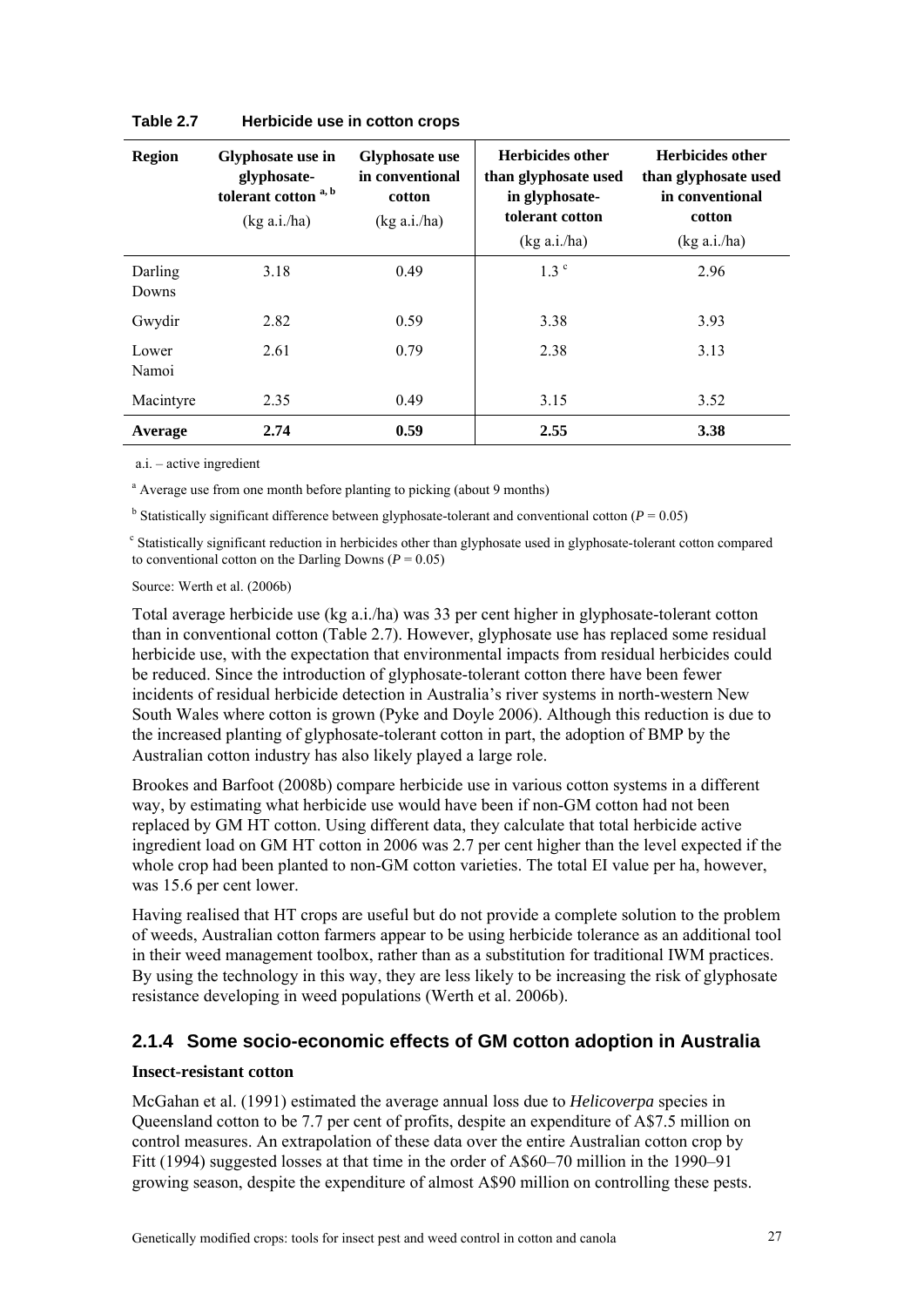Using data supplied to the Australian Bureau of Statistics for the five years from 1989–90 to 1993–94, Adamson et al. (1997) estimated that the average total economic damage and control cost for *Helicoverpa* in Australian cotton was in the range of A\$102 million to A\$161 million per annum; the range depending on the estimate of the residual pest damage after pest control measures. These authors estimated that without management measures, *Helicoverpa* could cause an average loss to Australian cotton growers of A\$112 million–373 million.

The introduction of IR Bollgard  $II^{\circledast}$  has resulted in a reduction in the number of aerial and ground spray applications. As well as decreasing the direct costs of insecticides, the cost of applying them (time, staff, machinery etc.) is also decreased as a result of fewer applications.

In Australia, the majority of cotton farmers have realised an economic advantage from growing GM cotton, although performance obviously varies due to environmental or climatic differences across locations and seasons. Comparing the economic return of Bollgard  $II^{\circledR}$ cotton with that of conventional cotton shows that in the 2004–05 growing season, 66 per cent of 50 paired comparisons showed a net profit. In the 2003–04 growing season, 84 per cent of paired comparisons showed a net profit (Doyle et al. 2005).

Brookes and Barfoot (2006; 2008b) reported that Australian growers, while not generally benefiting from higher yield gains from using the technology, derive farm income benefit from lower costs of production. Net income losses were reported in the first two years of adoption of the technology (Ingard®, single gene Bt cotton), mainly because of the relatively high price charged for the seed. However, after the price was lowered in 1998, the net income impact was positive, with estimated cost savings of between US\$54/ha and US\$90/ha, mostly derived from lower insecticide costs (including application) more than offsetting the cost of the technology. In the few years of availability of the more effective Bollgard  $II^{\circ}$  cotton, Australian farmers continued to make significant net cost savings of US\$186/ha to US\$193/ha, despite the higher costs of the seed. In 2006, at the national level, Brookes and Barfoot (2008b) report net farm income gains of US\$22.5 million and cumulative gains since 1996 of US\$179 million.

Responses to a survey by Cotton Consultants Australia in 2005 indicated that many farmers and consultants regard the non-GM cotton refuges for insect-resistance management (see Section 2.1.2) as a cost burden or lost opportunity to use the refuge area more productively. The lack of financially attractive options was reported to be problematic to farmers and there were concerns in regard to the maintenance of a refuge crop throughout the growing season. In particular, some farmers reported that it was hard to justify putting valuable water resources into a crop that provides them with no commercial value (Doyle et al. 2005).

The cost of refuge management for Bollgard II<sup>®</sup> cotton is significant and cannot be overlooked in determining the direct costs of growing this variety of cotton. The NSW Department of Primary Industries gross margin data advised that the costs, for example, of an unsprayed conventional cotton refuge (10 per cent of the Bollgard  $II^{\circledR}$  area) should be factored in at approximately A\$24/ha of Bollgard  $II^{\circledR}$  (NSW Department of Primary Industries 2005). This cost would vary depending on the exact type of refuge chosen. Costs and inconveniences aside, refuge crops are considered essential for helping to prevent resistance development and ensuring the efficacy of the technology (Farrell and Johnson 2005).

Farmer benefits from reduced insecticide use are not only economic; there are also health benefits arising from reduced exposure to pesticides during mixing and application, and social benefits through, for example, farmers being able to use the time they would have spent on spray rigs for other activities, including social activities. However, the reduction in insecticide applications has resulted in less work not only for growers who apply insecticides with their own equipment, but also for spraying contractors for whom less work is a negative.

A survey of Australian cotton farmers (Doyle et al. 2005) reported that the following nonagronomic reasons were important when deciding to grow Bollgard II® varieties of cotton: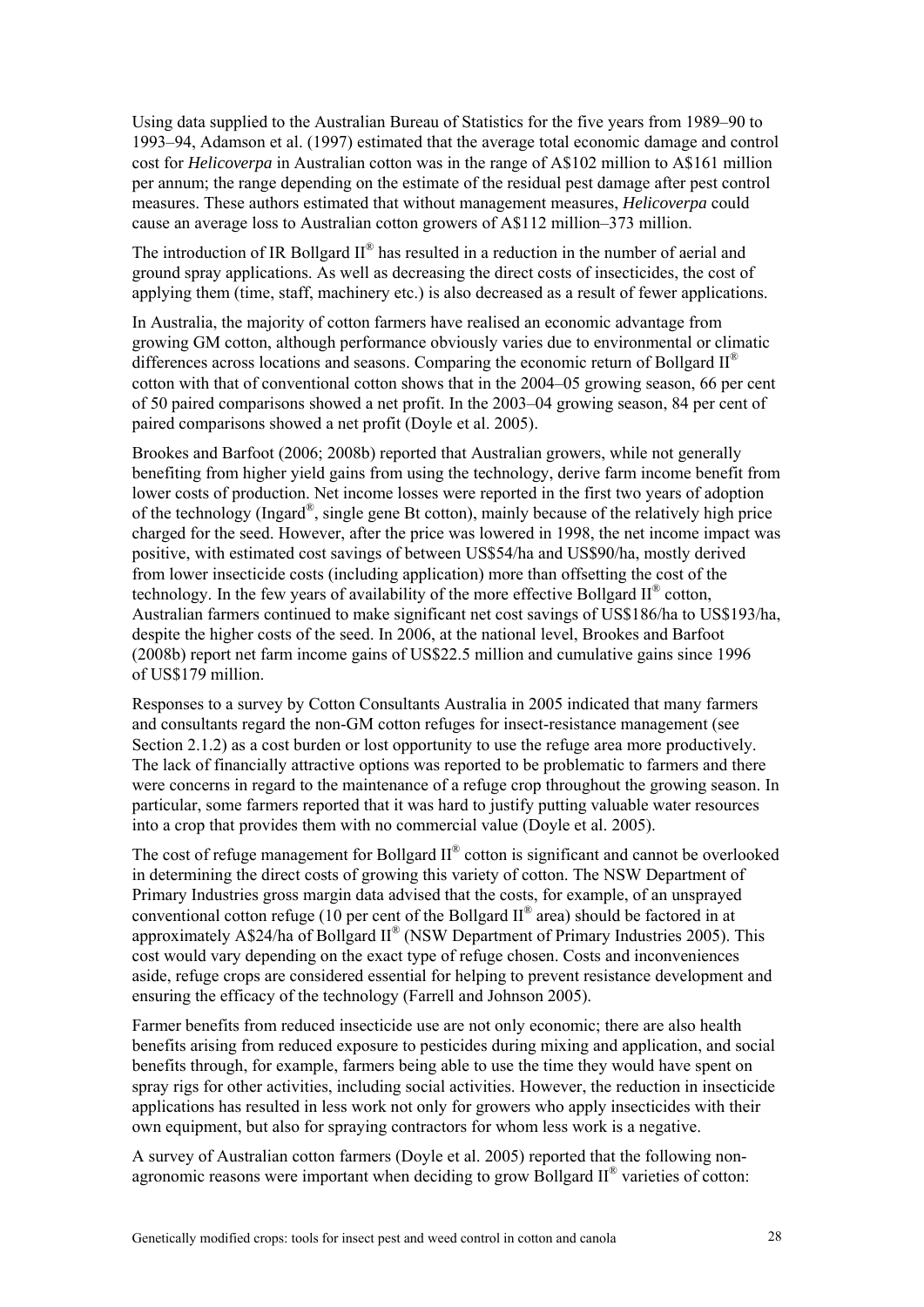- improved risk management associated with operating the farm, particularly in regard to occupational health and safety and spray timing issues
- reducing the variability of cost and uncertainty associated with controlling insects
- environmental considerations for boundary areas, populated areas and other sensitive sections of the farm such as waterways and grazing paddocks
- lifestyle factors such as reducing "general hassles" associated with the crop and time commitments.

The survey responses illustrate the complex interdependence of choice of crop for agronomic and environmental performance with socio-economic factors and motivations.

Societal impacts extend beyond those felt by farmers and spraying contractors. For example, the improved water quality of rivers resulting from reduced spraying has indirect health benefits. A survey of community perceptions to the cotton industry showed that while concerns about pesticide use remain in cotton growing districts, they are less than when last measured in 1998 (Pyke and Doyle 2006).

#### **Herbicide-tolerant cotton**

Costs of weed control in cotton have been high. A 1989 survey of growers of irrigated cotton in NSW revealed that, on average, weed control cost Australian cotton growers A\$187/ha annually; the major components being A\$76/ha for herbicides and A\$67/ha for hand-hoeing ('chipping') (Charles 1991). A more recent study (a survey of farmers performed in 2001) of weed control in dryland cotton indicated that the on-farm costs of weeds ranged from A\$148 to A\$224/ha depending on the rotation being used; equivalent to an annual economic cost to the industry of A\$19.6 million (Walker et al. 2005).

The NSW Department of Primary Industries gross margin budgets for the 2005–06 growing season estimated herbicide and application costs at: A\$198/ha for surface irrigated conventional cotton in the Northern Zone; A\$165/ha for dryland conventional cotton in the North East; and A\$247/ha for GM Bollgard II<sup>®</sup>/Roundup Ready<sup>®</sup> cotton in the Southern Zone (NSW Department of Primary Industries 2005). These figures indicate that the cost of weed control is quite variable between cropping regions, agronomic practices and cotton varieties.

In the 2005 Cotton Consultants Australia survey, farmers gave the highest economic performance rating for Roundup Ready® cotton varieties to fields where weed pressure was considered to be high (Doyle 2005). Over half the cotton growers surveyed by Werth et al.  $(2006b)$  considered that despite the licence fee to use Roundup Ready<sup>®</sup> cotton, it was still cost-effective.

In Roundup Ready® cotton fields, mechanical weed control options such as tillage and chipping are reported to have been marginally reduced, the main effect being the reduction in number of times the field requires cultivation (Werth et al. 2006b). In particular, the decreased need for chipping has been a significant cost saving for Roundup Ready® cotton (Pyke and Doyle 2006). The use of HT cotton simplifies on-farm logistics by reducing time spent organising cotton chippers and spray operations, and addressing associated occupational health and safety concerns (Doyle 2005; Pyke and Doyle 2006).

There are also economic benefits associated with the ability to grow HT crops in fields with heavy weed burdens, because a cotton crop can now be grown in such fields and/or yield is improved. Residual herbicides can sometimes have a negative effect on early cotton seedling vigour; this is important when cotton seeds are heavily watered and must compete with a concurrent flush of weed germination (Doyle 2005). Decreased use of residual herbicides results in early cotton seedling vigour and improved weed control, another economic advantage.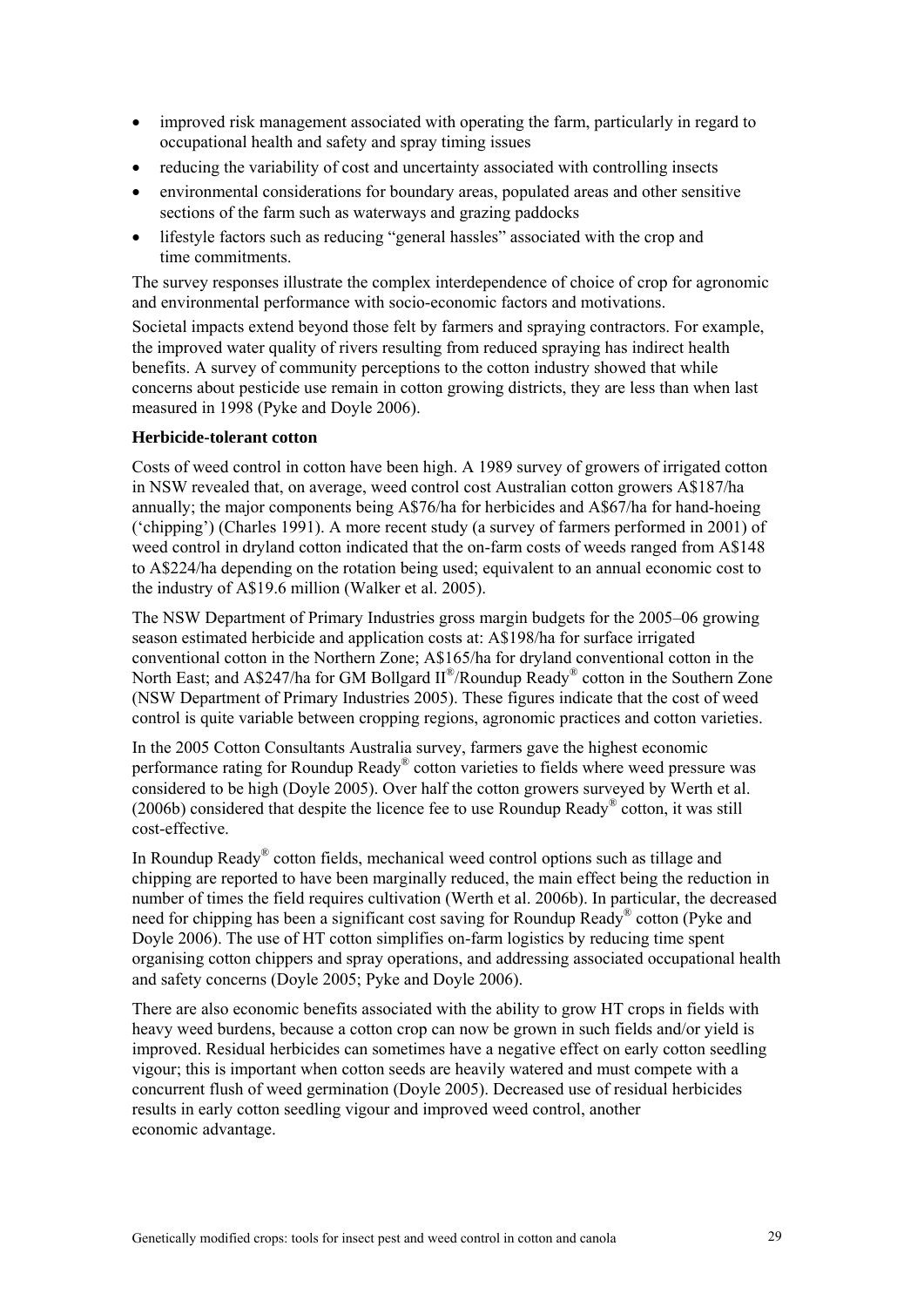#### **Community perception of the Australia cotton industry**

Historically, the perception of the environmental stewardship performance of the Australian cotton industry has been poor. However, opinions changed in the six years between 1998–2004. This is demonstrated in the results of Ray Morgan Research surveys conducted for Cotton Australia and the Cotton Research and Development Corporation in 1998 and 2004. Some results from these surveys were reported by Browne et al. (2006).

People in towns and regions associated with the cotton industry were asked to name their major environmental concern for their area. The percentage of people mentioning chemical use as a major concern reduced substantially between the two surveys (Figure 2.6). The introduction of BMP by the industry and the increased uptake of GM IR and HT cotton varieties during this period are likely to have contributed to this decreased concern.



#### **Figure 2.6 Changing levels of community concern about chemical use in cotton growing regions between 1998 and 2004**

Notes: Question asked 'What are the major environmental concerns for your area? Any others?' (unprompted) Source: Re-graphed from Browne et al. (2006)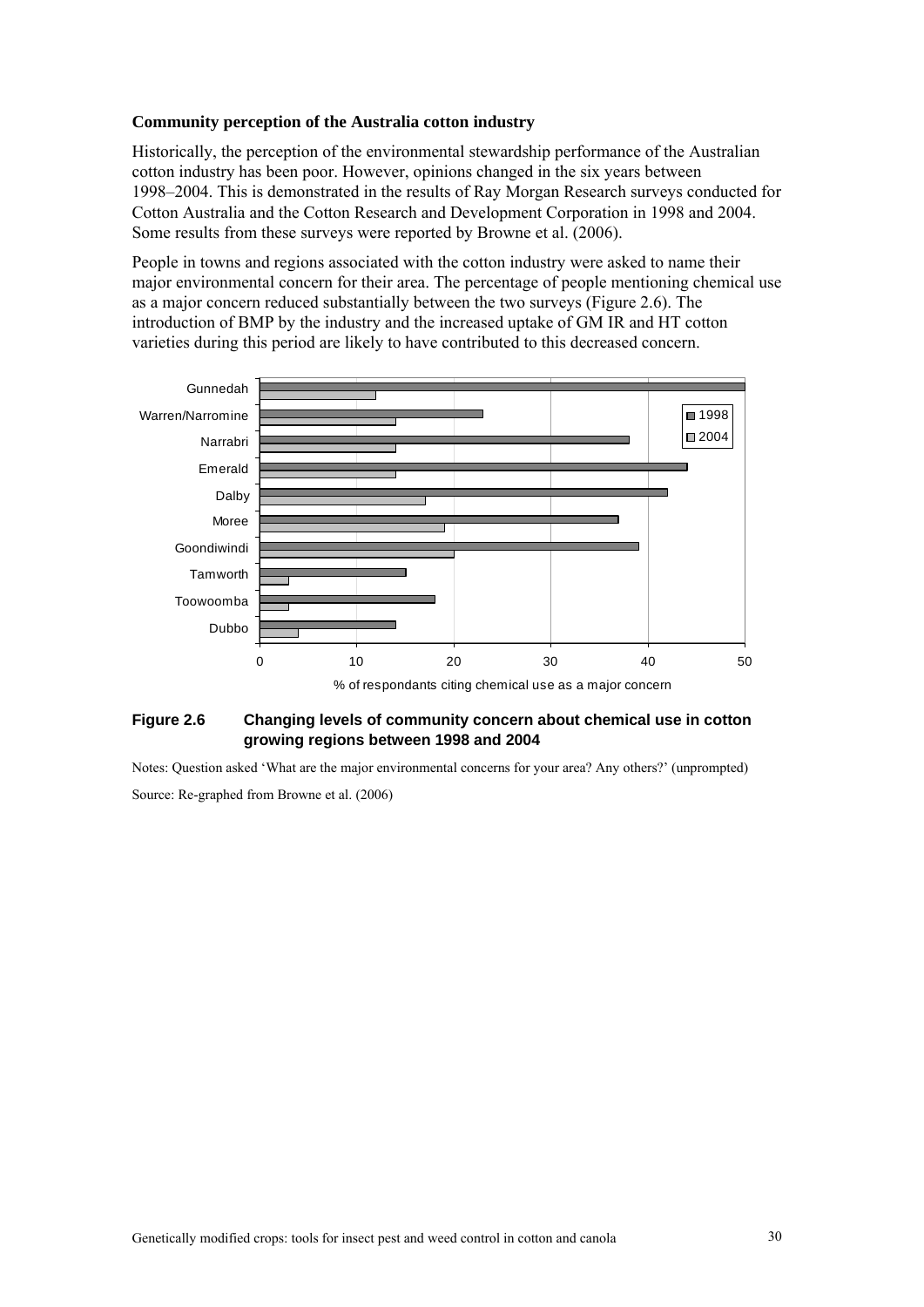## **Section 2.2 Impacts of GM cotton overseas**

GM cotton is widely grown in seven countries—Argentina, Australia, Brazil, China, India, South Africa and the USA (James 2007). The level of adoption and reported agronomic, environmental and socio-economic effects vary between countries, depending in part upon insect pressures, technology costs and typical levels of inputs applied to cotton crops in each country. The literature focuses on different aspects in different countries. For example, reports on Bt cotton in developing countries focus mainly on yield changes and economic effects for small scale farmers, while reports for developed countries tend to focus more on environmental impacts such as changes in insecticide or herbicide use.

A summary of some of the reported effects in the USA, India and China is presented here. These three countries were selected because they have all adopted GM cotton, are all major producers, and are either major cotton exporters (the USA and India) or major cotton importers (China). They are thus either important competitors or markets for Australia.

Comparisons of effects between countries are complicated by the use of different varieties of Bt cotton and even different genes: during genetic modification, the original insertion of a gene usually occurs in a cultivar that is easy to genetically modify. Breeding then occurs to transfer the gene to cultivars that are more suitable for growing in particular regions. Each country will have its own cultivars, which perform differently to those in other countries. China is using some Bt cotton varieties that express a different *Bt* gene to the Bt cotton varieties grown in Australia, the USA and India.

## **2.2.1 Insect-resistant cotton**

### **United States of America**

Insect-resistant cotton containing the *Bt* genes  $cryIAc$  (Bollgard<sup>®</sup>, called Ingard<sup>®</sup> in Australia) and  $\frac{c\frac{1}{2}Ac}{\frac{1}{2}Ac}$  (Bollgard II<sup>®</sup>) were commercially released in the USA in 1996 and 2003 respectively. The National Agricultural Statistics Service (NASS) of the USDA reported that 18 per cent of upland (*Gossypium hirsutum*) cotton grown in 2008 was IR (includes both Bollgard<sup>®</sup> and Bollgard  $II^{\circledast}$ ) and 45 per cent contained both IR and HT traits (NASS 2008). This level of adoption is lower than in Australia and is thought to be due to different insect pressures between the two countries.

Bollgard  $II^{\circledast}$  varieties have not been adopted as widely in the USA as in Australia, with Bollgard<sup>®</sup> varieties continuing to be grown extensively. The continued use of Bollgard<sup>®</sup> in the USA, in contrast to Australia, may be because this variety is reported to have ten-fold higher efficacy against *H. virescens* (a major American bollworm species) than *H. armigera* (the major Australian bollworm species) (Fitt 2003). Bollgard® is also very effective against another major lepidopteran pest, the pink bollworm (*Pectinophora gossypiella*) (Sankula 2006). On the other hand, Bollgard II® provides greater protection against other lepidopteran species for which Bollgard® is less efficacious (cotton bollworm [*H. zea*], fall armyworm [*Spodoptera frugiperda*], beet armyworm [*S. exigua*] and soybean looper [*Pseudoplusia includens*]) (Sankula 2006).

### *Agronomic effects*

Early evaluations showed that Bt cotton provided more effective control of the three major caterpillar pests of cotton in the USA and yield increased across the Cotton Belt (Edge et al. 2001). An average yield increase of 90 kg/ha (approximately 10 per cent) for Bollgard  $II^{\circledR}$  as compared to Bollgard<sup>®</sup> in the USA was reported by Mullins et al. (2005, cited in Sankula et al. 2005). Brookes and Barfoot (2008b) report average yield increases of 9 per cent for Bollgard® (1996–2002) and 11 per cent for Bollgard II<sup>®</sup> (2003–2006).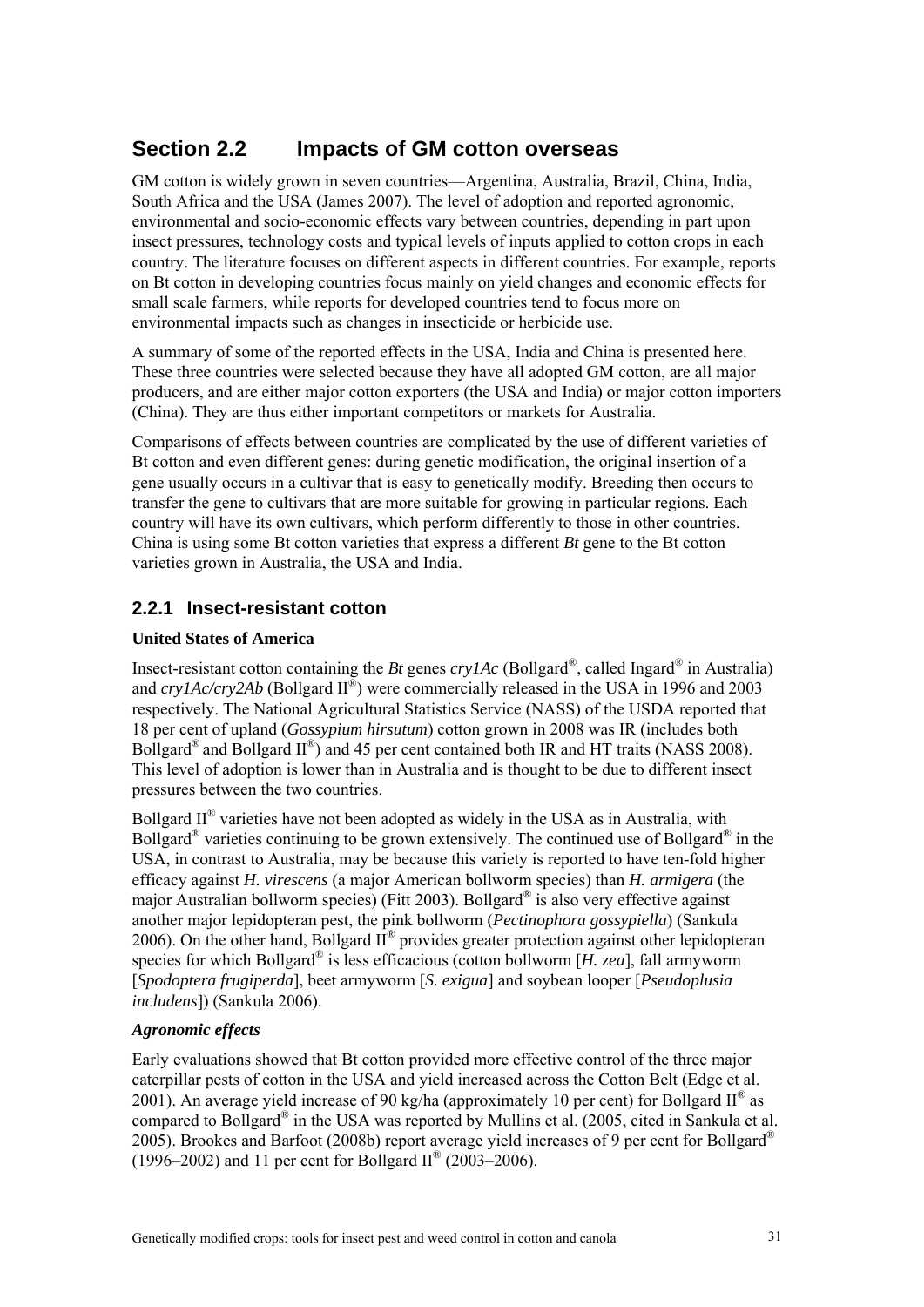In an overview of the effects of introducing Bt cotton in the USA, Fernandez-Cornejo and Caswell (2006) summarise the results of six primary studies on the effects on yields. Five of those studies reported increases in yield and one reported no change.

#### *Environmental effects*

US NASS surveys of agricultural chemical use between 1993 and 2005 reported a high degree of variability for different insecticides, with the use of some insecticides increasing since the introduction of Bt cotton, while the use of others has decreased. Some states (particularly California and Texas) have not grown large areas of GM Bt cotton (usually less than 10 per cent of their cotton acreage) (NASS 2000; 2001; 2002; 2003; 2004; 2005; 2006) due to generally low bollworm pressure.

The use of insecticides varies seasonally with pest pressure. Nevertheless, whilst the annual average volume of insecticides used on the US cotton crop has fluctuated, Brookes and Barfoot (2008b) report that there has been an underlying decrease in usage. For example, during the period 1996–2006 the cumulative decrease in insecticide a.i. use is reported to be 21 per cent (15.3 million kg), and the cumulative reduction in the field EIQ load has been 19.5 per cent (Brookes and Barfoot 2008b).

Changes in insecticide use do not all relate directly to the introduction of Bt cotton. An example is malathion, which is used in cotton to control the cotton boll weevil in the USA (USDA-APHIS 2006). This insect pest, *Anthonomus grandis*, is a beetle (a coleopteran insect) and has been a sufficiently serious pest to be the target of specific eradication programs. This pest is not controlled, and was not expected to be controlled, by Bt cotton because the Bt toxin is specific to moths and butterflies (lepidopteran insects) and was introduced into cotton to target *Helicoverpa* (bollworm) insect pests.

The average amount of insecticides (a.i./ha) applied on cotton in the USA, decreased by 27 per cent in 1996, the year that Bt cotton was introduced (Figure 2.7)—the data shown are average application rates for both total GM and total non-GM cotton fields in the USA (NASS 2006). This reduction was sustained for the following two seasons before there was a 133 per cent increase in 1999. This sudden increase in insecticide use coincided with the initiation of eight new cotton boll weevil eradication programs (NCCA 2004), which resulted in a 358 per cent increase in the application of malathion to cotton fields.

During the first year of a boll weevil eradication program, spraying occurs on almost every cotton field, followed by decreasing applications in subsequent years (NCCA 2004). Malathion use has decreased since 1999 (Figure 2.7) and will generally continue to decrease unless further eradication programs are begun. As these applications of malathion are part of specific campaigns in specific areas and not routine control, insecticide application rate data *minus* malathion rates reflects more generally the insecticide use trend since 1995, the year before Bt cotton was introduced in the USA. Considering insecticide use minus malathion, Figure 2.7 shows that insecticide applications have generally declined since 1995; for example, the decrease between 1995–2005 was 55 per cent.

Excluding data for the three years when eradication programs peaked and malathion use was highest (1999 to 2001), the average total use of insecticide (a.i./ha) for the five years 1996–1998 plus 2003–2004 (1.38 a.i./ha) was 25 per cent lower than the total use of insecticide for the three years 1993–1995 (1.73 a.i./ha).

In an overview of the effects of introducing GM insect-resistant cotton in the USA, Fernandez-Cornejo and Caswell (2006) cite three primary studies which reported a decrease in pesticide use.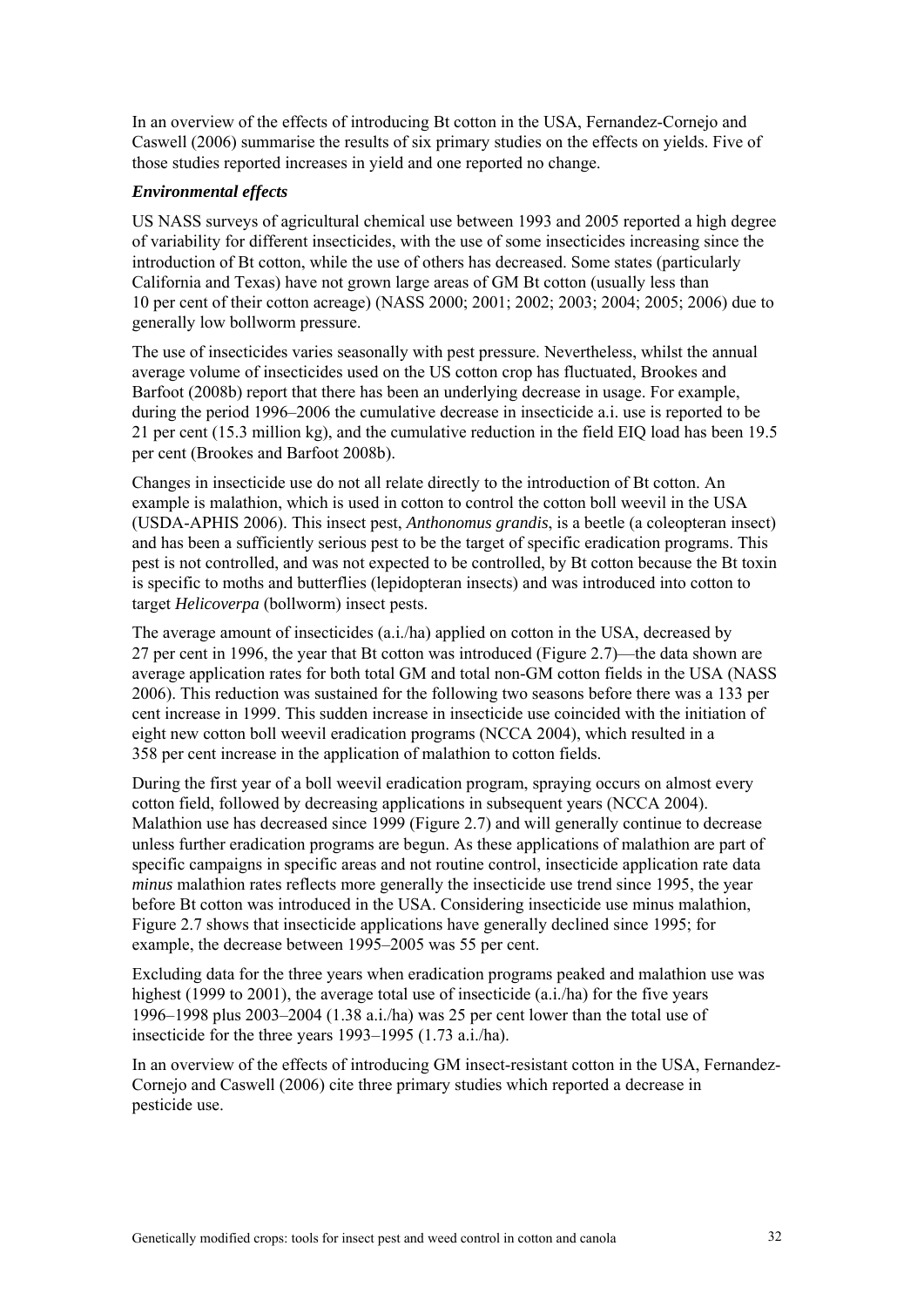

#### **Figure 2.7 Amounts of insecticide applied to USA cotton (GM plus non-GM) fields (1993–2005)**

Source: Graphed from data reported by the National Agricultural Statistics Service (2005).

#### *Socio-economic effects*

Expenditure on insect control was reported to be marginally reduced using Bollgard  $II^{\circledR}$ technology for the years 2003–2005, after subtracting the costs of the new technology from the insecticide cost savings; net cost savings were US\$5.78/ha (Brookes and Barfoot 2005). Between 1996–2002, average profitability levels increased by US\$53–115 per ha with Bollgard<sup>®</sup> cotton and by US\$108–118 per ha between 2003–2006 with Bollgard II<sup>®</sup> cotton (Brookes and Barfoot 2008b).

Sankula (2006) reported the net economic advantage of Bollgard® compared to conventional cotton to be US\$74.29/ha and for Bollgard II®, US\$128.85/ha. These figures were calculated as the increase in production value plus the decrease in costs of insecticides and applications minus the costs of Bollgard<sup>®</sup>/Bollgard  $II^{\otimes}$  adoption.

Fernandez-Cornejo and Caswell (2006) cite six primary studies which reported an increase in returns for cotton farmers growing Bt cotton in the USA.

The reduction in the number of conventional broad-spectrum insecticide sprays when replaced by the in-plant protection offered by Bt cotton, reduces the levels of exposure and risk involved in purchasing, transporting, mixing and spraying insecticides for growers, their families and employees (Benedict and Altman 2001).

#### **India**

Bt cotton varieties expressing only the *cry1Ac* gene are officially recognised as having been grown in India since 2002, although some varieties were grown in the state of Gujarat in 2001 (Jayaraman 2001). By 2007, an estimated 3.8 million farmers were growing 6.2 million ha of Bt cotton compared with 300 000 farmers growing 500 000 ha in 2004 (James 2007).

There has been considerable debate in the literature about the net benefits of Bt cotton in India. In the two years following release (2002 and 2003) work was done to determine the economic impact of Bt cotton in the states of Gujarat and Maharashtra.

In Gujarat, Bennett et al. (2005) and Morse et al. (2005a) reported the results of a survey performed in the 2003–04 season. They analysed responses from 622 farmers who planted a total of 626 cotton plots, which were identified as non-Bt, 'official' Bt hybrids (bred by Monsanto Australia and its local partners) and first (F1) or second (F2) generation 'unofficial' Bt hybrids. 'Unofficial' seed may have been saved from Bt seed purchased the previous year (second generation hybrids) or bought from seed companies who have bred the *Bt* gene into their own hybrids (first or second generation hybrids). Yields were highly variable for all types of cotton; however, the authors report that the 'official' Bt varieties produced significantly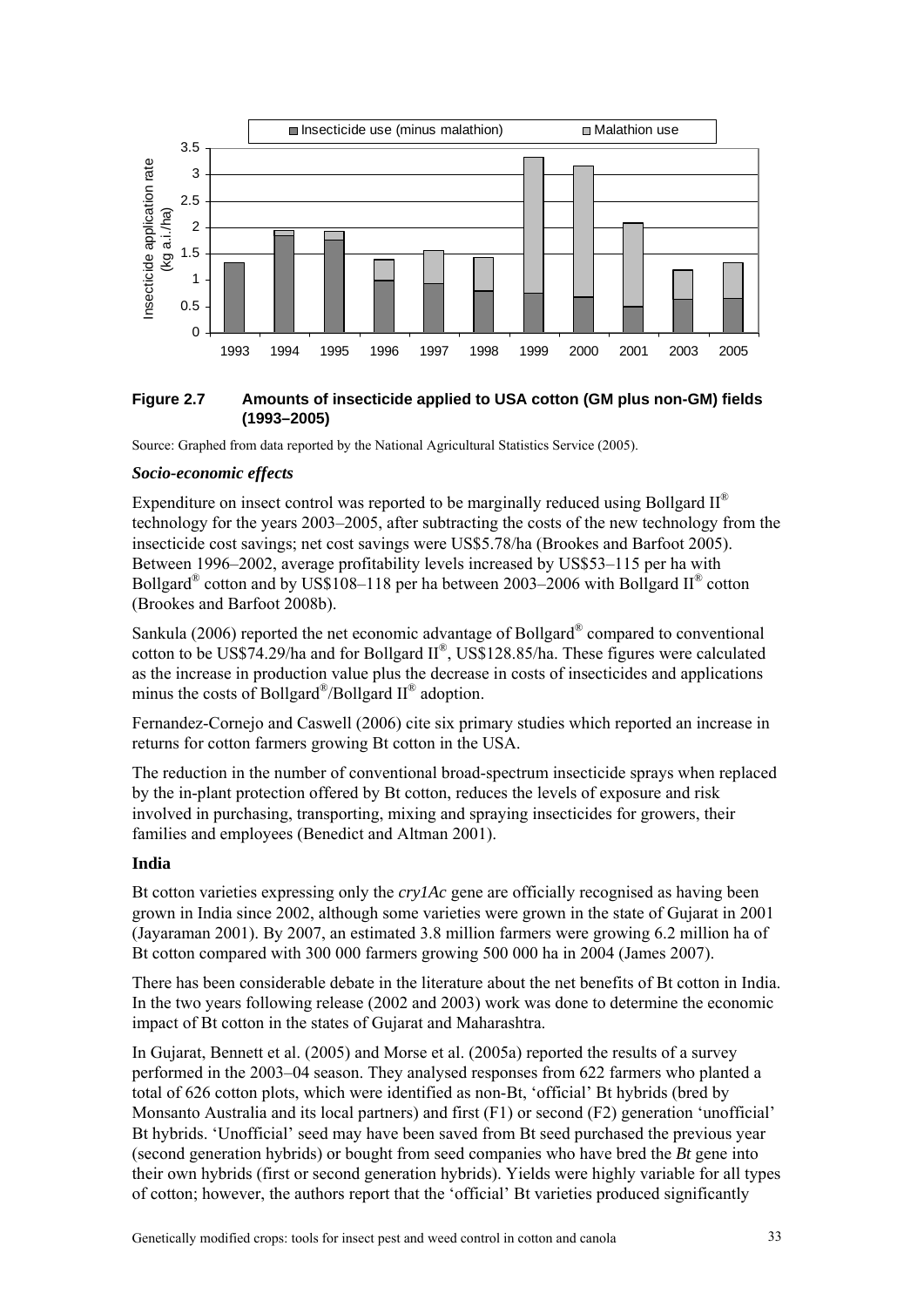higher yields than the non-Bt and 'unofficial' F2 hybrids (Table 2.8). After including the costs of insect control for all varieties, the profit was determined to be highest for the 'official' hybrids and lowest for the non-Bt varieties. However, due to variability in the results, not all differences were statistically significant (see footnote to Table 2.8).

|                          |         | Yield<br>(kg/acre) | <b>Bollworm</b><br>sprays<br>(Rp/acre) | <b>Sucking</b><br>pest<br>sprays<br>(Rp/acre) | <b>Other</b><br>sprays<br>(Rp/acre) | <b>Profit</b><br>(Rp/acre) |
|--------------------------|---------|--------------------|----------------------------------------|-----------------------------------------------|-------------------------------------|----------------------------|
| 'Official'<br>Bt hybrids | MECH12  | 832 <sup>a</sup>   | $971^b$                                | $1528^{b}$                                    | 292 <sup>a</sup>                    | 8 707 <sup>a</sup>         |
|                          | MECH162 | $726^{ab}$         | $477$ <sup>d</sup>                     | $1472^b$                                      | 188 <sup>d</sup>                    | 6.512 <sup>ab</sup>        |
| 'Unofficial'             | F1      | $691^{\rm b}$      | 522 <sup>d</sup>                       | $1724^a$                                      | $3^{\rm b}$                         | $5132^{bc}$                |
| Bt hybrids               | F2      | $601^{bc}$         | $734^{\circ}$                          | $1.178^{\circ}$                               | $123^{\circ}$                       | 4 497 $be$                 |
| Non-Bt<br>hybrids        |         | 606 <sup>c</sup>   | $1955^a$                               | $1.557^{\rm b}$                               | $210^b$                             | $3755^{\circ}$             |

| Table 2.8 | Results of survey of cotton farmers in Gujarat, India—yield, costs of |
|-----------|-----------------------------------------------------------------------|
|           | sprays, and profit $(Rp = Rupees)$                                    |

Notes:

Values are means reported in Table 1 of Bennett et al. (2005). Within a column (only), values with one, or at least one, superscript letter identical to that of any other value in the column, are not significantly different from that other value at P≤ 0.05. Evidence of statistical significance taken from graphs of the same data in Morse et al. (2005a).

Profit represents revenue minus total costs, where revenue equals yield multiplied by price received for the cotton, and total costs include seed costs, manure, inorganic fertiliser, insecticides, labour costs and irrigation.

In the state of Maharashtra, Morse et al. (2005b; 2006) report the results of surveys performed in 2002 and 2003. Sample sizes were 2 709 (in 2002) and 787 (in 2003) farmers, cultivating 7 751 and 1 580 plots respectively. Yields were significantly higher for Bt than non-Bt cotton (39 per cent higher in 2002; 63 per cent higher in 2003) with a significant reduction in expenditure on bollworm control in both years (72 per cent reduction in 2002; 83 per cent in 2003) leading to higher profits for Bt cotton (49 per cent higher in 2002; 74 per cent higher in 2003). Sprays for sucking pests were reduced in the first year but not in the second year (Table 2.9).

| Table 2.9 | Results of survey of cotton farmers in Maharashtra, India-yield, costs of |
|-----------|---------------------------------------------------------------------------|
|           | sprays, and profit $(Rp = Rupees)$                                        |

|      |           | Yield<br>(kg/acre) | <b>Bollworm</b><br>sprays<br>(Rp/acre) | <b>Sucking</b><br>pest sprays<br>(Rp/acre) | <b>Profit</b><br>(Rp/acre) |
|------|-----------|--------------------|----------------------------------------|--------------------------------------------|----------------------------|
| 2002 | <b>Bt</b> | 850                | 280                                    | 568                                        | 15 700                     |
|      | Non-Bt    | 611                | 984                                    | 634                                        | 10 5 24                    |
| 2003 | <b>Bt</b> | 911                | 195                                    | 529                                        | 20 600                     |
|      | Non-Bt    | 559                | 1 166                                  | 520                                        | 11 849                     |

Notes:

Values are means reported in Table 1 of Bennett et al. (2005). For each year, values for Bt and non-Bt cotton in all pairs in a column are significantly different from one another at P≤0.001, with the exception of the 2003 values for the 'Sucking pest sprays' data pair for 2003. Statistical significance as reported in Table 1 of Bennett et al. (2006). There is no comparison between years. Conversions from quintals/acre to kg/acre for yield are based on figures for tonnes/ha reported in Table 1 of Morse et al. (2005b)

Profit represents revenue minus total costs where revenue equals yield multiplied by price received for the cotton and total costs include seed costs and insecticides.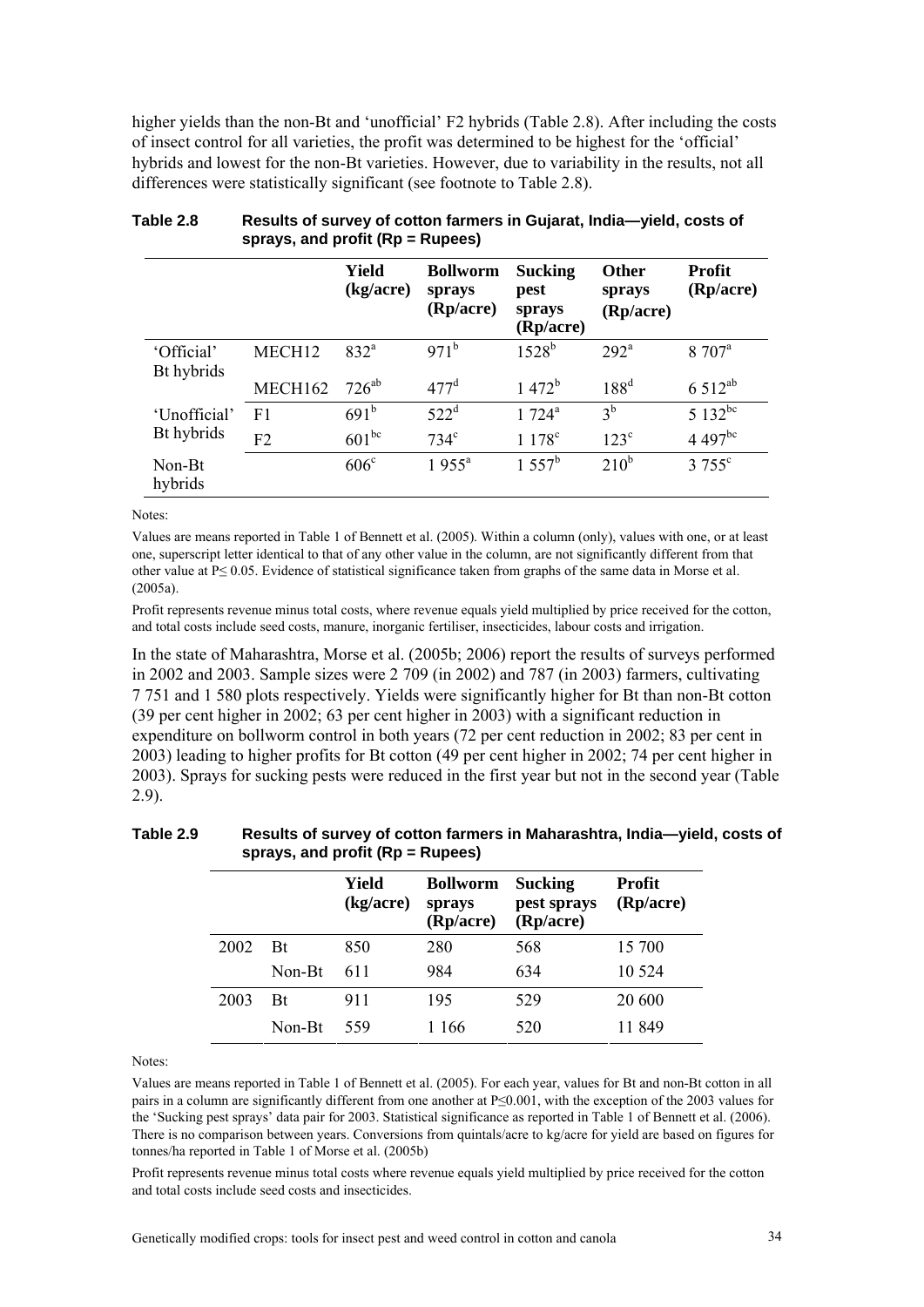During this period of adoption of Bt cotton in India, cotton yields increased from a low of 308 kg lint per ha in 2001–2002 to 520 kg/ha in 2006–2007, with up to 50 per cent of the yield increase attributable to Bt cotton (James 2007).

Increased yields (ranging from 30 to 60 per cent) and increased profits (consistently reported by different studies) are the main benefit from Bt cotton in India (James 2007). James (2007) also summarises a range of societal benefits reported for India, such as increased use of health services because farmers could now afford them using the profits from growing Bt cotton.

#### **China**

Bt cotton has been grown commercially in China since 1997, using varieties expressing the *cry1Ac* gene and later, varieties developed by Chinese researchers expressing the *CpTI* gene. Adoption rates, as estimated by Pray et al. (2002), vary for different provinces: by 2001, there was close to 100 per cent adoption in Hebei (the first province to adopt) and 80 per cent adoption in Shandong. Henan and Anhui had lower rates of adoption at about 30 per cent. Overall, approximately 31 per cent of cotton planted in China was Bt in 2001. An unreferenced estimate from Wang et al. (2006) suggests that this level may have increased to 65 per cent by 2004. By 2007, James (2007) estimates that 3.8 million ha were planted to GM Bt cotton. This is equivalent to approximately 69 per cent of the total area planted to cotton in China (using data on area harvested in 2005–06; USDA-FAS (2006)).

A number of farmer surveys have been performed from 1999 to 2001 to estimate the effects of Bt cotton adoption on small scale farmers in China (summarised in Pray et al. 2002). In provinces where both Bt and non-Bt cotton growers were surveyed, Bt cotton varieties yielded 5–6 per cent higher on average in 2001. James (2007) reports that, based on studies by the Centre for Chinese Agricultural Policy, Bt cotton in China increased yield by 9.6 per cent and reduced insecticide use by 60 per cent in 2007 compared with non-Bt cotton.

One of the main benefits for China is the decrease in the use of pesticides that has resulted from the introduction of Bt cotton. Since the early 1990s, cotton farmers in China have experienced serious problems with bollworm infestations resulting in very high levels of insecticide use (Huang et al. 2003; Wu and Guo 2005). The results of a survey of Chinese cotton farmers in 1999 indicated that pesticide spraying was an average of 6.6 applications in Bt cotton compared with an average of 19.8 applications per season in non-Bt cotton, with an accompanying 81 per cent decrease in the amount of pesticides applied (reduction from 60.7 kg/ha to 11.8 kg/ha), and a cost reduction of 82 per cent (Huang et al. 2002).

Subsequent surveys reported that pesticide applications on Bt cotton in comparison to non-Bt cotton decreased by 58 per cent in 2000 and 62 per cent in 2001. The reductions in insecticide application varied between provinces, with Jiangsu showing only a 14 per cent reduction in 2001, the first year that it was included in the survey. Bt cotton has not been widely adopted in this province as red spider mite is a more serious problem than bollworm (Pray et al. 2002).

Health benefits resulting from decreased spraying of cotton fields have also been reported. For example, Pray et al. (2002) asked farmers to report instances of illness following spraying. Their sample sizes are too small in some cases for statistical significance, however, the general trend suggests that farmers who grow Bt cotton are healthier than those who grown non-Bt cotton (Table 2.10).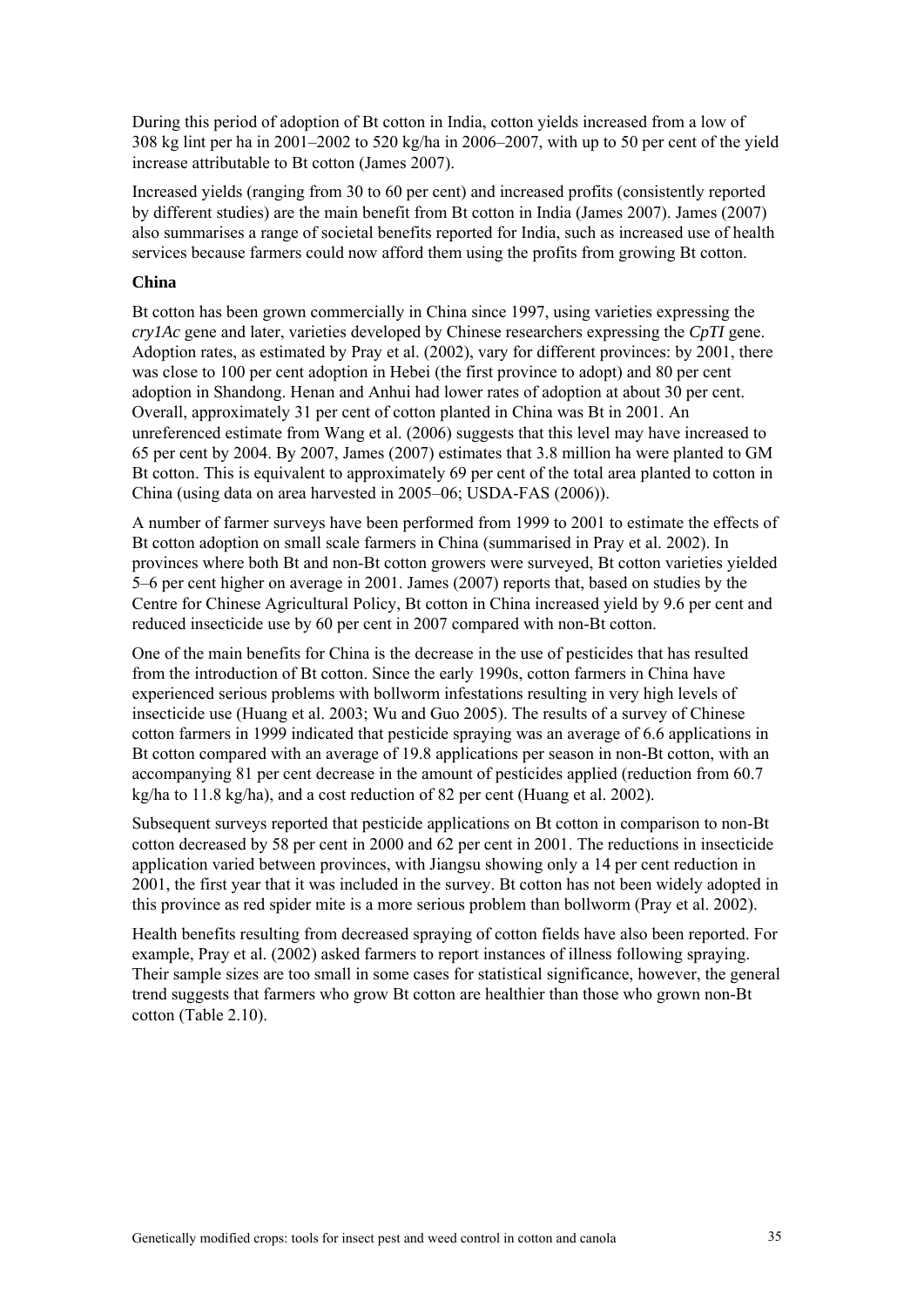| Type of cotton grown                | % farmers reporting illness        |         |         |  |  |
|-------------------------------------|------------------------------------|---------|---------|--|--|
|                                     | (total number of farmers surveyed) |         |         |  |  |
|                                     | 1999                               | 2000    | 2001    |  |  |
| Bt cotton only                      | 5(236)                             | 7 (318) | 8 (221) |  |  |
| Combination of Bt and non-Bt cotton | 11(37)                             | 19(58)  | 10 (96) |  |  |
| Non-Bt cotton only                  | 22(9)                              | 29 (31) | (49)    |  |  |

#### **Table 2.10 Percentage of farmers reporting illness after spraying cotton fields**

Source: Pray et al. (2002).

On average, Bt cotton growers reported profits while non-Bt cotton growers reported losses (Table 2.11) (Pray et al. 2002). These higher net revenues occurred despite Bt cotton seed costing up to four times more than non-GM cotton seed in 2000 and 2001.

#### **Table 2.11 Net revenue (US\$) per hectare for Chinese farmers surveyed between 1999 and 2001**

|                       | 1999 | 2000 | 2001   |
|-----------------------|------|------|--------|
| Bt cotton growers     | 351  | 367  | 277    |
| Non-Bt cotton growers | -6   | -183 | $-225$ |

Source: Pray et al. (2002).

#### **South Africa**

Less extensive information on the effects of GM cotton is available for other countries. In South Africa, Purcell and Perlak (2004) report that, at the farm level in South Africa, improvements in insect control can impact the quality of life of farm families positively by reducing insecticide spraying, increasing incomes and offering savings in time. Time savings may be important for women in particular, as they often are heads of many of the households.

#### **Global greenhouse gas savings resulting from GM insect-resistant cotton**

A further environmental benefit from reduced insecticide use on GM IR cotton crops is the reduction in fuel use and consequent lowered greenhouse gas emissions. Brookes and Barfoot (2008a) estimate that the carbon dioxide savings from reduced fuel use between 1996–2006 in areas sown to GM IR cotton globally, were 98 million kg of carbon dioxide, equivalent to removing over 43 500 average family cars from the road for a year.

Assumptions were that an 'average family car' produces 150 grams of carbon dioxide per km. A car does an average of 15 000 km/year and therefore produces 2 250 kg of carbon dioxide per year (Brookes and Barfoot 2008a).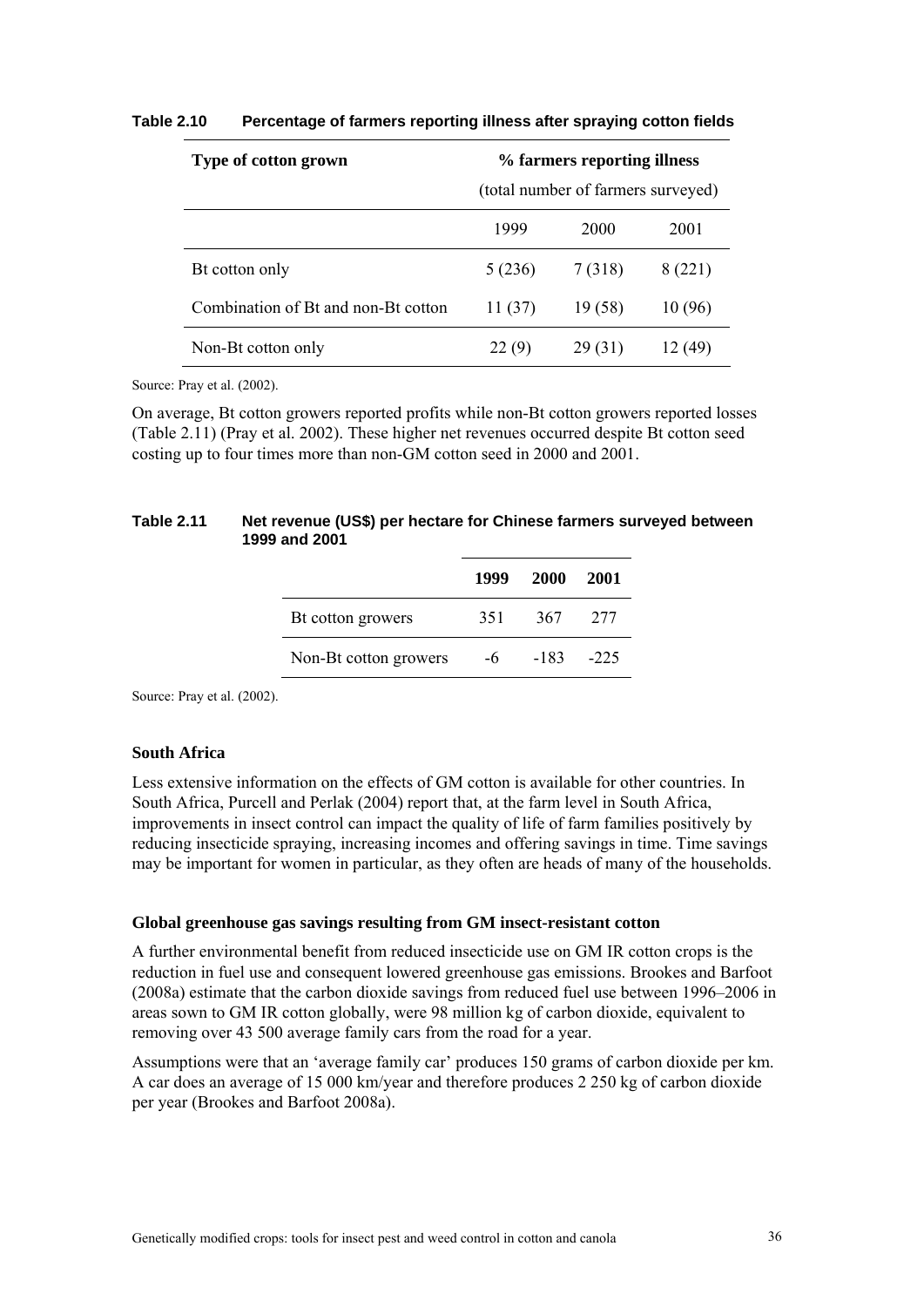## <span id="page-54-0"></span>**2.2.2 Herbicide-tolerant cotton**

#### **Changes in herbicide use in USA**

There have been few studies published on the effects of herbicide-tolerant cotton other than in the USA and Australia. Results for Australia were presented in Section 2.1.3. There are two major sources of raw data on herbicide use on US cotton fields: the USDA national pesticide usage data (NASS 2000; 2001; 2002; 2003; 2004; 2005; 2006) and private farm level pesticide usage survey data from DMR Kynetec/Doane Agricultural Services Company<sup>[11](#page-54-0)</sup> (Brookes and Barfoot 2008b). The NASS and DMR Kynetec/Doane data both show that, since the introduction of GM glyphosate-tolerant cotton in 1996, both the average herbicide application rate and the average field EIQ per ha for cotton fields in general in the USA have remained more or less steady (Table 40 in Brookes and Barfoot 2008b). For example, average herbicide application rates for all cotton fields was 2.25 kg a.i./ha in 1998 and 2.53 kg a.i./ha in 2006, with the field EIQ value per ha being 53.6 in 1998 and 47.5 in 2006 (using DMR Kynetec/Doane data).

In addition to glyphosate-tolerant cotton, two other GM HT cotton types have been planted in the USA. Bromoxynil-tolerant cotton (Group C herbicide<sup>[12](#page-54-0)</sup>) was planted between 1995 and 2005 but was never widely used and glufosinate ammonium-tolerant cotton (Group N herbicide), which became available in 2004, is also not extensively planted. Herbicide application rates data on these other GM HT cottons are included in the averages data presented for GM HT cotton below, but these two types have made little impact on the overall change in use of herbicides on cotton over the years; overall herbicide use change patterns are mainly attributable to the introduction of GM glyphosate-tolerant cotton.

The DMR Kynetec/Doane dataset allows for a comparison of herbicide application rates between GM HT cotton (all GM types) and conventional cotton from 1997 to 2005. Average herbicide application rates (kg a.i./ha) are higher for GM HT cotton fields than for conventional cotton fields (Figure 2.8). The average herbicide application rate on GM HT cotton fields (for glyphosate-tolerant, bromoxynil-tolerant and glufosinate ammonium-tolerant cotton types) has been more or less steady at 2.5 kg a.i./ha between 2000 and 2003, increasing to 2.71 kg a.i./ha in 2004 and 2.79 kg a.i./ha in 2005 (Figure 2.8; Brookes and Barfoot 2008b). At the same time, application rates on non-GM conventional cotton has steadily decreased from 2.11 kg a.i./ha in 2000 to 1.6 kg a.i./ha in 2006 (Brookes and Barfoot 2008b).

1

<sup>11</sup> http://www.dmrkynetic.com

 $12$  Appendix A lists the modes of action of the different herbicide groups, A to N, and gives selected examples of herbicides in each group.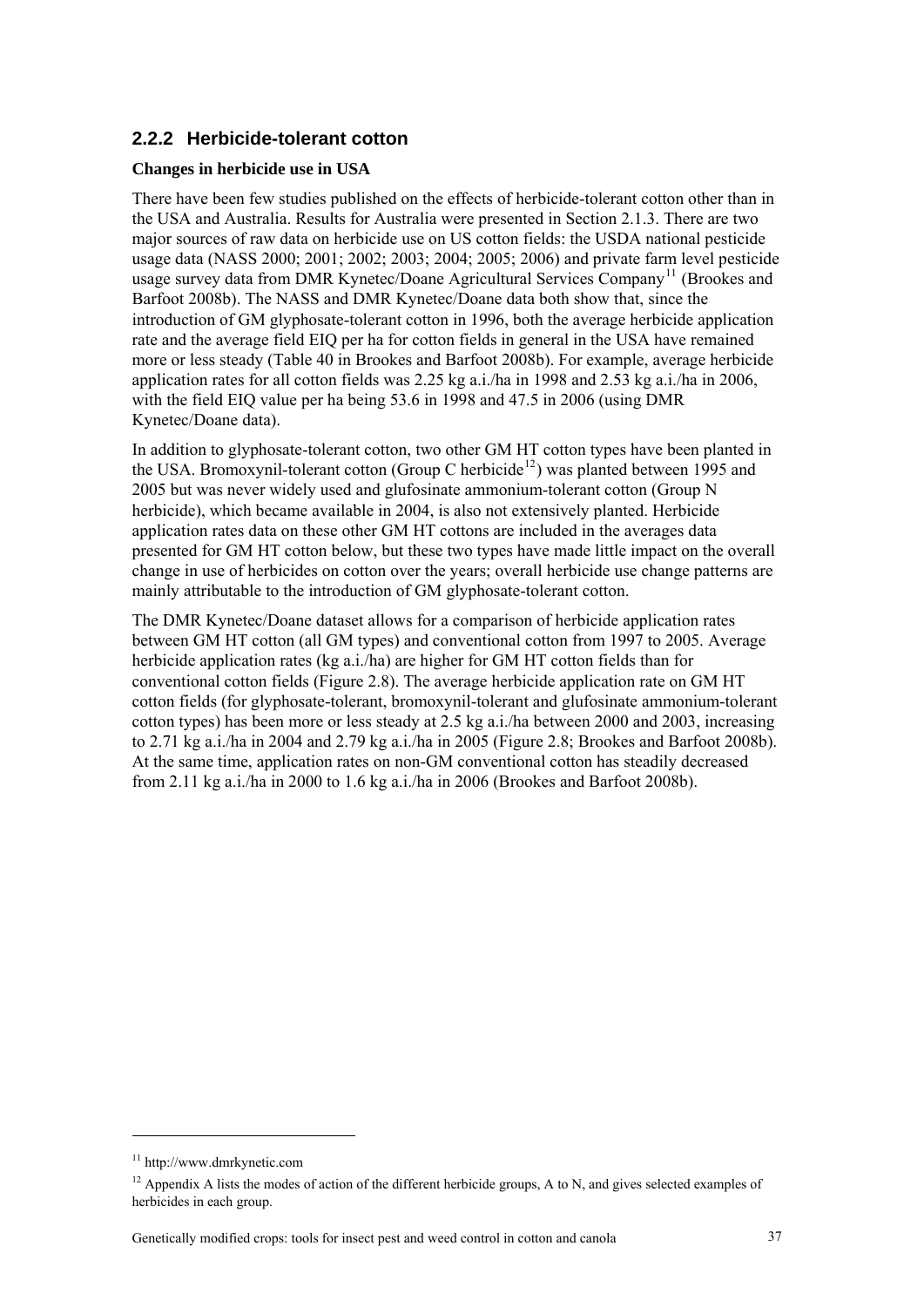

#### **Figure 2.8 Average herbicide applications rates for GM HT and conventional cotton fields in the United States (1997–2005)**

Source: Graphed from DMR Kynetec/Doane Agricultural Services Company data as presented in Brookes and Barfoot (2008b).

Brookes and Barfoot (2008b) explain that the first growers of GM HT cotton were probably those with the most significant weed problems and, as GM HT cotton was increasingly adopted, the remaining areas sown to conventional cotton were increasingly those which had the least need for weed control using herbicides and/or were in areas with a history of low level herbicide use. Average herbicide application rates to conventional cotton areas are expected, therefore, to be lower than would have been necessary to achieve a similar level of weed control in areas now sown to GM HT control had these areas been sown to conventional cotton.

In other words, for many areas, comparison of herbicide programs for conventional cotton that have been replaced by the new programs now used on GM HT cotton provides a more realistic basis for assessing the impacts of GM HT crops on herbicide use patterns. Such comparisons have been made in a series of National Center for Food and Agricultural Policy (NCFAP) reports, in which actual herbicide usages on areas planted to various cotton types have been compared with typical weed control programs needed for conventional cotton in these areas, as advised by university weed specialists (Sankula and Blumenthal 2004; Sankula et al. 2005; Sankula 2006). The areas analysed were from many different states in the USA, across the cotton belt.

Applying this approach to data for the 2004 and 2005 seasons, average total herbicide application rates were estimated by Sankula et al. (2005) and Sankula (2006) to be:

- 5.5 kg a.i./ha (2004) and 5.6 kg a.i./ha (2005) for conventional cotton
- 4.2 kg a.i./ha (data for 2004 only) for bromoxynil-tolerant cotton
- 3.7 kg a.i./ha (2004 and 2005) for Roundup Ready<sup>®</sup> (glyphosate-tolerant) cotton
- 3.3 kg a.i./ha (2004) and 3.4 kg a.i./ha (2005) for Liberty Link<sup>®</sup> (glufosinate ammonium-tolerant) cotton.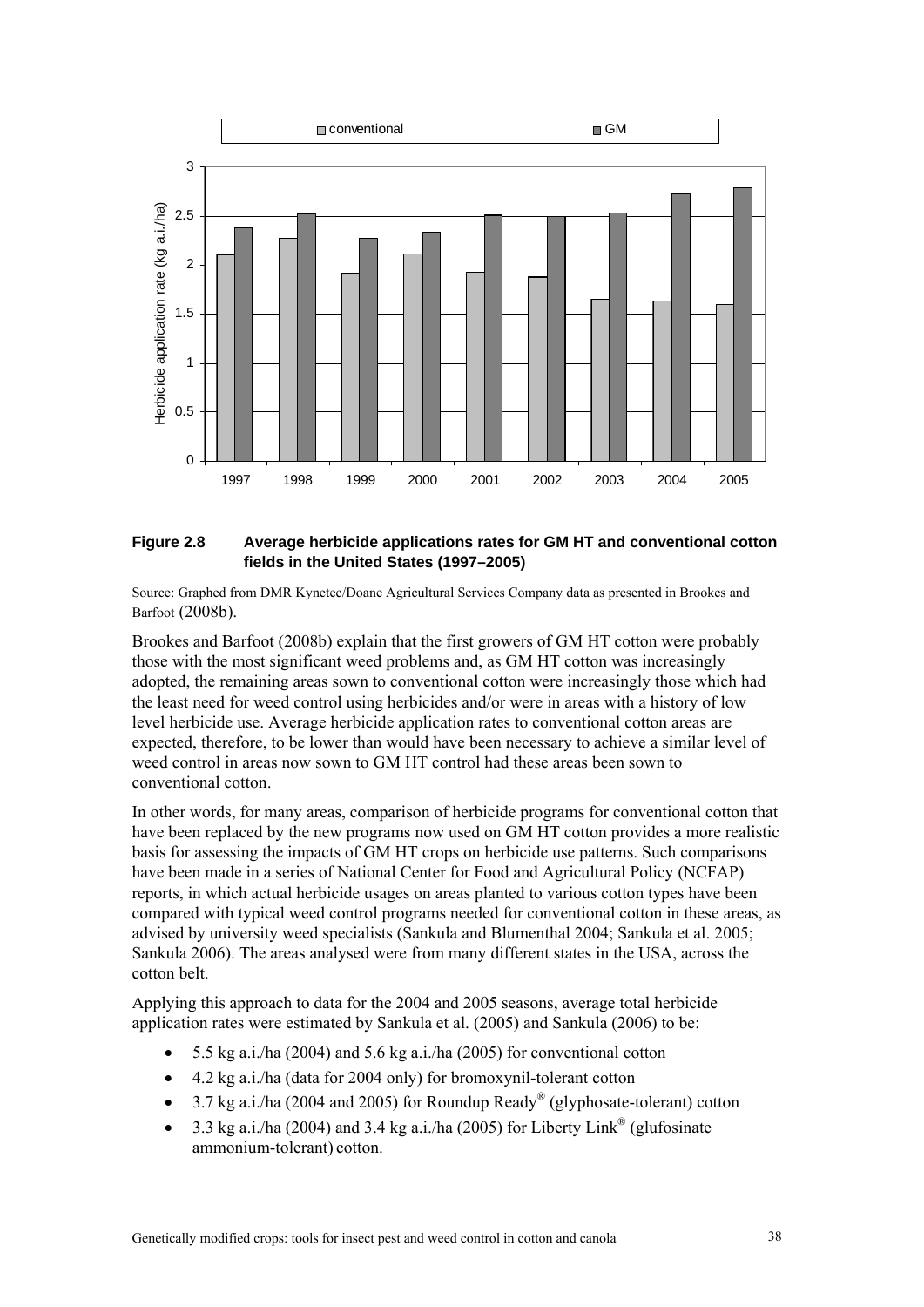Based on these figures, Sankula et al. (2005) and Sankula (2006) estimate that in 2004 and 2005, for the whole USA cotton crop:

- Roundup Ready® cotton effectively reduced herbicide usage by approximately 6.3 million kg a.i. (2004) and 7.8 million kg a.i. (2005)
- Liberty Link<sup>®</sup> cotton effectively reduced herbicide usage by approximately 74 000 kg a.i. (2004) and 215 000 kg a.i. (2005)
- Bromoxynil-tolerant cotton effectively reduced herbicide usage by approximately 19 000 kg a.i. (data for 2004 only).

These NCFAP estimates are based on estimated herbicide application rates in the scenario where conventional cotton had been planted instead of the GM HT cotton variety, and a typical herbicide program had been applied to conventional cotton, as advised by university weed specialists (i.e. the conventional cotton average application rate used in the estimates was 5.5 kg a.i./ha for both 2004 and 2005). As expected, the latter is higher than the application rates measured in fields continued to be sown to conventional cotton.

The average application rates for GM HT cottons estimated by the NCFAP are also higher than those reported in Brookes and Barfoot (2008b) for GM HT cotton. This appears to be due to the different estimates of GM HT cotton adoption. The Agricultural Marketing Service data used by Sankula et al. (2005) for GM HT cotton variety adoption in 2004 (77.3 per cent for glyphosate-tolerant cotton; 1.1 per cent for glufosinate-ammonium cotton; and 0.2 per cent for bromoxynil-tolerant cotton—totalling 78.5 per cent GM HT adoptions) are higher than those reported by the NASS (60 per cent total GM HT crop adoption in 2004).

Brookes and Barfoot (2008b) have also estimated herbicide savings resulting from GM HT cotton adoption, but used in their calculations lower herbicide application rates for both conventional and GM HT cotton fields than did Sankula (2006). They did this to take into account actual recorded lower use rates data from DMR Kynetec/Doane, adjusting the NCFAP rates for 2005 and 2006 downwards. On this basis, they suggest the comparison rates of herbicide usage are, for example in 2006: an average herbicide application rate of 3.88 kg a.i./ha for conventional cotton and of 2.69 kg a.i./ha for GM HT cotton.

Using these figures, Brookes and Barfoot (2008b) estimate a national level saving of total herbicide use of 4.78 million kg a.i. in 2006 and a cumulative national level of herbicide use savings of 31.3 million kg a.i. between 1997 and 2006. These are lower values than the Sankula et al. (2005) and Sankula (2006) estimates, but still substantial.

It is not possible to verify these various estimated reductions/savings in herbicide use. As noted above, actual average total herbicide application rates for all cotton fields in the USA have been more or less steady and total herbicide use in cotton fields has increased (although total use varies from year to year depending on how much cotton is grown) since 1996, when GM HT cotton was introduced (Figure 2.9).

For all cotton fields of all types, both GM HT and conventional, the NASS dataset shows, as expected, that there has been a steady increase in the average amount of glyphosate applied per ha (kg a.i./ha) in USA cotton fields (Figure 2.9), as the percentage of area planted to Roundup Ready® cotton increased. By 2003, glyphosate accounted for at least 50 per cent of total average herbicide use in cotton fields (NASS 2000; 2001; 2002; 2003; 2004; 2005). This general shift to no-till management relies more on herbicide use to control weeds than on mechanical cultivation. Sankula (2006) reports that adoption of no-till agriculture in cotton has been extensive, with a 371 per cent increase in no-till area in 2004, the latest year for which the estimates are available, compared with 1996.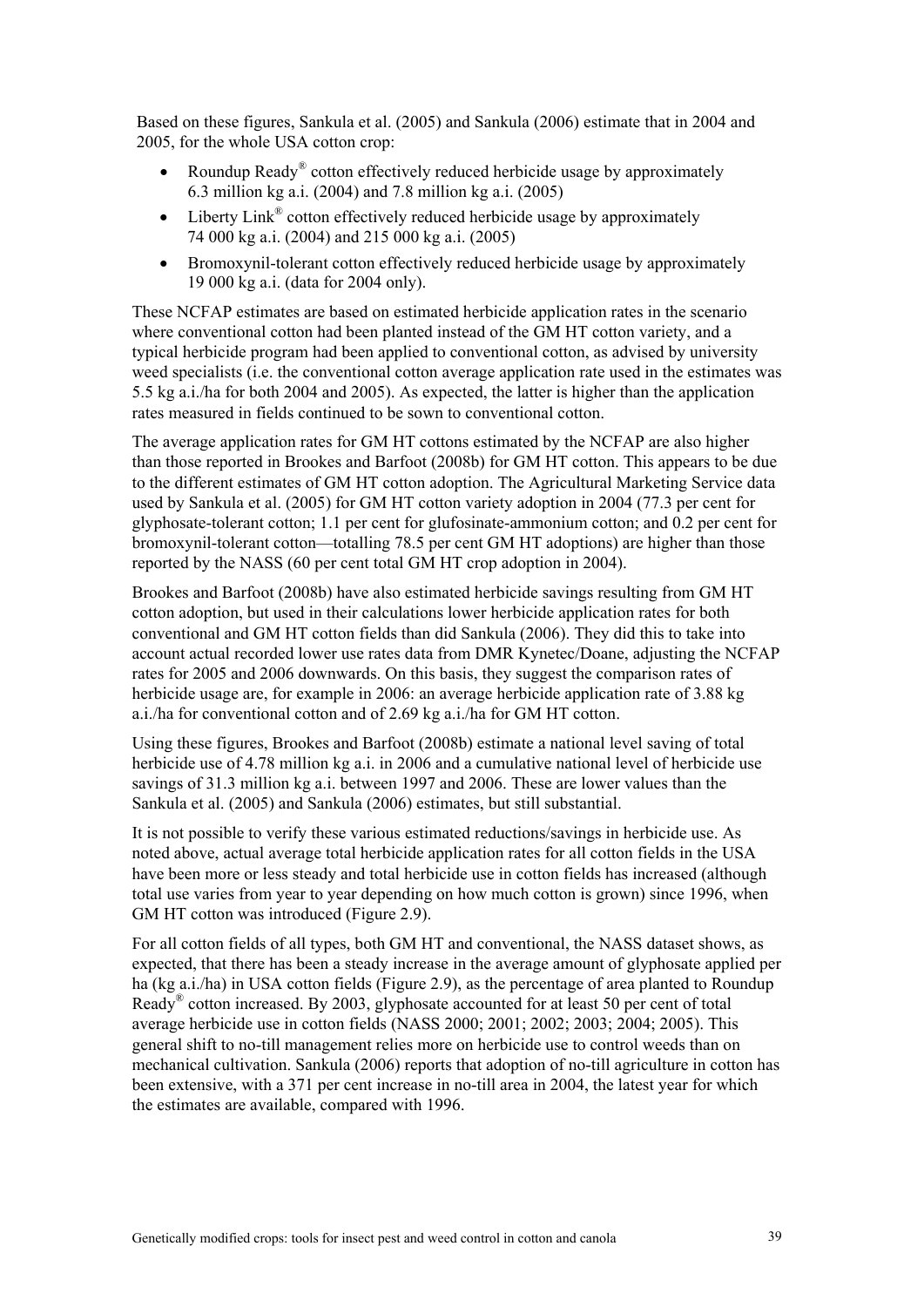



Source: Graphed from data reported by the National Agricultural Statistics Service (2005).

Note: no data were reported for 2004. (-glyphosate) means all other herbicide use minus glyphosate.

Importantly, however, while the glyphosate usage rate has increased, the usage rate of other, residual herbicides has shown a corresponding decline between 1996 and 2005, with average herbicide application rates for all cotton types, as already mentioned, showing no overall increasing or decreasing trend (Figure 2.9) (Table 40 in Brookes and Barfoot 2008b).

As noted in Section 2.1.3 for Australian cotton, estimates and comparisons of environmental impacts of herbicide regimes need to take into account the different impacts of the various herbicides used in any herbicide program, not just the amounts of herbicide used. GM HT crops have enabled use of more environmentally benign herbicides, so that even though the average herbicide application rates on GM HT cotton in the USA has been consistently higher than on conventional (non-GM, non-HT) cotton, actual impacts may not have increased. The comparative ecotoxic effects and other potential effects of the herbicides being compared, and even indirect factors, should ideally also be taken into account.

Estimates of 'environmental impact values' per ha (not simple 'weight of active ingredient' measures), based on Environmental Impact Quotients and application rates (kg a.i./per ha) (see Section 1.6), indicate that total herbicide environmental impacts have declined in the USA since glyphosate-tolerant cotton was introduced, as in Australia (see Section 2.1.3).

Using the DMR Kynetec/Doane dataset of actual recorded herbicide usage, Brookes and Barfoot (2008b) estimate that the annual average EI values per ha for GM HT cotton were similar to those for conventional cotton up to 2002, but were higher for the years 2003–2005. It was suggested that this was attributed to remaining conventional cotton fields progressively being those in areas with the least weed infestation levels (hence GM HT cotton was not deployed in those areas). However, adjusting herbicide usage rates towards those estimated by NCFAP (above) for conventional cotton, estimates of environmental impact in 2006 were 70.43 per ha for conventional cotton and 48.6 per ha for GM HT cotton (Brookes and Barfoot 2008b). These findings are based on estimates of what herbicide use on conventional cotton would have been in cotton growing areas had GM HT cotton not been introduced.

If the environmental effects of adopting GM HT cotton were to be more fully analysed, the environmental benefits of no-till (including reduced cultivations, tractor use and fuel use, and reduced soil erosion) would also need to be taken into account.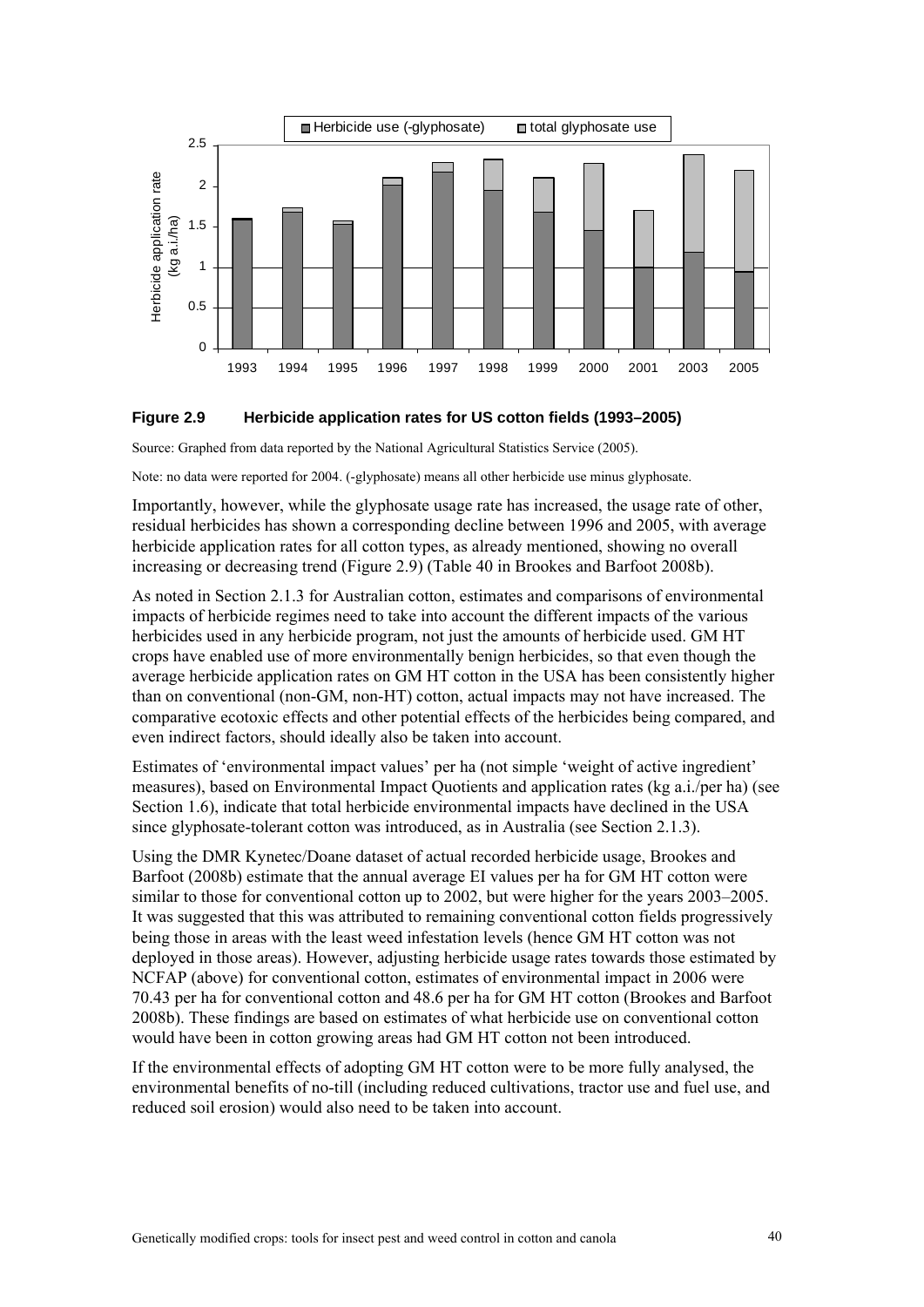### **Economic effects**

Sankula (2006) estimates the economic impact of GM HT cotton on weed management cost changes in the USA to be a saving of US\$39 million in 2005. This figure includes the costs of herbicides, application, adoption, tillage and hand weeding.

## **Section 2.3 Conclusions and future developments**

It is clear from the above summaries that the effects of adopting GM cotton are often country-, region-, season- and probably cultivar- or variety-specific, suggesting that effects seen overseas may not be the same as for the Australian situation. This observation is important for the next chapter, which attempts to predict the impacts of GM HT canola in Australia, based in part on effects reported in Canada.

For cotton in Australia, the agronomic and environmental benefits are clear (Section 2.1). There have been reductions in insecticide and residual herbicide use leading to reduced incidents of river contamination by these chemicals. The majority of Australian cotton growers report economic benefits from growing GM cotton. Together with the introduction of the BMP program, GM cotton has contributed to the increased sustainability of cotton farming. The challenge will be to continue to develop varieties and farming methods that can maintain the usefulness of these technologies into the future.

Two new GM HT cotton varieties were introduced in the 2006–07 cotton growing season: Roundup Ready Flex<sup>®</sup> and Liberty Link<sup>®</sup>. The adoption of these varieties by growers is likely to result in a further reduction in the use of residual herbicides, inter-row cultivation and hand hoeing (Charles and Taylor 2006; Werth et al. 2006b). Although Charles and Taylor (2006) believe that a Roundup Ready Flex<sup>®</sup>-based system could help to optimise crop yields and be more environmentally friendly than a non-HT system, they also warn of the risk that weed species that are naturally tolerant to glyphosate could become more abundant and that glyphosate resistance may develop in other weed species. However, crop rotations and re-introduction of alternative weed control methods could be used to control glyphosateresistant weeds if they emerged and a return to conventional weed management could be used if glyphosate-resistant weeds became a serious problem. Charles and Taylor (2006) reported that glyphosate damage to nearby crops has sometimes been a problem with Roundup Ready® cotton as the spraying window is very narrow, with some spraying done in less than ideal conditions. They predicted that the wider spraying window available with Roundup Ready Flex® cotton should lessen this problem by giving farmers more opportunities to spray their crops under calm conditions.

Charles and Taylor (2006) forecast that Liberty Link<sup>®</sup> cotton will have many of the same advantages and disadvantages of Roundup Ready Flex® cotton. However because glufosinate ammonium does not give good control of grassy weeds, a grass-specific herbicide is likely to be required in addition to glufosinate ammonium (Charles and Taylor 2006).

There are a number of alternative GM IR cotton varieties being developed in Australia. New varieties with novel modes of insecticidal action will be of benefit to the cotton industry as they will allow rotation of modes of action, which should decrease the pressure on insects to develop resistance.

Hexima Ltd (a Melbourne based biotechnology company) is developing GM cotton with novel insecticidal action based on plant genes encoding protease inhibitors (*NaPI* from tobacco and *PotI* from potato). Approved field trials have been conducted since 2004 under a licence from the Regulator (OGTR 2003e).

Dow AgroSciences Australia Pty Ltd has developed GM cotton expressing both the *cry1Ac* gene and another Bt toxin gene,  $cryIFa$ . These varieties have been called Widestrike<sup>TM</sup> and were trialled between 2004 and 2006 under two separate licences from the Gene Technology Regulator (OGTR 2003d).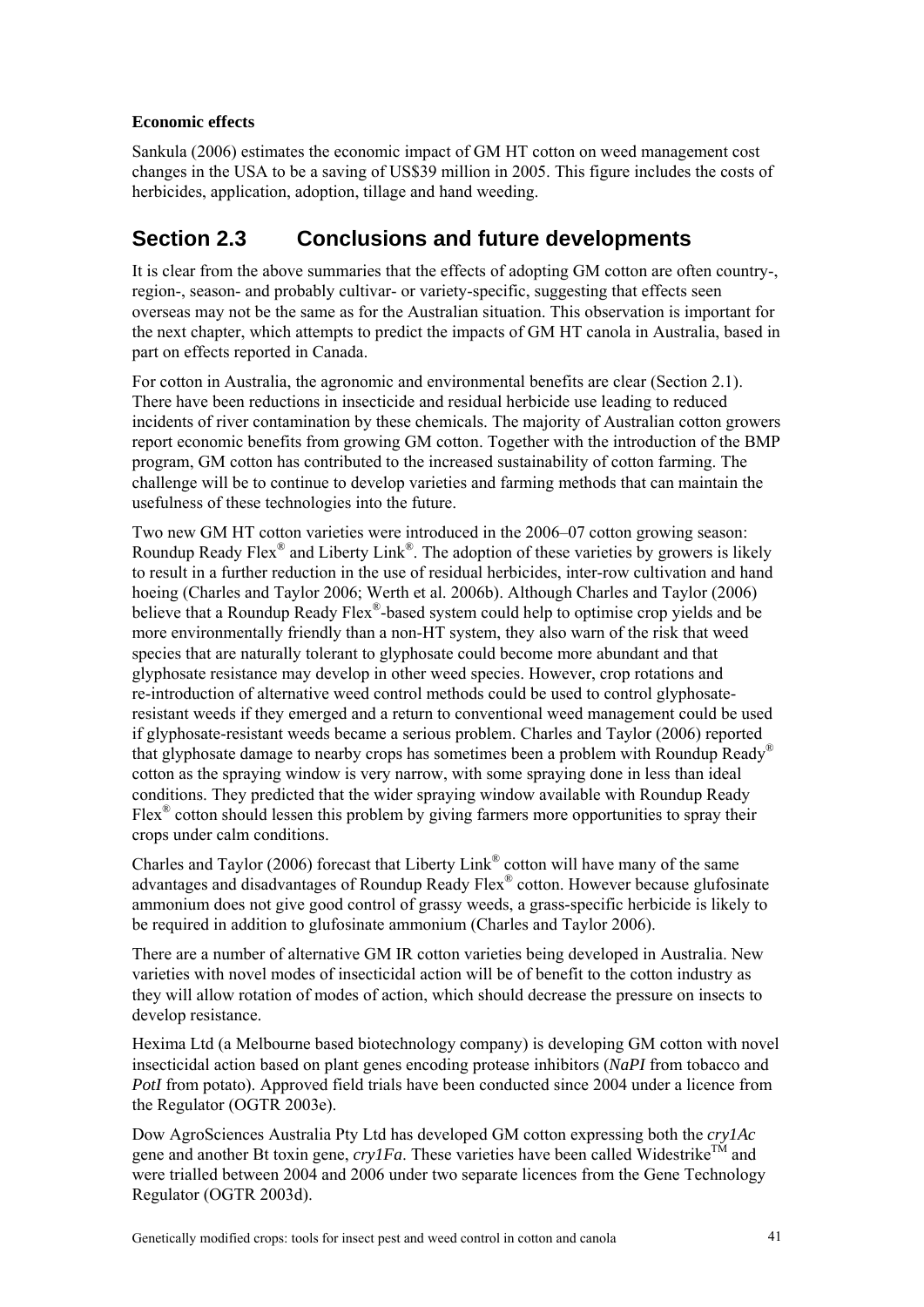Deltapine Australia Pty Ltd has been developing GM cotton varieties that express the *vip3A* gene. This gene encodes another toxin gene from *B. thuringiensis* with a new mode of action. Following approval by the Gene Technology Regulator, a small scale field trial occurred in 2005–06 (OGTR 2005b). Earlier trials were also approved and conducted; these are detailed in the Risk Assessment and Risk Management Plan for the 2005–06 trial. More recently, the Regulator has also approved field trials of stacked varieties, expressing both the *vip3A* and modified *cry1Ab* genes (OGTR 2006e), and also the *cp4 epsps* gene (glyphosate tolerance) (OGTR 2007).

Novel first and second generation GM traits, such as water use-efficient cotton and cotton with healthier oil profiles, continue to be developed for Australian cotton. It is likely that these new traits will also be transferred to an IR and/or HT background, to facilitate insect pest and weed management in the new varieties.

Through the use of IR cotton, the cotton industry may be able to extend its growing regions to areas of north Queensland, the Northern Territory, and north Western Australia. Monsanto Australia and Bayer CropScience have been granted licences from the Gene Technology Regulator (DIR 066/2006, and DIR 062/2006) to proceed with the commercial release of GM IR and/or HT cotton varieties north of latitude 22° South (OGTR 2006f). Agronomic, plant breeding and seed production trials of GM cotton suitable for cultivation in northern Australia would need to be undertaken before release took place. Before commercial GM cotton production could begin in northern Australia, there are also a range of industry, infrastructure and community issues which would first need to be considered (OGTR 2006f), including an assessment of the commercial viability of IR and HT cotton cultivation in new areas such as the Burdekin region (north Queensland), the Ord River Irrigation Area and the Katherine region of the Northern Territory.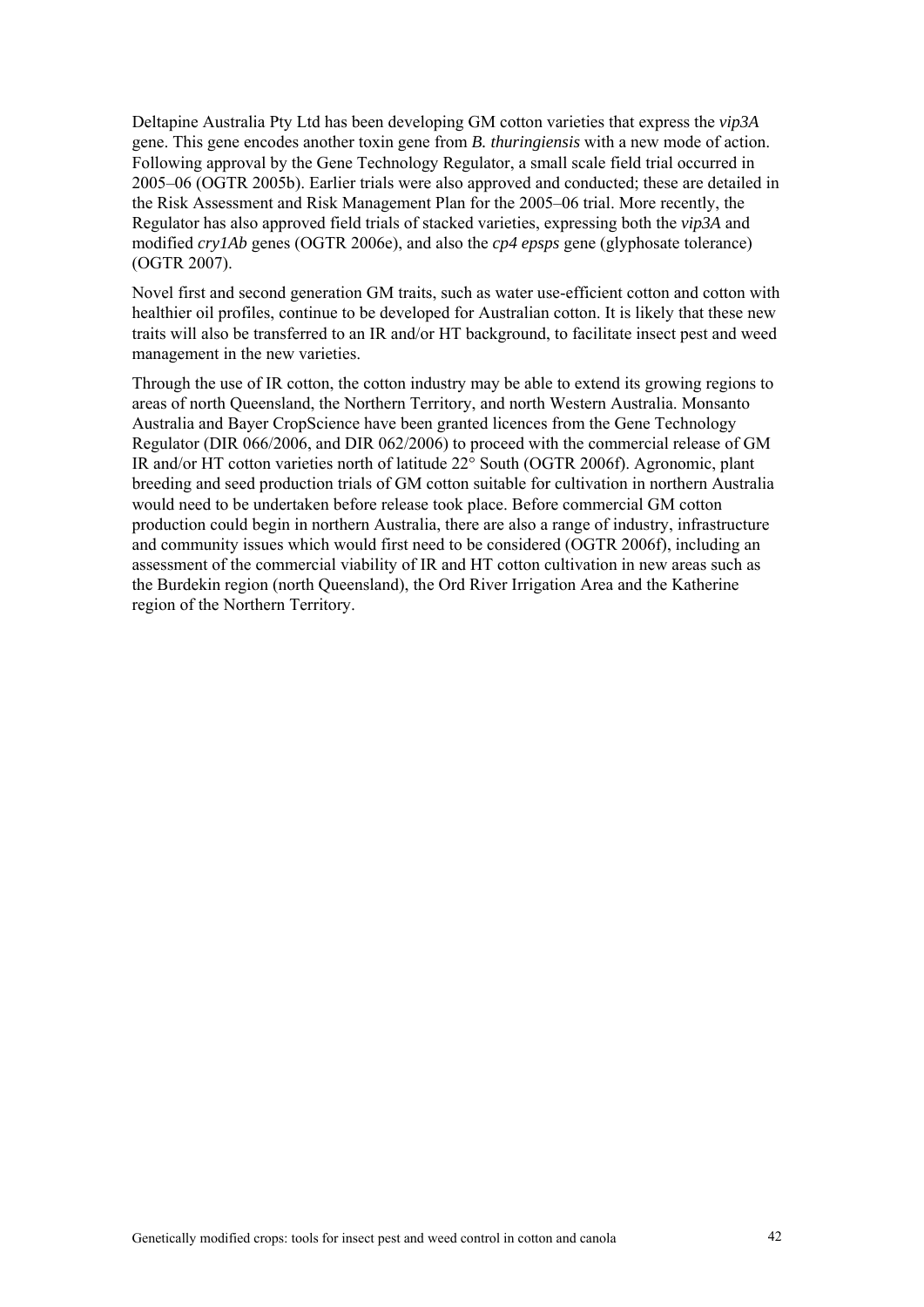# **Chapter 3 Canola**

## **Section 3.1 Introduction**

Rapeseed (*Brassica napus* and *B. rapa*) was first grown commercially in Australia in 1969 by wheat farmers looking for alternative crops following the introduction of wheat delivery quotas (Reeves and Lumb 1974; Colton and Potter 1999). Initial varieties were imported from Canada and were not suitable for Australian conditions. The blackleg fungus disease quickly became a problem for growers, resulting in low yields, but Australian varieties with resistance to blackleg were subsequently developed in the 1970s.

The name 'canola' was introduced in Canada in 1979 for varieties with less erucic acid and glucosinolates than in rapeseed. These compounds reduce the nutritional value of the oil and meal (Colton and Potter 1999). Current canola standards require less than 2 per cent erucic acid and less than 30 micromoles of glucosinolates per gram of seed solids (CCC 2005a). The term 'canola' is used in Australia and Canada, but other countries continue to call the crop 'oilseed rape' or 'rapeseed'. The term canola will be used throughout this report but is intended to include rapeseed when referring to overseas data.

The first canola-quality varieties combined with blackleg resistance and high yield were released in Australia in 1987 (Colton and Potter 1999).

Canola is mainly grown in NSW, Victoria, South Australia and Western Australia, with small areas occasionally planted in Queensland and Tasmania. Canola is a valuable break crop for cereal rotations, reducing the incidence of cereal diseases in subsequent crops while providing a good economic return. Australian canola production quantities and sown areas for the major canola-growing states during the period 1998–2006, are shown in Figures 3.1 and 3.2 respectively. Seasonal variability of rainfall and temperature accounts for a lot of the variability in production that is seen in Figure 3.1 below, both between years and between states. For example, the drought in Eastern states is clearly reflected in the lower production quantities in 2006 in those states, compared with Western Australia.



**Figure 3.1 State production of canola (1998–2006)** 

\* ABARE estimate (Duck et al. 2006)

Source: Australian Bureau of Statistics (1999; 2000; 2001; 2002; 2003; 2004; 2005; 2006)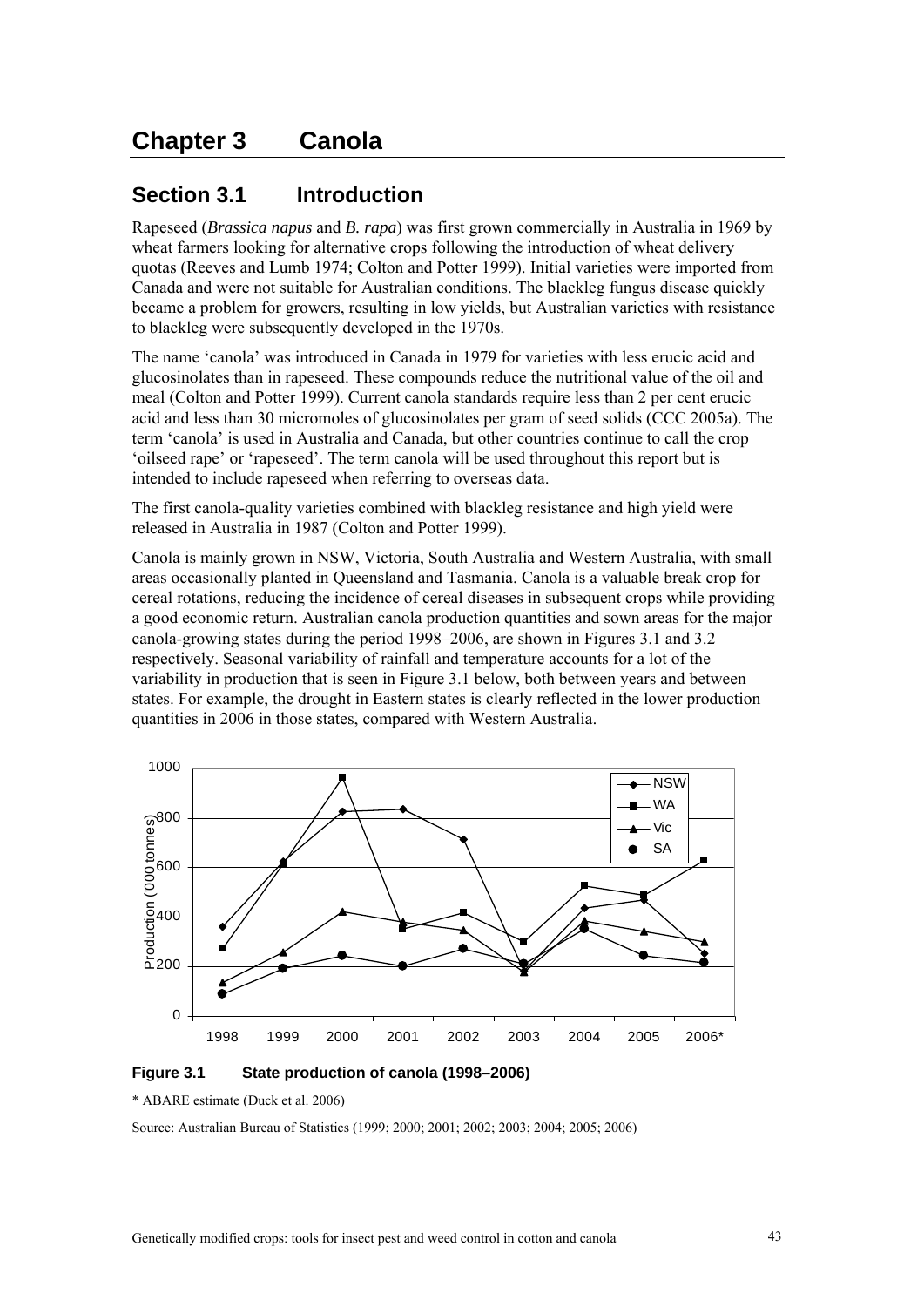

#### **Figure 3.2 State canola area (1998–2006)**

\* ABARE estimate (Duck et al. 2006)

Source: Australian Bureau of Statistics (1999; 2000; 2001; 2002; 2003; 2004; 2005; 2006)

The major world producers of canola are Canada, the European Union-27, the People's Republic of China and India. Australian production averaged approximately 3 per cent of world production over the period 2003–04 to 2005–06, but despite being a small producer, Australia supplies approximately 15 per cent of the world trade in canola. Canada is the major exporter (USDA-FAS 2006).

## **3.1.1 Weeds in canola crops**

Weeds can have a number of negative effects on canola crops, as follows:

- Canola is a winter crop in Australia, with planting occurring from late April through to June. This can result in slow initial growth. Competition from weeds can lead to significant yield losses (Sutherland 1999; Blackshaw et al. 2002)
- Grass weeds can increase the incidence of root diseases such as 'take-all' fungus (*Gaeumannomyces graminis* var. *tritici*) in subsequent cereal crops (Sutherland 1999)
- Weed seeds from the *Brassicaceae* plant family (such as wild radish seeds) can contaminate canola harvests and increase the levels of erucic acid and glucosinolates in the grain, reducing grain quality (Sutherland 1999; Blackshaw et al. 2002).

Weed control costs for canola grown in Australia are high. A survey of weed costs in Australian winter crops during 1998–99, estimated that weed control costs (including herbicides and tillage) were A\$147.2 million for canola crops, while weed losses (including residual weeds and discounting due to grain contamination) were A\$58.6 million (Jones et al. 2005). Total weed costs were second only to those for wheat. Calculating the cost per ha, using figures for area of the different crops in 1998–99 from the Australian Bureau of Agricultural and Resource Economics (ABARE) (2003), indicates that weed control costs in canola were the most expensive at A\$118/ha, compared with A\$60/ha for wheat. Weed losses were A\$47/ha for canola and A\$22/ha for wheat.

Conventionally bred herbicide-tolerant canola varieties tolerant of triazine, a Group C herbicide, were introduced in 1993. These triazine-tolerant (TT) canola varieties have allowed production to expand into areas in which weed competition had previously restricted canola cropping (Colton and Potter 1999), resulting in an increase in the canola production area, particularly in Western Australia. Increases continued as early maturing canola varieties for low rainfall regions were introduced in 1997–98 (Figure 3.3).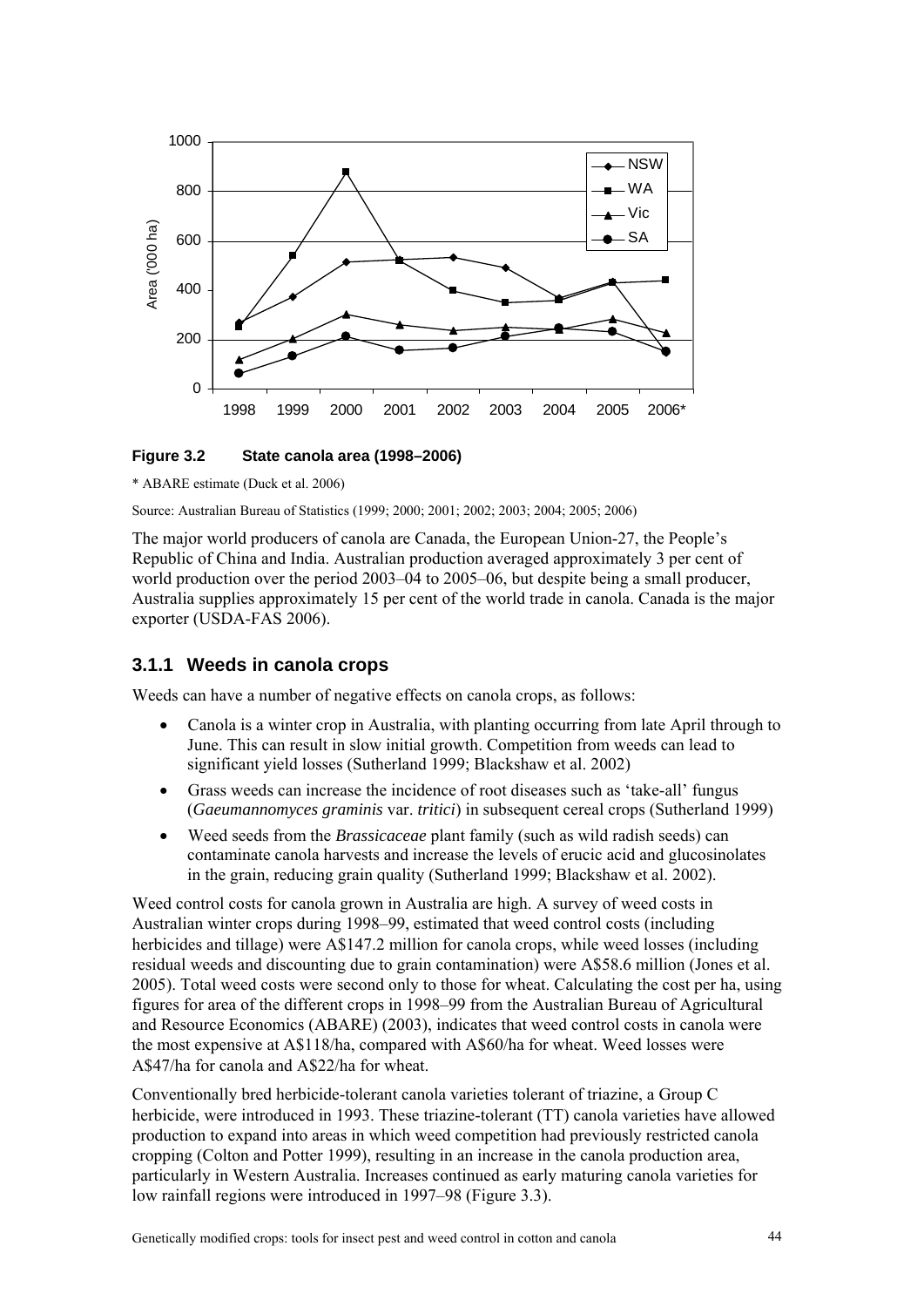

#### **Figure 3.3 Production area of Australian canola (1969–2006)**

Source: Graphed from data reported by USDA-FAS (2006), Colton and Potter (1999) and Australian Bureau of Statistics (2000; 2001).

A second non-GM HT canola variety was introduced into Australia in 2000. Imidazolinonetolerant (IT) canola is tolerant of imidazolinone herbicides (Group B herbicides) but has not been as widely adopted as TT canola. This is mainly due the high level of resistance to Group B herbicides in weeds, particularly in Western Australia where TT canola is planted on an estimated 90 per cent of canola fields (Walsh et al. 2001; Norton 2003).

Two types of GM HT canola have been trialled in Australia. One type tolerates applications of glyphosate (Group M herbicide) and the other tolerates applications of glufosinate ammonium (Group N herbicide). Applications for the commercial releases of these varieties in Australia were approved by the Gene Technology Regulator, following assessments of the risks to human health and safety and the environment, in 2003 (OGTR 2003b; a).

Following these decisions there were concerns about potential risks to markets. Economic impacts are not assessed by the Regulator, as they are outside the scope of the *Gene Technology Act 2000* (Cwlth). A number of jurisdictions imposed moratoria preventing the commercial production of GM canola until at least 2008 (see Table 1.1). Moratoria were imposed under state laws, based on a 'Policy Principle' allowed under the *Gene Technology Act 2000* (Cwlth). The principle in question allows the designation, under state law, of areas for the purpose of preserving the identity of either GM crops, non-GM crops or both, for marketing purposes.

Section 3.2 summarises available data on the agronomic performance of non-GM HT canola in Australia as a basis for estimating the potential impacts of GM HT canola.

## **Section 3.2 Agronomic effects of non-GM HT canola**

Prior to the introduction of TT varieties, the main weeds affecting canola production were wild radish, Indian hedge mustard, shepherd's purse, wild turnip, turnip weed, charlock, musk weed, Patterson's curse and *Vulpia* (Sutherland 1999). TT canola was rapidly adopted by farmers after its introduction in 1993 due to the relatively low-cost broadleaf weed control that can be achieved with triazine herbicides. This resulted in a rapid increase in area planted to canola with expansion across southern Australian and particularly in Western Australia (Norton et al. 1999; Sutherland 1999). An advantage of TT canola is that closely related weed species can be controlled in the crop, reducing contamination of the harvest. As previously mentioned, weeds closely related to canola (such as wild radish) can lower the quality of harvested grain by increasing levels of glucosinolates and erucic acid in the seeds.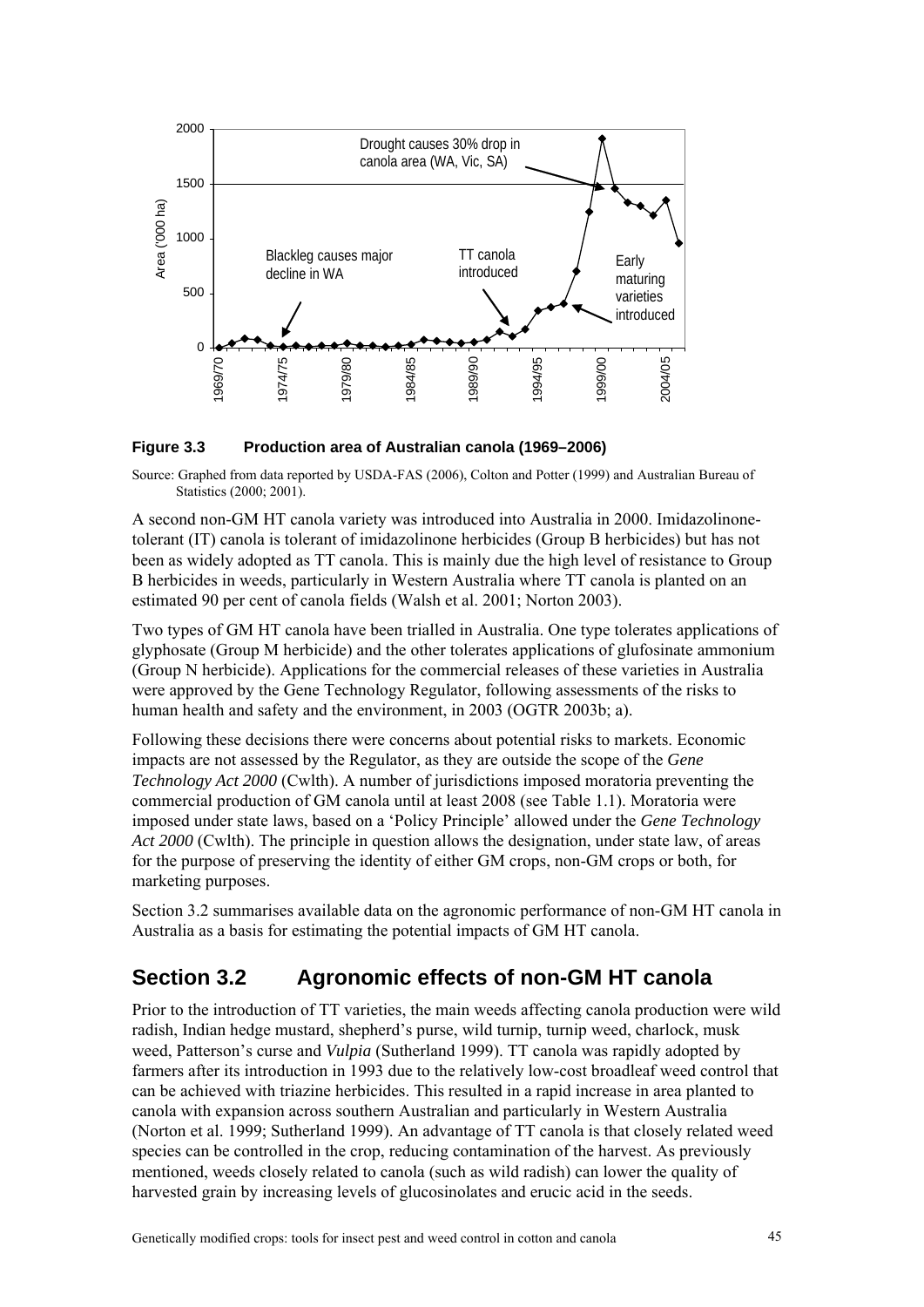Canola is usually sown in late autumn to early winter, with cool soils resulting in slow early growth, making the seedlings very susceptible to competition from weeds (Sutherland 1999). The ability to treat post-emergent weeds in HT canola crops with non-selective, in-crop herbicides allows crops to be sown dry to take earliest advantage of the first rainfall of the season. In conventional canola systems, sowing may need to be delayed until after the first rainfall to allow weeds to germinate and be sprayed to reduce competition with the young canola seedlings as they emerge later.

The introduction of HT canola has also assisted farmers to shift to no-till or conservation tillage systems (Norton 2003) with the associated environmental benefits described in Chapter 1. However, there has also been a concomitant increase in herbicide use as a result. For instance, the introduction of TT canola increased both the total volume of triazines used and their frequency of use (Hashem et al. 2001). Using the state canola areas data in Figure 3.2, the percentages of state canola crop areas sown to TT canola, and a maximum application rate of 2 kg/ha, it can be estimated that total triazines applied on TT canola in 2006 could have been up to 1 450 tonnes across Australia. Increased frequency in the use of herbicides can increase the risk of herbicide-resistant weed populations developing. Triazine resistant wild radish was first reported in Western Australia in 2001 (Hashem et al. 2001).

The introduction of TT canola in 1993 coincided with rapid increases in canola production area in that year. Yield varies significantly from year to year because of factors such as rainfall, but Figure 3.4 shows that there has been no trend of yield increase since TT canola introduction.



**Figure 3.4 Canola yield in Australia (1969–2006)** 

Source: USDA-FAS (2006). Data points indicate yields for individual years while the line represents the preceding 5-years average.

In situations where weeds are absent or well controlled by herbicides other than triazine herbicides, TT canola varieties yield up to 20 per cent lower than conventional varieties and have a lower oil content. This is because the mutation that provides tolerance to triazine herbicides affects photosynthesis as well (Robertson et al. 2002). However, if TT canola is grown in situations where weeds cannot be adequately controlled without in-crop applications of triazine herbicides, TT canola is likely to provide a higher yield than conventional canola (Radcliffe 2002; McCaffery et al. 2006). This benefit partly explains the rapid expansion of canola growing areas following the introduction of TT varieties (Colton and Potter 1999; Sutherland 1999; Robertson et al. 2002). TT canola is most widely grown in Western Australia where it comprises approximately 80–90 per cent of the canola crop there. South Australia and Victoria plant respectively, about 65–75 per cent and 60–70 per cent of their canola crop to TT canola, while NSW plants 50–60 per cent (Canola Association of Australia, *pers. comm.*).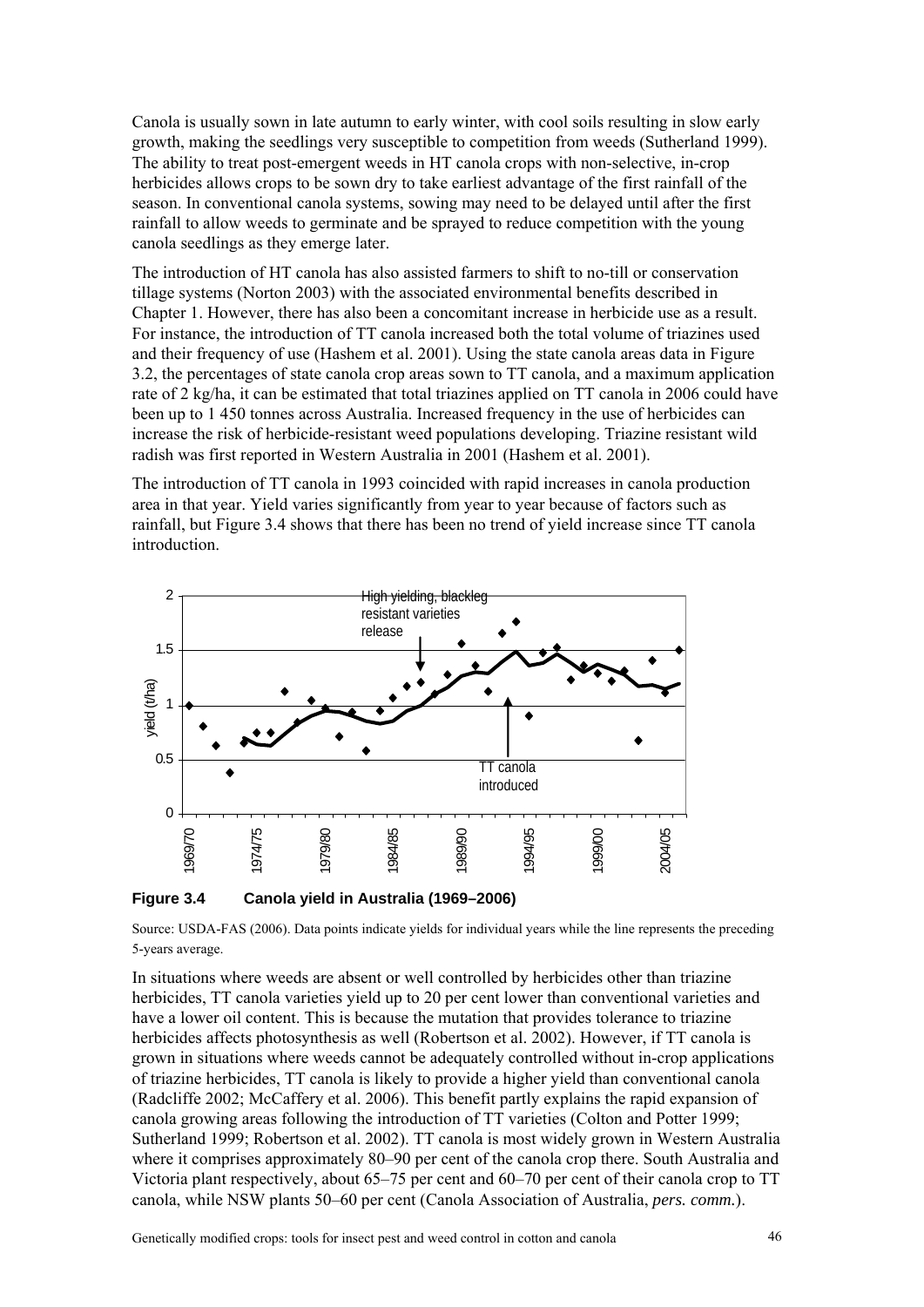## **Section 3.3 GM HT canola in Canada**

Three GM HT canola varieties were introduced into Canada over a period of six years from 1995. GM glufosinate ammonium-tolerant varieties (Group N herbicide) were introduced first, in 1995, followed by GM glyphosate-tolerant (Group M herbicide) and also conventional IT varieties (Group B herbicide) in 1996, then GM bromoxynil-tolerant varieties (Group C herbicide) in 2000 (Devine and Buth 2001).

Triazine-tolerant (TT) canola varieties had been made available to Canadian farmers in 1981, but a yield penalty combined with triazine's lack of broad spectrum weed control meant that TT varieties were cost-effective only in areas where competition was high from cruciferous weeds such as wild radish. Cultivation of TT varieties in Canada had decreased to less than 1 per cent of the total canola area by 1996 and has since been discontinued (Beckie et al. 2006), in sharp contrast to the current dominance of TT canola in the Australian crop.

Herbicide-tolerant canola is by far the most extensively grown GM crop in Canada; 5.1 million ha in 2007, which is 87 per cent of the total land area sown to canola (James 2007). Adoption rates of GM HT canola in Canada have steadily increased over the years since first introduced.

## **3.3.1 Agronomic performance**

Canadian canola yields and production area have tended to increase since records began (Figures 3.5 and 3.6), and there has been less year-to year variation in yield compared with Australia (see Figure 3.4).



#### **igure 3.5 Canola yield in Canada (1964–2006)**  Figure 3.5

Source: Graphed from data reported by USDA-FAS (2006). Data points indicate yields for individual years while the line represents the preceding 5-years average.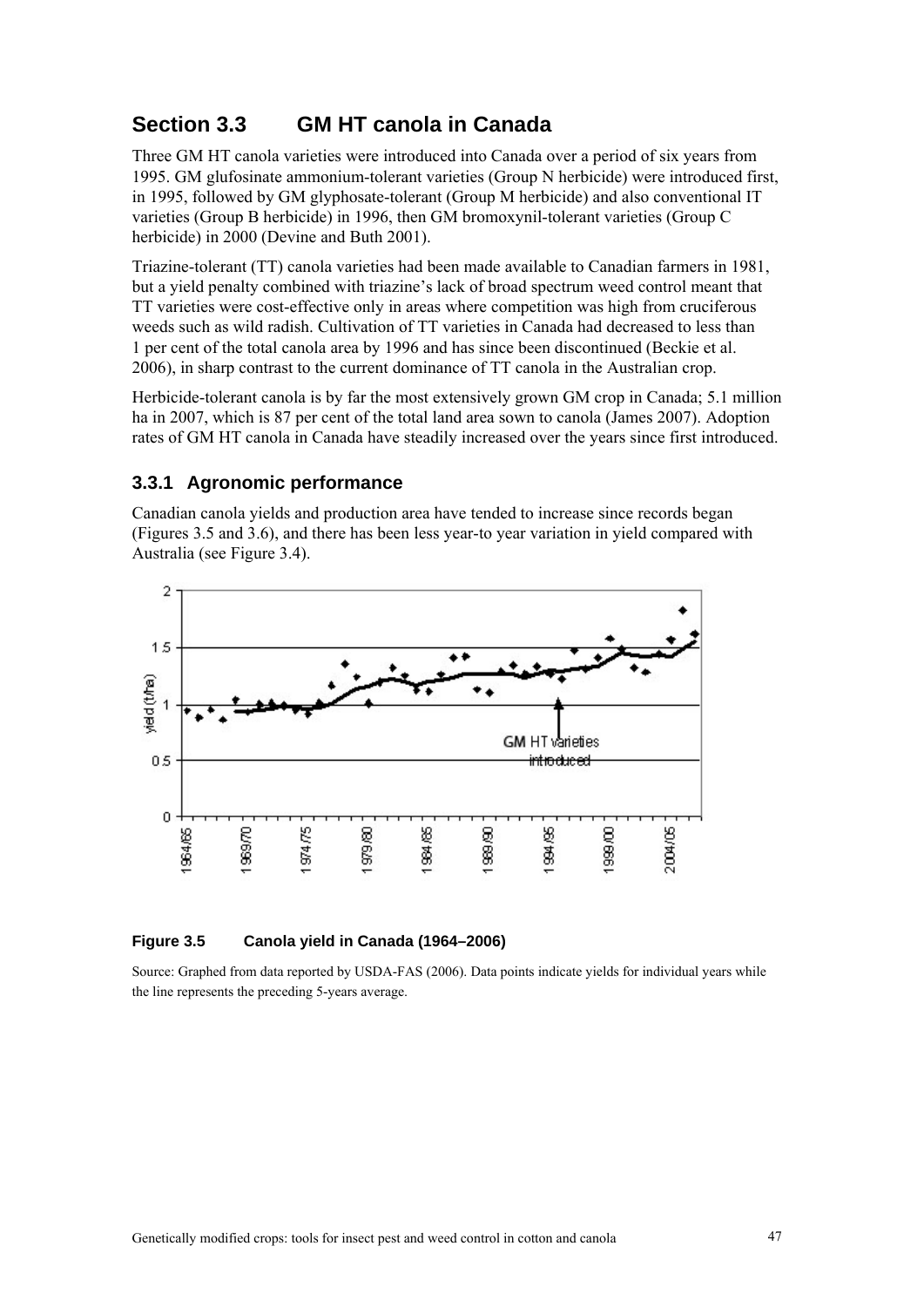

Source: Graphed from data reported by USDA-FAS (2006).

In 2001, a survey of Canadian farmers was conducted to determine their attitudes to GM Consulting Inc and Koch Paul Associates 2001). The survey collected data from 650 Canadian canola and the agronomic performance of the varieties they grew (Serecon Management farmers who grew at least 80 acres of non-GM, non-HT conventional canola or GM canola in the year 2000. Farmers were not questioned about non-GM HT varieties. Where farmers grew both GM and conventional varieties, they were asked to respond for the variety with the greatest area in the survey year. The numbers of farmers reporting for conventional and GM fields were evenly spread and the proportions within each of these groups growing different types (e.g. glyphosate-tolerant/glufosinate ammonium-tolerant or *B. napus*/*B. rapa*) were controlled to reflect actual proportions in the wider population.

Although the results from the survey are not conclusive and may not always be statistically significant, they show that:

- 81 per cent of surveyed GM farmers reported more effective weed control through their use of GM varieties
- 59 per cent of surveyed GM farmers reported that weed control was easier
- 61 per cent of surveyed GM farmers reported that volunteer management following a GM crop was about the same as for volunteers from conventional crops
- 45 per cent of surveyed GM farmers said that GM varieties allowed them to plant earlier
- 20 per cent of surveyed GM farmers said that they had increased their acreage as a result of being able to grow GM canola. On average the increased area was 45 per cent
- 26 per cent of surveyed GM farmers had increased their use of conservation tillage as a result of growing GM varieties
- 48 per cent of those responding as conventional farmers also grew GM varieties, while 36 per cent of conventional respondents had never planted GM and 14 per cent had tried GM varieties but had not continued growing them.

Survey results reported 10 per cent higher average yields for GM HT varieties (1.65 tonnes/ha) than for conventional varieties (1.47 tonnes/ha); although the maximum reported yield was highest for a conventional variety (4.04 tonnes/ha), with the highest GM canola yield 24 per cent lower at 3.08 tonnes/ha. Many factors contribute to yield, but farmers concluded that the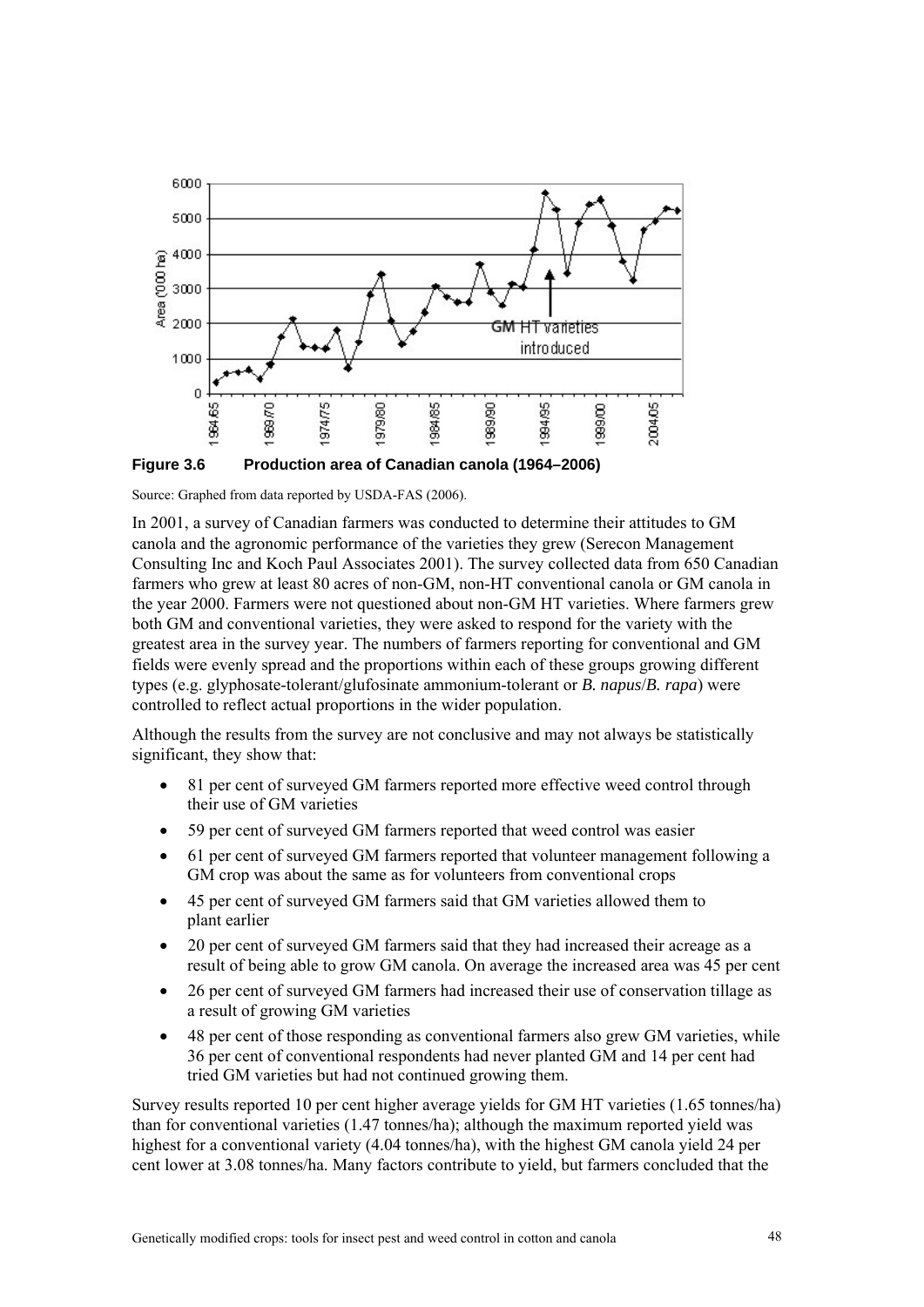yield advantage for GM canola was due to varieties, with some impact also from slightly increased use of fertiliser.

Generally higher average yields for GM varieties were also reported in the Prairie Canola Variety Trials (PCVT) in 2004, 2005 and 2006 (Figure 3.7). These trials are conducted on sites kept weed-free through conventional herbicide application, meaning that HT varieties are not sprayed with their 'companion' herbicide. The trials compare the yields of a number of HT varieties to that of a conventional variety that was grown at each test site. Yields varied both between and within varieties. It is noteworthy that the seven highest-yielding varieties were all hybrids, indicating the value of hybrid vigour for yield (Figure 3.7). The hybrid nature of many of the GM varieties contributes significantly to their higher yields. Some non-GM HT varieties (IT varieties) are hybrid varieties, and yields are higher than their non-hybrid IT counterparts.



#### **Figure 3.7 Yield comparisons in the Prairie Canola Variety Trials (2004, 2005 and 2006)**

Notes: only varieties for which data exist for at least two of the three years are included. H, indicates that the variety is a hybrid; Con, conventional; IT, imidazolinone-tolerant; GA, glufosinate ammonium-tolerant; G, glyphosate-tolerant.

Source: Graphed from data reported by Canola Council of Canada (2008).

From the 2007 growing season onwards, the conventional canola comparison variety previously used for the PCVT was replaced by the average for two herbicide-tolerant hybrid varieties (one tolerant to glufosinate ammonium, the other tolerant to glyphosate). The reason for the change is that the new comparison varieties are more representative of the varieties being grown by Canadian farmers. Hence, from 2007, variety comparisons will be made to the average yield of the two new comparison lines. Since the new comparison lines are both higher yielding hybrid varieties, the comparative yield for the different canola varieties shown in Figure 3.8 below appears proportionately less, but this does not mean these varieties are lower-yielding than the year before.

The 2007 yield comparisons once again show that GM varieties are higher-yielding than conventional canola. However, so too are conventional non-GM IT varieties, provided they are hybrid. The latter can have yields equal to or higher than some GM varieties, with the exception of the glufosinate ammonium-tolerant hybrid varieties.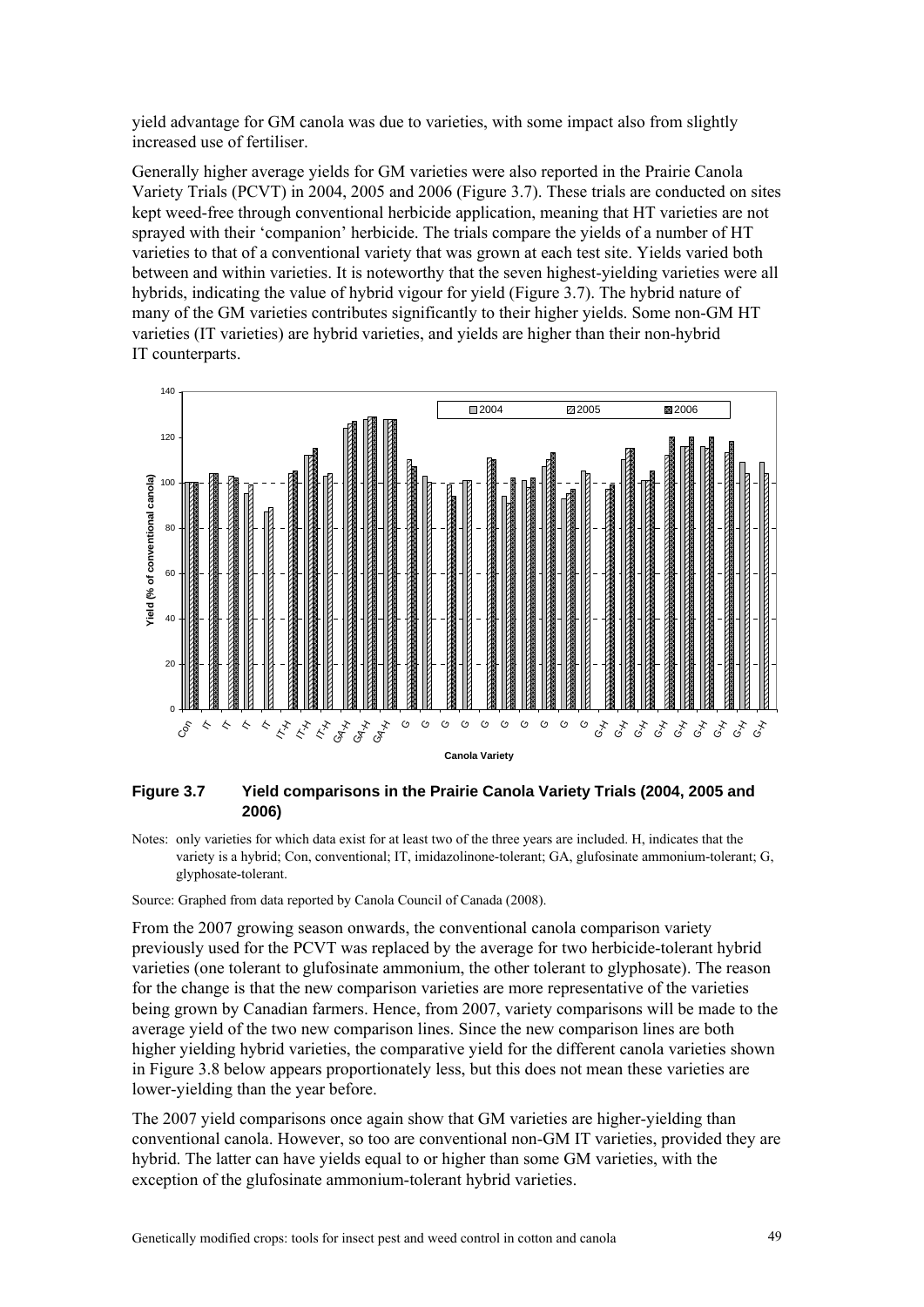There have also been agronomic challenges in growing GM HT in Canada. These include: the effects of potential transgene transfer from GM canola to either non-GM canola or weedy relatives of canola; the control of GM canola volunteers on-farm; and, the potential for selection in weeds for resistance to the herbicide to which the crop was made tolerant. The Canadian experience is briefly referred to below, in a consideration of these issues for Australia (Section 3.4.1).



### **Figure 3.8 Yield comparisons in the Prairie Canola Variety Trials (2007)**

Notes: H indicates that the variety is a hybrid; Con, conventional; IT, imidazolinone-tolerant; GA, glufosinate ammonium-tolerant; G, glyphosate-tolerant.

Source: Graphed from data reported by Canola Council of Canada (2008).

## **3.3.2 Environmental performance**

The studies described below suggest that there are environmental benefits from GM and non-GM HT canola crops in Canada resulting from decreased herbicide applications and altered herbicide usage.

Between 1995 and 2000, the herbicide application rate (kg a.i./ha) on Canadian canola fields decreased by nearly 43 per cent as the proportion of HT canola, both GM and non-GM, rose from zero to 80 per cent (Brimner et al. 2005, based on the results of a Canadian farmers' herbicide use study). The types of herbicides applied also changed during this period, with about 60 per cent of the total area of canola grown, treated with either trifluralin or ethalfluralin (Group D herbicides) in 1995. However, by 2000 this had decreased to less than 12 per cent of the total canola area treated.

Glyphosate (Group M herbicide) was applied to approximately 5 per cent of fields in 1995 and 70 per cent in 2000. Glufosinate ammonium (Group N herbicide), imazethapyr (Group B herbicide) and imazamox (Group B herbicide) have also become more commonly used in canola (Brimner et al. 2005, based on the results of a Canadian farmers' herbicide use study). The study did not distinguish between GM and non-GM HT canola varieties.

Also investigated was the effect that these changes have had on the environmental impact of herbicides use, estimated as EI values per ha used in canola types for the years between 1995 and 2000. As explained in Section 1.6, the higher the EI value per ha, the greater the environmental impact. Although the average EI Quotient for the herbicides used on HT canola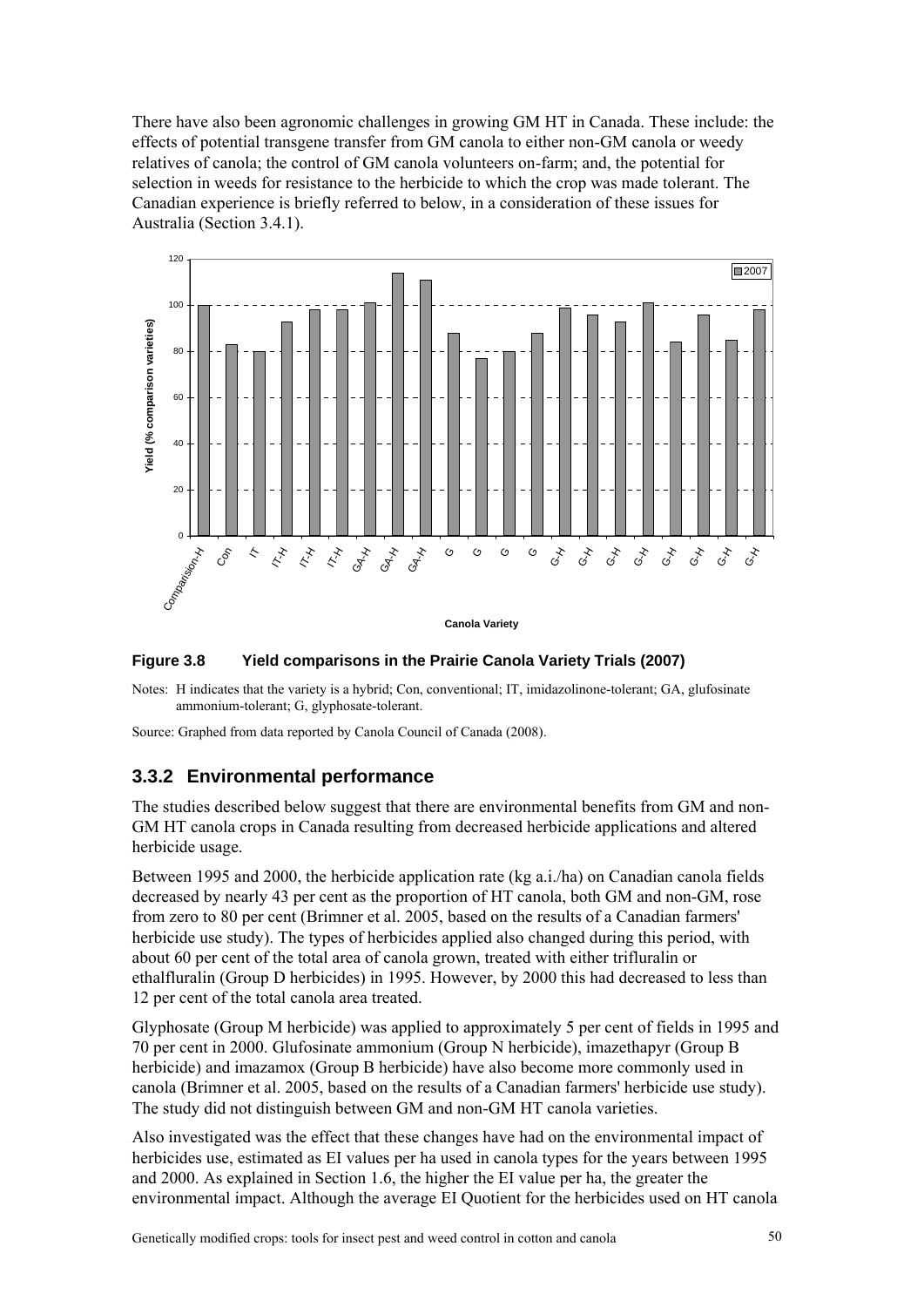(averaged for herbicides used on both GM and non-GM HT canolas) was higher than for the herbicides used on conventional canola, the application rates were lower for many of the herbicides on the former, resulting in lower total EI/ha values and a lower overall environmental impact of herbicide use in HT canola. Total EI/ha averaged 22.56 and 8.03 for the years 1995–2000 for total conventional and total HT canola respectively (Brimner et al. 2005). The authors concluded that the decline in herbicide use and estimated environmental impact since the introduction of HT canola varieties was due to the use of herbicides at lower application rates, a reduced number of applications, and a decreased need for use of herbicides in combination.

Brookes and Barfoot (2005) used a similar method to estimate environmental impact of herbicides used on GM HT canola in Canada. They based their calculations on 'typical' herbicide regimes for the different canola varieties, considering five herbicides in their calculations. The authors estimated that there was a decrease in the total seasonal EI/ha values for each of the different types of GM canola in comparison with conventional canola for 2004, with the 'field EIQ load' for GM HT canola fields 32 per cent lower than if the entire canola crop had been planted to conventional non-HT canola varieties.

For 2006, the reduction in the amount of herbicide used was estimated to be 1.29 million kg, a reduction of 22.6% (Brookes and Barfoot 2008b). The 'field EIQ load' was estimated to be 36.4% lower in 2006 than it would have been if conventional canola had been planted.

A further environmental benefit from reduced herbicide use in Canada is the reduction in fuel use and consequent lowered greenhouse gas emissions. Brookes and Barfoot (2008a)estimate that the carbon dioxide savings from reduced fuel use between 1996–2006 in areas sown to GM HT canola in Canada, were 136 million kg of carbon dioxide, equivalent to removing over 60 500 average family cars from the road for year. They further estimated that potential additional soil carbon sequestration savings resulting from the change to no-till and reduced tillage systems for GM HT crop areas, were 1 680 million kg of carbon dioxide over the same period (equivalent to removing 745 300 average family car equivalents from the road for a year).

## **3.3.3 Economic performance**

The survey described in Section 3.2.1 (Serecon Management Consulting Inc and Koch Paul Associates 2001) also reported on economic effects of growing GM canola varieties compared with non-GM canola. The survey found that Canadian farmers growing GM canola, compared with those growing non-GM canola, spent (expenditure per unit area):

- 39 per cent less on herbicides
- 17 per cent less on combined operations (herbicide and fertiliser applications, plus cultivation)
- 33 per cent more for seed and seed application
- 6.5 per cent more on chemical fertiliser inputs.

Ninety per cent of growers (both GM and non-GM) reported dockage (price decrease for contaminants in the harvested seed sold), but the degree of dockage was lower for GM canola compared to conventional canola growers (3.87 per cent and 5.14 per cent respectively). It should be noted, however, that non-GM HT canola had not been included in that survey.

As a result, the net return (after all input costs, including labour, were deducted) was reported to be an average of 41 per cent higher for GM crops than for non-GM crops, at C\$5.80/acre (C\$14.33/ha).

It has been speculated that increased canola production in recent years as a consequence of HT canola adoption, has led to decreased prices. An increase of production of any good might be expected to lead to a decline in price. An econometric analysis (Serecon Management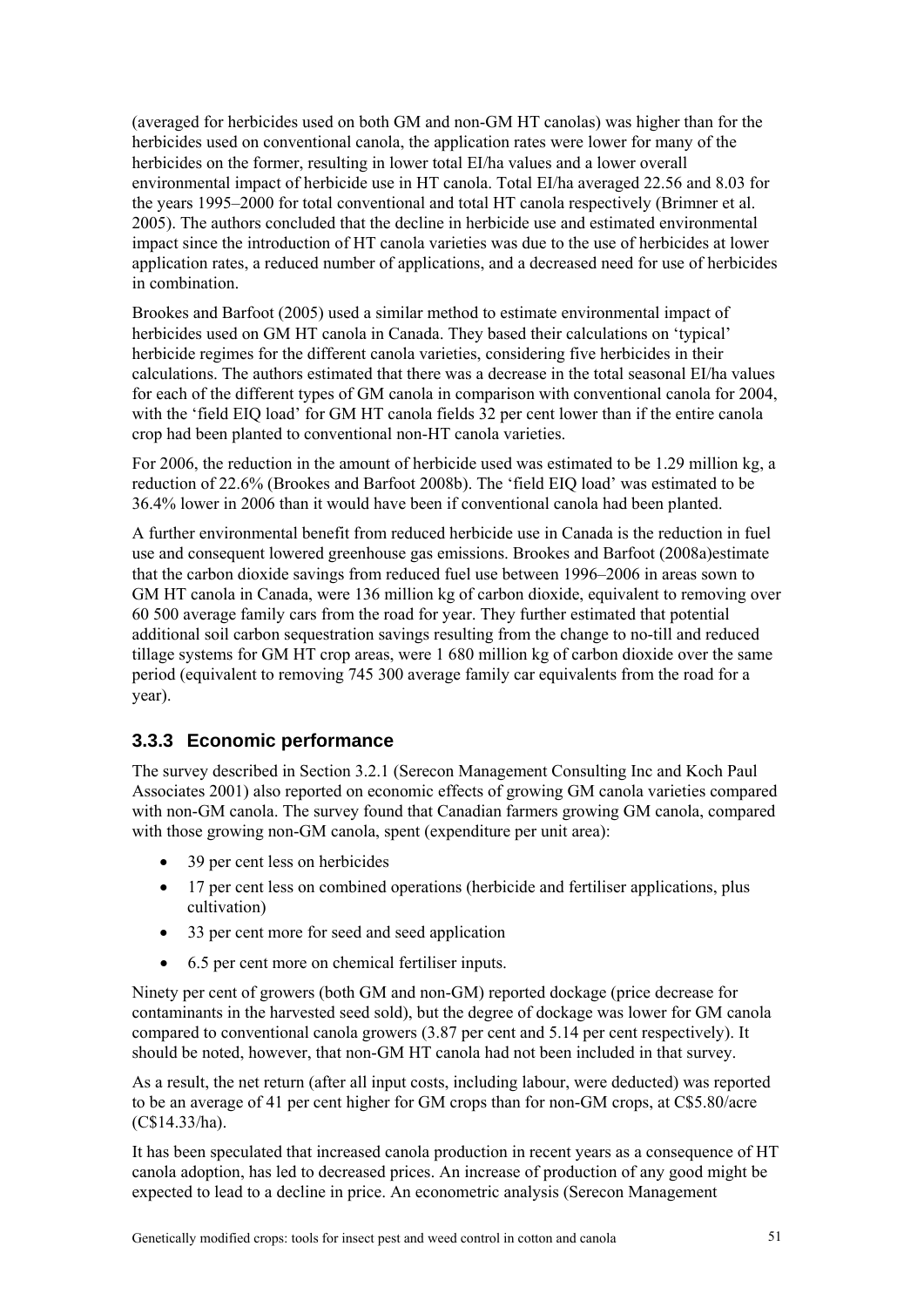<span id="page-69-0"></span>Consulting Inc and Koch Paul Associates 2001), however, did not find a causal relationship between the level of canola production and its price (1982 to 2000). There was a strong positive relationship between canola price and other commodity prices, particularly the price of soybeans which are produced in large volumes. Soybeans tend to set the price of oilseeds in general, in part due to the substitutability of many vegetable oils (Holtzapffel et al. 2007).

Canada has found ready markets for its GM canola in Japan, China, Mexico, USA, the United Arab Emirates and Pakistan, although it had lost market share in the European Union up to 2004 (Foster and French 2007). The EU has resumed some import of canola oil for biodiesel production in recent years.

## **Section 3.4 Possible effects of introducing GM HT canola into Australia**

## **3.4.1 Agronomic effects**

In Canada, several GM and non-GM HT canola varieties were introduced within a short space of time, with approvals for unconfined release granted between 1995 and 1996 (CFIA  $2006$ )<sup>[13](#page-69-0)</sup>. By contrast, Australia has had access to only two HT varieties, TT and IT canola (since 1993 and 2000 respectively) until recently. Australian canola growers have had access to some of the benefits associated with herbicide-tolerant canola, namely the ability to expand canola growing into more weedy areas, ability to plant earlier in the season by dry sowing, and introducing conservation tillage. However, Australian farmers have not had access to all the advantages Canadian farmers have gained through the introduction of GM HT canola, particularly the advantages of increased yield, improved weed control and increased options for control.

The primary benefit of the introduction of GM HT canola varieties into the Australian cropping system will be the replacement of lower-yielding TT canola varieties with higheryielding GM HT varieties, which should result in increased yields per ha. In particular, InVigor<sup>®</sup> hybrid canola is expected to provide a significant yield advantage as a result of hybrid vigour. Farmers would have the option to buy hybrid varieties for their hybrid vigour but use a conventional herbicide regime on the crop, depending on their assessment of the weed status and weed spectrum in their fields.

Additional benefits may be:

<u>.</u>

- increased options for in-crop weed control, allowing rotations of herbicides with the potential to decrease the risk of resistant weeds developing
- increased yield in subsequent cereal crops, which can be adversely affected by triazine carry-over from TT canola crops. Triazine carry-over effects are of particular concern following dry seasons or in alkaline soil. Wheat is slightly more tolerant of triazine carry-over than barley or oats, although tolerance varies between different wheat varieties. However, crops can be damaged by relatively low rates of triazine and, if combined with root diseases, the crops may die (Stanley 2003).

In a recent study conducted by Charles Sturt University in Wagga Wagga, NSW, the yield and economic performance of a GM glyphosate-tolerant canola variety (Roundup Ready® canola) was compared with conventional canola varieties over a typical five-year crop rotation system (Stanton 2004). In this trial, the author reports that Roundup Ready® (glyphosate-tolerant) canola consistently delivered superior weed control, higher yields and oil quality, and better profits when compared to current common canola varieties grown under conventional weed management systems. The researchers also found that there was better weed control

<sup>&</sup>lt;sup>13</sup> The Canadian Food Inspection Agency (CFIA) is responsible for the regulation of the environmental release of plants with novel traits. This includes both GM and non-GM traits.

Genetically modified crops: tools for insect pest and weed control in cotton and canola 52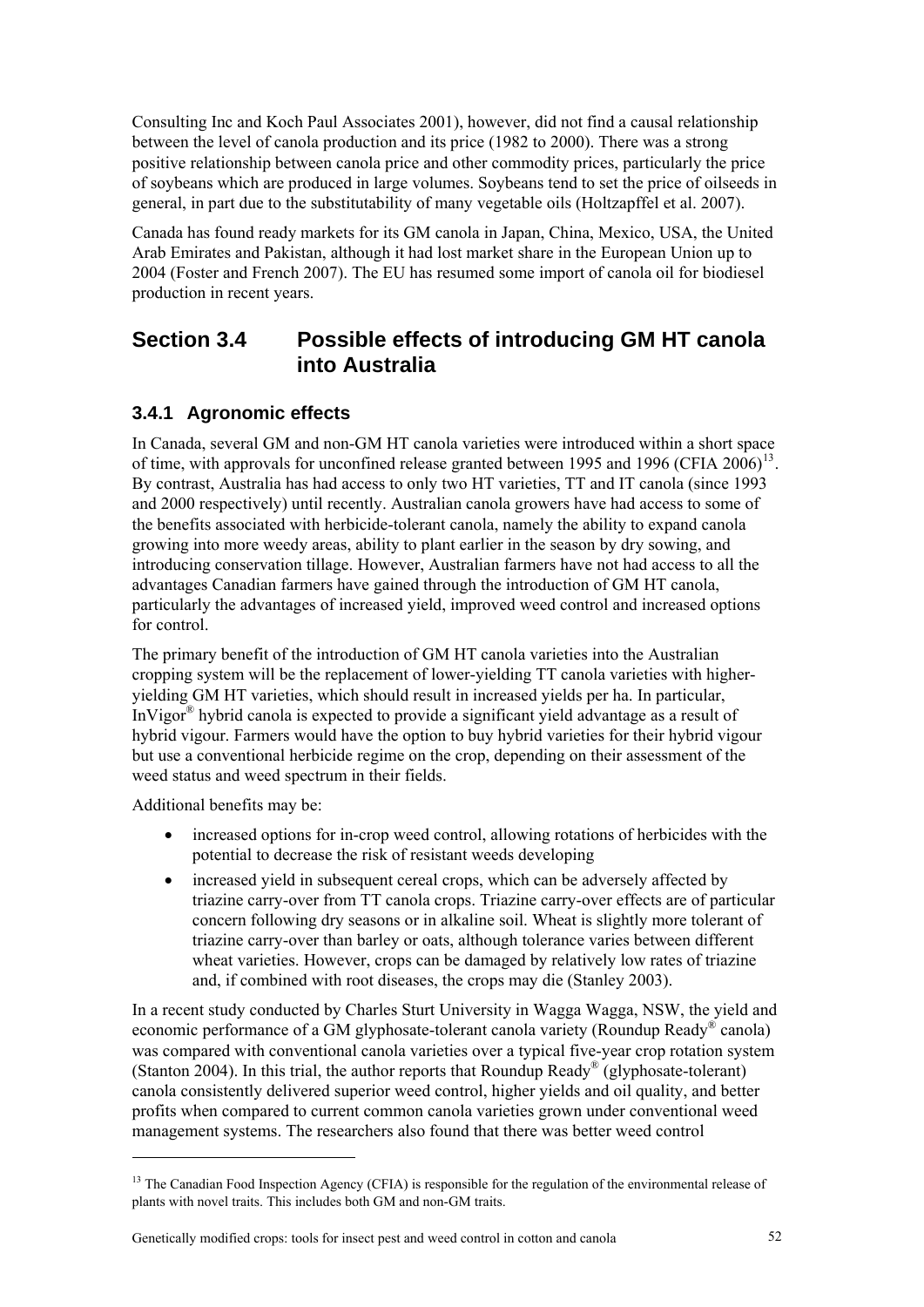throughout the five-year crop rotation using Roundup Ready® canola in the first year of the rotation, and that any subsequent volunteer canola was also easily controlled (Stanton 2004).

Norton and Roush (2007) estimate the agronomic benefits of replacing half of Australia's TT canola and 40 per cent of conventional canola, with GM HT canola. In this scenario, across the whole Australian canola crop, they estimate: a 7 per cent increase in yield; a 200 000 ha increase in total area sown to the annual canola crop; a 23 per cent increase in canola production; and, an accompanying increase in wheat production of 80 000 tonnes.

Some agronomic concerns associated with growing GM canola in Australia have also been raised. These are primarily in regard to:

- the risk of development of herbicide-resistant weeds and consequent loss of efficacy of the herbicide, due to increased use of the herbicide
- the risk of transgene adventitious presence in non-GM canola, due to transgene flow from GM canola to non-GM canola
- the risk of development of herbicide-resistant weedy relatives, through transfer of transgenes to related weeds, and consequent loss of herbicide efficacy
- the difficulty of controlling GM canola volunteers in a subsequent crop.

These concerns are discussed below.

#### *Increased risk of development of herbicide-resistant weeds due to herbicide use*

The development of resistance to herbicides is not a risk that is limited to GM crops. As discussed in Section 3.2, the frequent use of triazine (Group C) herbicides has led to the development of triazine-resistant weeds in parts of Australia. Resistance to Group B herbicides is also common in Western Australia (see below).

The risk of resistance developing to a herbicide varies between herbicides due to the different biochemical modes of action. As shown in Table 3.1, herbicides in Group B (e.g. imidazolinones, used on IT canola) and in Group C (e.g. triazines, used on TT canola) have a high to medium resistance risk. Group L and N (paraquat and glyphosate) herbicides on the other hand are regarded having a low risk of resistance developing (McGillion and Storrie 2006).

Glyphosate has been widely and frequently used throughout the world for about 30 years. It is widely used in canola fields as a knockdown herbicide to reduce weed pressure before sowing. It is a valuable tool for many different cropping situations in Australia. As indicated in Table 3.1, the risk of development of herbicide resistance to glyphosate has been considered to be relatively low for biochemical reasons (Jasieniuk 1995). However, since the first glyphosateresistant annual ryegrass (*Lolium rigidum*) population was identified in 1997 (Powles et al. 1998), an additional 63 populations have been reported (Preston 2005; Preston and Wakelin 2007). Resistance has also been reported in Australia in barnyard grass (*Echinochloa colona*), while in other parts of the world resistance is known in a further four grass species and also in eight broadleaf species (including fleabane, *Conyza bonariensis*) (Preston and Wakelin 2007).

Annual ryegrass appears to be particularly adept at developing resistance to many herbicides, with populations identified that are simultaneously resistant to Group A, B, C and D herbicides (Powles 1999).The populations tend to occur at sites where glyphosate has been used as the only weed control method for a significant period, no other effective herbicides are used and there is no tillage. Clearly these populations are not where Roundup Ready<sup>®</sup> (RR) canola has been grown, because commercial RR canola crops are being grown for the first time in 2008. An analysis in 2005 (Preston 2005) reported that a third of the populations were located in areas that had been subject to chemical fallow (the practice of killing pasture using herbicides, prior to sowing a crop) for many years, 20 per cent were in vineyards, 17 per cent occurred along fence lines and 11 per cent were in no-till fields. The remainder occurred in irrigation channels, orchards, a firebreak, an airstrip and along a railway line.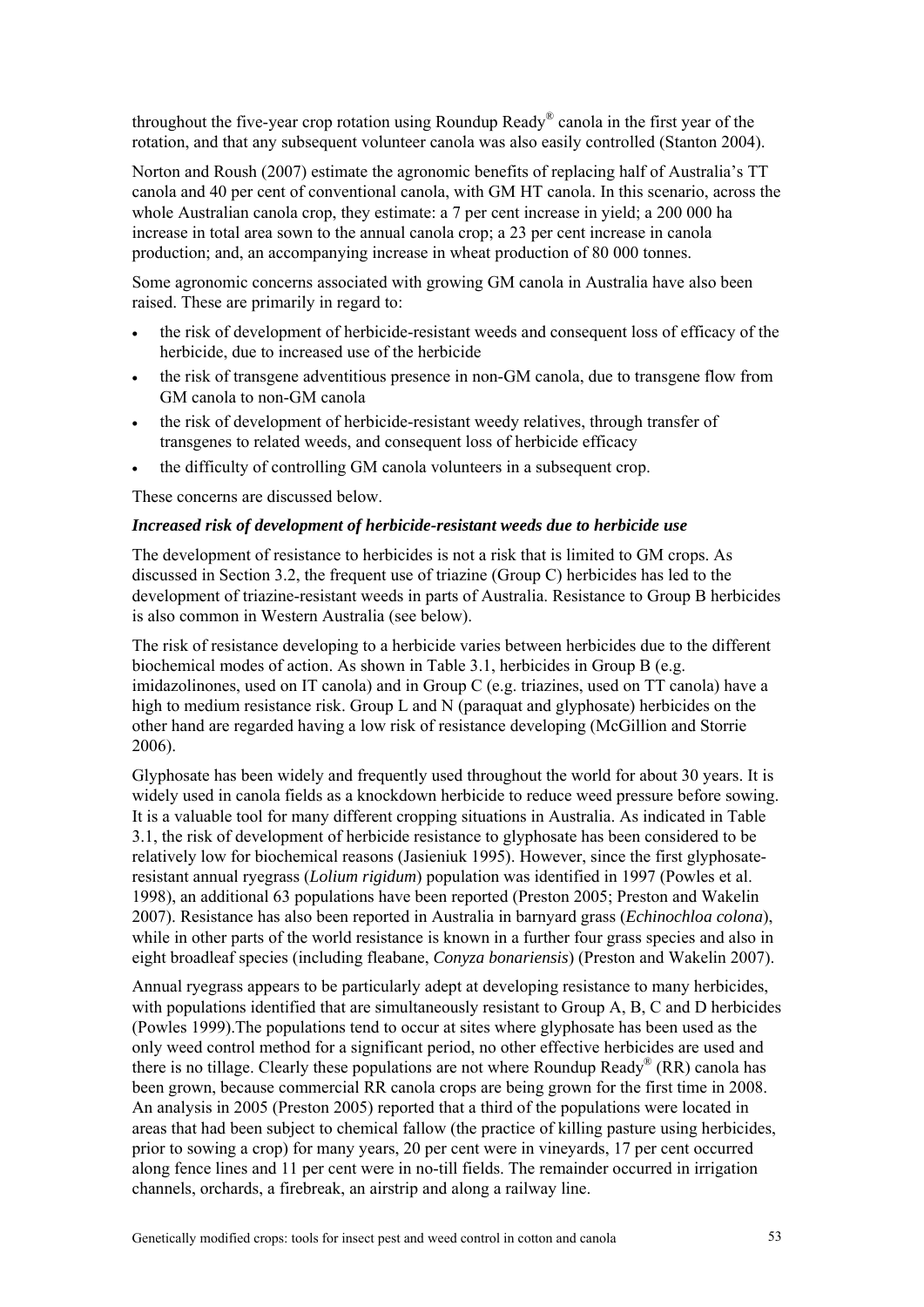<span id="page-71-0"></span>The development of glyphosate resistance in weeds is of wide concern within the agricultural community and among weed professionals, as there have been no new non-selective herbicides developed recently—glyphosate was released in the 1970s and paraquat (Group L herbicide), the main alternative, in the 1960s (Weersink et al. 2005). A major problem identified by Weersink et al. (2005) with managing the use of glyphosate, is that it provides relatively cheap, good weed control, making it tempting to use it widely and often.

| <b>Herbicide</b><br>group | Herbicide resistance<br>risk | Selected examples of herbicides                                        |  |
|---------------------------|------------------------------|------------------------------------------------------------------------|--|
| A                         | High                         | 'Fops', 'Dims' and 'Dens'                                              |  |
| B                         | High                         | Sulfonylureas, imidazolinones and sulfonamides                         |  |
| $\mathbf C$               | Medium                       | Triazines, ureas, amides and nitriles                                  |  |
| D                         | Medium                       | Dinitroanilines and benzoic acids                                      |  |
| E                         | Medium                       | Carbamates and phosphorodithioates                                     |  |
| $\mathbf F$               | Medium                       | Nicotinanilides, pyridazinones, pyrazoles,<br>isoxazoles and triazoles |  |
| G                         | Medium                       | Diphenylethers, oxadiazoles, triazolinones and<br>pyrimidindiones      |  |
| $\bf{I}$                  | Low                          | 'Phenoxys' and 'Pyridines'                                             |  |
| $\mathbf I$               | Low                          | Chlorocarbonic acids                                                   |  |
| $\mathbf K$               | Low                          | Acetamides, benzamines, benzofurans and<br>phthalamates                |  |
| L                         | Low                          | Bipyridils (paraquat and diquat)                                       |  |
| M                         | Low                          | Glycines (glyphosate)                                                  |  |
| N                         | Low                          | Phosphinic acids (glufosinate)                                         |  |

**Table 3.1 Herbicide resistance risks for a range of herbicide mode of action groups** 

Source: McGillion and Storrie (2006).

The Australian Glyphosate Sustainability Working Group  $(AGSWG)^{14}$  $(AGSWG)^{14}$  $(AGSWG)^{14}$  has developed strategies for reducing the risk of glyphosate-resistant weeds and these could be used in rotations containing glyphosate-tolerant canola. The AGSWG provides a list of a number of factors that contribute to the development of glyphosate resistance and factors that minimise the risk of resistance developing.

1

<sup>14</sup> www.weeds.crc.org.au/glyphosate/index.html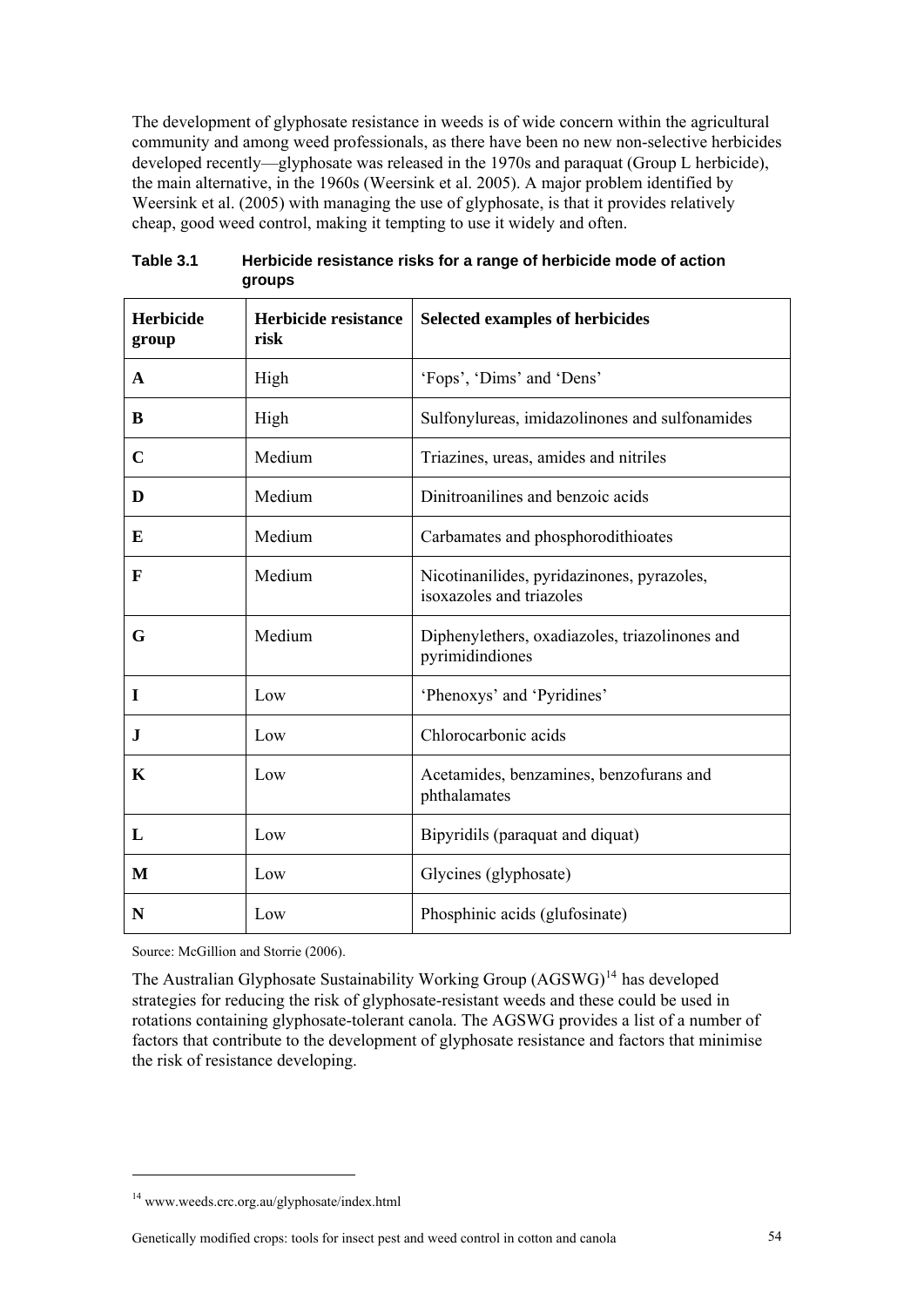Risk-contributing factors are:

- continuous reliance on glyphosate pre-seeding
- lack of tillage
- lack of effective in-crop weed control
- frequent glyphosate-based chemical fallow
- inter-row glyphosate use (unregistered)
- frequent crop topping with glyphosate
- high weed numbers.

Risk-minimising factors are:

- the 'double knock' technique (glyphosate followed by full cultivation or use of the herbicide 2,4-D [Group L])
- strategic use of alternative knockdown groups
- full-cut cultivation at sowing
- effective in-crop weed control
- use of alternative herbicide groups or tillage for inter-row and fallow weed control
- non-herbicide practices for weed seed kill
- crop topping with alternative herbicide groups
- farm hygiene to prevent resistant seed movement.

Increased frequency of glyphosate application could increase the likelihood of resistance emerging in exposed ryegrass populations, depending on the risk management put in place. The recommended weed control regime for glyphosate-tolerant canola indicates that there will be an increase in the applied amount—and often in the frequency—of glyphosate on glyphosate-tolerant canola crops in comparison to TT canola crops in Western Australia (Tables 3.2 and 3.3). However, TT canola is not as widely grown in NSW and Victoria and many of the weed control regimes suggested in NSW for conventional canola (NSW Department of Primary Industries 2005) use glyphosate at the same (or greater) frequency as that recommended for glyphosate-tolerant canola, albeit at lower rates. The increased risk of resistance developing should not be as great in these regions (Table 3.3), particularly when combined with the strategies of the AGSWG described above and Monsanto Australia's resistance management plan (see below).

Neve et al. (2003) have modelled the rate of development of glyphosate resistance in ryegrass populations in a no-till system and where glyphosate is used annually for ryegrass control. The authors predict that the introduction of glyphosate-tolerant canola would result in a rapid evolution of resistance in weeds associated with canola cropping. They predicted that resistance would evolve in a small number of ryegrass populations after seven years and in almost 100 per cent of populations after 20 years. By comparison, glyphosate resistance in a similar cropping system without glyphosate-tolerant canola was predicted in only half of the ryegrass populations after 20 years (Neve et al. 2003). It is important to note that this model relied on a single gene conferring glyphosate resistance and a closed ryegrass population (meaning there is no gene flow into the population from surrounding ryegrass populations). Allowing for gene flow from outside ryegrass populations, or markedly increasing the number of individuals present in a closed ryegrass population, could lengthen the timeline of predicted evolution of resistance made by this model.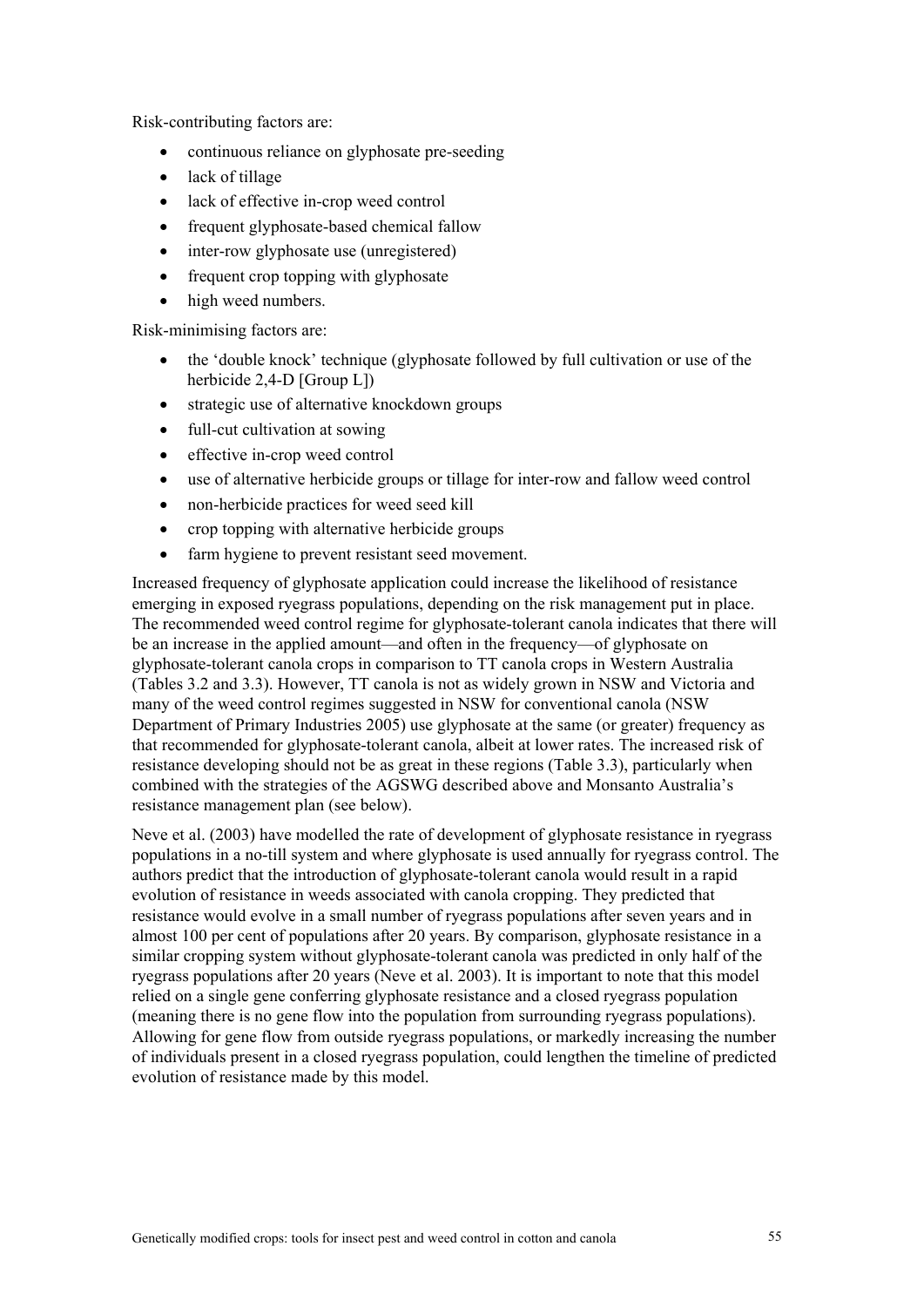| Herbicide system                   | Suggested herbicide applications (total a.i. applied)                                                                                          |
|------------------------------------|------------------------------------------------------------------------------------------------------------------------------------------------|
| Roundup Ready <sup>®</sup> canola  | 2 applications of Roundup <sup>®</sup> at 0.9 kg product/ha $(1.24 \text{ kg})$<br>glyphosate/ha total)                                        |
| InVigor <sup>®</sup> hybrid canola | 2 applications of Liberty® at 1.5L product/ha (0.6 kg/ha<br>glufosinate ammonium total) OR at 2 L/ha (0.8 kg/ha<br>glufosinate ammonium total) |

<span id="page-73-0"></span>**Table 3.2 Recommended herbicide applications for Roundup Ready® and InVigor® hybrid canola** 

Sources: APVMA (2006). Total a.i. applied was calculated using the formula: Volume applied (L/ha) x Herbicide formulation  $(kg/L)$  = Total a.i.  $(kg/ha)$ .

| Table 3.3 | Suggested glyphosate applications <sup>15</sup> for TT canola in Western Australia |
|-----------|------------------------------------------------------------------------------------|
|           | and conventional canola in New South Wales                                         |

| <b>WA Region (TT canola)</b> | Number of glyphosate<br>applications<br>(total a.i. applied) | <b>Cropping system and NSW</b><br>region (conventional canola) | Number of glyphosate<br>applications<br>(total a.i. applied) |
|------------------------------|--------------------------------------------------------------|----------------------------------------------------------------|--------------------------------------------------------------|
| Northern Agricultural        | 2 applications glyphosate                                    | Conventional long fallow                                       | 3 applications glyphosate                                    |
| region, WA                   | $(0.9 \text{ kg/ha})$                                        | (dryland central east NSW)                                     | $(1.62 \text{ kg/ha})$                                       |
| South eastern                | 1 application glyphosate                                     | Conventional long fallow                                       | 2 applications glyphosate                                    |
| Wheatbelt, WA                | $(0.54 \text{ kg/ha})$                                       | (dryland south west NSW)                                       | $(1.125 \text{ kg/ha})$                                      |
| Esperance, WA                | 2 applications glyphosate                                    | Conventional after pasture                                     | 2 applications glyphosate (0.99                              |
|                              | $(0.675 \text{ kg/ha})$                                      | (dryland south east NSW)                                       | kg/ha)                                                       |
| Eastern Wheatbelt, WA        | 1 application glyphosate                                     | Conventional no-till                                           | 2 applications glyphosate                                    |
|                              | $(0.54 \text{ kg/ha})$                                       | (dryland central east NSW                                      | $(0.9 \text{ kg/ha})$                                        |
| South coast, WA              | 1 application glyphosate                                     | Conventional no-till                                           | 3 applications glyphosate                                    |
|                              | $(0.54 \text{ kg/ha})$                                       | (dryland central west NSW)                                     | $(1.53 \text{ kg/ha})$                                       |
| Northam, WA                  | 1application glyphosate                                      | Conventional no-till                                           | 2 applications glyphosate                                    |
|                              | $(0.45 \text{ kg/ha})$                                       | (dryland north east NSW)                                       | $(1.26 \text{ kg/ha})$                                       |
| Narrogin, WA                 | 1 application glyphosate                                     | Conventional no-till                                           | 2 applications glyphosate                                    |
|                              | $(0.36 \text{ kg/ha})$                                       | (dryland north west NSW)                                       | $(0.765 \text{ kg/ha})$                                      |
| <b>Great Southern WA</b>     | 1 application glyphosate                                     | Conventional irrigated                                         | 1 application glyphosate                                     |
|                              | $(0.27$ kg/ha)                                               | (central NSW)                                                  | $(0.432$ kg/ha)                                              |

Sources: APVMA (2006); Regional economists (2005); NSW Department of Primary Industries (2005). Total a.i. applied was calculated using the formula: Volume applied  $(L/ha)$  x Herbicide formulation  $(kg/L) = Total a.i.$ (kg/ha).

In response to the risk of glyphosate resistance, Monsanto Australia has developed a resistance management plan (RMP) for Roundup Ready® canola to maximise the long-term sustainable use of glyphosate in Australian farming systems. The resistance management plan is a component of a broader crop management plan (CMP) which also covers implementation of strategies to manage other production aspects, such as the control of RR canola volunteers and meeting regulatory requirements (Monsanto Australia 2008). Implementing the RMP and CMP are conditions of the licensing agreement with growers.

<u>.</u>

<sup>&</sup>lt;sup>15</sup> The suggested herbicides regimes include herbicides other than glyphosate. A table listing all the herbicides suggested for use in each region is included at Appendix B.

Genetically modified crops: tools for insect pest and weed control in cotton and canola 56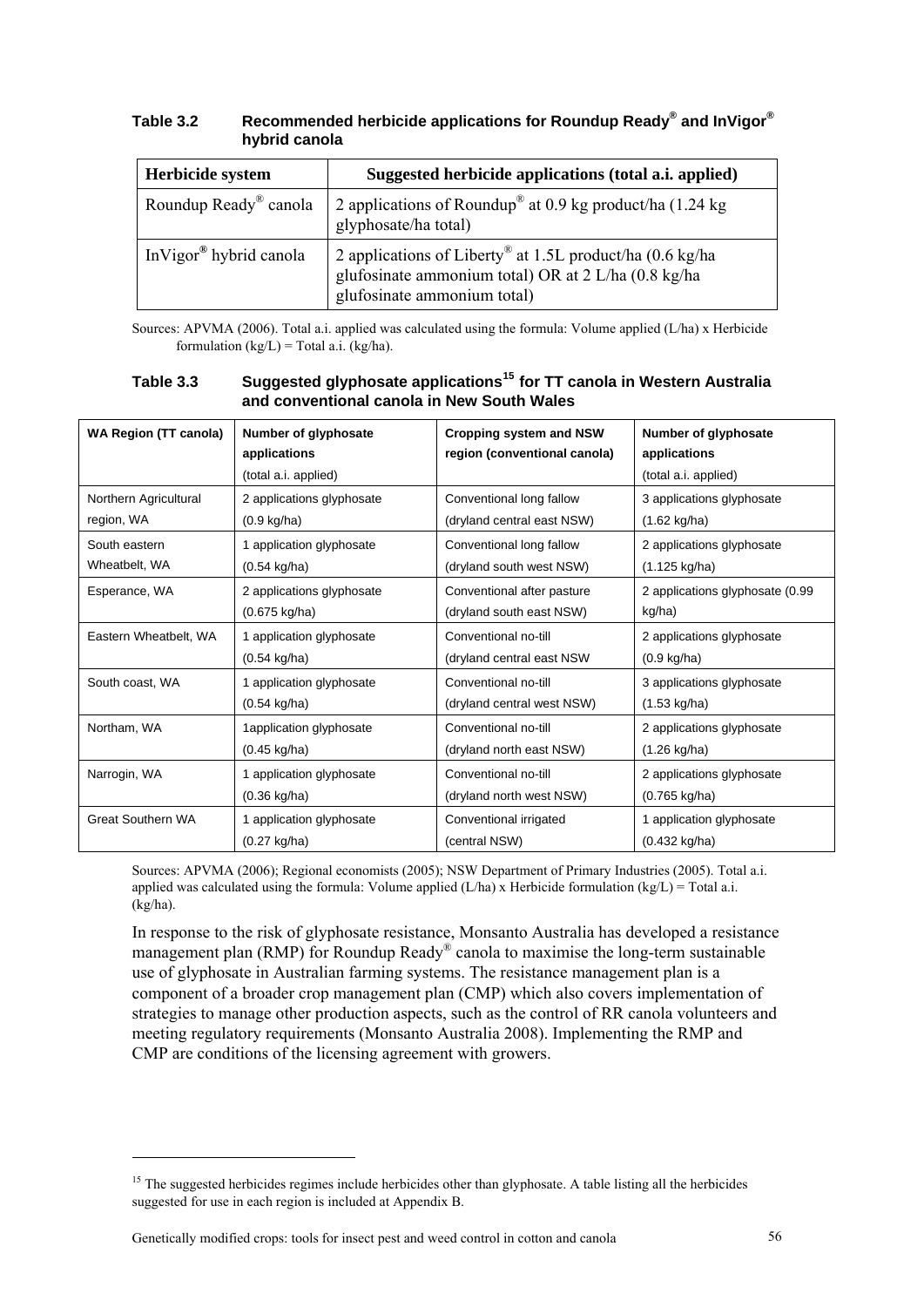The main principles of the RMP are summarised here and are based on integrated weed management systems. Farmers should:

- aim to enter the Roundup Ready<sup>®</sup> canola phase of the rotation with a low weed burden
- integrate as many different weed control options (chemical and cultural) as possible, through all phases of the crop rotation
- use registered application rates and assess effectiveness
- rotate herbicides with different modes of action throughout the crop rotation
- rotate HT crops with tolerance to herbicides with different modes of action throughout the crop rotation (avoiding, where possible, use of glyphosate immediately after a Roundup Ready® canola crop)
- regularly monitor the effectiveness of resistance management practices
- test weed populations for herbicide resistance status as part of continuing IWM.

A key component of RMP is a 'paddock (field) risk assessment' tool that has been developed to determine systematically the risk profile of each paddock where Roundup Ready® canola could be planted. The recommended management practices using the tool, for an assessed level of risk, aim to decrease the risk of glyphosate-resistant weeds developing in that paddock (Monsanto Australia 2008).

The development of resistant weeds is not likely to be as significant a problem with InVigor<sup>®</sup> hybrid canola, as glufosinate ammonium is not registered for use on broadacre crops other than on Liberty Link® cotton and InVigor® hybrid canola (APVMA 2006).

Some plants are more likely than others to develop resistance to herbicide. Populations of multiple-herbicide-resistant ryegrass occur across the wheat belt (Powles 1999; Llewellyn and Powles 2001). It has also been estimated that 21 per cent of wild radish populations are resistant to Group B herbicides (Walsh et al. 2001). This is a major reason that IT canola is not widely grown in Western Australia. Wild radish populations have also been found that are resistant to up to four different modes of action (Walsh et al. 2004).

The ability to use different herbicide-tolerant crops as part of crop rotations, in conjunction with good IWM practices (including non-herbicide control options), should delay the development of more multiple herbicide-resistant weeds. This should also reduce the impact of any gene flow that occurs as resistant weeds will only have an advantage under selective pressure of the relevant herbicide(s).

Due to the above concerns about weed resistance, farmers who currently grow TT canola in Australia and who assess their paddocks as having a risk of developing glyphosate-resistant weeds may choose not to grow Roundup Ready<sup>®</sup> canola. However, the weed control spectrum for both glyphosate and glufosinate ammonium will be an important determinant of whether or not these crops will be useful in particular situations.

In Canada, as part regulating herbicide-tolerant crops as 'plants with novel traits', the Canadian Food and Inspection Agency now requires proponents to develop a stewardship plan that details steps farmers can take to minimise the chances of weeds becoming herbicideresistant (CFIA 2008).

#### *Gene flow from GM canola to non-GM canola*

Some gene flow from GM to non-GM canola and *vice versa* will occur, because of the outcrossing nature of canola. This issue has been reviewed in detail in previous studies (Glover 2002; Salisbury and Downey 2002). Out-crossing has implications for the coexistence of GM canola and non-GM canola or related crops.

Canola has a mixed mating system. It is predominantly self-fertile (self-pollinated), but plant-to-plant crossing rates average about 30 per cent (Salisbury and Downey 2002), varying from 12 per cent to 47 per cent in field experiments in Australia (Rieger et al. 1999). However,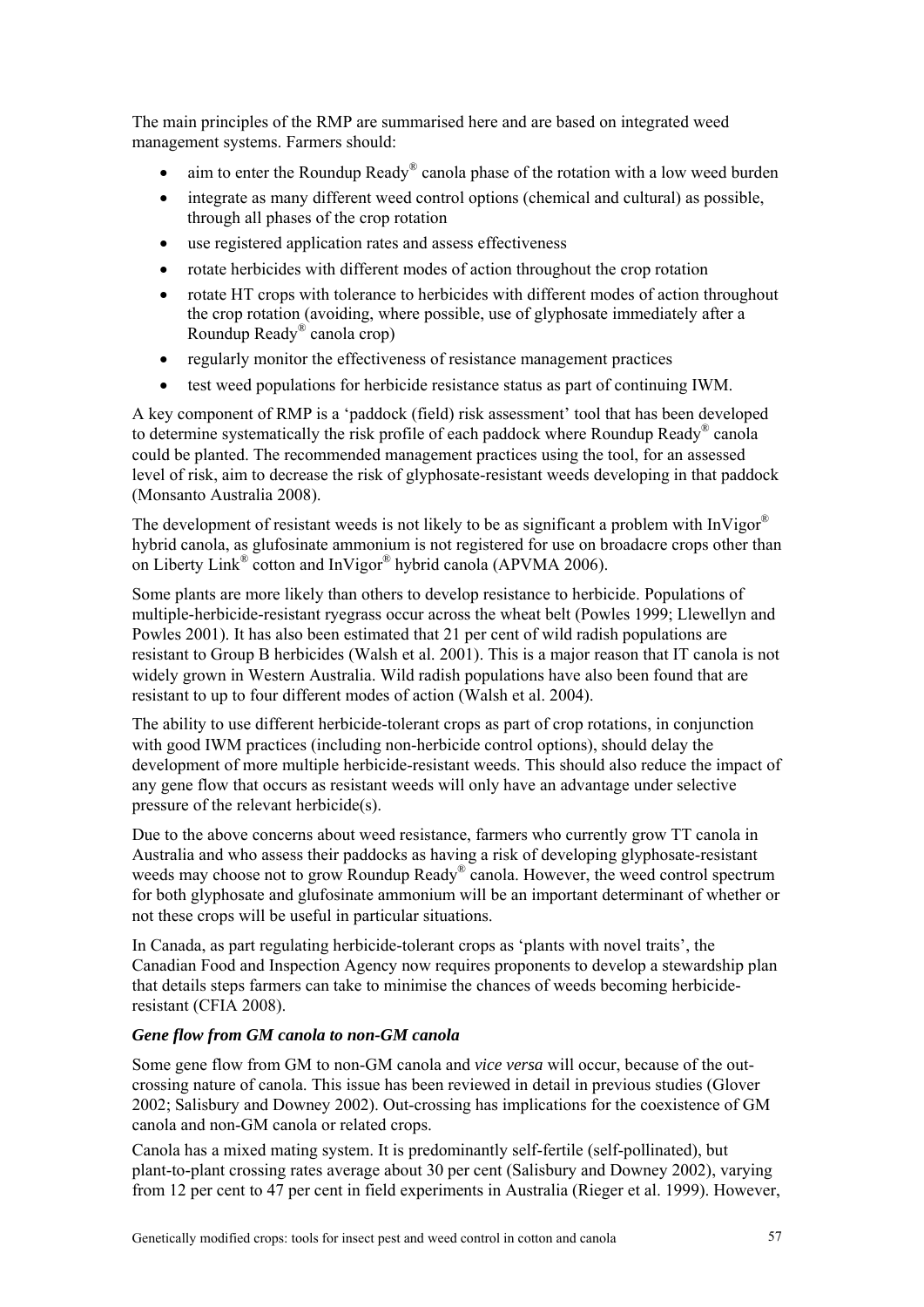levels of inter-plant out-crossing in adjacent crops declines rapidly with distance, with most out-crossing occurring in the first few metres of the pollen source being tested in field experiments. Therefore, out-crossing rates need to be considered at whole crop or field levels to consider levels of potential adventitious presence of a trait or gene in an adjacent crop.

Out-crossing rates also vary depending on the local environmental conditions, local topography, insect populations, management practices and the particular varieties, as well as the distance from the source. Not surprisingly therefore, out-crossing rates reported from a range of studies in different countries show different ranges in six different large field trial studies (Salisbury and Downey 2002). For example, rates varied between 0.15 to 0.65 per cent at 40–60 metres in one study, to 0.14 per cent at 360–400 metres in another study. The highest rate in these studies was the 0.65 per cent value referred to above.

In Australian field-scale experiments in New South Wales, Victoria and South Australia (Rieger et al. 2002), the highest rate of out-crossing found was 0.197 per cent, although no out-crossing was detected at 69 per cent of sites. The general trend of lower out-crossing as distance increases (from source) was observed. Results indicated that gene flow in adjacent fields will be between 0–0.07 per cent in the great majority of cases. A later study (Ramsay et al. 2004) concluded that in the United Kingdom, as shown in the Australian study, pollination from one field to the next is likely to be less than 0.1 per cent averaged over the whole field. Not only are these levels below the industry approved adventitious GM presence threshold in Australia (0.9 per cent), but gene flow from GM HT crops to conventional crops is further

intended to be managed through industry Stewardship Principles and crop management plans (Monsanto Australia 2008), which include recommendations such as non-GM/GM crop separation distances and harvesting of adjacent non-GM canola borders for inclusion in the GM canola harvest, in order to achieve adventitious presence levels in grain below the 0.9 per cent threshold.

Some long-distance pollen travel occurs at very low levels, with levels of out-crossing beyond 400 metres irregular, and maximum distances being less than three kilometres in the Australian studies (Rieger et al. 2002). Using male-sterile plants as recipients, Ramsay et al. (2004) detected some gene flow over even larger distances (26 km in one case, from the nearest *known* source), discounting most other explanations for presence of the imidazolinonetolerance gene in their experiment. They nevertheless concluded that "the management of cropping systems to ensure purity at pre-determined levels should be possible" even if both GM and non-GM crops were grown in the same region (Ramsay et al. 2004).

### *Development of herbicide-resistant weedy relatives through gene flow*

Concerns regarding gene flow from HT canola crops also include the potential for gene flow to weedy relatives of canola, possibly leading to increased weed control problems. In a detailed assessment of this issue, Salisbury and Downey (2002) concluded that while herbicide tolerance gene flow from canola to weedy relatives is a remote possibility, it would not be expected to result in increased weediness or invasiveness of the species. *Brassica* hybrids and any weeds to which herbicide tolerance genes did successfully transfer would not have any competitive advantage except when challenged by the herbicide in question. Even in that scenario such plants could be controlled using other available herbicides or cultivation. Such controls would in any case likely occur in the course of rotational cropping over subsequent seasons.

While natural hybrids between canola (*Brassica napus*) and three weedy relatives (*Raphanus raphanistrum*—wild radish; *Hirschfeldia incana*—Buchan weed; and, *Sinapis arvensis* charlock) have been reported, the frequencies are very low to extremely low. Importantly, gene flow is not known to have occurred from hybrids to any of these weedy relatives. There are significant barriers in all these species to successful gene transfer from *B. napus* (Salisbury and Downey 2002). While successful gene transfer at some time in the future cannot be ruled out completely, if it did occur for a herbicide-tolerant trait in one of these weed species the worst consequence would be losing the option to use that specific herbicide to control the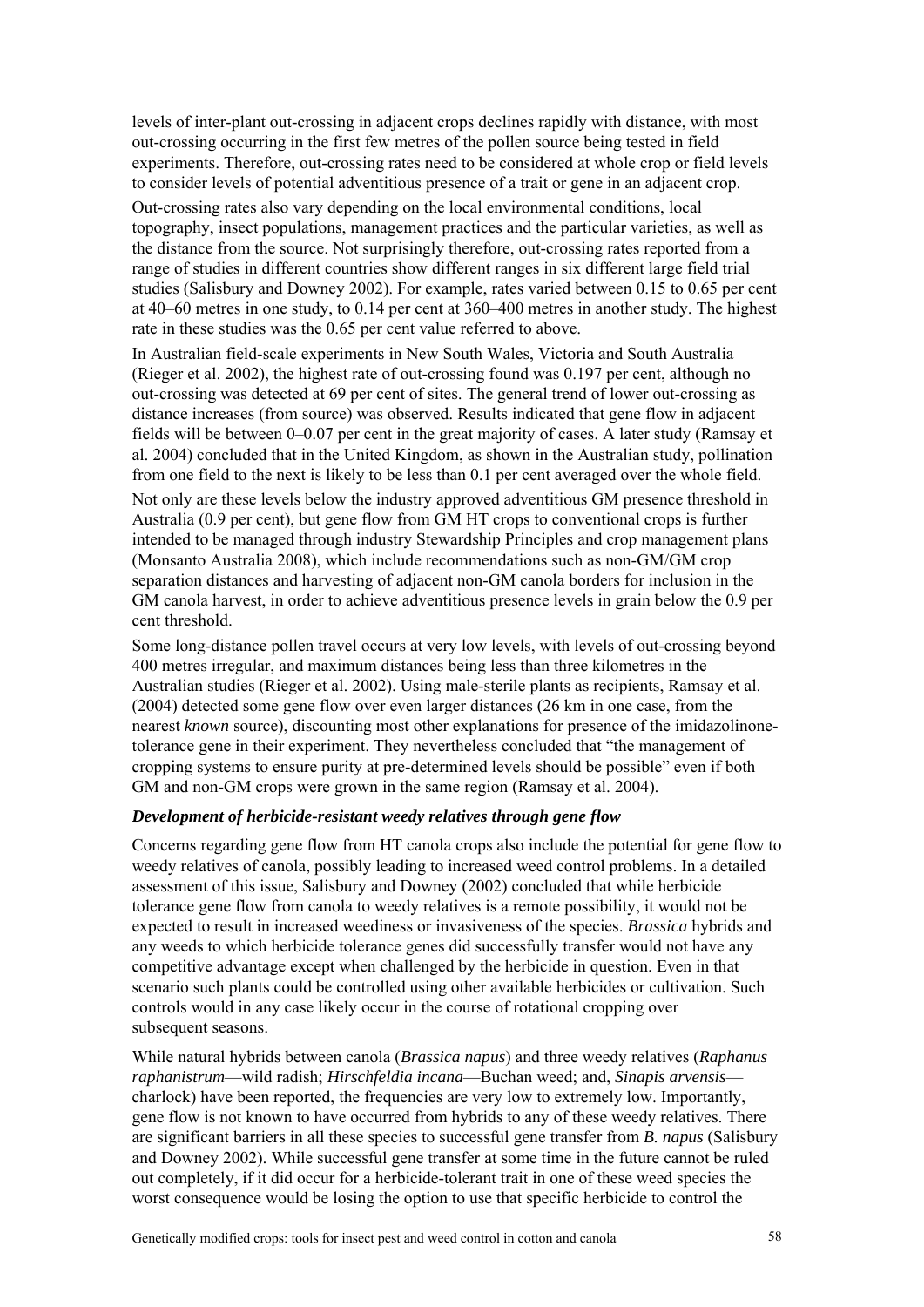weed species. Even this could be avoided once the gene transfer was known, through sound weed management practices and use of alternative herbicides.

The Gene Technology Regulator assessed the environmental risks arising from gene flow to related weeds and concluded that the risks were very low to negligible (OGTR 2003a).

#### *Control of GM canola volunteers*

Another potential issue is that glyphosate-tolerant volunteer canola plants in a subsequent crop could be difficult to control. Seed loss during harvest, approaching up to 10 per cent in some cropping, gives rise to 'volunteer' plants when they germinate in a subsequent crop. Volunteers from a previous crop can occur in more than one subsequent season, because canola seeds can remain dormant in soil for some years. Such volunteers may need to be controlled in the subsequent crop anyway, whether or not the canola crop had been herbicidetolerant (either non-GM or GM).

While canola is not considered to be a serious weed in managed systems nor invasive of natural ecosystems in Australia, canola volunteers (both GM and non-GM) may require management in subsequent crops. This is particularly the case where the subsequent crop is a cereal crop; volunteers can significantly decrease cereal yield if not controlled early in the season, both in Australia and Canada (CCC 2005b).

Salisbury and Downey (2002) concluded for Australia, that enhanced management practices are required to ensure good control of volunteer canola, both in paddocks and in other disturbed areas. Monsanto Australia's CMP includes a range of strategies for the management of RR canola volunteers spatially and temporally (Monsanto Australia 2008). A range of onfarm management practices are recommended, both herbicidal and cultural, depending on the situation. Implementing the CMP is a condition of the licensing agreement with growers.

The size of the soil seedbank and longevity of canola seed in soil are also factors relevant to the incidence of volunteers in subsequent crops and seasons. Baker and Preston (*in press*) conducted a study on the persistence of the canola seedbank for up to three and a half years after the last canola crop was grown in farmer-managed fields (both no-till and tillage systems) in three geographical areas of the South Australian cropping region.

There has been speculation that no-till farming practices in southern Australia should reduce the potential for seed to persist in the field, because seed will not be buried but instead be exposed to seed predators and the long dry southern Australian summer season. However, despite some differences in seed germination in the initial time period for no-till system samples compared with tillage system samples, the seed persistence levels for both tillage systems converged rapidly and were not significantly different. Extrapolation of the seed bank data indicated the potential for a few seed to remain in the soil for extended periods of time, however the number of recovered seed that germinated was low overall and by 3.5 years there were no germinations recorded in either tillage system.

Baker and Preston (*in press*) concluded that neither time-since-harvest nor cultivation method was significant for the number of germinated canola seeds they found in soil samples from the farms. The canola seed bank and the number of volunteers declined rapidly in these managed cropping systems. The authors concluded that it is unlikely that herbicide-tolerant canola will become a major weed if volunteers are managed carefully.

Canadian research has indicated that there have been no marked changes in volunteer weed problems associated with HT canola crops compared with non-HT crops, except in no-till systems when glyphosate alone is used to control canola volunteers (Beckie et al. 2006). Canadian growers with experience with both conventional and HT canola systems have reported that volunteer canola management was the same for both types of systems or easier with HT varieties (CCC 2005c).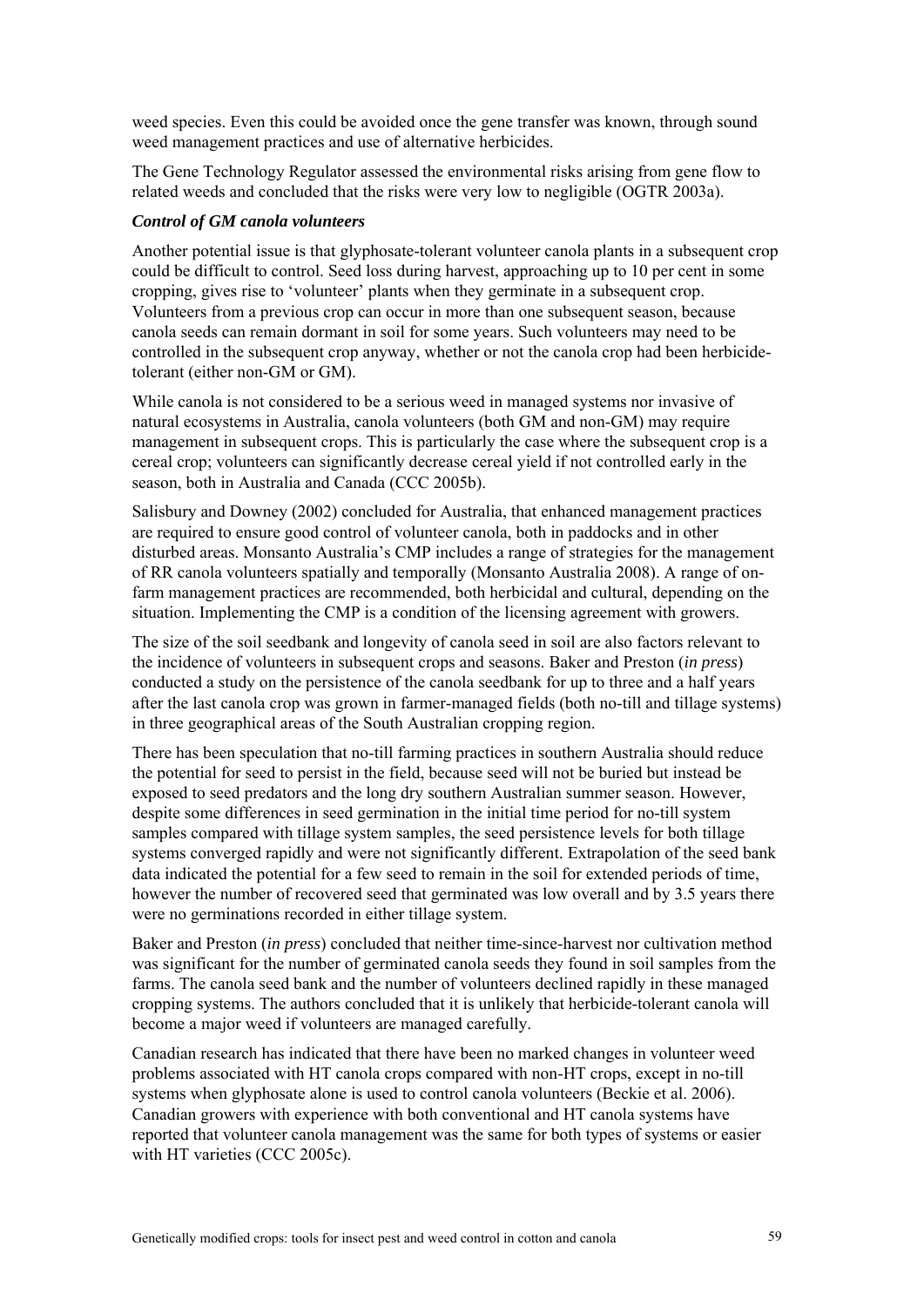The Canola Council of Canada (2005b) lists a number of strategies to ensure good management of both GM and non-GM HT canola volunteers, including herbicide rotations and use of physical control. All volunteers, whether non-HT, single gene-HT, or multiple-gene HT, can be controlled by herbicides with alternative modes of action and/or cultivation.

Canola volunteers with multiple herbicide-tolerant traits have occurred in Canada where different HT crops have been grown in adjacent fields or together on a farm. The potential for stacking of resistance genes into canola volunteers or related weed species is not specific to GM HT crops, but the number of HT options made available with GM HT varieties has increased, with the potential to complicate the herbicide resistance management system that a farmer would need to adopt. Tracking the sowing history of specific paddocks is important, as is farmer education.

Few farmers in Canada target herbicide treatments or tillage operations specifically for volunteer canola, even though stacking has been reported; a majority of farmers were not targeting volunteer canola more than they had in the past (CCC 2005c).

## **3.4.2 Herbicide use environmental effects**

Environmental risks of GM HT canola have been considered by the Gene Technology Regulator and assessed to be very low or negligible (OGTR 2003a; b). The environmental effects of the extension of use of herbicides on both non-GM and GM crops have been assessed by the APVMA.

Environmental risk assessment and regulatory conclusions are not the subject of this report, but in regard to herbicide environmental impacts, both glyphosate and glufosinate ammonium are regarded as having low ecotoxicity. Environmental Impact Quotients calculated for these two herbicides are lower than those for many of the common herbicides used on both conventional and TT canola paddocks. The total environmental impacts per season of each of the herbicide regimes suggested for a range of HT crops have been estimated (as EI values/ha) and compared with that for conventional canola in NSW. Values for GM Roundup Ready® canola, GM Invigor® hybrid canola, and non-GM TT canola in Western Australia are presented in Table 3.4. These values were calculated using the EIQ values published by Kovach et al. (2004) and the information on herbicide application rates for the various herbicide use regimes in Tables 3.2, 3.3 and Appendix B.

The comparison (Table 3.4) suggest that there could be significant environmental benefits as a result of changing from some of the current herbicide regimes to those recommended for GM Roundup Ready® and GM InVigor® hybrid canola. The estimated EI values per ha for the different herbicide regimes are: GM RR canola, 19; GM InVigor hybrid canola, 17–22.6; non-GM TT canola, 27.3–74.9; and, conventional canola, 16.8–50.2.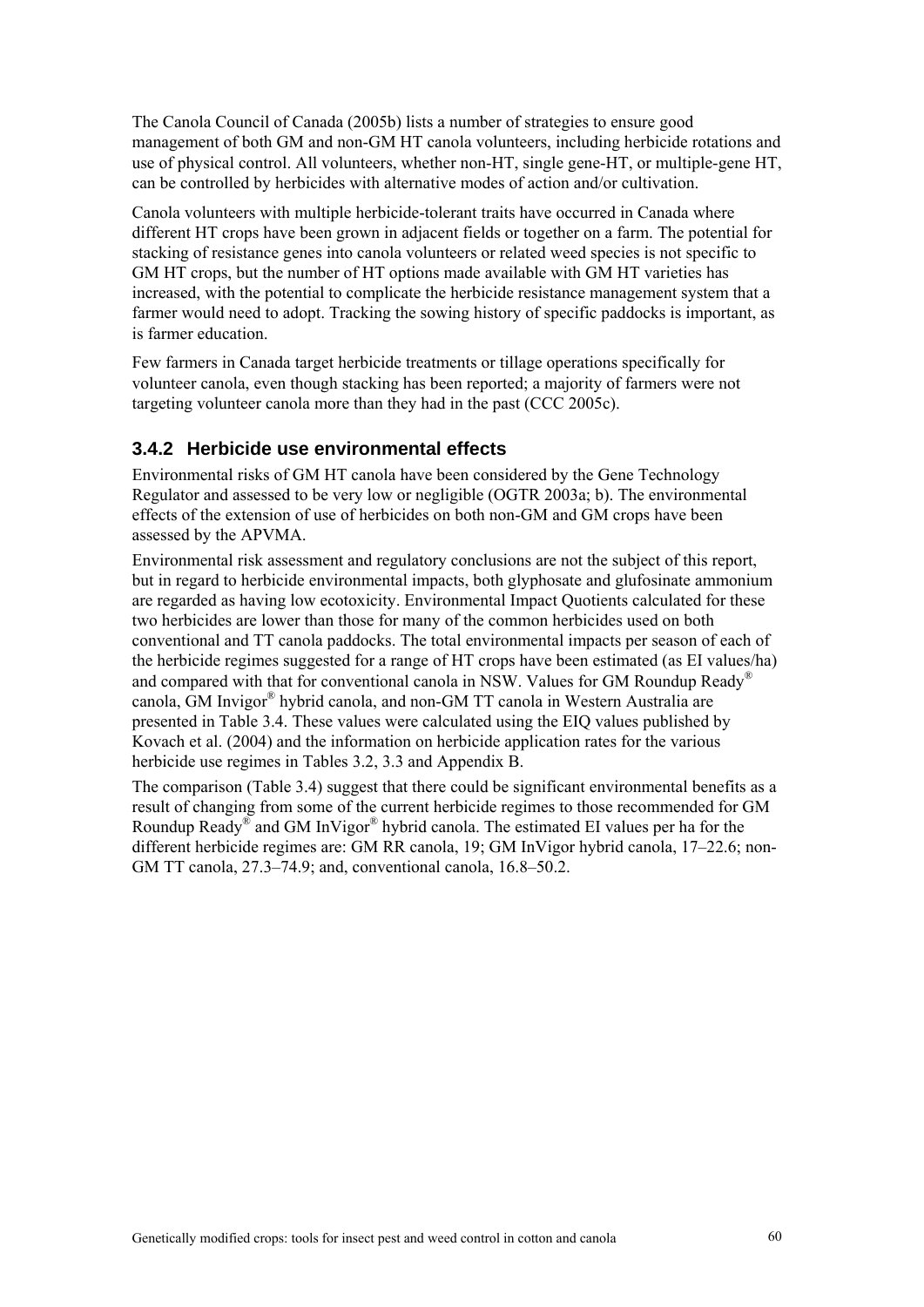| Canola system              | Region                   | El/ha       |
|----------------------------|--------------------------|-------------|
| Roundup Ready®             | Australia-wide           | 19          |
| InVigor®                   | Australia-wide           | $17 - 22.6$ |
| Triazine-tolerant (TT)     | Northern Ag region, WA   | 74.9        |
|                            | SE Wheatbelt, WA         | 71          |
|                            | Esperance, WA            | 40.3        |
|                            | E Wheatbelt, WA          | 54.9        |
|                            | South coast, WA          | 54.9        |
|                            | Northam, WA              | 28.6        |
|                            | Narrogin, WA             | 27.3        |
|                            | <b>Great Southern WA</b> | 49.9        |
| Conventional long fallow   | Dryland central east NSW | 50.2        |
|                            | Dryland south west NSW   | 36.2        |
| Conventional after pasture | Dryland south east NSW   | 34.8        |
| Conventional no-till       | Dryland central east NSW | 37.8        |
|                            | Dryland central west     | 32.1        |
|                            | Dryland north east NSW   | 19.3        |
|                            | Dryland north west, NSW  | 16.8        |
| Conventional irrigated     | <b>Central NSW</b>       | 22.7        |

## **Table 3.4 Total environmental impact values per season calculated for a range of herbicide regimes (EI values per ha)**

Source: Calculated using published EIQ values (Kovach et al. 2004) and herbicide regimes referenced in New South Wales Department of Primary Industries (2006), Regional economists (2005), and APVMA (2006). EI/ha was calculated using the formula: total a.i. applied (kg/ha) (see Appendix B) x EIQ = EI/ha.

An additional environmental impact not accounted for in Table 3.4 is the impact of cultivations on canola paddocks. The general environmental benefits of changing from a conventional tillage regime to a tillage regime for non-GM herbicide-tolerant canola have been described briefly elsewhere in this report (Section 1.5).

If TT canola is replaced with GM HT canola varieties, triazine use will decline and glyphosate and glufosinate ammonium use will increase. Norton and Roush (2007) estimate that triazine use would decline by 632 tonnes if half of Australia's TT canola and 40 per cent of conventional canola were replaced with GM HT canola, with significant benefits for the environment.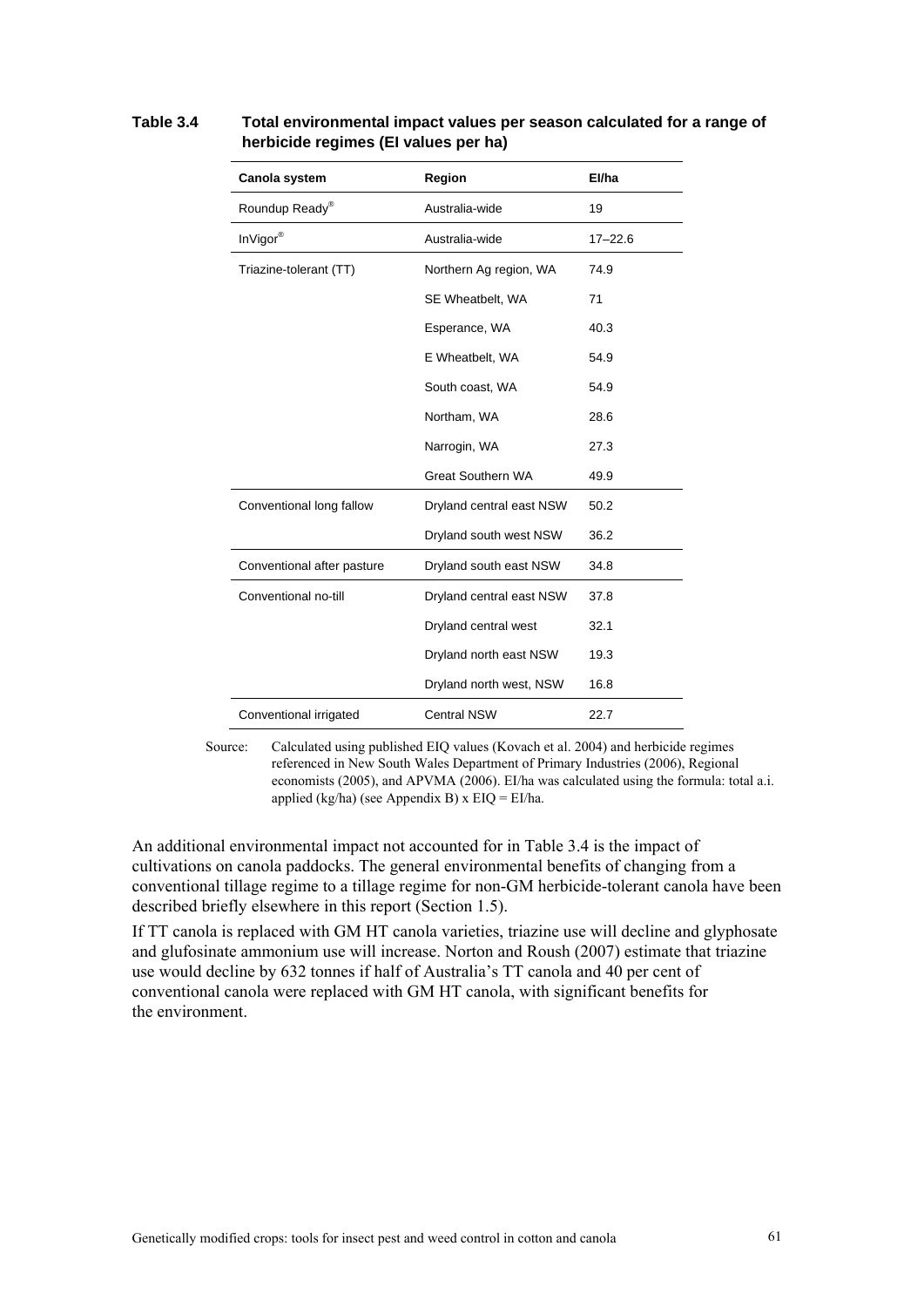## **3.4.3 Economic effects**

## *Marketing issues*

The issue of whether or not Australian export markets will be affected adversely if Australia adopts GM food crops has been researched by ABARE. ABARE has found that marketers of GM canola and of products derived from livestock fed on GM materials, including GM canola, are unlikely to be disadvantaged in either Australian or world markets. GM canola seems to be finding ready markets throughout the world at prices very similar to those received for conventional canola (Foster and French 2007).

ABARE analyses since 2003 have cast doubt on the existence of economically significant price premiums for certified non-GM canola. According to ABARE, analysis of the import prices received for Australian and Canadian canola in the key canola importing countries suggests that GM canola is selling at virtually the same price as non-GM canola (Foster and French 2007). Moreover, it appears that there is only a niche market for certified non-GM grain. In early 2006, there were news reports that some canola growers on Kangaroo Island in South Australia had secured a contract to supply small quantities of non-GM canola to an importer in Japan (ABC National Rural News 2006). The value of this contract was not revealed. In mid-2008 there were similar reports of small sales of non-GM canola to Japan from Tasmania.

### *Costs of identity preservation*

Identity preservation is the process by which a crop is grown, handled, delivered and processed under controlled conditions to assure the customer that the crop has maintained its unique identity from seed producer to end user. Identity preservation is carried out in the Australian grains industry with, for example, malting barley and durum wheat. If identity preservation systems are needed to ensure that grain supplies meet particular standards for the adventitious presence of GM materials, there will be associated costs.

Foster (2006) estimated the costs of segregating GM and non-GM grains in the central bulk handling and storage system or in a separate supply chain utilising shipping containers. Costs may arise both on the farm and at central bulk handling facilities. On-farm costs could include the cost of buying certified seed (to guarantee that adventitious GM materials do not exceed specified levels); crop management techniques such as appropriate separation distances between crops and control of GM volunteers; and cleaning of equipment after harvesting, handling, storing and transporting each type of GM grain. Costs in the central bulk handling system may be due to the need to test for GM materials and employ more labour during the receiving period. Delays during delivery of grain to the central bulk handling facilities may also increase on-farm costs as increased queuing times may delay harvests or require increased storage capacity on-farm.

The author concluded that the magnitude of any additional costs of grain segregation would vary according to factors such as the cost of certified seed, the queuing system for trucks at grain receival sites, and the range of grain being produced and needing segregation. Comingling in the grain receival system (when identity preservation is implemented) is unlikely to introduce undesirable levels of adventitious presence of GM material in non-GM canola and other grains, provided there is a reasonable level of cleaning between successive handling of different types of grain (Foster 2006). Revenue from a price premium and/or production cost savings would need to exceed or offset the additional costs of segregation.

#### *Economic benefits*

ABARE research shows that Australia stands to benefit from further GM crop adoption. Acworth et al. (2008) model the potential economic impacts of cultivating GM canola at the state level in Australia. They estimate the economic benefits (in 2006–07 dollars) of adopting GM canola over 10 years to 2017–18, from 2008–09, as: A\$273 million for the 'Rest of New South Wales' region (New South Wales excluding the Murray Catchment Management Area);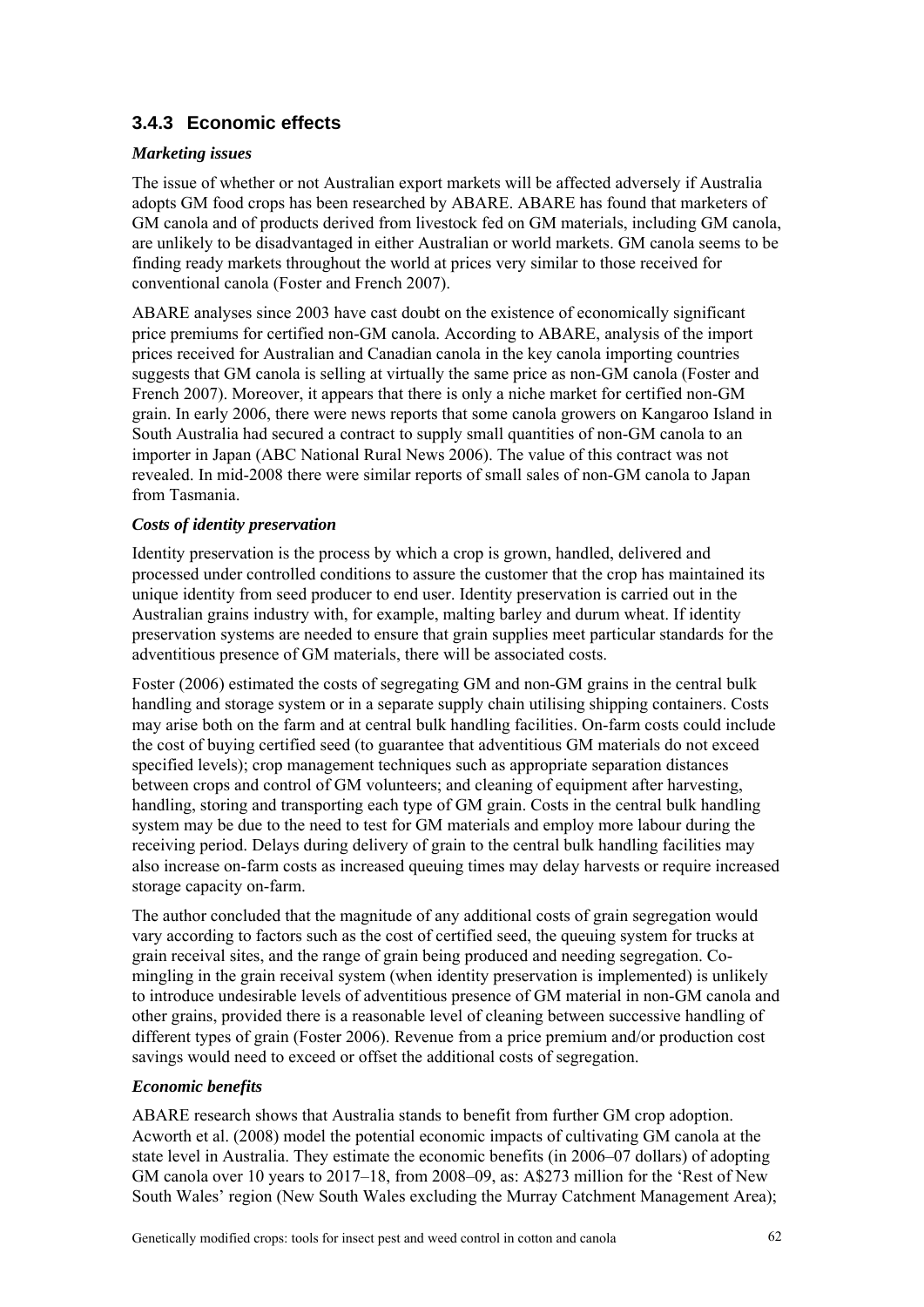A\$165 million for Victoria; A\$180 million for Western Australia; and A\$115 million for South Australia. The potential economic impacts were measured by changes in gross regional products from the reference case, aggregated to 2017–18.

Norton and Roush (2007) estimate the economic benefits of replacing half of Australia's TT canola and 40 per cent of conventional canola, with GM HT canola. In this scenario, across the whole Australian canola crop, they estimate the benefits at A\$157 million annually.

Wider economic and cost-benefit considerations and data are also discussed in ACIL Tasman (2007b). This report concludes that Australian and international (see Section 3.3.3 for Canada) evidence, including the increase in uptake of GM canola by growers, suggests that GM canola confers some cost, yield and gross margin advantages to growers.

A cost-benefit analysis of the economic impacts of the GM canola moratorium from 2004 to 2008 and of the impacts of future policy options, was commissioned by the Victorian Department of Primary Industries (ACIL Tasman 2007a). The cost of foregoing the herbicide management technology of the current GM HT crop varieties available was estimated to be substantial. For example, the direct cost (in net present terms) of extending the moratorium from 2008 to 2016 was estimated at approximately A\$110 million–115 million. The analysis also concluded that continuing the moratorium would have denied Victorian farmers the potential use of a range of next generation GM canola traits such as improved oil qualities and other future developments (next section).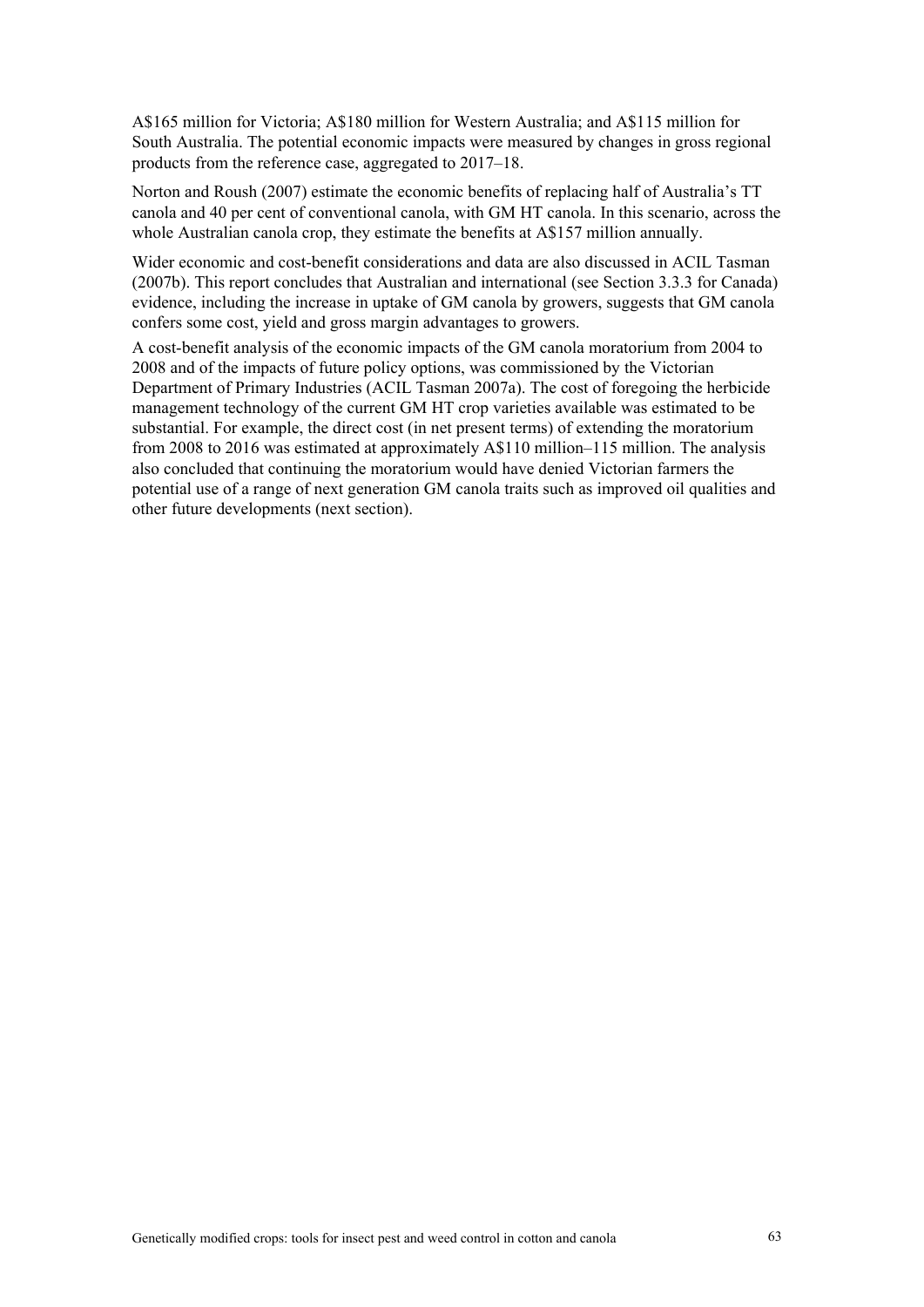## **Section 3.5 Future developments**

The use of non-GM HT canola varieties in Australia has provided agronomic benefits to Australian farmers by assisting them implement no-till systems and providing improved weed control for weed species that are closely related to canola. In Canada, GM HT canola varieties have provided additional agronomic, environmental and economic benefits to Canadian farmers. The introduction of these GM HT canola varieties to Australia are likely to offer a greater choice of weed control options and other agronomic, environmental and economic benefits in the future for the Australian canola industry, as described in Section 3.4. Because herbicide tolerance is such an important trait for canola growers, other novel or improved traits in canola breeding are likely to be incorporated along with herbicide tolerance (either GM or non-GM) in new varieties.

There is a trend in oilseeds crops breeding worldwide, towards developing crops with different oil composition to confer health benefits for consumers. Developments include plants producing high oleic acid (an unsaturated oil) and/or low linolenic or linoleic acid (polyunsaturated oils) content, to improve the relative levels of 'good cholesterol' oils in diets or to improve the stability of oils used in high-temperature cooking. Low cholesterol polyunsaturated oils (omega-3 and omega-6 type oils) are important for human health, and can be produced by introducing these novel traits into oilseed crops through genetic modification. The protein quality of canola meal could also be improved, for example by increasing the levels of certain amino acids such as lysine and methionine and decreasing levels of phytate (Holtzapffel et al. 2007).

No such new oilseed crops are yet grown in Australia, but some are already grown overseas, for example high oleic acid soybeans. Many of these traits have been developed through conventional breeding, but have been marketed in GM HT backgrounds. Other developments will involve genetic modification.

Canola-quality Indian mustard (*Brassica juncea*) varieties were first commercially grown in Australia in 2007. This species has a higher tolerance to heat and drought conditions than *B. napus* and a high level of blackleg resistance, so its use could increase profitability in marginal canola growing regions. However, the main barrier to rapid adoption of this species is reported to be the lack of HT traits, with IT and TT traits not expected to be available until 2009–10 (Nicol 2006). Bayer CropScience have field-tested GM *B. juncea* lines expressing the InVigor® hybrid trait and tolerance to an undisclosed herbicide (OGTR 2005a).

The future competitiveness of Australian canola exports may be compromised if new, higher quality oil or meal varieties are developed in GM herbicide-tolerant backgrounds or other GM canola varieties are grown by our competitors, yet state moratoria prevent Australian farmers from having the choice to grow them (Section 1.3).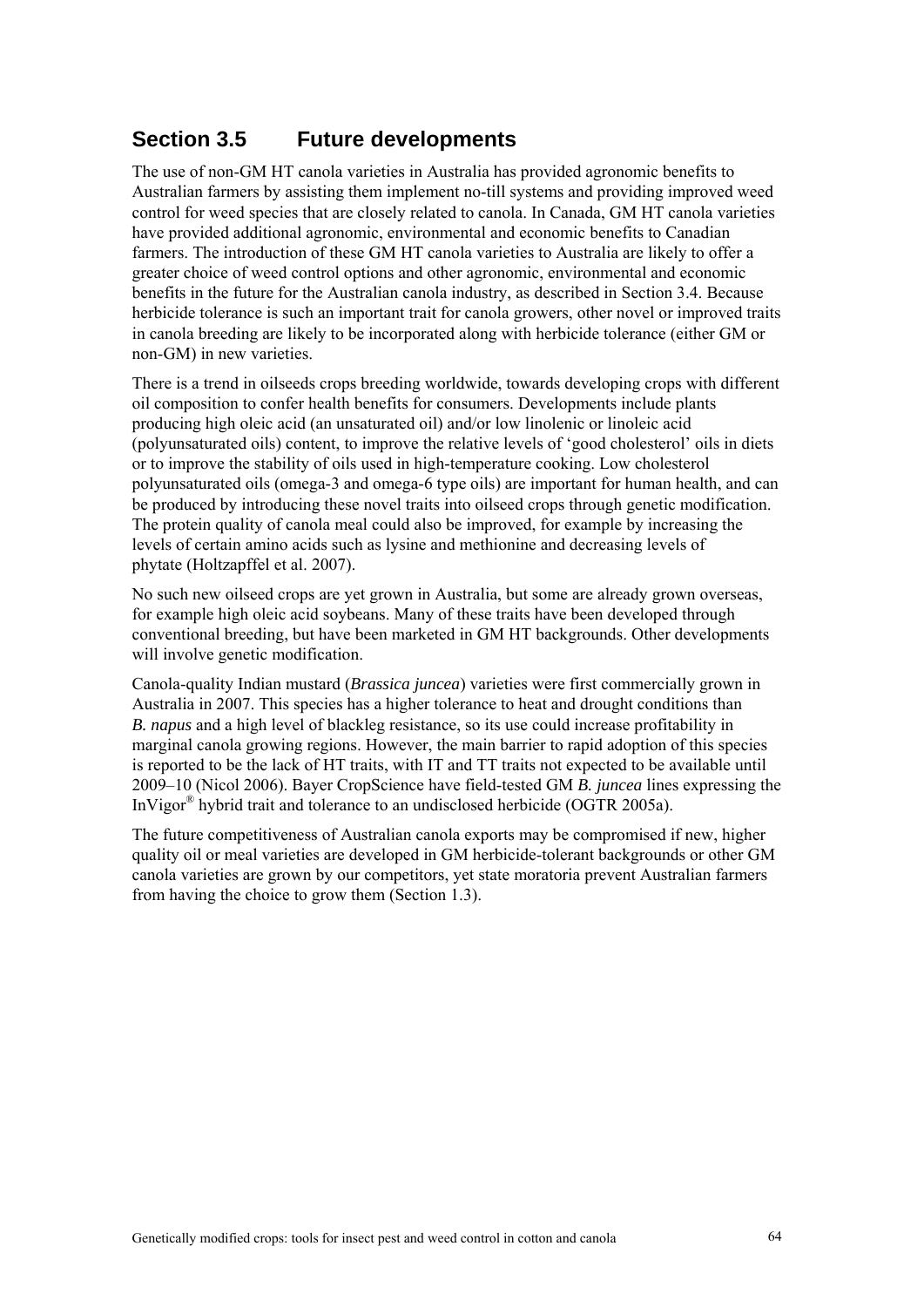## **Chapter 4 Conclusions**

The impact of insect pests and weeds on Australian agriculture is significant. In Australia, the damage caused by insect pests and weeds, and the cost invested in controlling them, amounts to billions of dollars a year. Modern biotechnology has developed new tools that reduce the impact of insect pests and weeds on agricultural production and provide environmental benefits through reduced and/or altered use of some chemical inputs. Use of these tools has included the development of GM HT and IR crop plants.

Integrated Pest Management (IPM) and Integrated Weed Management (IWM) systems have been developed to increase the effectiveness of pest and weed control and to encourage the use of a wide variety of methods to achieve effective and sustainable control. Insect-resistant and herbicide-tolerant traits provide additional tools for integrated pest and weed management. This report has outlined the value of GM HT and IR crops for insect and weed control and noted additional agronomic, environmental and economic benefits arising from their use.

In Australia, GM IR cotton has been grown commercially since 1996 and GM HT cotton since 2000. Approximately 90 per cent of cotton grown in Australia is now GM. Over this period, the average number of insecticide applications to Bt cotton has decreased by up to 75 per cent in comparison to sprays on conventional cotton, while herbicide use has also changed. Less insecticide and less residual herbicide use have resulted in decreased pesticide detection in rivers close to cotton growing regions. GM HT cotton has also provided better control of weeds that had proven difficult to control in conventional cotton. As a result of both the adoption of GM cotton and the BMP Program by the Australian cotton industry, the level of community concern about the use of chemicals within the industry has fallen substantially.

Some of Australia's export competitors and a major cotton import market have also adopted GM cotton. Reported benefits in the three countries examined (USA, India and China) include increased profits, decreased chemical use and resulting health benefits, although the results for each country vary because many of the impacts are country-specific or region-specific. Also, cotton cultivars in which the traits are expressed vary from country to country and this also determines the performance of the GM cotton.

In Australia, GM insect-resistant traits in cotton can provide a basis for extension of cottongrowing to northern regions (north Queensland, the Katherine region in the Northern Territory, and the Ord River region in Western Australia). GM insect-resistance technology continues to be developed and new insecticidal modes of action for GM cotton are being trialled in Australia.

Non-GM HT canola varieties have been grown in Australia since 1993 and have contributed to the expansion of canola growing. They have provided better weed control and allowed earlier sowing, thus taking advantage of the first seasonal rainfall. GM HT canola has been approved for commercial production in Australia since 2003 but has not been grown commercially until 2008 as a result of state and territory moratoria. Victoria and New South Wales are the first states in Australia to grow GM HT canola, albeit on a limited scale, following the lifting of their moratoria on GM canola.

Canada, the major world exporter of canola, grows both GM and non-GM HT canola varieties. GM canola farmers report additional benefits of increased yields and wider options for weed control. Studies of the environmental performance of canola in Canada have indicated that the overall herbicide use in Canada has decreased since GM HT canola has been grown, with decreased use of some herbicides and increased use of the herbicides to which the crops are tolerant. The environmental impact of herbicide use was reported to be lower for GM HT canola compared with conventional canola. Farmers also reported an average increase in profits of 41 per cent.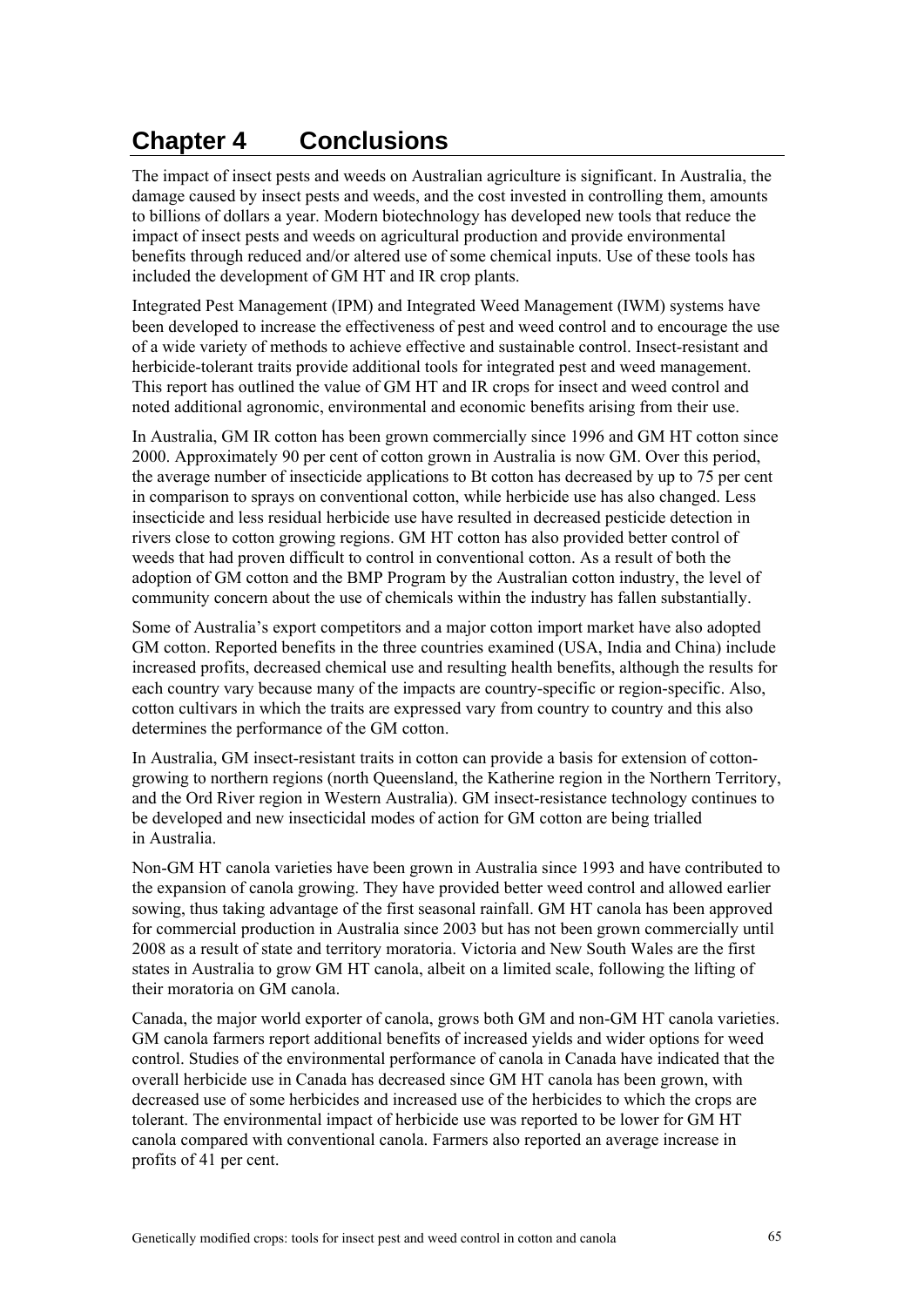If GM HT canola varieties were widely introduced to Australia, the primary benefit is likely to be increased yield. Lower yielding TT varieties can be replaced by GM varieties. Other benefits are increased options for in-crop weed control and likely increased yield in subsequent crops (in cases where triazine carry-over from TT canola crops may have had an adverse impact previously).

Agronomic concerns have been raised in relation to GM HT crops, such as an increased risk of developing herbicide-resistant weeds and greater difficulty in controlling volunteer canola. These types of risk are not specific to GM canola and any increased risk can be addressed through appropriate management techniques.

The herbicides (glyphosate and glufosinate ammonium) used with the GM HT canola varieties have low Environmental Impact Quotients and, in many cases, the environmental impact of the recommended herbicide regime per season may be lower than those currently applied in conventional or TT canola cropping.

There may also be issues in regard to non-GM/GM crop segregation and associated costs of identity preservation, should market demands warrant segregated supply chains. An ABARE report concluded that while there are likely to be additional costs associated with the segregation of GM canola, there do not appear to be sufficiently high price premiums in domestic and world markets for certified non-GM canola that would offset the additional costs of segregation. However, there may be very small niche markets that pay premium prices for non-GM product.

Estimates of overall economic impacts predict that Australian farmers will improve their returns from replacing TT canola with GM herbicide-tolerant canola varieties, through increased yields per hectare, increased canola production areas, and increases in wheat production.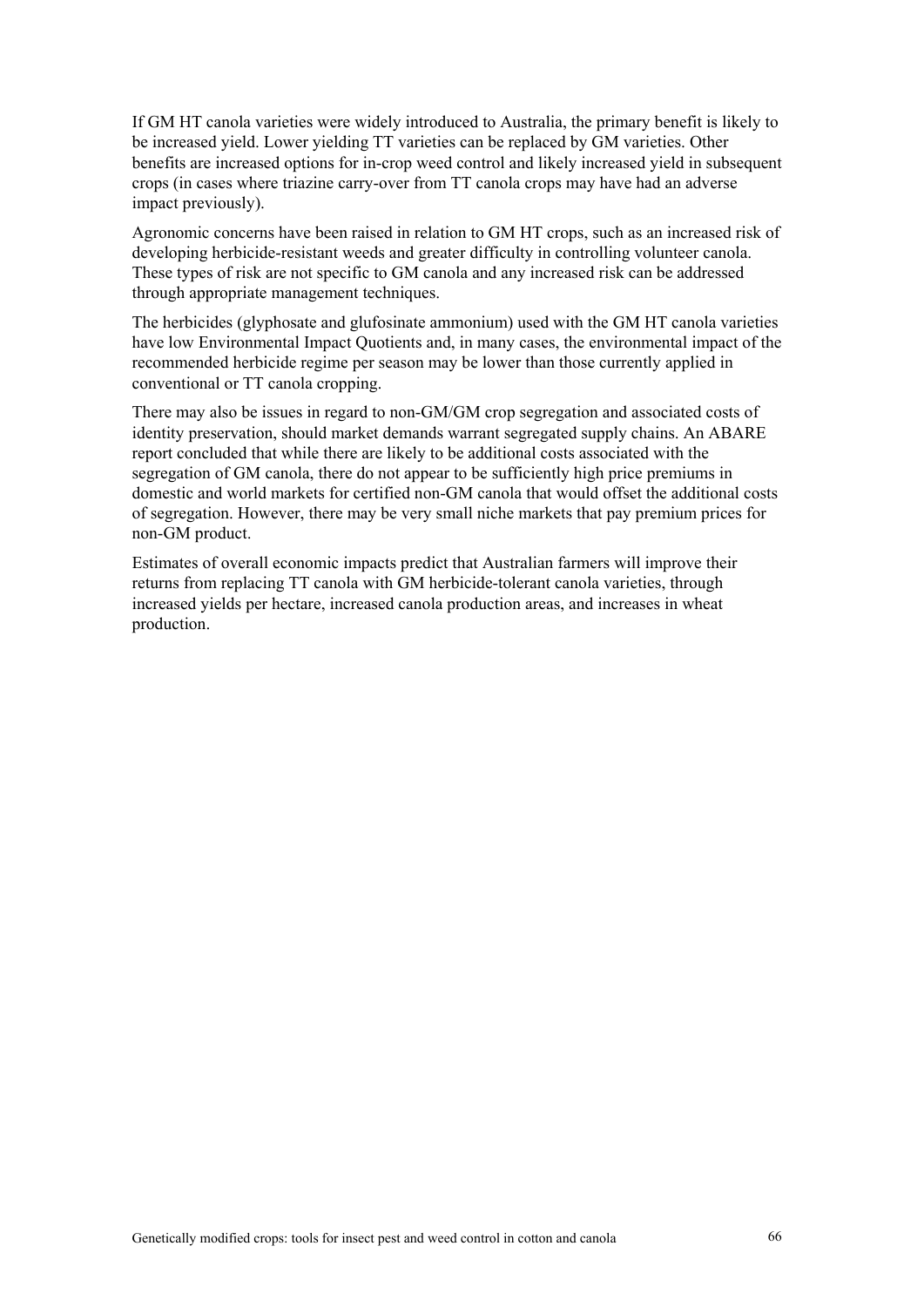## **Acknowledgements**

This study was supported by the Australian Government Department of Agriculture, Fisheries and Forestry, Agricultural Productivity Division, under the National Biotechnology Strategy.

The authors wish to acknowledge the reviewers of this report: Chris Preston (University of Adelaide), Brendan Doyle (University of New England), Jeff Bidstrup (Bidstrup Farming Co), and David Cunningham, Julie Glover and Hilary Johnson (BRS, DAFF), Max Foster (ABARE, DAFF), and officers from the DAFF Agricultural Productivity Division, OGTR and APVMA, who provided valuable comment and feedback on the report.

InVigor®, Liberty® and Liberty Link® are registered tradenames of Bayer CropScience.

Ingard®, Bollgard®, Bollgard II®, Roundup®, Roundup Ready® and Roundup Ready Flex® are registered tradenames of Monsanto Technology LLC.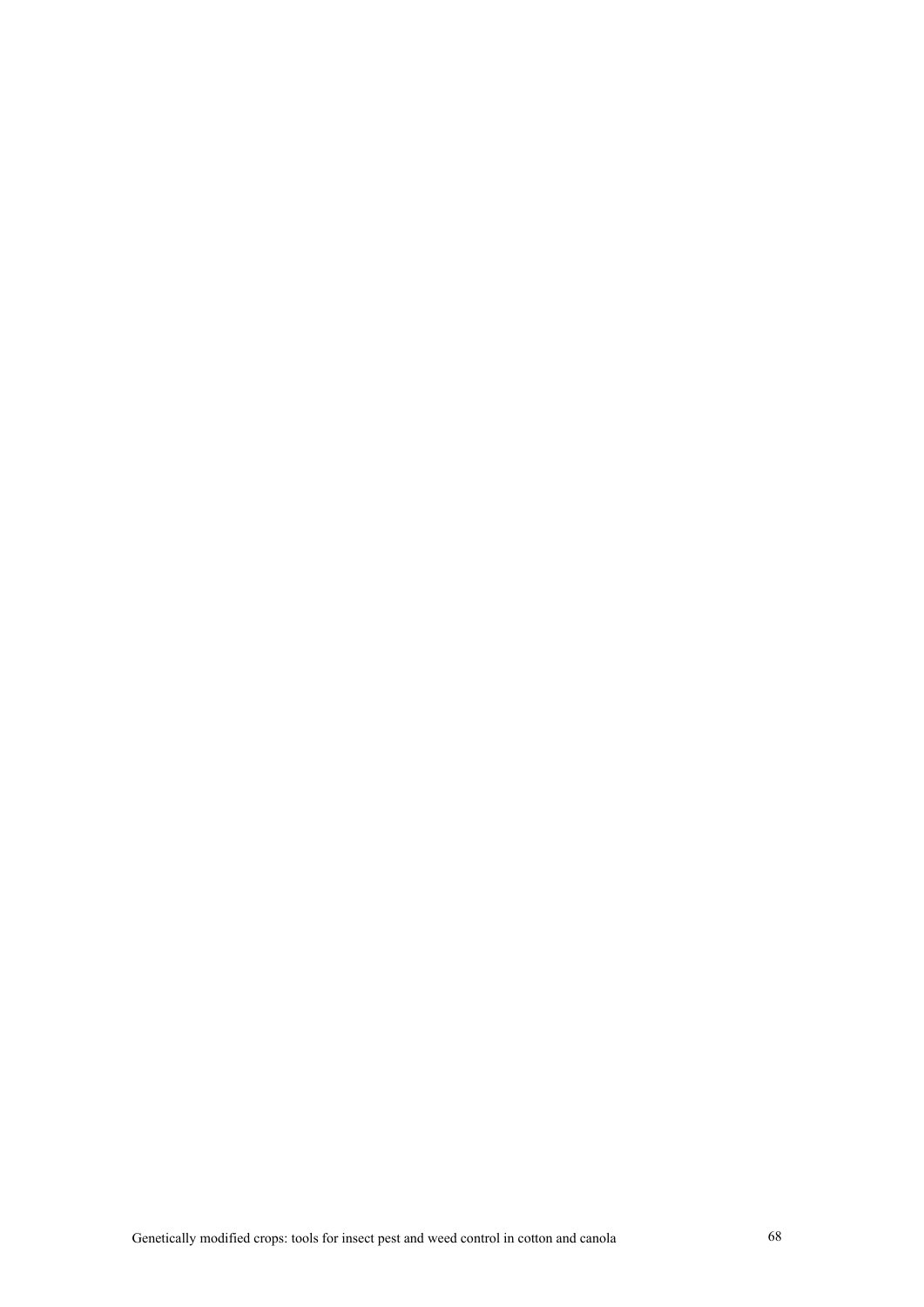## **References**

AAS 2001, *Integrated pest management - the good, the bad and the genetically modified*, Australian Academy of Science, http://www.science.org.au/nova/041/041print.htm, accessed 16 August 2006.

ABARE 2003, 'Forecasts and issues', *Australian Commodities*, Australian Bureau of Agricultural and Resource Economics, 10: 441-584.

ABC National Rural News 2006, *Japanese pay premier price of GM free canola*, Australian Broadcasting Commission, http://www.abc.net.au/rural/content/2006/s1559754.htm, accessed 5 October 2006.

ABS 1999, *Agricultural commodities, Australia, 1997-99 Catalogue number 7121.0*, Australian Bureau of Statistics

http://www.abs.gov.au/AUSSTATS/abs@.nsf/allprimarymainfeatures/BF89F6392AA86DBD CA25709E003BA4FD?opendocument, accessed 12 September 2006.

ABS 2000, *Agricultural commodities, Australia, 1998-99 Catalogue number 7121.0*, Australian Bureau of Statistics

http://www.abs.gov.au/AUSSTATS/abs@.nsf/DetailsPage/7121.01998-99?OpenDocument, accessed 12 September 2006.

ABS 2001, *Agricultural commodities, Australia, 1999-2000 Catalogue number 7121.0*, Australian Bureau of Statistics

http://www.abs.gov.au/AUSSTATS/abs@.nsf/DetailsPage/7121.01999-2000?OpenDocument, accessed 12 September 2006.

ABS 2002, *Agricultural commodities, Australia, 2000-01 Catalogue number 7121.0*, Australian Bureau of Statistics

http://www.abs.gov.au/AUSSTATS/abs@.nsf/DetailsPage/7121.02000-01?OpenDocument, accessed 12 September 2006.

ABS 2003, *Agricultural commodities, Australia, 2001-02 Catalogue number 7121.0*, Australian Bureau of Statistics

http://www.abs.gov.au/AUSSTATS/abs@.nsf/DetailsPage/7121.02001-02?OpenDocument, accessed 12 September 2006.

ABS 2004, *Agricultural commodities, Australia, 2002-03 Catalogue number 7121.0*, Australian Bureau of Statistics

http://www.abs.gov.au/AUSSTATS/abs@.nsf/DetailsPage/7121.02002-03?OpenDocument, accessed 12 September 2006.

ABS 2005, *Agricultural commodities, Australia, 2003-04 Catalogue number 7121.0*, Australian Bureau of Statistics

http://www.abs.gov.au/AUSSTATS/abs@.nsf/DetailsPage/7121.02003-04?OpenDocument, accessed 12 September 2006.

ABS 2006, *Agricultural commodities, Australia, 2004-05 Catalogue number 7121.0*, Australian Bureau of Statistics

http://www.abs.gov.au/AUSSTATS/abs@.nsf/DetailsPage/7121.02004-05?OpenDocument, accessed 12 September 2006.

ACIL Tasman 2007a, *The economic impact of the regulation of GM canola in Victoria*, A report prepared for the Victorian Department of Primary Industries, Melbourne.

ACIL Tasman 2007b, *GM Canola: An Information Package*, Department of Agriculture, Fisheries and Forestry, Canberra.

Acworth W, Yainshet A and Curtotti R 2008, *Economic impacts of GM crops in Australia*, Australian Bureau of Agricultural and Resource Economics, Canberra.

Adamson D, Thomas G and Davis E 1997, *An economic estimate of Helicoverpa's effect on Australian agricultural production*, CRC for Tropical Pest Management, Brisbane.

APVMA 1997, *Special Review of Glyphosate*, Australian Pesticides and Veterinary Medicines Authority, http://www.apvma.gov.au/chemrev/glyphosate.shtml, accessed 4 September 2006.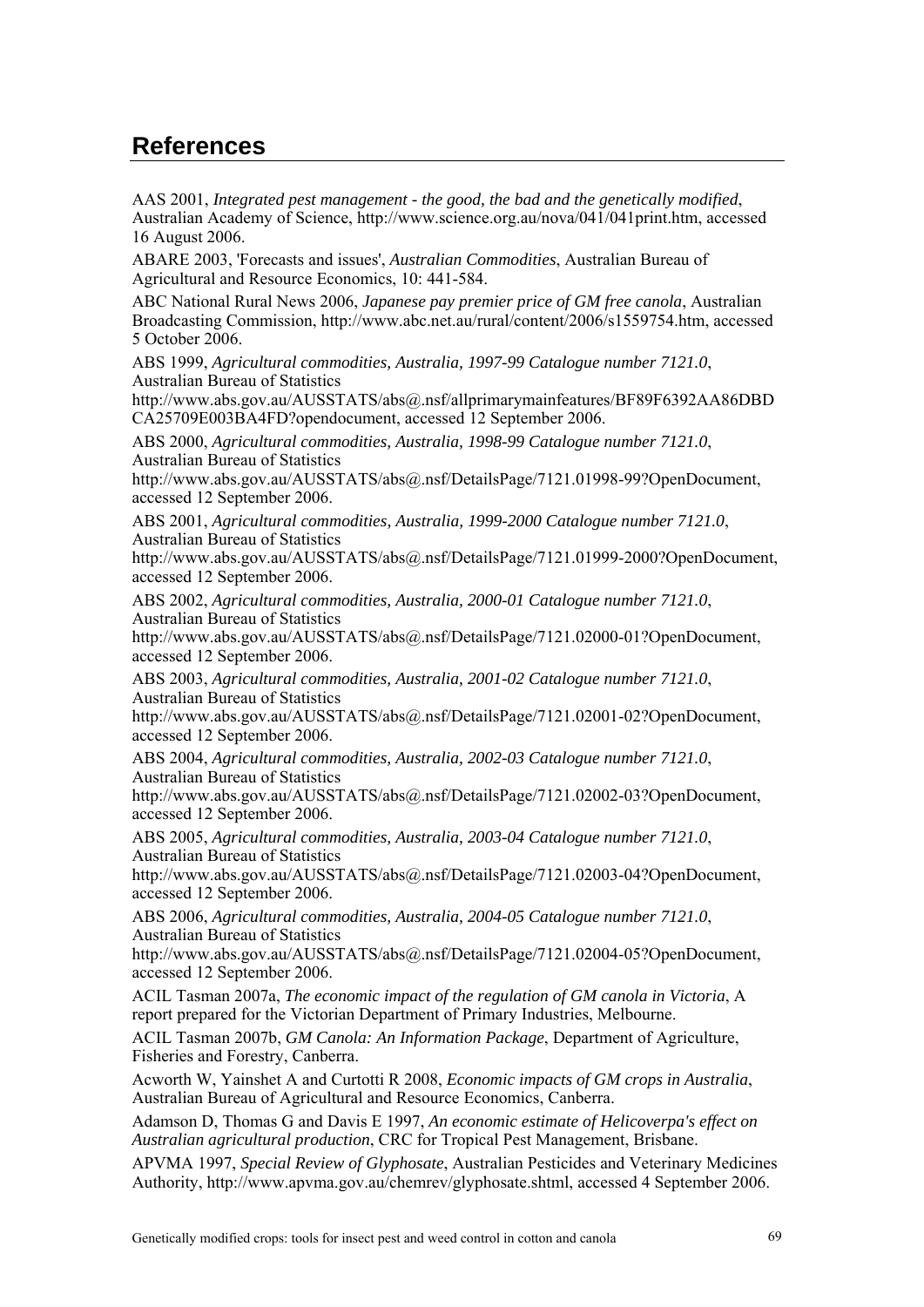APVMA 2003, *Evaluation of the new active Bacillus thuringiensis var. kurstaki deltaendotoxins as produced by the Cry1Ac and Cry2Ab genes and their controlling sequences in the new product BOLLGARD II COTTON EVENT 15985*, Australian Pesticides and Veterinary Medicines Authority, Canberra.

APVMA 2006, *PubCRIS Registered product search engine*, Australian Pesticides and Veterinary Medicines Authority,

http://services.apvma.gov.au/PubcrisWebClient/welcome.do;jsessionid=FkHVJlS05MXncJnhj dxt7Nv6sbnJ7b2HTmG2pTMjys0CRQlzwlML!1485761800, accessed 3 October 2006.

Australian Cotton Outlook 2006, *Threshold level of insect pressure under the microscope*, http://www.farmonline.com.au/news\_daily.asp?ag\_id=37369, accessed 19 September 2006.

Baker J and Preston C *in press*, 'The canola (*Brassica napus* L.) seed bank declines rapidly in farmer managed fields in South Australia', *Australian Journal of Experimental Agriculture*.

Beckie H J, Harker K N, Hall L M, Warwick S I, Legere A, Sikkema P H, Clayton G W, Thomas A G, Leeson J Y, Seguin-Swartz G and Simard M J 2006, 'A decade of herbicideresistant crops in Canada', *Canadian Journal of Plant Science*, 86: 1243-1264.

Benedict J and Altman D 2001, *Commercialization of transgenic cotton expressing insecticidal crystal proteins*, in J Jenkins and S Saha, *Genetic improvement of cotton: emerging technologies*, Science Publications, Enfield, NH, 137-201.

Bennett R, Ismael Y and Morse S 2005, 'Explaining contradictory evidence regarding impacts of genetically modified crops in developing countries. Varietal performance of transgenic cotton in India', *Journal of Agricultural Science*, 143: 35-41.

Bennett R, Kambhampati U, Morse S and Ismael Y 2006, 'Farm-level economic performance of genetically modified cotton in Maharashtra, India', *Review of Agricultural Economics*, 28: 59-71.

Biological Farmers of Australia 2006, *Australian Organic Standard 2006*, Biological Farmers of Australia http://www.bfa.com.au/\_files/AOS%202006%2001.03.2006%20w%20cover.pdf, accessed 19 May 2008.

Blackshaw R, Lemerle D, Mailer R and Young K 2002, 'Influence of wild radish on yield and quantity of canola', *Weed Science*, 50: 344-349.

Brimner T A, Gallivan G J and Stephenson G R 2005, 'Influence of herbicide-resistant canola on the environmental impact of weed management', *Pest Management Science*, 61: 47-52.

Brookes G and Barfoot P 2005, *GM crops: the global socio-economic and environmental impact - the first nine years 1996-2004*, PG Economics Ltd UK, Dorchester.

Brookes G and Barfoot P 2006, 'Global Impact of Biotech Crops: Socio-Economic and Environmental Effects in the First Ten Years of Commercial Use', *AgBioForum*, 9: 139-151.

Brookes G and Barfoot P 2008a, 'Global impact of biotech crops: socio-economic and environmental effects, 1996–2006', *Agbioforum*, 11: 21-38.

Brookes G and Barfoot P 2008b, *GM crops: global socio-economic and environmental impacts 1996-2006*, PG Economics Ltd UK, Dorchester.

Browne R, Pyke B and Williams A 2006, 'Sustainability: Key to the Australian cotton production practices. Technical Seminar - Sustainability: Biotechnology and Crop Management', *Fifth Open Session, 65th Plenary Meeting of the International Cotton Advisory Committee*, Goiania, Brazil.

CCC 2005a, *Canola Standards and Regulations*, Canola Council of Canada http://www.canola-council.org/PDF/Standards1-2.pdf, accessed 22 March 2006.

CCC 2005b, *Fact sheet on ecology and management of volunteer canola*, Canola Council of Canada, http://www.canola-council.org/volunteercan.aspx, accessed 19 February 2007.

CCC 2005c, *Herbicide tolerant volunteer canola: A study of grower management practices*, Canola Council of Canada http://www.canola-council.org/PDF/ht\_canola\_final.pdf, accessed 7 January 2008.

CCC 2008, *Prairie canola variety trials*, Canola Council of Canada http://www.canolacouncil.org/growing\_trials.html, accessed 8 February 2008.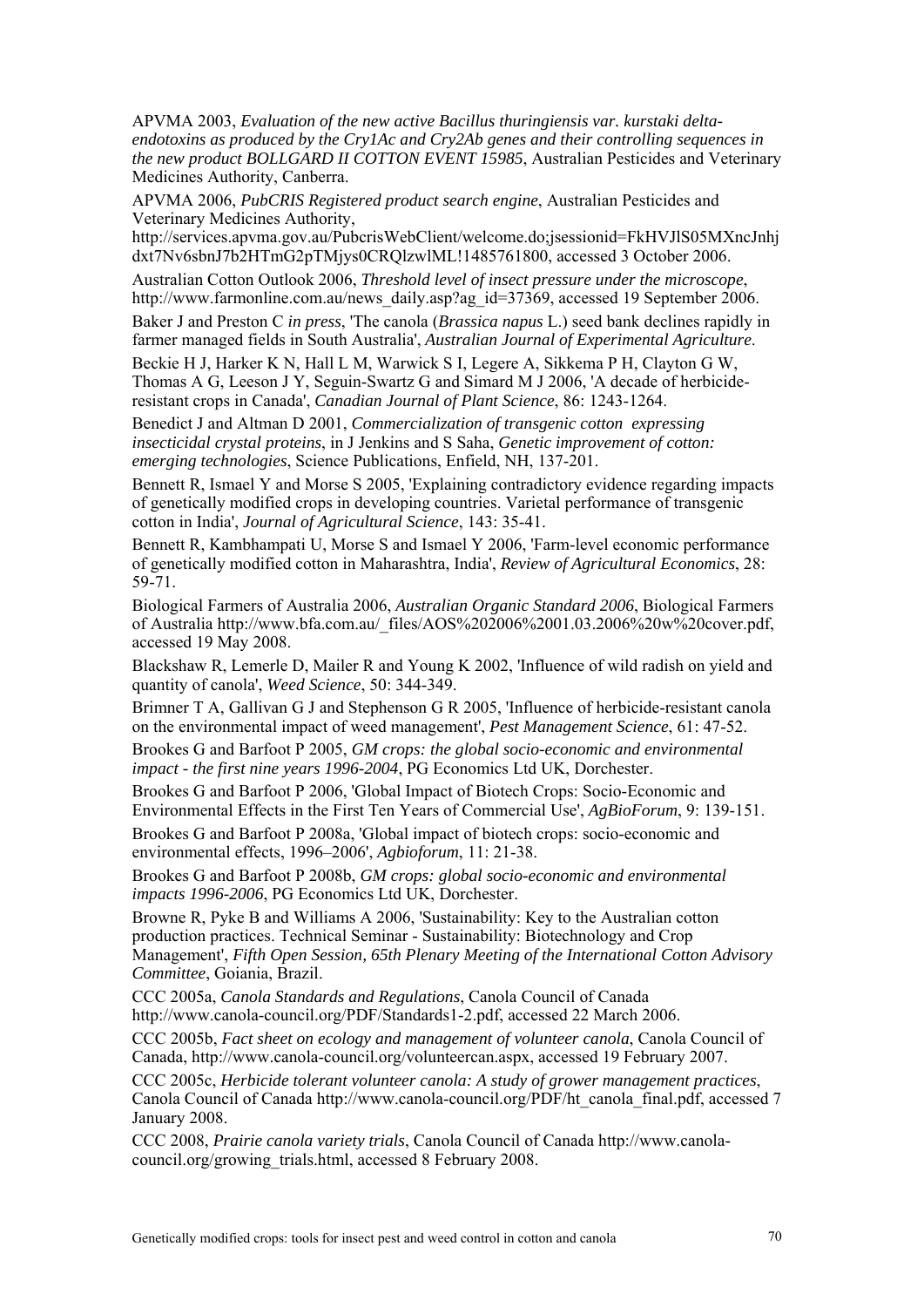CFIA 2006, *Decision documents - determination of environmental and livestock feed safety*, Canadian Food Inspection Agency, http://www.inspection.gc.ca/english/plaveg/bio/dde.shtml, accessed 4 October 2006.

CFIA 2008, *Biotechnology products: plants that tolerate herbicides*, Canadian Food Inspection Agency http://www.inspection.gc.ca/english/sci/biotech/enviro/herbice.shtml, accessed June 2008.

Charles G W 1991, 'A grower survey of weeds and herbicide use in the New South Wales cotton industry', *Australian Journal of Experimental Agriculture*, 31: 387-392.

Charles G W and Taylor I 2006, 'Positioning the second generation of herbicide tolerant cotton varieties - Roundup Ready Flex<sup>®</sup> and Liberty Link<sup>®</sup> cottons - into Australian farming systems: opportunities and threats', *Proceedings of the 15th Australian Weeds Conference*, C Preston, J H Watts and N D Crossman, Adelaide Conference Centre, Adelaide, South Australia.

Charles G W, Taylor I and Roberts G 2004, 'The impact of the cotton farming system on weed succession: implications for herbicide resistance and adoption of an integrated weed management approach', *Proceedings of the 14th Australian Weeds Conference*, B M Sindel and S B Johnson, Charles Sturt University, Wagga Wagga, NSW.

Colton B and Potter T 1999, *History*, in P A Salisbury, T D Potter, G McDonald and A G Green, *Canola in Australia: the first 30 years*, Canola Association of Australia, Canberra, 1-4.

Cotton Australia 2006a, *About cotton (Fact Sheet)*, http://www.cottonaustralia.com.au, accessed 7 February 2007.

Cotton Australia 2006b, *Australian Cotton History (Fact Sheet)*, http://www.cottonaustralia.com.au, accessed 1 September 2006.

Cotton Australia 2006c, *Biotechnology (Fact Sheet)*, http://www.cottonaustralia.com.au, accessed 1 September 2006.

Cotton Australia 2006d, *Cotton in Australia (Fact Sheet)*, http://www.cottonaustralia.com.au, accessed 1 September 2006.

CRC for Australian Weed Management 2006, *Nature outsmarting science*, CRC for Australian Weed Management,

http://www.weeds.crc.org.au/documents/mr\_herbicide\_resistance\_220806.pdf, accessed 5 February 2007.

CRDC 2005, *Taking responsibility for our future: the Australian cotton industry action response to the second Australian cotton industry environmental audit 2003*, Cotton Research and Development Corporation, Narrabri, NSW.

CRDC 2006, *A guide to the 2006/07 Bollgard II® resistance management plan*, Cotton Research and Development Corporation, http://www.crdc.com.au/, accessed 9 February 2007.

Crossan A and Kennedy I 2004, *A snapshot of Roundup Ready cotton in Australia*, University of Sydney, Sydney.

CSIRO 2003, *Bollgard II - the new generation of GM cotton (Fact Sheet)*, http://www.csiro.au/files/files/p9ac.pdf, accessed 20 September 2006.

D'Emden F and Llewellyn R 2004, 'No-till adoption and the weed management challenge', *Proceedings of the 14th Australian Weeds Conference*, B M Sindel and S B Johnson, Charles Sturt University, Wagga Wagga, NSW.

D'Emden F, Llewellyn R and Burton M 2006, 'Adoption of conservation tillage in Australian cropping regions: an application of duration analysis', *Technological Forecasting & Social Change*, 73: 630-647.

Day S 2006, *A prairie experience with weed control in zero-till and with GM canolas*, GRDC Research Updates for Advisors - http://www.grdc.com.au/growers/res\_upd/south/s06/day.htm, accessed 20 September 2006.

Devine M D and Buth J L 2001, 'Advantages of genetically modified canola: A Canadian perspective', *Proceedings of the Brighton Crop Protection Conference - Weeds 2001*, Brighton, UK, 367-372.

Doyle B 2005, *Weed Management and Roundup Ready Cotton 2005: A report on weed management and impressions of Roundup Ready cotton in the Australian cotton industry from*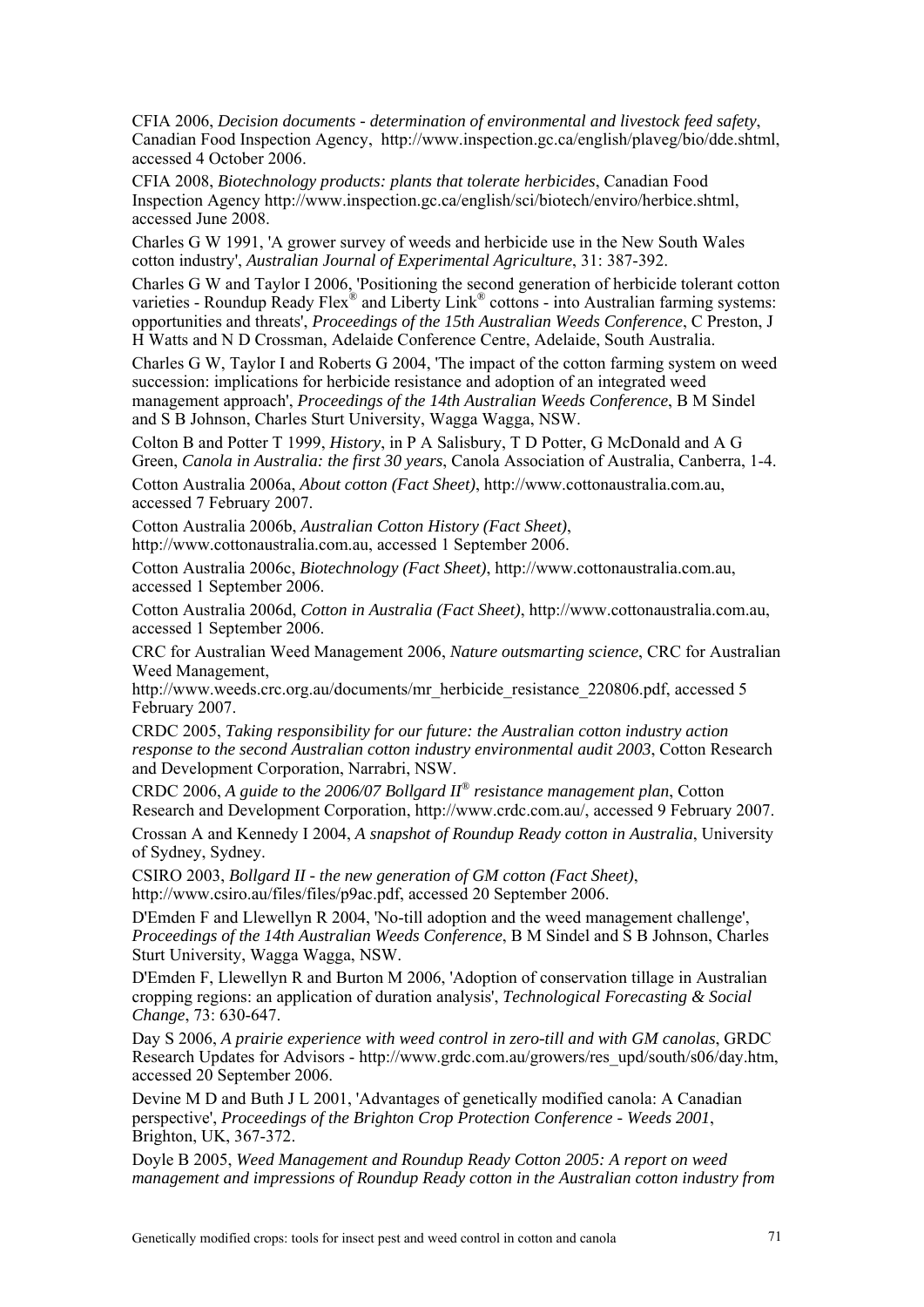*the 2004-2005 season*, University of New England Institute of Rural Futures, Armidale, Australia.

Doyle B, Reeve I and Coleman M 2005, *The Cotton Consultants Australia 2005 Bollgard Comparison Report: A survey of cotton growers' and consultants' experience with Bollgard in the 2004-2005 season*, University of New England Institute of Rural Futures, Armidale, Australia.

Duck A, Lawrence L, Fletche S and Smirl L 2006, *Australian crop report 137*, Australian Bureau of Agricultural and Resource Economics, Canberra, Australia.

Edge J, Benedict J, Carroll J and Reding H 2001, 'Bollgard Cotton: an Assessment of Global Economic, Environmental and Social Benefits', *Journal of Cotton Science*, 5: 121-136.

Farrell T 2006, *Cotton Pest Management Guide 2006/07*, NSW Department of Primary Industries, Orange.

Farrell T and Johnson A 2005, *Cotton Pest Management Guide 2005/06*, NSW Department of Primary Industries, Orange.

Fernandez-Cornejo J and Caswell M 2006, *The First Decade of Genetically Engineered Crops in the United States*, United States Department of Agriculture, Economic Research Service, Washington DC.

Ferry N, Edwards M, Gatehouse J A and Gatehouse A M R 2004, 'Plant-insect interactions: molecular approaches to insect resistance', *Current Opinion in Biotechnology*, 15: 155-161.

Fitt G P 1994, 'Cotton pest management: Part 3. An Australian perspective', *Annual Review of Entomology*, 39: 543-562.

Fitt G P 2000, 'An Australian approach to IPM in cotton: integrating new technologies to minimise insecticide dependence', *Crop Protection*, 19: 793-800.

Fitt G P 2003, 'Implementation and impact of transgenic Bt cottons in Australia', *Cotton Production for the New Millenium. Proceedings of the Third World Cotton Research Conference, 9 - 13 March 2003*, A R C-I f I Crops, Cape Town, South Africa, 371-381.

Fitt G P, Wilson L, Mensah R and Daly J 2004, 'Advances with Integrated Pest Management as a component of sustainable agriculture: the case of the Australian cotton industry', *"New directions for a diverse planet". Proceedings of the 4th International Crop Science Congress*, Brisbane, Australia.

Foster M 2006, *GM Grains in Australia: Identity Preservation, ABARE Research Report 06.25 Prepared for the Australian Government Department of Agriculture, Fisheries and Forestry and the Grains Research and Development Corporation, Canberra, December.*, Australian Bureau of Agricultural and Resource Economics, Canberra.

Foster M and French S 2007, *Market Acceptance of GM Canola, ABARE Research Report 07.5 prepared for the Australian Government Department of Agriculture, Fisheries and Forestry, Canberra, March.*, ABARE.

FSANZ 2003, *FSANZ Standard A18/1.5.2 Food produced using gene technology* Food Standards Australia New Zealand, Canberra.

FSANZ 2008, *GM current applications and approvals*, Food Standards Australia New Zealand,

http://www.foodstandards.gov.au/foodmatters/gmfoods/gmcurrentapplication1030.cfm, accessed 19 May 2008.

GHD 2003, *Second Australian cotton industry environmental audit*, GHD Pty. Ltd., Sydney.

Glover J 2002, *Gene flow study: Implications for GM crop release in Australia*, Bureau of Rural Sciences, Canberra.

Gunningham N n.d., *Working paper 29: Cotton, health and environment: A case study of selfregulation*, National Research Centre for Occupational Health and Safety Regulation, Research School of Social Sciences, Australian National University, Canberra.

Hashem A, Dhammu H S, Powles S B, Bowran D G, Piper T J and Cheam A H 2001, 'Triazine resistance in a biotype of wild radish (*Raphanus raphanistrum*) in Australia', *Weed Technology*, 15: 636-641.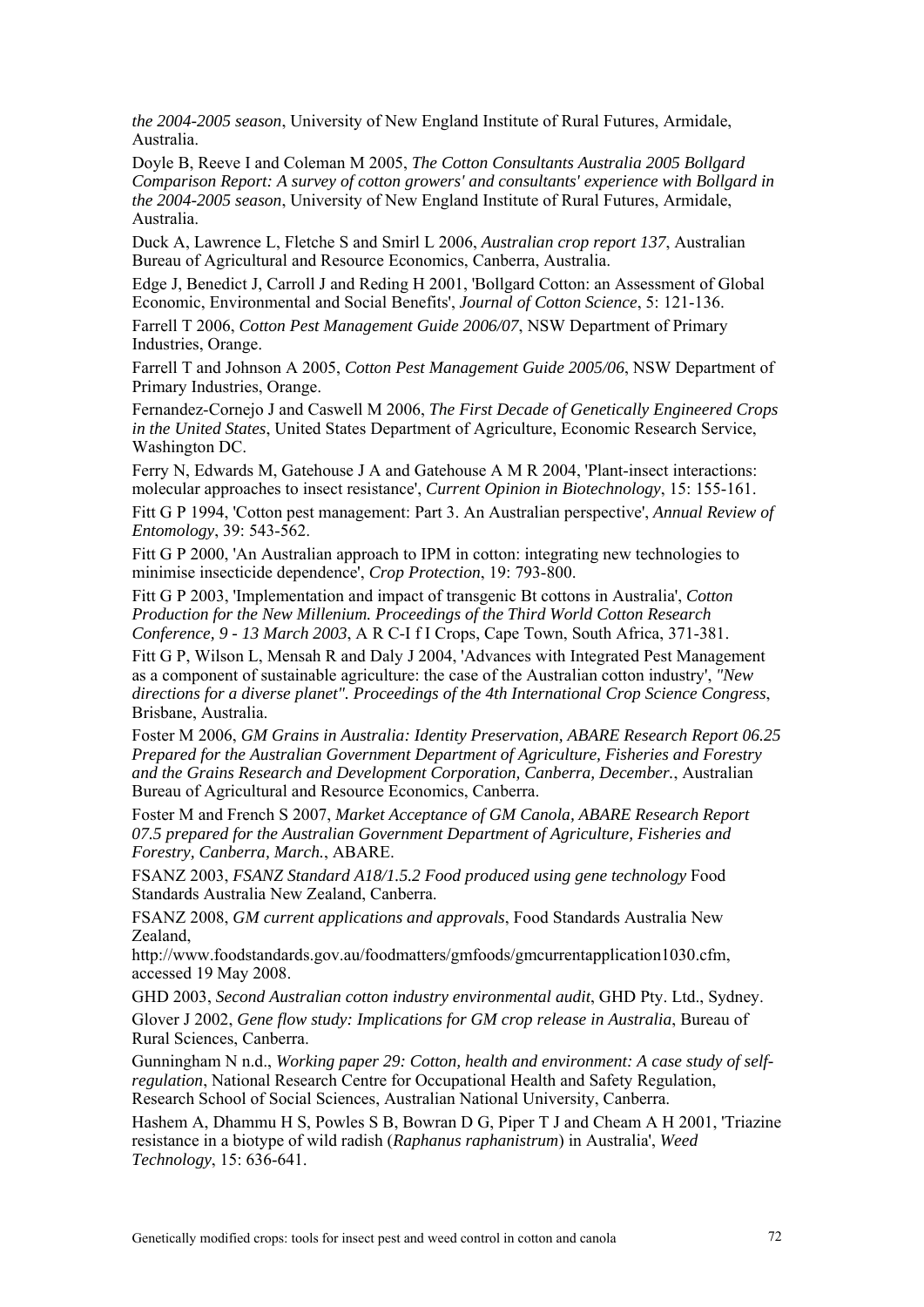Holtzapffel R, Johnson H and Mewett O P 2007, *GM oilseed crops and the Australian oilseeds industry*, Australian Government Bureau of Rural Sciences, Canberra.

Huang J, Hu R F, Rozelle S, Qiao F and Pray C E 2002, 'Transgenic varieties and productivity of smallholder cotton farmers in China', *The Australian Journal of Agricultural and Resource Economics*, 46: 367-387.

Huang J K, Hu R F, Pray C, Qiao F B and Rozelle S 2003, 'Biotechnology as an alternative to chemical pesticides: a case study of Bt cotton in China', *Agricultural Economics*, 29: 55-67.

James C 2007, *Global Status of Commercialized Biotech/GM Crops: 2007. ISAAA Brief No. 37*, ISAAA, Ithaca, NY.

Jasieniuk M 1995, *Constraints on the evolution of glyphosate resistance in weeds*, Pesticide Research Center, Michigan State University,

http://www.msstate.edu/entomology/v7n2/art16.html, accessed 16 February 2007.

Jayaraman K S 2001, 'Illegal Bt cotton in India haunts regulators', *Nature Biotechnology*, 19: 1090-1090.

Jones R 2004, 'The economic benefits of IWM: the role of risk and sustainability in farming systems', *Proceedings of the 14th Australian Weeds Conference*, B M Sindel and S B Johnson, Charles Sturt University, Wagga Wagga, NSW.

Jones R, Vere D, Alemseged Y and Medd R 2005, 'Estimating the economic cost of weeds in Australian annual winter crops', *Agricultural Economics*, 32: 253-265.

Knezevic S Z 2002, *Use of herbicide tolerant crops as a component of an integrated weed management program*, University of Nebraska, Lincoln, USA.

Knox O G G, Constable G A, Pyke B and Gupta V V S R 2006, 'Environmental impact of conventional and Bt insecticidal cotton expressing one and two *Cry* genes in Australia', *Australian Journal of Agricultural Research*, 57: 501-509.

Kovach J, Petzoldt C, Degni J and Tette J 1992, 'A method to measure the environmental impact of pesticides', *New York's Food and Life Sciences Bulletin*, 139: 1-8.

Kovach J, Petzoldt C, Degni J and Tette J 2004, *A method to measure the environmental impact of pesticides*, New York Integrated Pest Management Program,

http://nysipm.cornell.edu/publications/eiq/default.asp,, accessed 20 September 2006.

Llewellyn R S and Powles S B 2001, 'High levels of herbicide resistance in rigid ryegrass (*Lolium rigidum*) in the wheat belt of Western Australia', *Weed Technology*, 15: 242-248.

Lyon D, Bruce S, Vyn T and Peterson G 2004, 'Achievements and future challenges in conservation tillage', *4th International Crop Science Congress*, Brisbane, Australia.

McCaffery D, Parker P, Wratten N and Mailer R 2006, *Canola: NSW planting guide 2006*, New South Wales Department of Primary Industries, Orange, Australia.

McGahan P, Lloyd R J and Rynne K P 1991, 'The cost of *Heliothis* in Queensland crops', *A review of Heliothis research in Australia*, P H Twine and M P Zalucki, Brisbane, 11-28.

McGillion T and Storrie A 2006, *Integrated weed management for Australian cropping systems - A training resource for farm advisors*, CRC for Australian Weed Management, Adelaide, South Australia.

Monsanto Australia 2006, *Outlook, Issue 5 | Dec 06*, Monsanto Australia http://www.monsanto.com.au/content/Newsletter\_1206.pdf, accessed 19 May 2008.

Monsanto Australia 2008, *Canola*, Monsanto Australia

http://www.monsanto.com.au/layout/canola/default.asp, accessed 20 May 2008.

Morse S, Bennett R and Ismael Y 2005a, 'Comparing the performance of official and unofficial genetically modified cotton in India', *AgBioForum*, 8: 1-6.

Morse S, Bennett R and Ismael Y 2005b, 'Genetically modified insect resistance in cotton: some farm level economic impacts in India', *Crop Protection*, 24: 433-440.

Morse S, Bennett R and Ismael Y 2006, 'Environmental impact of genetically modified cotton in South Africa', *Agriculture, Ecosystems and Environment*, in press, published on-line 9 June 2006, doi:10.1016/j.agee.2006.04.009.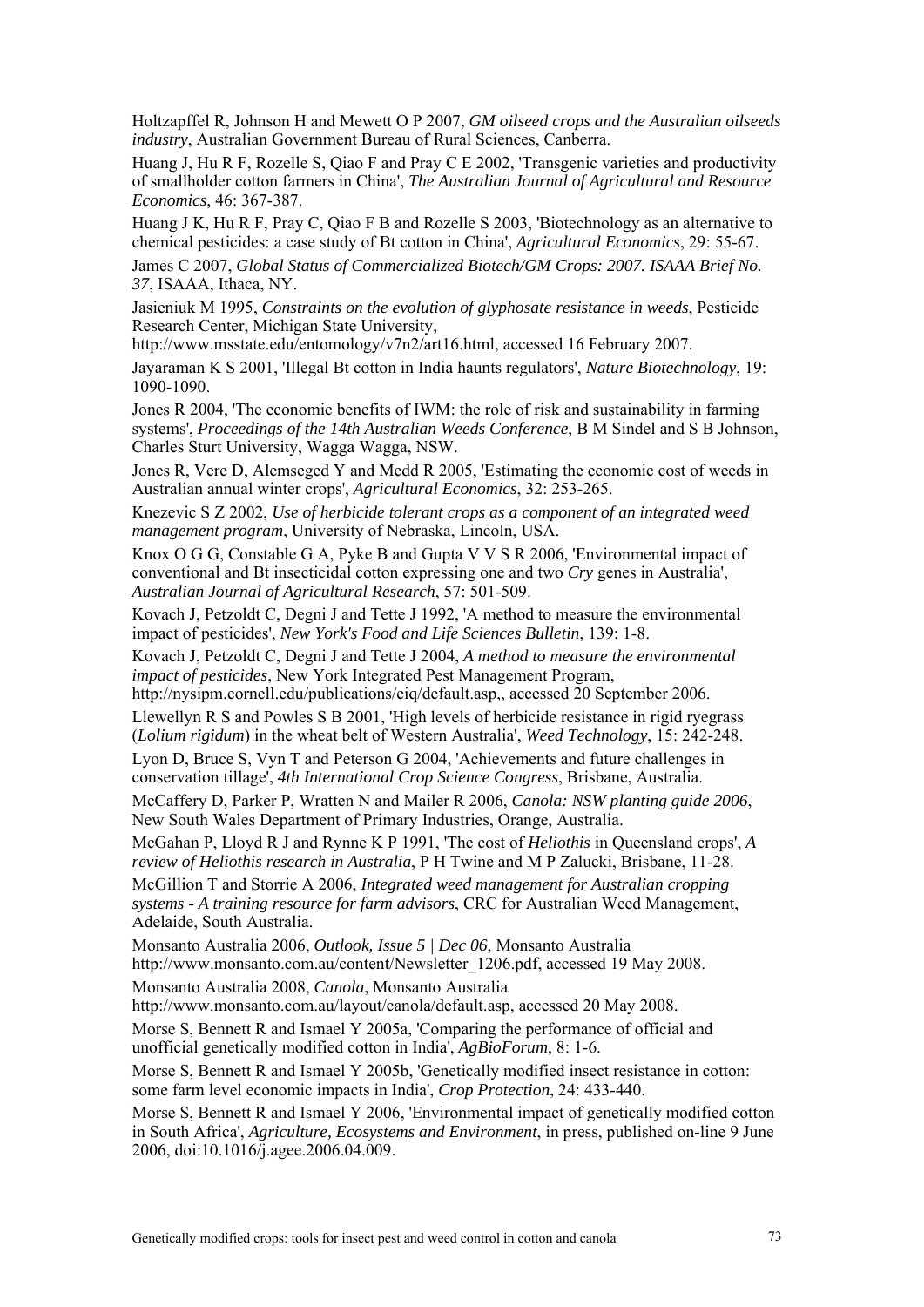NASS 2000, *Acreage*, United States Department of Agriculture - National Agricultural Statistics Service http://usda.mannlib.cornell.edu/usda/nass/Acre//2000s/2000/Acre-06-30- 2000.pdf, accessed 27 September 2006.

NASS 2001, *Acreage*, United States Department of Agriculture - National Agricultural Statistics Service http://usda.mannlib.cornell.edu/usda/nass/Acre//2000s/2001/Acre-06-29- 2001.pdf, accessed 27 September 2006.

NASS 2002, *Acreage*, United States Department of Agriculture - National Agricultural Statistics Service http://usda.mannlib.cornell.edu/usda/nass/Acre//2000s/2002/Acre-06-28- 2002.pdf, accessed 27 September 2006.

NASS 2003, *Acreage*, United States Department of Agriculture - National Agricultural Statistics Service http://usda.mannlib.cornell.edu/usda/nass/Acre//2000s/2003/Acre-06-30- 2003.pdf, accessed 27 September 2006.

NASS 2004, *Acreage*, United States Department of Agriculture - National Agricultural Statistics Service http://usda.mannlib.cornell.edu/usda/nass/Acre//2000s/2004/Acre-06-30- 2004.pdf, accessed 27 September 2006.

NASS 2005, *Acreage*, United States Department of Agriculture - National Agricultural Statistics Service http://usda.mannlib.cornell.edu/usda/nass/Acre//2000s/2005/Acre-06-30- 2005.pdf, accessed 27 September 2006.

NASS 2006, *Acreage*, United States Department of Agriculture - National Agricultural Statistics Service http://usda.mannlib.cornell.edu/usda/nass/Acre/2000s/2006/Acre-09-12- 2006.pdf, accessed 10 July 2006.

NASS 2008, *Acreage*, United States Department of Agriculture - National Agricultural Statistics Service http://usda.mannlib.cornell.edu/usda/current/Acre/Acre-06-30-2008.pdf, accessed June 2008.

National Agricultural Statistics Service 2005, *Acreage*, NASS, US Department of Agriculture, http://usda.mannlib.cornell.edu/usda/nass/Acre//2000s/2005/Acre-06-30-2005.pdf, accessed 27 September 2006.

NCCA 2004, *Boll Weevil Eradication Program*, National Cotton Council of America, http://www.cotton.org/tech/pest/bollweevil/, accessed 27 September 2006.

Neve P, Diggle A J, Smith F P and Powles S B 2003, 'Simulating evolution of glyphosate resistance in *Lolium rigidum* II: past, present and future glyphosate use in Australian cropping', *Weed Research*, 43: 418-427.

Nicol A 2006, 'Low-rainfall canola arrives', *Ground Cover, Grains Research and Development Corporation Issue 64 September-October 2006*, Canberra, ACT.

Norton R 2003, *Conservation farming systems and canola*, The University of Melbourne, Melbourne, Australia.

Norton R, Kirkegaard J, Angus J and Potter T 1999, *Canola in rotations*, http://www.canolaaustralia.com/\_\_data/page/168/Chapter\_5\_-\_Canola\_in\_Rotations.pdf, accessed 22 September 2006.

Norton R and Roush R T 2007, *Canola and Australian Farming Systems 2003-3007*, University of Melbourne, Melbourne.

NSW Department of Primary Industries 2005, *Complete List of Farm Enterprise Budgets*, http://www.agric.nsw.gov.au/reader/budget-related/budget-list.htm, accessed 19 September 2006.

NSW Department of Primary Industries 2006, 'Canola: NSW planting guide 2006', *Primefact*, 218: 1-13.

NSW Department of Primary Industries 2007, *Cotton Pest Management Guide 2007*, NSW Department of Primary Industries

http://www.dpi.nsw.gov.au/\_\_data/assets/pdf\_file/0005/154769/Cotton-pest-managementguide-1.pdf accessed 19 May 2008.

OGTR 2003a, *Risk Assessment and Risk Management Plan for DIR 020/2002. General release of Roundup Ready® canola (Brassica napus) in Australia*, Office of the Gene technology Regulator, http://www.ogtr.gov.au/pdf/ir/dir020finalrarmp.pdf, accessed 6 October 2006.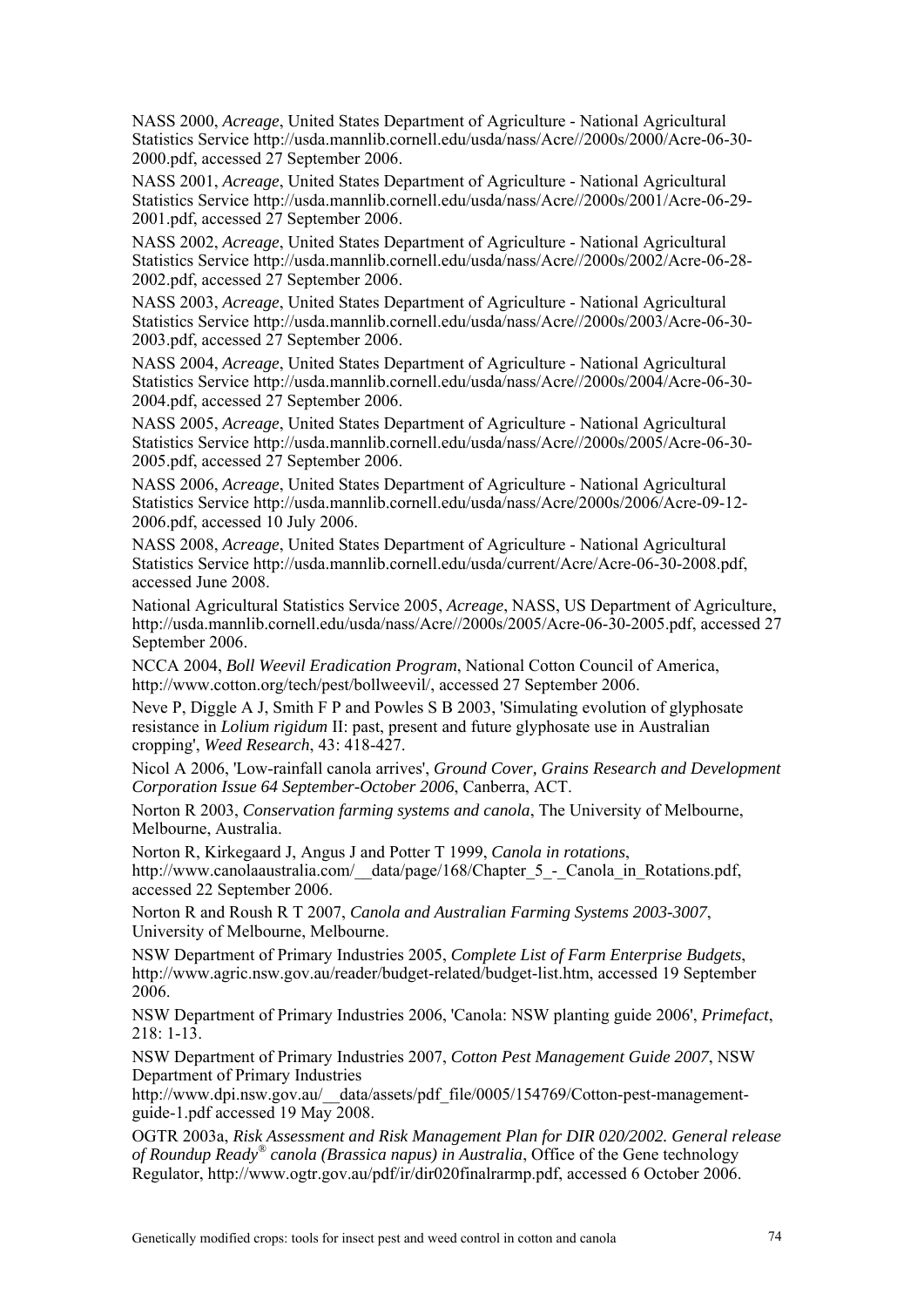OGTR 2003b, *Risk Assessment and Risk Management Plan for DIR 021/2002. Commercial release of genetically modified (InVigor® hybrid) canola*, Office of the Gene technology Regulator, http://www.ogtr.gov.au/pdf/ir/dir021finalrarmp2.pdf, accessed 6 October 2006.

OGTR 2003c, *Risk Assessment and Risk Management Plan for DIR 023/2002. Commercial release of herbicide tolerant (Roundup Ready) and herbicide tolerant / insect resistant (Roundup Ready / Ingard) cotton*, Office of the Gene Technology Regulator http://www.ogtr.gov.au/pdf/ir/dir023finalrarmp.pdf, accessed 22 August 2007.

OGTR 2003d, *Risk Assessment and Risk Management Plan for DIR 044/2003. Agronomic assessment and seed increase of GM cottons expressing insecticidal genes (cry1Fa and cry1Ac) from Bacillus thuringiensis)*, Office of the Gene Technology Regulator http://www.ogtr.gov.au/pdf/ir/dir044finalrarmp.pdf, accessed 28 September 2006.

OGTR 2003e, *Risk Assessment and Risk Management Plan for DIR 048/2003. Field trial to assess transgenic insecticidal cotton expressing natural plant genes.*, Office of the Gene Technology Regulator http://www.ogtr.gov.au/pdf/ir/dir048finalrarmp.pdf, accessed 28 September 2006.

OGTR 2004, *Risk Assessment and Risk Management Plan DIR 047/2003. Field evaluation of genetically modified white clover resistant to infection by Alfalfa Mosaic Virus*, Office of the Gene Technology Regulator http://www.ogtr.gov.au/pdf/ir/dir047finalrarmp.pdf, accessed 24 August 2007.

OGTR 2005a, *Risk Assessment and Risk Management Plan for DIR 057/2004. Field trials of genetically modified, herbicide tolerant Indian mustard (Brassica juncea)*, Office of the Gene Technology Regulator, http://www.ogtr.gov.au/pdf/ir/dir057finalrarmp.pdf, accessed 6 October 2006.

OGTR 2005b, *Risk Assessment and Risk Management Plan for DIR 058/2005. Limited and controlled release of insect resistant (VIP) GM cotton.*, Office of the Gene Technology Regulator http://www.ogtr.gov.au/pdf/ir/dir058finalrarmp1.pdf, accessed 27 September 2006.

OGTR 2006a, *Record of GMOs and GM Products - Licences involving an intentional release of GMOs into the environment*, Office of the Gene Technology Regulator http://www.ogtr.gov.au/gmorec/ir.htm, accessed 6 September 2006.

OGTR 2006b, *Risk Assessment and Risk Management Plan for DIR 059/2005. Commercial release of herbicide tolerant (Roundup Ready Flex® MON 88913) and herbicide tolerant/insect resistant (Roundup Ready Flex® MON 88913/Bollgard II®) cotton south of latitude 22° South in Australia.*, Office of the Gene Technology Regulator http://www.ogtr.gov.au/pdf/ir/dir059finalrarmp1.pdf, accessed 25 September 2006.

OGTR 2006c, *Risk Assessment and Risk Management Plan for DIR 062/2005. Commercial release of herbicide tolerant Liberty Link Cotton for use in the Australian cropping system.*, Office of the Gene Technology Regulator http://www.ogtr.gov.au/pdf/ir/dir062finalrarmp.pdf, accessed 25 September 2006.

OGTR 2006d, *Risk Assessment and Risk Management Plan for DIR 063/2005. Limited and controlled release of fungal resistant GM cotton*, Office of the Gene Technology Regulator http://www.ogtr.gov.au/pdf/ir/dir063finalrarmp.pdf, accessed 24 August 2007.

OGTR 2006e, *Risk Assessment and Risk Management Plan for DIR 065/2006. Limited and Controlled Release of Insect Resistant Genetically Modified Cotton.*, Office of the Gene Technology Regulator http://www.ogtr.gov.au/pdf/ir/dir065rarmp.pdf, accessed 27 September 2006.

OGTR 2006f, *Risk Assessment and Risk Management Plan for DIR 066/2006. Commercial release of GM herbicide tolerant and/or insect resistant cotton lines north of latitude 22ºSouth.*, Office of the Gene Technology Regulator

http://www.ogtr.gov.au/pdf/ir/dir066rarmp2.pdf, accessed 26 October 2006.

OGTR 2007, *Risk Assessment and Risk Management Plan for DIR 073/2007. Limited and controlled release of GM insect resistant and insect resistant/herbicide tolerant cotton*, Office of the Gene Technology Regulator http://www.ogtr.gov.au/pdf/ir/dir073rarmp4.pdf, accessed 20 May 2008.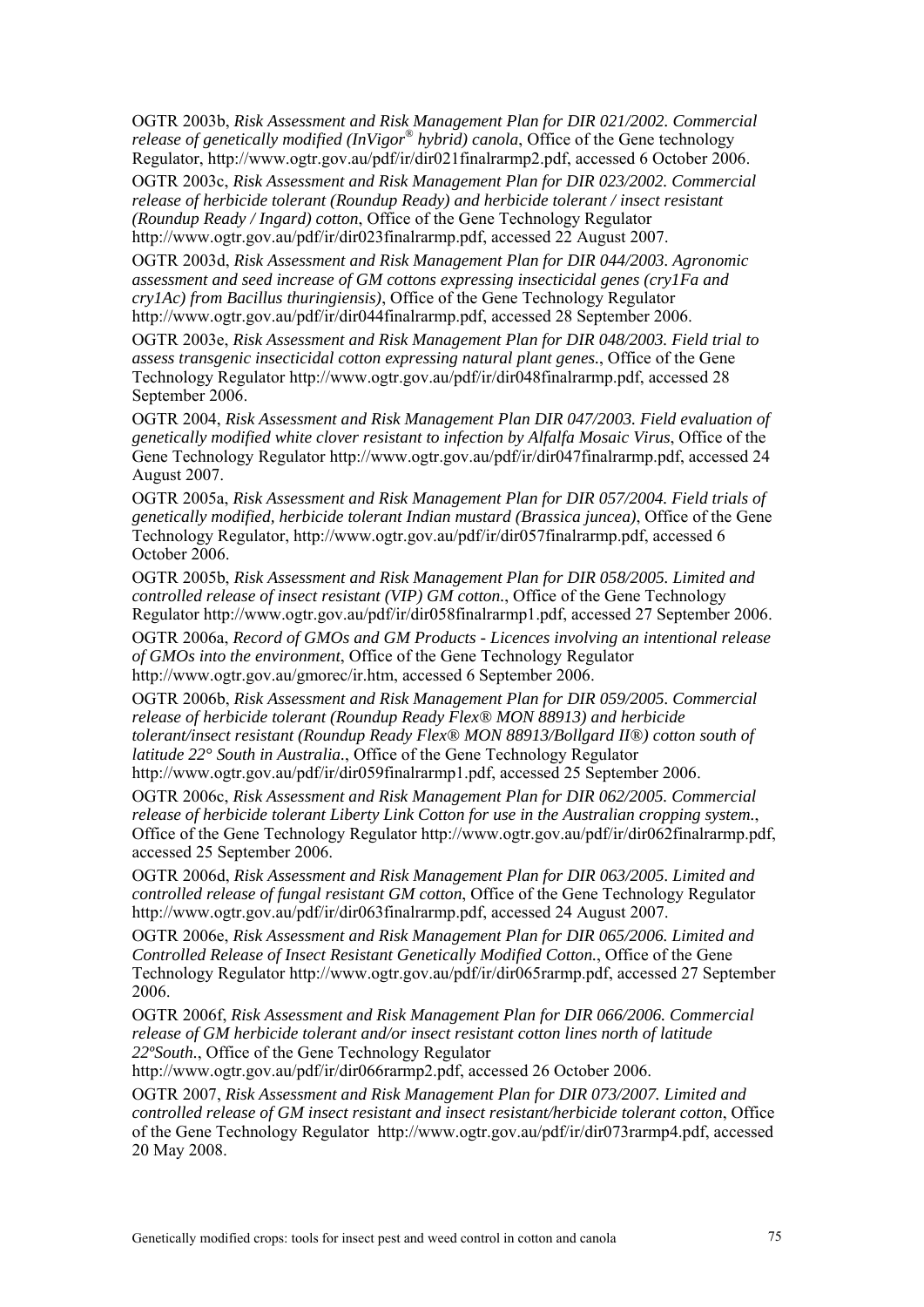Poncet S, Delecluse A, Klier A and Rapoport G 1995, 'Evaluation of synergistic interaction among the CryIVA, CryIVB and CryIVD toxic components of *B. thuringiensis* subsp. *israelensis* crystals', *Journal of Invertebrate Pathology*, 66: 131-135.

Powles S B 1999, *Herbicide resistant weeds in Western Australia*, Department of Agriculture, Western Australia, http://agspsrv34.agric.wa.gov.au/cropupdates/1999/weeds/Powles.htm, accessed 16 February 2007.

Powles S B, Lorraine-Colwill D F, Dellow J J and Preston C 1998, 'Evolved resistance to glyphosate in rigid ryegrass (*Lolium rigidum*) in Australia', *Weed Science*, 46: 604-607.

Pray C E, Huang J K, Hu R F and Rozelle S 2002, 'Five years of Bt cotton in China - the benefits continue', *Plant Journal*, 31: 423-430.

Preston C 2005, *Australian Glyphosate Resistance Register. National Glyphosate Sustainability Working Group. Online.*, http://www.weeds.crc.org.au/glyphosate, accessed 22 September 2006.

Preston C 2007, *Australian Glyphosate Resistance Register. National Glyphosate Sustainability Working Group*, http://www.weeds.crc.org.au/glyphosate, accessed 23 May 2008.

Preston C and Roush R T 1998, 'Variation in herbicide dose rates: risks associated with herbicide resistance', *Precision weed management in crops and pastures. Proceedings of workshop at Wagga Wagga, NSW*, R Medd and J Pratley.

Preston C and Wakelin A 2007, 'Glyphosate resistance - evolution, mechanisms and what of the future?', *The Northern Herbicide Resistance Reporter*, CRC for Australian Weed Management, Adelaide, 3.

Purcell J and Perlak F 2004, 'Global impact of insect resistant (Bt) cotton', *AgBioForum*, 7: 27- 30.

Pyke B and Doyle B 2006, 'Changes in production due to Bollgard II and Roundup Ready cotton', *Profit, Production, Profit: 13th Australian Cotton Conference. Australian Cotton Growers Research Association*, Gold Coast, Queensland.

Radcliffe J C 2002, *Pesticide use in Australia*, Australian Academy of Technological Sciences and Engineering, Melbourne, Australia.

Ramsay G, Thompson C and Squire G R 2004, *Quantifying landscape-scale gene flow in oilseed rape. Final Report of DEFRA Project RG0216: An experimental and mathematical study of the local and regional scale movement of oilseed rape transgenes*, Scottish Crop Research Institute, Dundee.

Reddy K N 2004, 'Weed control and species shift in bromoxynil- and glyphosate-resistant cotton (*Gossypium hirsutum*) rotation systems', *Weed Technology*, 18: 131-139.

Reeves T G and Lumb J M 1974, 'Selective weed control of annual ryegrass (*Lolium rigidum*) in oilseed rape, field peas and lupins', *Australian Journal of Experimental Agriculture and Animal Husbandry*, 14: 771-776.

Regional economists 2005, *Gross margins guide 2005 Western Australia*, Western Australian Department of Agriculture and Food

http://www.agric.wa.gov.au/pls/portal30/docs/FOLDER/IKMP/AMT/AGEC/gross\_margins\_2 005\_text.htm, accessed 15 September 2006.

Rieger M, Lamond M, Preston C, Powles S B and Roush R T 2002, 'Pollen-mediated movement of herbicide resistance between commercial canola fields', *Science*, 296: 2386- 2388.

Rieger M, Preston C and Powles S B 1999, 'Risks of gene flow from transgenic herbicideresistant canola (Brassica napus) to weedy relatives in southern Australian cropping systems', *Australian Journal of Agricultural Research*, 50: 115-128.

Robertson M, Holland J, Cawley S, Potter T, Burton W, Walton G and Thomas G 2002, 'Growth and yield differences between triazine-tolerant and non-triazine-tolerant cultivars of canola', *Australian Journal of Agricultural Research*, 53: 643-651.

Salisbury P A and Downey R 2002, *Genetically Modified Canola in Australia: Agronomic and Environmental Considerations*, Australian Oilseeds Federation.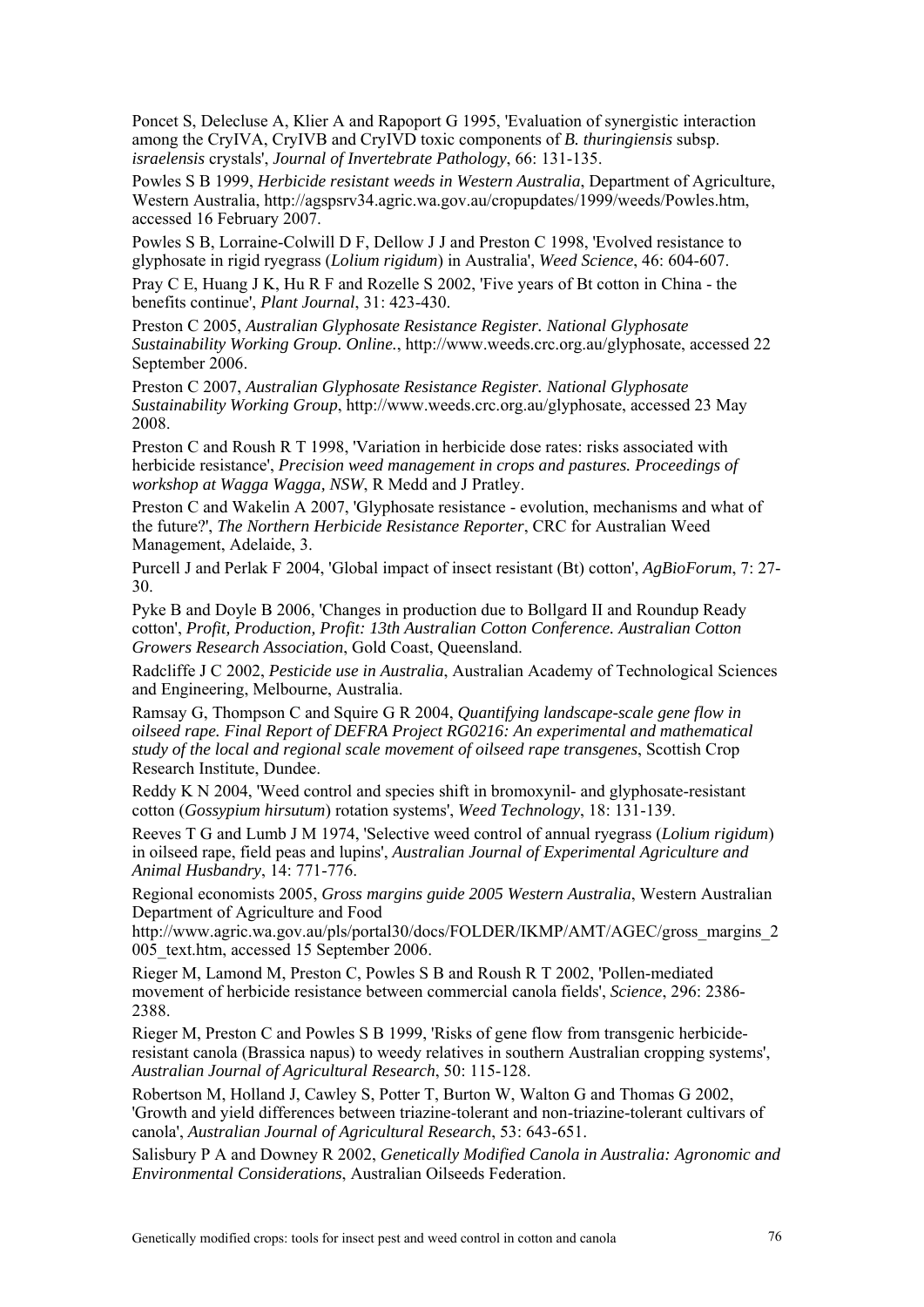Sankula S 2006, *Quantification of the impacts on US agriculture of biotechnology-derived crops planted in 2005*, National Center for Food and Agricultural Policy, Washington, D.C.

Sankula S and Blumenthal E 2004, *Impacts on US agriculture of biotechnology-derived crops planted in 2004 - an update of eleven case studies*, National Center for Food and Agricultural Policy, Washington, D.C.

Sankula S, Marmon G and Blumenthal E 2005, *Biotechnology-derived crops planted in 2004 impacts on US agriculture*, National Center for Food and Agricultural Policy, Washington, D.C.

Serecon Management Consulting Inc and Koch Paul Associates 2001, *An agronomic and economic assessment of transgenic canola*, Canola Council of Canada, http://www.canolacouncil.org/report\_gmo.html accessed 15 June 2006, Calgary, Canada.

Sinden J, Jones R, Hester S, Odom D, Kalisch C, James R and Cacho O 2004, *The economic impact of weeds in Australia*, CRC for Australian Weed Management, Adelaide.

Stanley M 2003, *Triazine tolerant canola factsheet (FS No 26/01)*, Primary Industries and Resources SA,

http://www.pir.sa.gov.au/byteserve/agriculture/agfactsheets/fieldcrops/tricanla.pdf, accessed 3 October 2006.

Stanton R 2004, 'The role of glyphosate in future South Australian farming systems' PhD thesis, *Charles Sturt University*, Wagga Wagga.

Sutherland S 1999, *Canola weed management*,

http://www.canolaaustralia.com/\_\_data/page/168/Chapter\_12\_-

Canola Weed Management.pdf, accessed 22 September 2006.

Tribe D and Kalla R 2005, 'Economic impacts of two GM crops in Australia', *9th ICABR conference on Agricultural Biotechnology: ten years later*, Ravello, Italy.

USDA-APHIS 2006, *Factsheet: Using malathion to eradicate the boll weevil in Tennessee*, United States Department of Agriculture - Animal and Plant Health Inspection Service http://www.aphis.usda.gov/publications/plant\_health/content/printable\_version/faqtennbollwee evil.pdf#search=%22malathion%20cotton%22, accessed 27 September 2006.

USDA-FAS 2006, *Production, Supply and Distribution Online*, United States Department of Agriculture - Foreign Agriculture Service http://www.fas.usda.gov/psdonline/psdquery.aspx, accessed 19 September 2006.

Walker S, Taylor I, Milne G, Osten V, Hoque Z and Farquharson R 2005, 'A survey of management and economic impact of weeds in dryland cotton cropping systems of subtropical Australia', *Australian Journal of Experimental Agriculture*, 45: 79-91.

Walsh M J, Duane R D and Powles S B 2001, 'High frequency of chlorsulfuron-resistant wild radish (*Raphanus raphanistrum*) populations across the Western Australian wheatbelt', *Weed Technology*, 15: 199-203.

Walsh M J, Powles S B, Beard B R, Parkin B T and Porter S A 2004, 'Multiple-herbicide resistance across four modes of action in wild radish (*Raphanus raphanistrum*)', *Weed Science*, 52: 8-13.

Wang M B, Abbott D C and Waterhouse P M 2000, 'A single copy of a virus-derived transgene encoding hairpin RNA gives immunity to barley yellow dwarf virus', *Molecular Plant Pathology*, 1: 347-356.

Wang S, Just D R and Pinstrup-Anderson P 2006, 'Tarnishing silver bullets: Bt technology adoption, bounded rationality and the outbreak of secondary pest infestations in China', *American Agricultural Economics Association Annual Meeting*, Long Beach, CA July 22-26, 2006.

Weersink A, Llewellyn R S and Pannell D J 2005, 'Economics of pre-emptive management to avoid weed resistance to glyphosate in Australia', *Crop Protection*, 24: 659-665.

Werth J, Preston C, Baker J, Roberts G and Taylor I 2006a, 'Predicting the rate of glyphosate resistance evolution in glyphosate tolerant cotton systems in Australia', *Proceedings of the 15th Australian Weeds Conference*, C Preston, J H Watts and N D Crossman, Adelaide Conference Centre, Adelaide, South Australia.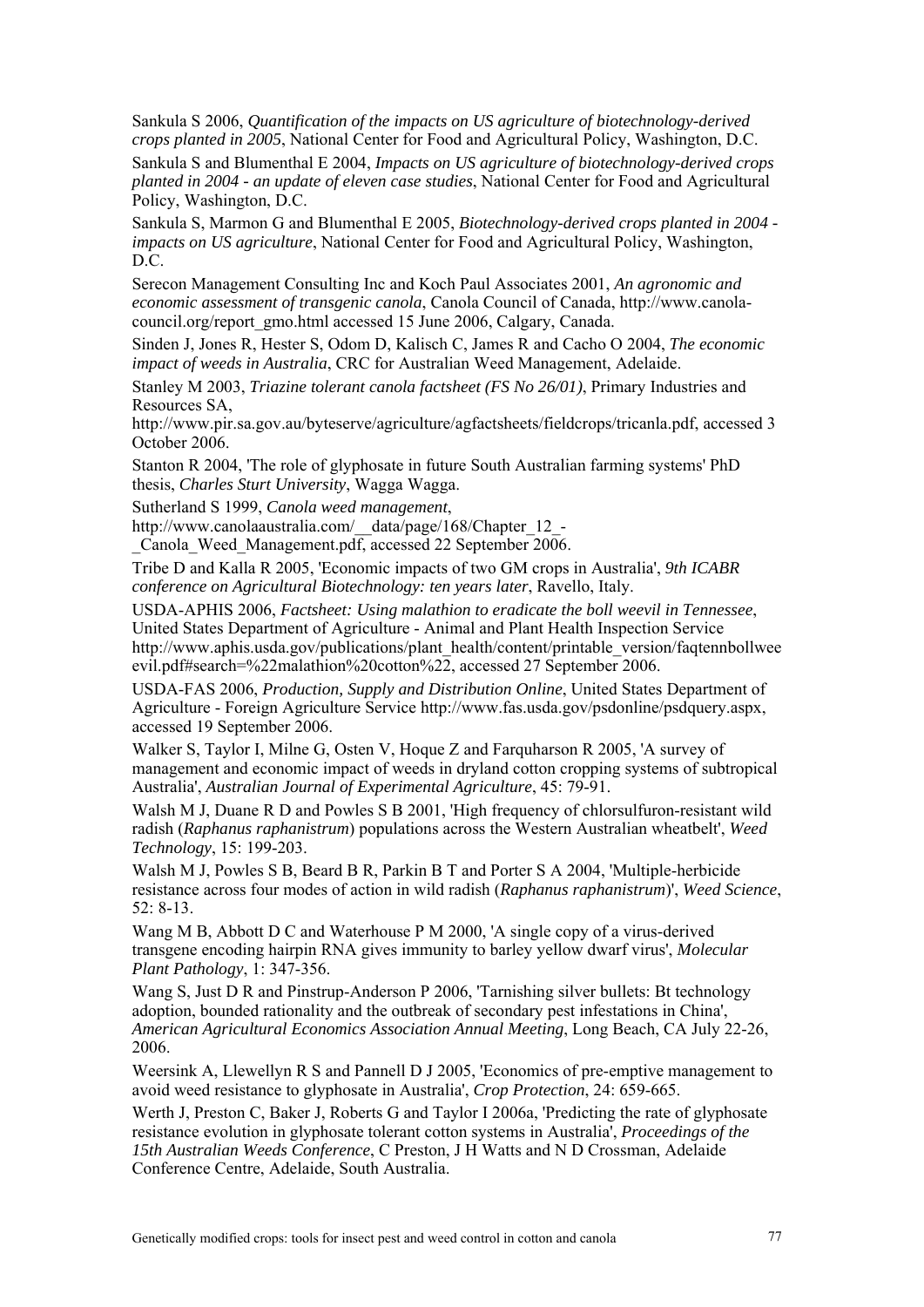Werth J, Preston C, Roberts G and Taylor I 2006b, 'Weed management practices in glyphosate tolerant and conventional cotton fields in Australia', *Australian Journal of Experimental Agriculture*, 46: 1177-1183.

Wu K M and Guo Y Y 2005, 'The evolution of cotton pest management practices in China', *Annual Review of Entomology*, 50: 31-52.

Yeates S, Moulden J, Plunkett G and Strickland G 2006, 'Assessing the feasibility of GM cotton in the Ord River Irrigation Area: tillage systems for late wet season sowing', *Proceedings of the 13th Agronomy Conference*, Perth, Western Australia.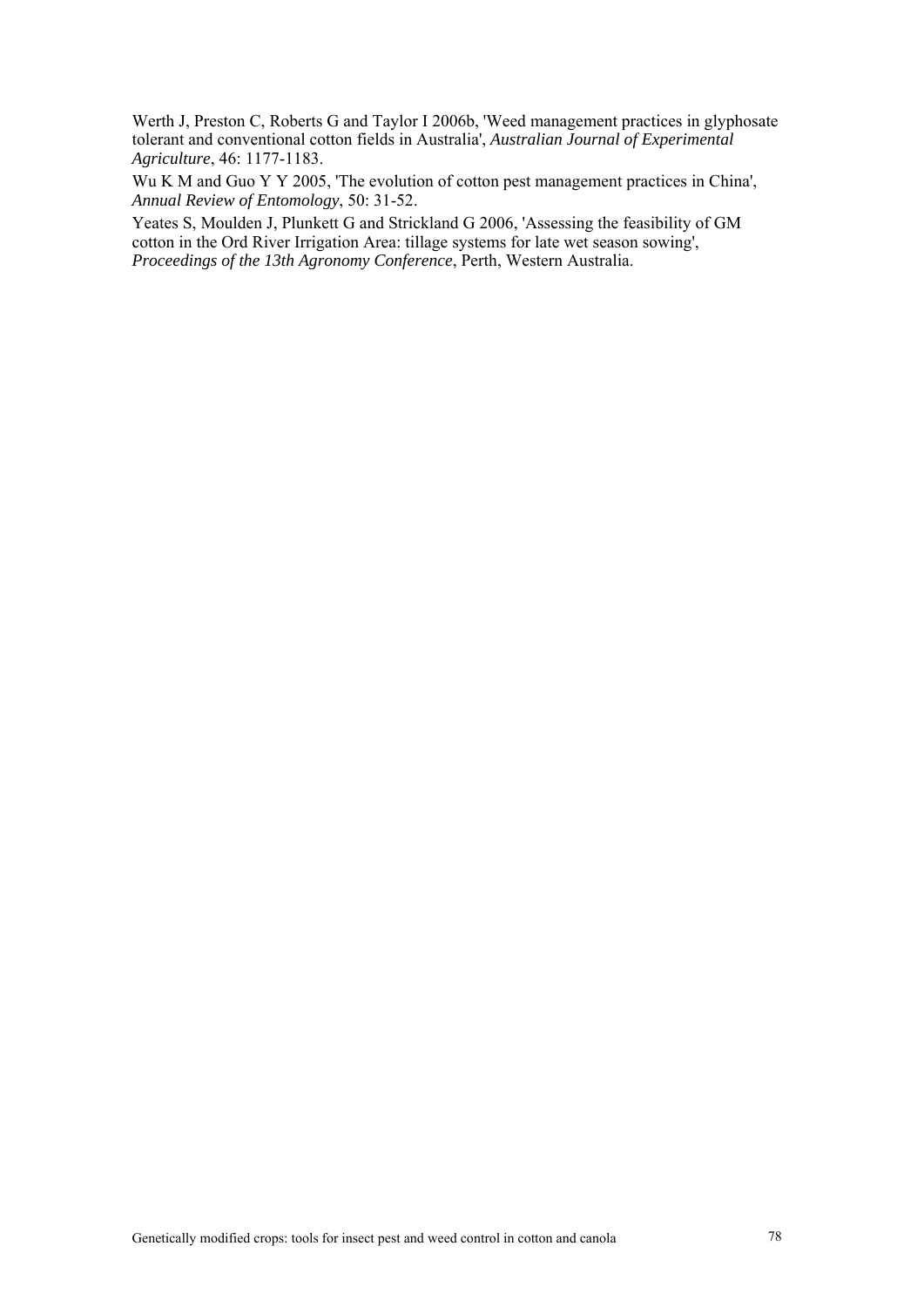# **Appendix A**

# **Herbicide modes of action groups**

| Group       | <b>Mode of Action</b>                                                                                    | <b>Selected Examples of Herbicides</b>                                 |
|-------------|----------------------------------------------------------------------------------------------------------|------------------------------------------------------------------------|
| A           | Inhibitors of acetyl CoA carboxylase<br>(inhibitors of fat synthesis/ACCase inhibitors)                  | 'Fops', 'Dims' and 'Dens'                                              |
| B           | Inhibitors of acetolactate synthase (ALS<br>inhibitors)                                                  | Sulfonylureas, imidazolinones and<br>sulfonamides                      |
| $\mathbf C$ | Inhibitors of photosynthesis at photosystem II<br>(PSII inhibitors)                                      | Triazines, ureas, amides and nitriles                                  |
| D           | Inhibitors of microtubule assembly                                                                       | Dinitroanilines and benzoic acids                                      |
| E           | Inhibitors of mitosis/microtubule organisation                                                           | Carbamates and<br>phosphorodithioates                                  |
| $\mathbf F$ | Bleaching: Inhibitors of carotenoid<br>biosynthesis at the phytoene desaturase steps<br>(PDS inhibitors) | Nicotinanilides, pyridazinones,<br>pyrazoles, isoxazoles and triazoles |
| G           | Inhibitors of protoporphyrinogen oxidase<br>(PPOs)                                                       | Diphenylethers, oxadiazoles,<br>triazolinones and pyrimidindiones      |
| $\mathbf I$ | Disrupters of plant cell growth                                                                          | 'Phenoxys' and 'Pyridines'                                             |
| ${\bf J}$   | Inhibitors of fat synthesis (Not ACCase<br>inhibitors)                                                   | Chlorocarbonic acids                                                   |
| K           | Herbicides with unknown and probably<br>diverse sites of action                                          | Acetamides, benzamines,<br>benzofurans and phthalamates                |
| L           | Inhibitors of photosynthesis at photosystem I<br>(PSI inhibitors)                                        | Bipyridils (paraquat and diquat)                                       |
| M           | Inhibitors of EPSP synthase                                                                              | Glycines (glyphosate)                                                  |
| N           | Inhibitors of glutamine synthetase                                                                       | Phosphinic acids (glufosinate)                                         |